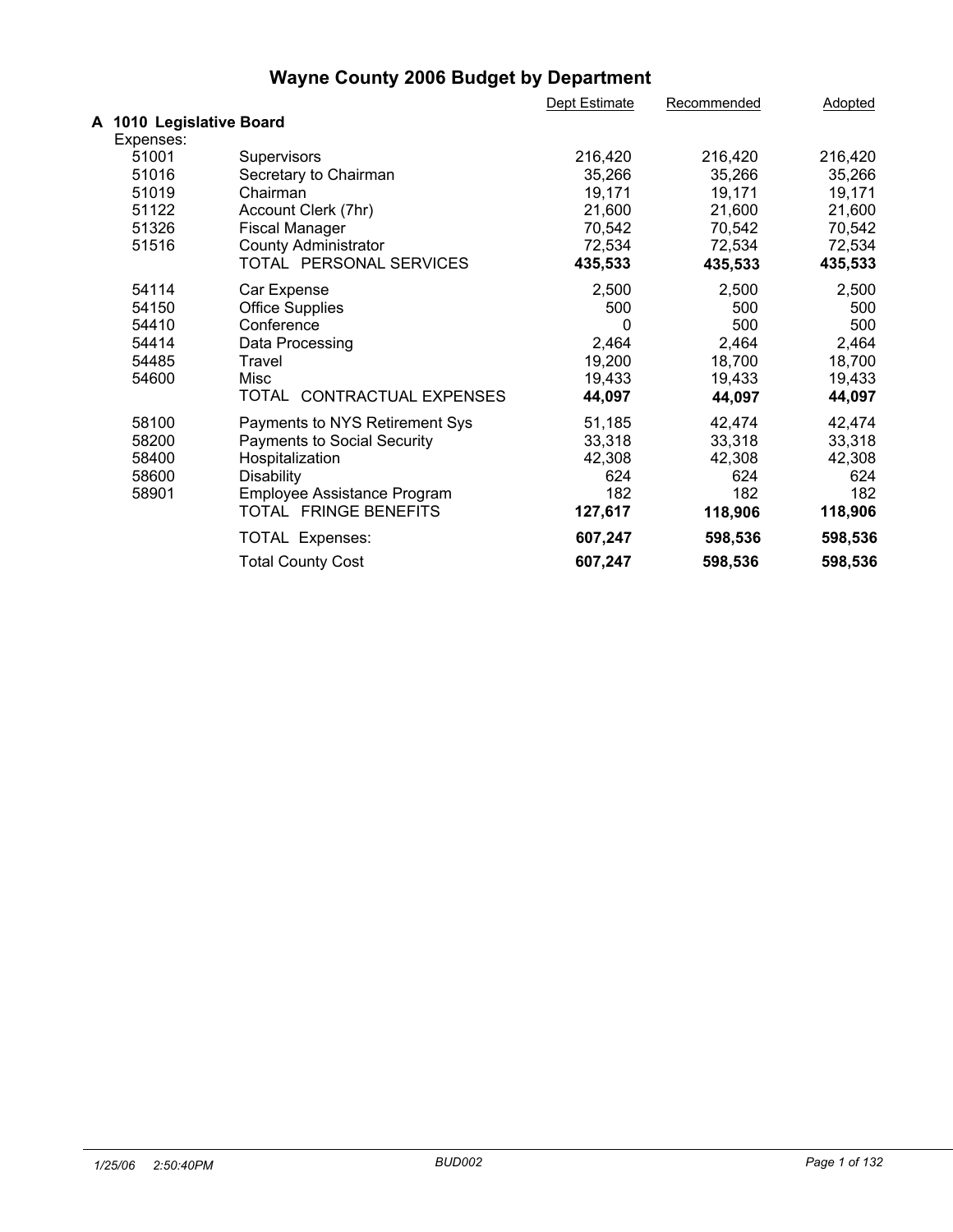|                                |                                    | Dept Estimate | Recommended | Adopted |  |
|--------------------------------|------------------------------------|---------------|-------------|---------|--|
| A 1040 Clerk Legisaltive Board |                                    |               |             |         |  |
| Expenses:                      |                                    |               |             |         |  |
| 51018                          | Clerk of Board                     | 37,020        | 37,020      | 37,020  |  |
|                                | TOTAL PERSONAL SERVICES            | 37,020        | 37,020      | 37,020  |  |
| 54150                          | <b>Office Supplies</b>             | 750           | 750         | 750     |  |
| 54166                          | Postage                            | 4,000         | 4,000       | 4,000   |  |
| 54210                          | Gas                                | 7,280         | 7,280       | 7,280   |  |
| 54220                          | Light & Power                      | 9,064         | 9,064       | 9,064   |  |
| 54230                          | Telephone                          | 4,000         | 4,000       | 4,000   |  |
| 54240                          | Water                              | 1,160         | 1,160       | 1,160   |  |
| 54402                          | Advertising                        | 1,500         | 1,500       | 1,500   |  |
| 54408                          | <b>Copier Expense</b>              | 1,000         | 1,000       | 1,000   |  |
| 54410                          | Conference                         | 226           | 226         | 226     |  |
| 54414                          | Data Processing                    | 18,853        | 18,853      | 18,853  |  |
| 54425                          | Equipment - Maint & Repair         | 250           | 250         | 250     |  |
| 54438                          | Maintenance/Repairs                | 29,094        | 29,094      | 29,094  |  |
| 54456                          | Printing                           | 2,000         | 2,000       | 2,000   |  |
| 54458                          | <b>Printing Proceedings</b>        | 1,800         | 1,800       | 1,800   |  |
| 54485                          | Travel                             | 90            | 90          | 90      |  |
| 54521                          | <b>Record Storage</b>              | 1,150         | 1,150       | 1,150   |  |
| 54600                          | Misc                               | 150           | 150         | 150     |  |
|                                | TOTAL CONTRACTUAL EXPENSES         | 82,367        | 82,367      | 82,367  |  |
| 58100                          | Payments to NYS Retirement Sys     | 4,887         | 4,147       | 4,147   |  |
| 58200                          | <b>Payments to Social Security</b> | 2,832         | 2,832       | 2,832   |  |
| 58600                          | Disability                         | 156           | 156         | 156     |  |
| 58901                          | Employee Assistance Program        | 16            | 16          | 16      |  |
|                                | TOTAL FRINGE BENEFITS              | 7,891         | 7,151       | 7,151   |  |
|                                | TOTAL Expenses:                    | 127,278       | 126,538     | 126,538 |  |
| Revenues                       |                                    |               |             |         |  |
| 41292                          | <b>COTB Freedom of Info Fees</b>   | 500           | 500         | 500     |  |
|                                | TOTAL REVENUES                     | 500           | 500         | 500     |  |
|                                | <b>Total County Cost</b>           | 126,778       | 126,038     | 126,038 |  |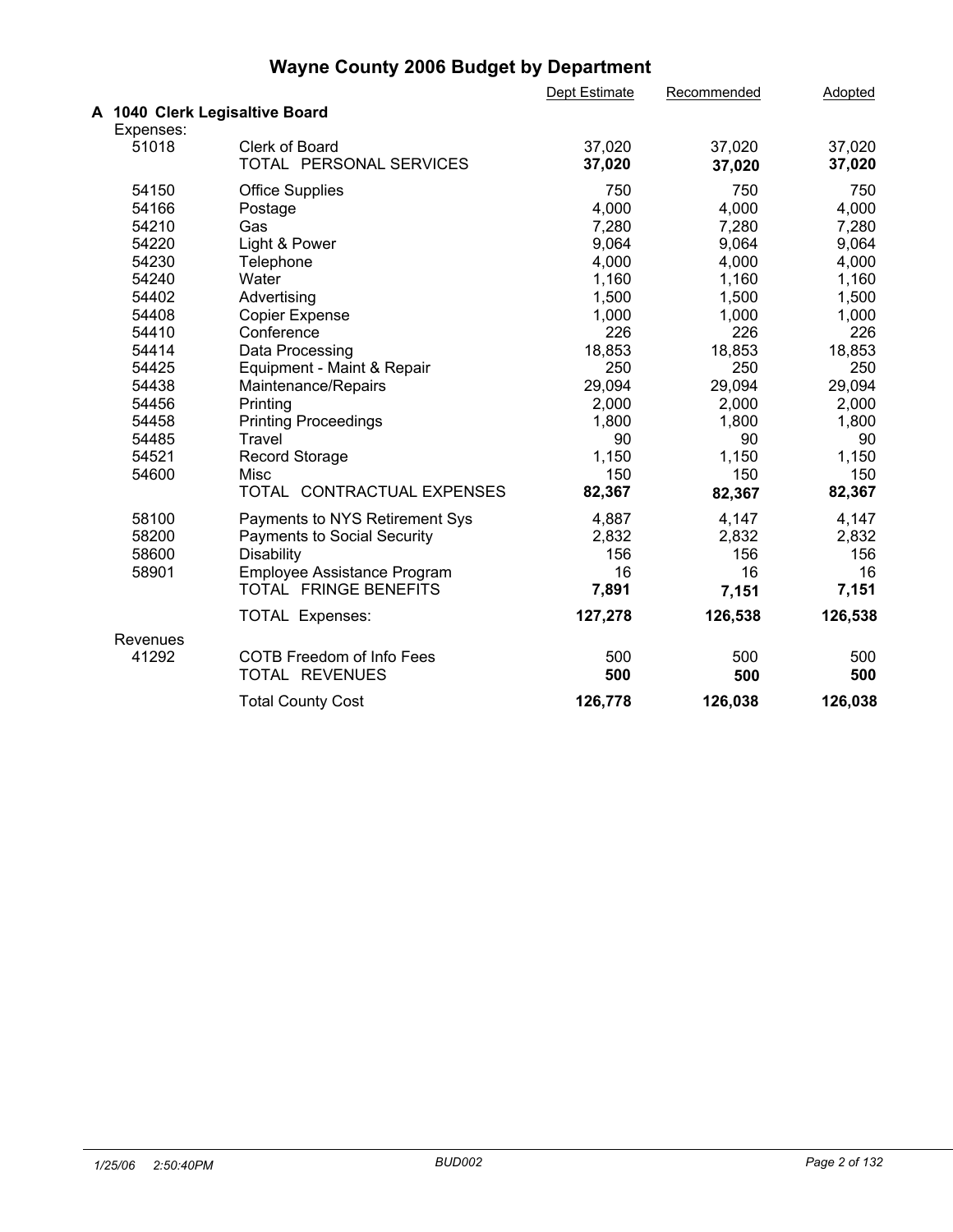|                          |                                       | Dept Estimate | Recommended | Adopted |  |
|--------------------------|---------------------------------------|---------------|-------------|---------|--|
| A 1165 District Attorney |                                       |               |             |         |  |
| Expenses:                |                                       |               |             |         |  |
| 51022                    | <b>District Attorney</b>              | 119,800       | 119,800     | 119,800 |  |
| 51024                    | <b>Assistant District Attorney</b>    | 44,639        | 44,639      | 44,639  |  |
| 51025                    | <b>Assistant District Attorney FT</b> | 114,521       | 114,521     | 114,521 |  |
| 51026                    | Asst District Attorney 2nd            | 40,657        | 40,657      | 40,657  |  |
| 51027                    | Asst District Attorney 2nd FT         | 57,777        | 57,777      | 57,777  |  |
| 51028                    | Asst District Attorney 3rd            | 0             | 24,389      | 24,389  |  |
| 51029                    | Asst District Attorney 7th            | 21,000        | 21,000      | 21,000  |  |
| 51030                    | Asst District Attorney 4th            | 26,346        | 26,346      | 26,346  |  |
| 51031                    | Asst District Attorney 6th            | 26,346        | 26,346      | 26,346  |  |
| 51032                    | Asst District Attorney 5th            | 26,346        | 26,346      | 26,346  |  |
| 51033                    | Secretary to District Attorney        | 63,589        | 63,589      | 63,589  |  |
| 51142                    | Senior Clerk-Typist                   | 26,666        | 26,666      | 26,666  |  |
| 51311                    | Criminal Investigator                 | 21,393        | 21,393      | 21,393  |  |
|                          | TOTAL PERSONAL SERVICES               | 589,080       | 613,469     | 613,469 |  |
| 52200                    | <b>Office Equipment</b>               | 7,390         | 7,390       | 0       |  |
| 52201                    | <b>Computer Equipment</b>             |               |             | 7,390   |  |
| 52300                    | <b>Motor Vehicles</b>                 | 17,308        | 17,308      | 17,308  |  |
|                          | TOTAL EQUIPMENT                       | 24,698        | 24,698      | 24,698  |  |
| 54114                    | Car Expense                           | 2,000         | 2,000       | 2,000   |  |
| 54150                    | <b>Office Supplies</b>                | 5,000         | 5,000       | 5,000   |  |
| 54166                    | Postage                               | 3,000         | 3,000       | 3,000   |  |
| 54210                    | Gas                                   | 2,688         | 2,688       | 2,688   |  |
| 54220                    | Light & Power                         | 8,240         | 8,240       | 8,240   |  |
| 54230                    | Telephone                             | 7,000         | 7,000       | 7,000   |  |
| 54240                    | Water                                 | 370           | 370         | 370     |  |
| 54410                    | Conference                            | 850           | 850         | 850     |  |
| 54414                    | Data Processing                       | 10,060        | 10,060      | 10,060  |  |
| 54424                    | <b>Equipment - Maint Contract</b>     | 1,908         | 1,908       | 1,908   |  |
| 54426                    | Equipment - Rental                    | 3,510         | 3,510       | 3,510   |  |
| 54438                    | Maintenance/Repairs                   | 25,488        | 25,488      | 25,488  |  |
| 54471                    | <b>Secretarial Allowance</b>          | 13,500        | 13,500      | 13,500  |  |
| 54472                    | Subscriptions                         | 8,000         | 8,000       | 8,000   |  |
| 54483                    | Training, Seminars & Schools          | 7,864         | 7,864       | 7,864   |  |
| 54485                    | Travel                                | 6,000         | 6,000       | 6,000   |  |
| 54500                    | Fees for Services, Non-employ         | 10,000        | 10,000      | 10,000  |  |
| 54513                    | <b>Appellate Service</b>              | 7,500         | 7,500       | 7,500   |  |
| 54600                    | Misc                                  | 1,500         | 1,500       | 1,500   |  |
|                          | TOTAL CONTRACTUAL EXPENSES            | 124,478       | 124,478     | 124,478 |  |
| 58100                    | Payments to NYS Retirement Sys        | 78,587        | 66,318      | 66,318  |  |
| 58200                    | <b>Payments to Social Security</b>    | 42,595        | 44,712      | 44,712  |  |
| 58400                    | Hospitalization                       | 96,332        | 96,332      | 96,332  |  |
| 58600                    | <b>Disability</b>                     | 936           | 1,092       | 1,092   |  |
| 58901                    | Employee Assistance Program           | 92            | 174         | 174     |  |
|                          | TOTAL FRINGE BENEFITS                 | 218,542       | 208,628     | 208,628 |  |
|                          |                                       |               |             |         |  |
|                          | <b>TOTAL Expenses:</b>                | 956,798       | 971,273     | 971,273 |  |
| Revenues                 |                                       |               |             |         |  |
| 41265                    | <b>District Attorney Fees</b>         | 36,000        | 50,000      | 50,000  |  |
| 41267                    | <b>Clerical Reimbursement Fees</b>    | 1,200         | 1,200       | 1,200   |  |
| 43307                    | DA Salary Reimbursement               | 53,380        | 53,380      | 53,380  |  |
| 43322                    | Legislative Grant - DA                | 47,765        | 47,765      | 47,765  |  |
|                          | TOTAL REVENUES                        | 138,345       | 152,345     | 152,345 |  |
|                          | <b>Total County Cost</b>              | 818,453       | 818,928     | 818,928 |  |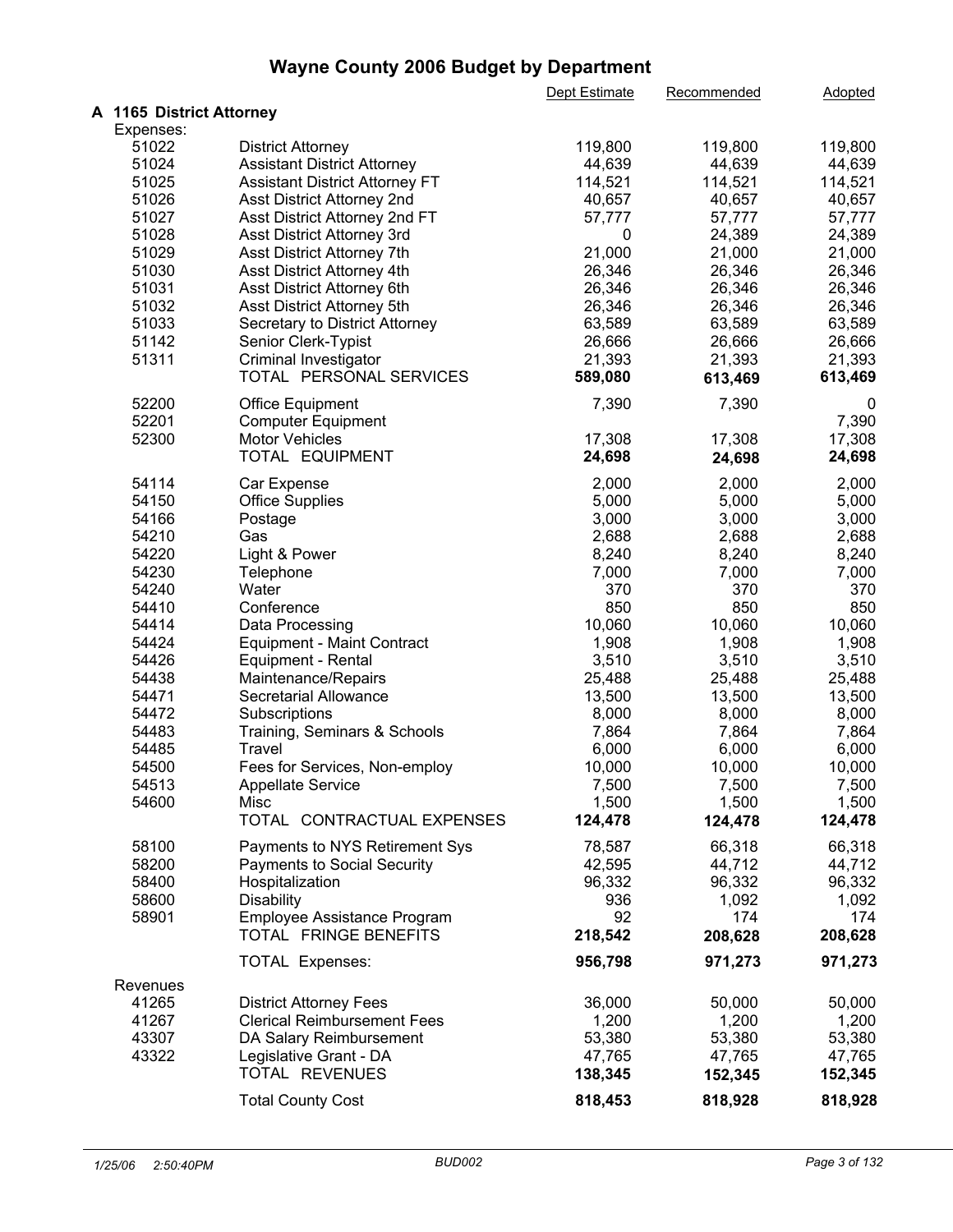|                                                                      |                                                                                                                                                                    | Dept Estimate                                                       | Recommended                                                         | Adopted                                                             |  |
|----------------------------------------------------------------------|--------------------------------------------------------------------------------------------------------------------------------------------------------------------|---------------------------------------------------------------------|---------------------------------------------------------------------|---------------------------------------------------------------------|--|
|                                                                      | A 1167 Crimes Victims Board Grants                                                                                                                                 |                                                                     |                                                                     |                                                                     |  |
| Expenses:<br>51480                                                   | Victim/Witness Coordinator<br>TOTAL PERSONAL SERVICES                                                                                                              | 27,443<br>27,443                                                    | 27,443<br>27,443                                                    | 27,443<br>27,443                                                    |  |
| 52200                                                                | Office Equipment<br>TOTAL EQUIPMENT                                                                                                                                | 500<br>500                                                          | 500<br>500                                                          | 500<br>500                                                          |  |
| 54150<br>54166<br>54230<br>54414<br>54456<br>54485<br>54493<br>54600 | <b>Office Supplies</b><br>Postage<br>Telephone<br>Data Processing<br>Printing<br>Travel<br><b>Clerical Service Contracts</b><br>Misc<br>TOTAL CONTRACTUAL EXPENSES | 350<br>200<br>924<br>762<br>350<br>200<br>2,050<br>18,253<br>23,089 | 350<br>200<br>924<br>762<br>350<br>200<br>2,050<br>18,253<br>23,089 | 350<br>200<br>924<br>762<br>350<br>200<br>2,050<br>18,253<br>23,089 |  |
| 58200<br>58600<br>58901                                              | <b>Payments to Social Security</b><br><b>Disability</b><br>Employee Assistance Program<br>TOTAL FRINGE BENEFITS<br>TOTAL Expenses:                                 | 2,099<br>156<br>8<br>2,263<br>53,295                                | 2,099<br>156<br>8<br>2,263<br>53,295                                | 2,099<br>156<br>8<br>2,263<br>53,295                                |  |
| Revenues<br>43026                                                    | Crime Victim Grant<br>TOTAL REVENUES                                                                                                                               | 44,400<br>44,400                                                    | 44,400<br>44,400                                                    | 44,400<br>44,400                                                    |  |
|                                                                      | <b>Total County Cost</b>                                                                                                                                           | 8,895                                                               | 8,895                                                               | 8,895                                                               |  |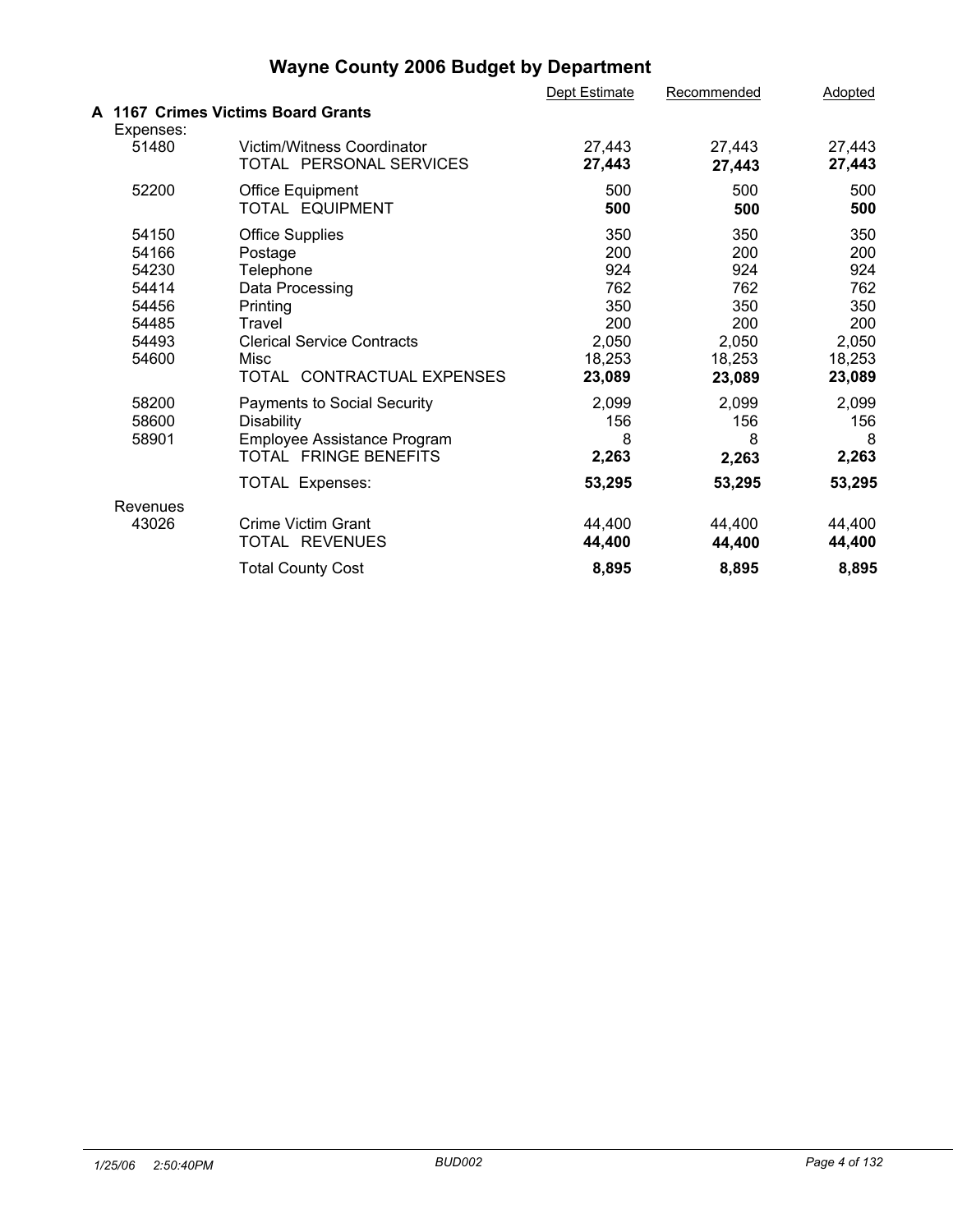|                        |                                                      | Dept Estimate | Recommended | Adopted |  |
|------------------------|------------------------------------------------------|---------------|-------------|---------|--|
| A 1170 Public Defender |                                                      |               |             |         |  |
| Expenses:              |                                                      |               |             |         |  |
| 51040                  | <b>Public Defender</b>                               | 75,279        | 75,279      | 75,279  |  |
| 51042                  | Asst Public Defender                                 | 34,351        | 34,351      | 34,351  |  |
| 51043                  | Asst Public Defender FT                              | 62,272        | 62,272      | 62,272  |  |
| 51044                  | Asst Public Defender 2nd                             | 38,222        | 38,222      | 38,222  |  |
| 51045                  | Asst Public Defender 2nd FT                          | 52,037        | 52,037      | 52,037  |  |
| 51046                  | Asst Public Defender 3rd                             | 26,348        | 26,348      | 26,348  |  |
| 51047                  | Secretary to Public Defender                         | 30,474        | 30,474      | 30,474  |  |
| 51048                  | Asst Public Defender 4th                             | 26,348        | 26,348      | 26,348  |  |
| 51051                  | Asst Public Defender 6th                             | 26,348        | 26,348      | 26,348  |  |
| 51053                  | Asst Public Defender 7th                             | 26,348        | 26,348      | 26,348  |  |
| 51104                  | <b>Clerk Typist</b>                                  | 25,465        | 25,465      | 25,465  |  |
| 51139                  | Stenographer PT                                      | 10,800        | 0           | 0       |  |
| 51160                  | Senior Stenographer                                  | 56,758        | 56,758      | 56,758  |  |
| 51312                  | Investigator                                         | 44,121        | 44,121      | 44,121  |  |
| 51904                  | Overtime                                             | 3,267         | 3,267       | 3,267   |  |
|                        | TOTAL PERSONAL SERVICES                              | 538,438       | 527,638     | 527,638 |  |
|                        |                                                      |               |             |         |  |
| 54114                  | Car Expense                                          | 1,000         | 1,000       | 1,000   |  |
| 54150                  | <b>Office Supplies</b>                               | 3,000         | 3,000       | 3,000   |  |
| 54166                  | Postage                                              | 600           | 600         | 600     |  |
| 54210                  | Gas                                                  | 4,750         | 4,750       | 4,750   |  |
| 54220                  | Light & Power                                        | 5,360         | 5,360       | 5,360   |  |
| 54230                  | Telephone                                            | 7,800         | 7,000       | 7,000   |  |
| 54240                  | Water                                                | 690           | 690         | 690     |  |
| 54410                  | Conference                                           | 800           | 800         | 800     |  |
| 54414                  | Data Processing                                      | 6,860         | 6,860       | 6,860   |  |
| 54424                  | <b>Equipment - Maint Contract</b>                    | 2,350         | 2,350       | 2,350   |  |
| 54438                  | Maintenance/Repairs                                  | 15,930        | 15,930      | 15,930  |  |
| 54471                  | Secretarial Allowance                                | 13,500        | 13,500      | 13,500  |  |
| 54472                  | Subscriptions                                        | 8,000         | 8,000       | 8,000   |  |
| 54475                  | Software                                             | 200           | 200         | 200     |  |
| 54483                  | Training, Seminars & Schools                         | 2,600         | 2,600       | 2,600   |  |
| 54485                  | Travel                                               | 2,250         | 2,250       | 2,250   |  |
| 54500                  | Fees for Services, Non-employ                        | 10,000        | 15,000      | 15,000  |  |
| 54502                  | <b>Appeal Service</b>                                | 9,000         | 25,000      | 25,000  |  |
| 54600                  | Misc                                                 | 487           | 487         | 487     |  |
|                        | TOTAL CONTRACTUAL EXPENSES                           | 95,177        | 115,377     | 115,377 |  |
| 58100                  | Payments to NYS Retirement Sys                       | 71,884        | 61,331      | 61,331  |  |
| 58200                  | <b>Payments to Social Security</b>                   | 41,191        | 40,364      | 40,364  |  |
| 58400                  |                                                      | 62,183        | 62,183      | 62,183  |  |
|                        | Hospitalization                                      |               |             | 1,092   |  |
| 58600                  | <b>Disability</b>                                    | 1,092         | 1,092       |         |  |
| 58901                  | Employee Assistance Program<br>TOTAL FRINGE BENEFITS | 122           | 122         | 122     |  |
|                        |                                                      | 176,472       | 165,092     | 165,092 |  |
|                        | TOTAL Expenses:                                      | 810,087       | 808,107     | 808,107 |  |
|                        | <b>Total County Cost</b>                             | 810,087       | 808,107     | 808,107 |  |
|                        |                                                      |               |             |         |  |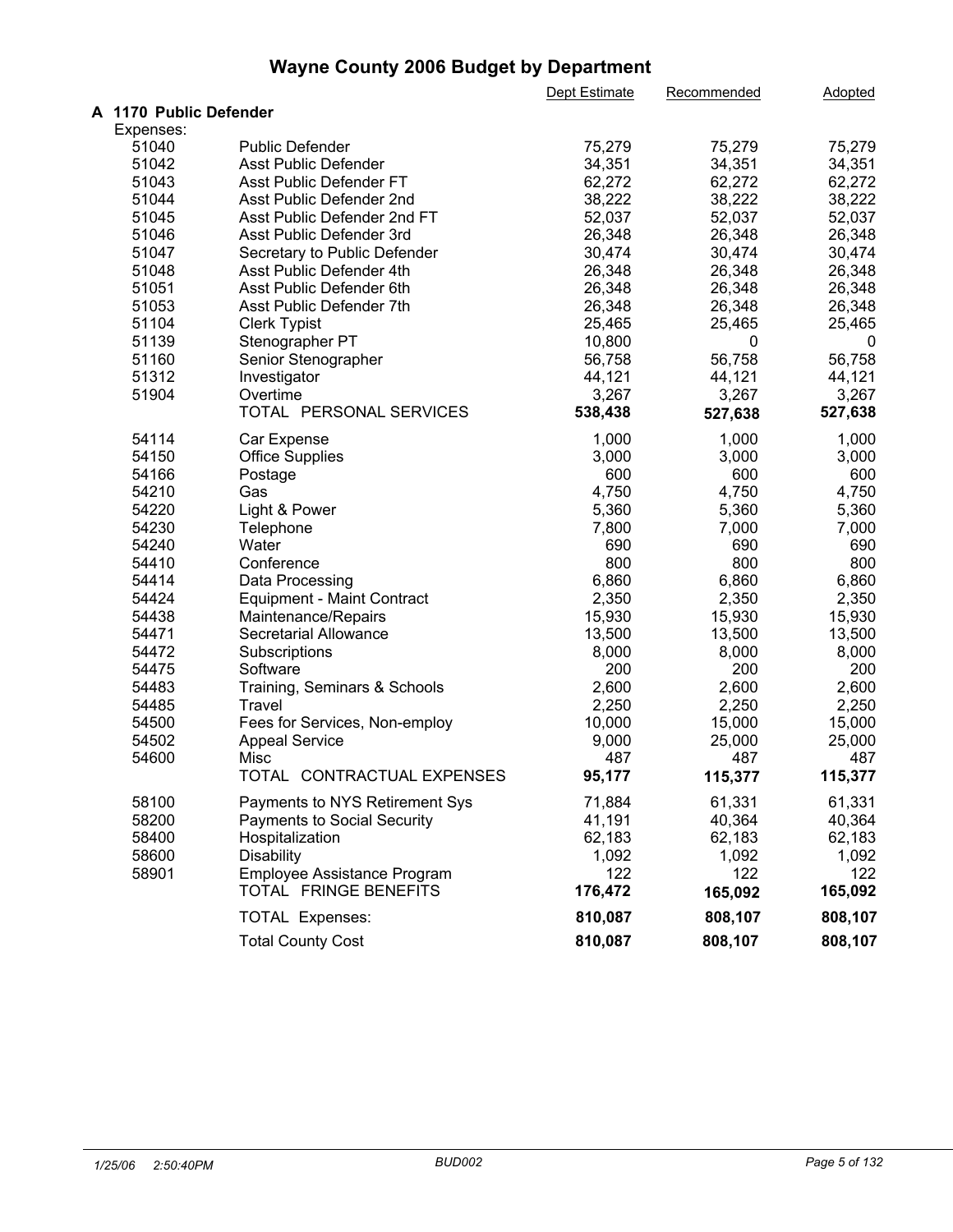| Dept Estimate<br>Recommended                                | Adopted |
|-------------------------------------------------------------|---------|
| A 1172 Legal Defense of Indigents                           |         |
| Expenses:                                                   |         |
| 54000<br><b>Contractual Expenses</b><br>7.500<br>7.500      | 7,500   |
| <b>Assigned Counsel</b><br>54505<br>213,350<br>213,350      | 213,350 |
| Assigned Counsel - Criminal<br>54507<br>204.841<br>204.841  | 204.841 |
| Assigned Counsel-Misdemeanor<br>54556<br>60,000<br>60,000   | 60,000  |
| Legal Aid For Indigents<br>54561<br>157.856<br>157.856      | 157.856 |
| TOTAL CONTRACTUAL EXPENSES<br>643,547<br>643,547            | 643,547 |
| <b>TOTAL Expenses:</b><br>643,547<br>643,547                | 643.547 |
| Revenues                                                    |         |
| 43024<br>Indigent Legal Services Fund<br>235,317<br>235.317 | 235.317 |
| <b>REVENUES</b><br>TOTAL<br>235,317<br>235,317              | 235,317 |
| 408,230<br>408,230<br><b>Total County Cost</b>              | 408.230 |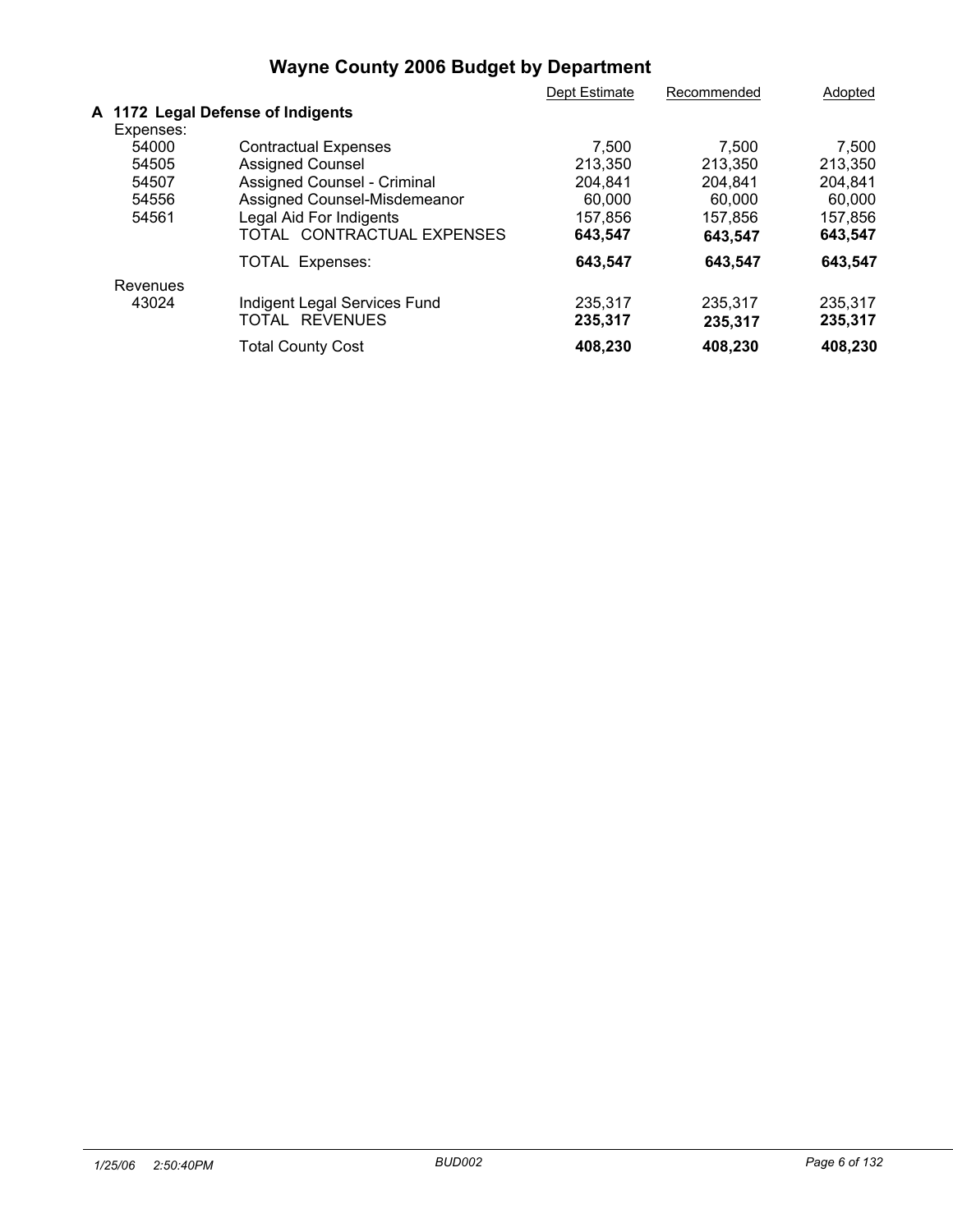|           |                                                        | Dept Estimate      | Recommended        | Adopted            |
|-----------|--------------------------------------------------------|--------------------|--------------------|--------------------|
| Expenses: | A 1173 Wayne Pre-Trial Services, Inc.                  |                    |                    |                    |
| 54624     | <b>Pre-trial Release</b><br>TOTAL CONTRACTUAL EXPENSES | 102,334<br>102,334 | 102.334<br>102.334 | 102.334<br>102,334 |
|           | <b>TOTAL Expenses:</b>                                 | 102,334            | 102,334            | 102.334            |
| Revenues  |                                                        |                    |                    |                    |
| 43279     | <b>Pre-Trial Release</b><br>TOTAL REVENUES             | 31.300<br>31,300   | 31.300<br>31.300   | 31.300<br>31,300   |
|           | <b>Total County Cost</b>                               | 71.034             | 71,034             | 71,034             |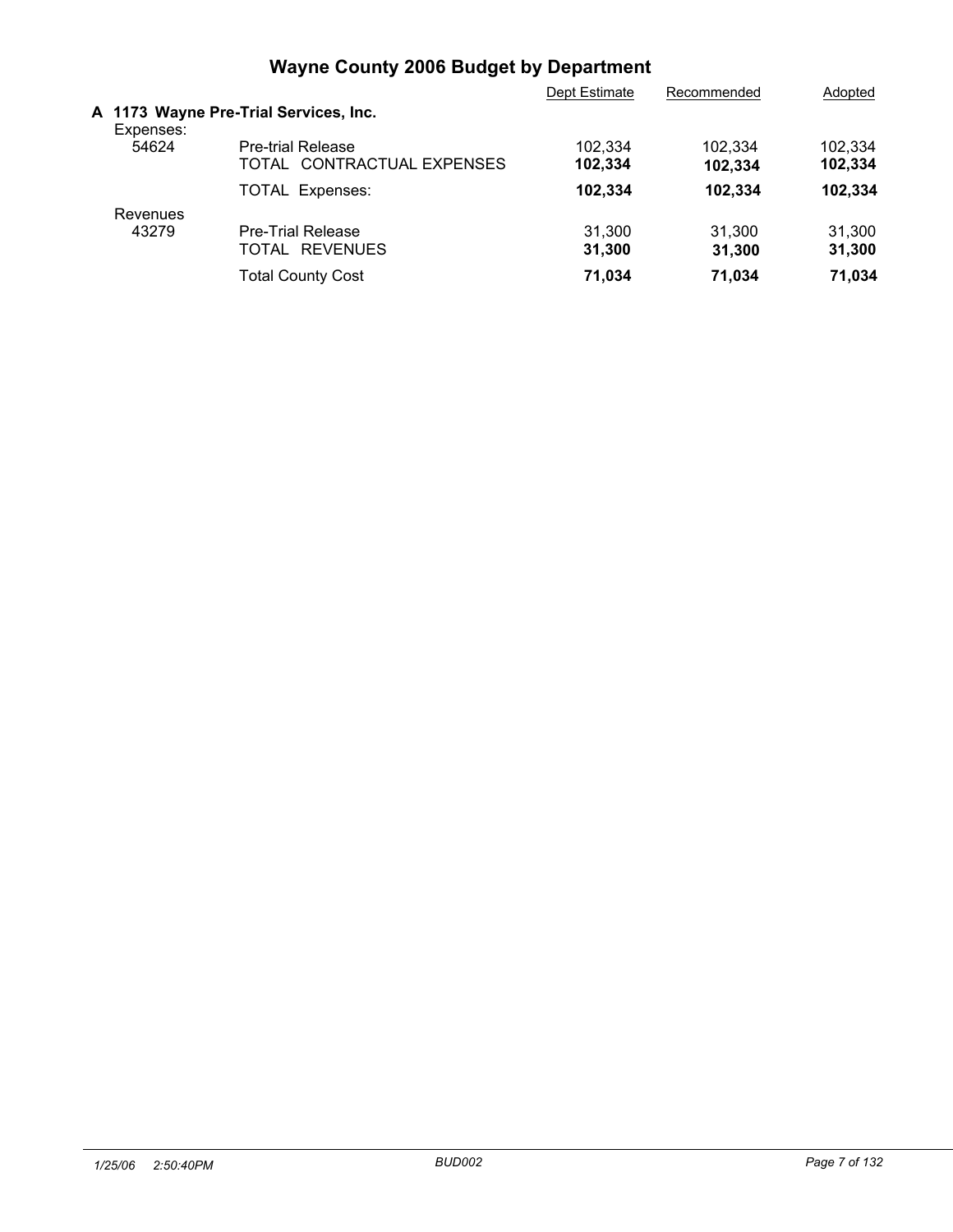|                                         |                                                             | Dept Estimate  | Recommended    | Adopted        |
|-----------------------------------------|-------------------------------------------------------------|----------------|----------------|----------------|
| A 1180 J of P & Constables<br>Expenses: |                                                             |                |                |                |
| 54500                                   | Fees for Services, Non-employ<br>TOTAL CONTRACTUAL EXPENSES | 5.930<br>5.930 | 5.930<br>5.930 | 5.930<br>5,930 |
|                                         | <b>TOTAL Expenses:</b><br><b>Total County Cost</b>          | 5.930<br>5.930 | 5.930<br>5.930 | 5,930<br>5,930 |
|                                         |                                                             |                |                |                |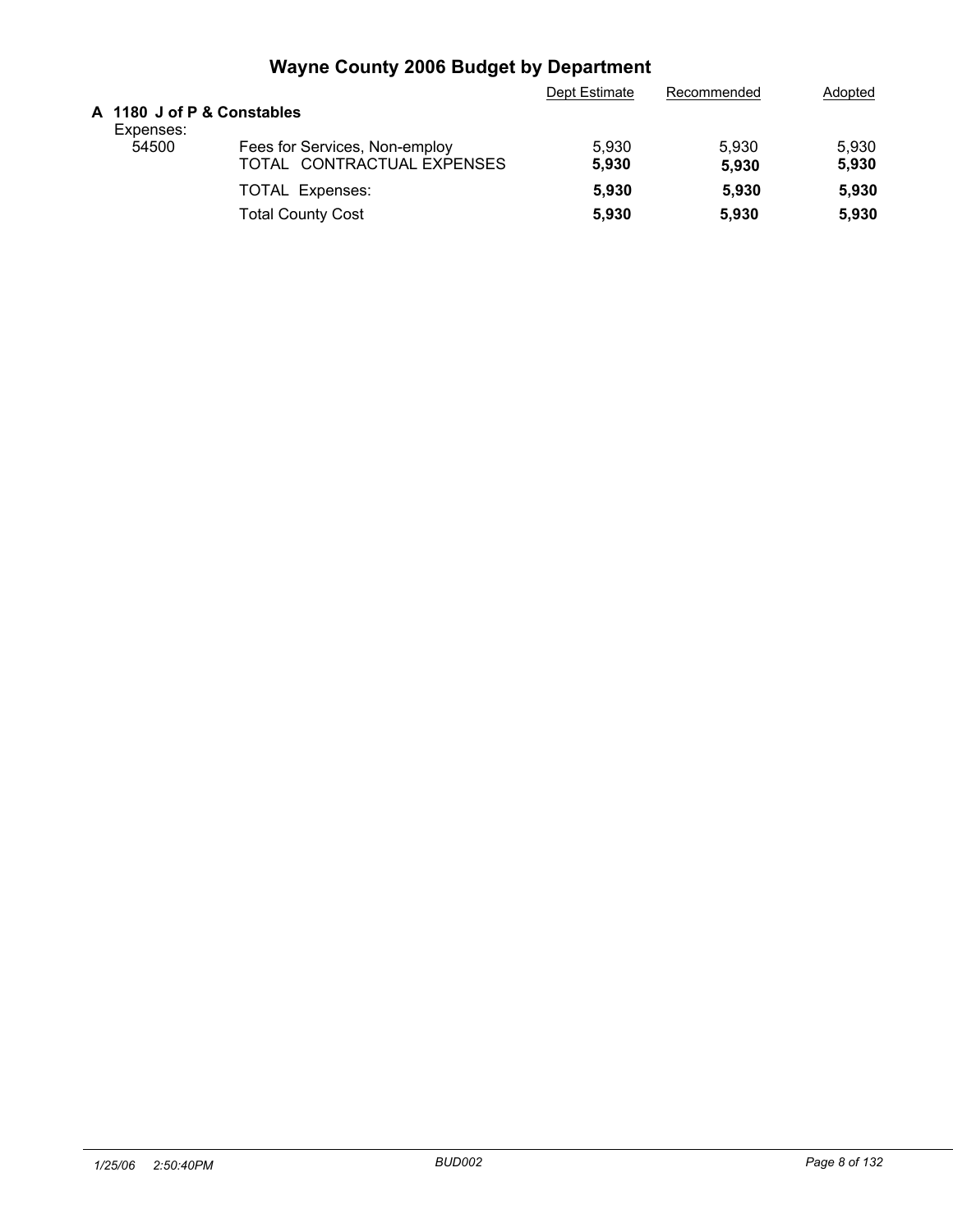|                             |                                    | Dept Estimate | Recommended | Adopted |  |
|-----------------------------|------------------------------------|---------------|-------------|---------|--|
| A 1185 Coroner<br>Expenses: |                                    |               |             |         |  |
| 51049                       | Coroner                            | 31,225        | 33,125      | 33,125  |  |
| 51493                       | Coroner Physician                  | 1,737         | 1,737       | 1.737   |  |
|                             | TOTAL PERSONAL SERVICES            | 32,962        | 34,862      | 34,862  |  |
| 54414                       | Data Processing                    | 50            | 52          | 52      |  |
| 54465                       | Rental - Office Space              | 660           | 0           | 0       |  |
| 54485                       | Travel                             | 450           | 0           |         |  |
| 54509                       | Autopsies                          | 49,475        | 45,000      | 45,000  |  |
|                             | TOTAL CONTRACTUAL EXPENSES         | 50,635        | 45,052      | 45,052  |  |
| 58100                       | Payments to NYS Retirement Sys     | 4,121         | 2,692       | 2,692   |  |
| 58200                       | <b>Payments to Social Security</b> | 0             | 2,534       | 2,534   |  |
| 58400                       | Hospitalization                    | 18,237        | 18,563      | 18,563  |  |
|                             | TOTAL FRINGE BENEFITS              | 22,358        | 23,789      | 23,789  |  |
|                             | TOTAL Expenses:                    | 105,955       | 103,703     | 103,703 |  |
|                             | <b>Total County Cost</b>           | 105,955       | 103,703     | 103,703 |  |
|                             |                                    |               |             |         |  |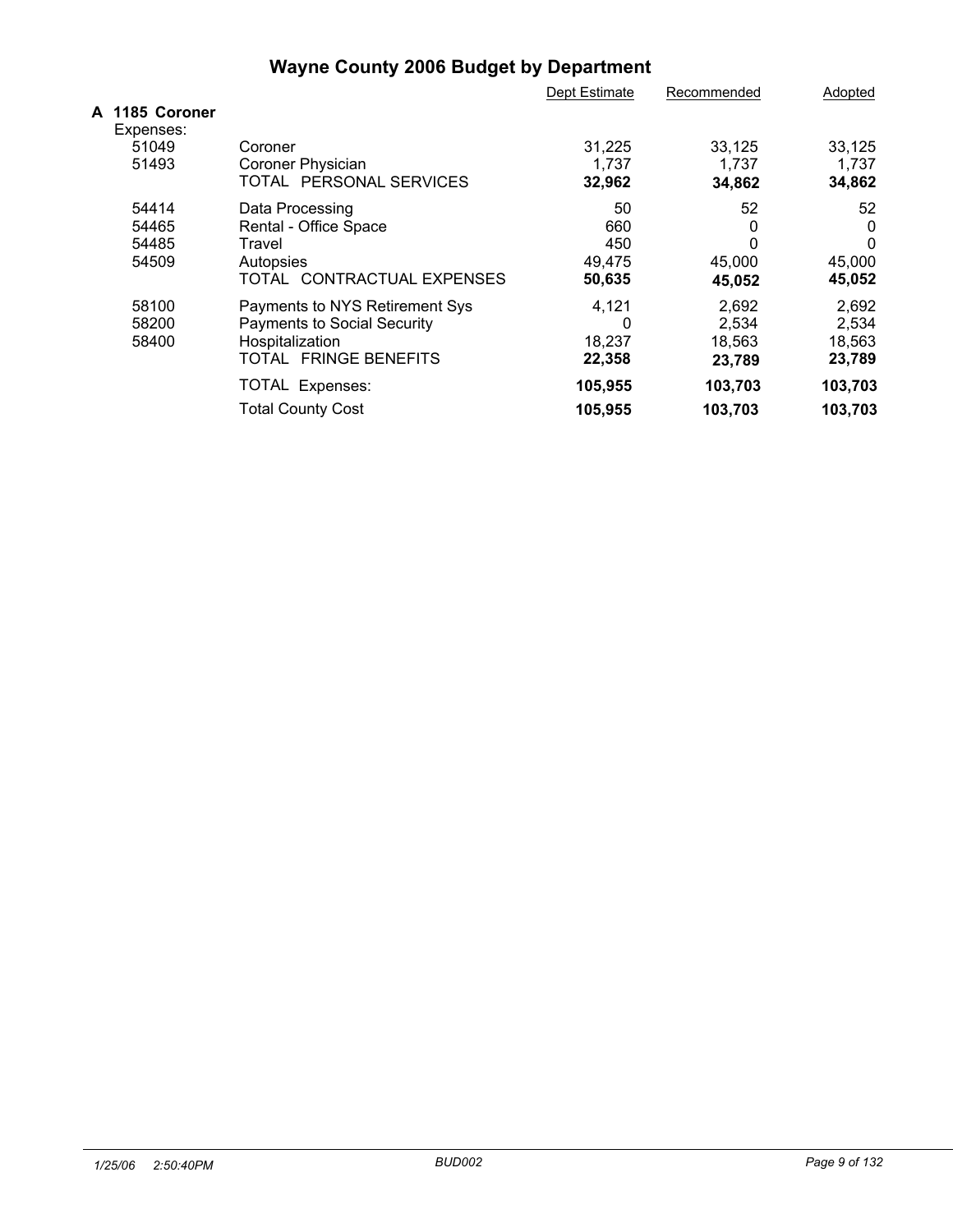|                                |                                                             | Dept Estimate    | Recommended      | Adopted          |
|--------------------------------|-------------------------------------------------------------|------------------|------------------|------------------|
| A 1190 Grand Jury<br>Expenses: |                                                             |                  |                  |                  |
| 54500                          | Fees for Services, Non-employ<br>TOTAL CONTRACTUAL EXPENSES | 27,000<br>27,000 | 27,000<br>27,000 | 27,000<br>27,000 |
|                                | <b>TOTAL Expenses:</b>                                      | 27,000           | 27,000           | 27,000           |
|                                | <b>Total County Cost</b>                                    | 27,000           | 27,000           | 27,000           |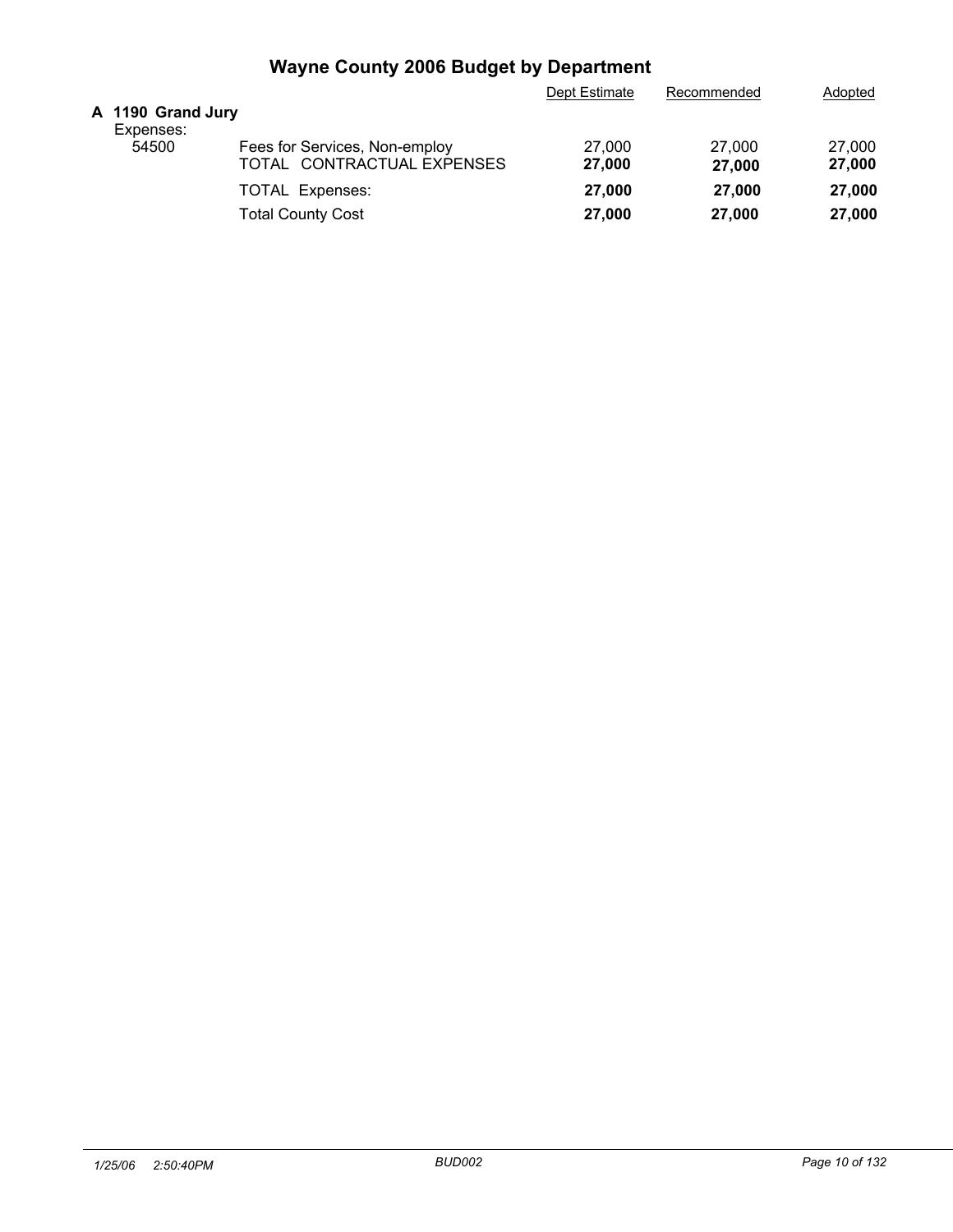|                  |                                    | Dept Estimate | Recommended | Adopted |  |
|------------------|------------------------------------|---------------|-------------|---------|--|
| A 1325 Treasurer |                                    |               |             |         |  |
| Expenses:        |                                    |               |             |         |  |
| 51050            | Treasurer                          | 63,842        | 63,842      | 63,842  |  |
| 51052            | Deputy Treasurer                   | 42,405        | 42,405      | 42,405  |  |
| 51055            | Secretary to Treasurer             | 27,500        | 27,500      | 27,500  |  |
| 51057            | Deputy County Treasurer 2nd        | 37,278        | 37,278      | 37,278  |  |
| 51121            | <b>Account Clerk Part Time</b>     | 10,221        | 10,221      | 10,221  |  |
| 51154            | <b>Senior Account Clerk</b>        | 73,335        | 73,335      | 73,335  |  |
| 51491            | <b>Principal Tax Clerk</b>         | 33,360        | 33,360      | 33,360  |  |
|                  | TOTAL PERSONAL SERVICES            | 287,941       | 287,941     | 287,941 |  |
| 52200            | <b>Office Equipment</b>            | 800           | 0           | 0       |  |
|                  | TOTAL EQUIPMENT                    | 800           | 0           | 0       |  |
| 54150            | <b>Office Supplies</b>             | 6,000         | 6,800       | 6,800   |  |
| 54166            | Postage                            | 12,000        | 12,000      | 12,000  |  |
| 54210            | Gas                                | 1,680         | 1,680       | 1,680   |  |
| 54220            | Light & Power                      | 4,635         | 4,635       | 4,635   |  |
| 54230            | Telephone                          | 6,000         | 6,000       | 6,000   |  |
| 54240            | Water                              | 450           | 450         | 450     |  |
| 54402            | Advertising                        | 6,000         | 6,000       | 6,000   |  |
| 54408            | <b>Copier Expense</b>              | 1,000         | 1,000       | 1,000   |  |
| 54411            | <b>Cost Allocation</b>             | 5,000         | 5,000       | 5,000   |  |
| 54414            | Data Processing                    | 234,220       | 234,220     | 234,220 |  |
| 54424            | <b>Equipment - Maint Contract</b>  | 425           | 425         | 425     |  |
| 54438            | Maintenance/Repairs                | 13,752        | 13,752      | 13,752  |  |
| 54485            | Travel                             | 720           | 720         | 720     |  |
| 54501            | <b>Accountants &amp; Auditors</b>  | 70,000        | 70,000      | 70,000  |  |
| 54515            | <b>Estate Expenses</b>             | 1,000         | 1,000       | 1,000   |  |
| 54520            | Consultants                        | 12,500        | 6,423       | 6,423   |  |
| 54521            | <b>Record Storage</b>              | 3,000         | 3,000       | 3,000   |  |
|                  | TOTAL CONTRACTUAL EXPENSES         | 378,382       | 373,105     | 373,105 |  |
| 58100            | Payments to NYS Retirement Sys     | 38,000        | 32,241      | 32,241  |  |
| 58200            | <b>Payments to Social Security</b> | 26,203        | 22,028      | 22,028  |  |
| 58400            | Hospitalization                    | 56,571        | 56,571      | 56,571  |  |
| 58600            | <b>Disability</b>                  | 1,117         | 1,248       | 1,248   |  |
| 58901            | Employee Assistance Program        | 131           | 134         | 134     |  |
|                  | TOTAL FRINGE BENEFITS              | 122,022       | 112,222     | 112,222 |  |
|                  | <b>TOTAL Expenses:</b>             | 789,145       | 773,268     | 773,268 |  |
| Revenues         |                                    |               |             |         |  |
| 41230            | <b>Treasurer Fees</b>              | 16,000        | 16,000      | 16,000  |  |
| 41231            | Title Search & Mail Fees           | 40,000        | 40,000      | 40,000  |  |
|                  | TOTAL REVENUES                     | 56,000        | 56,000      | 56,000  |  |
|                  | <b>Total County Cost</b>           | 733,145       | 717,268     | 717,268 |  |
|                  |                                    |               |             |         |  |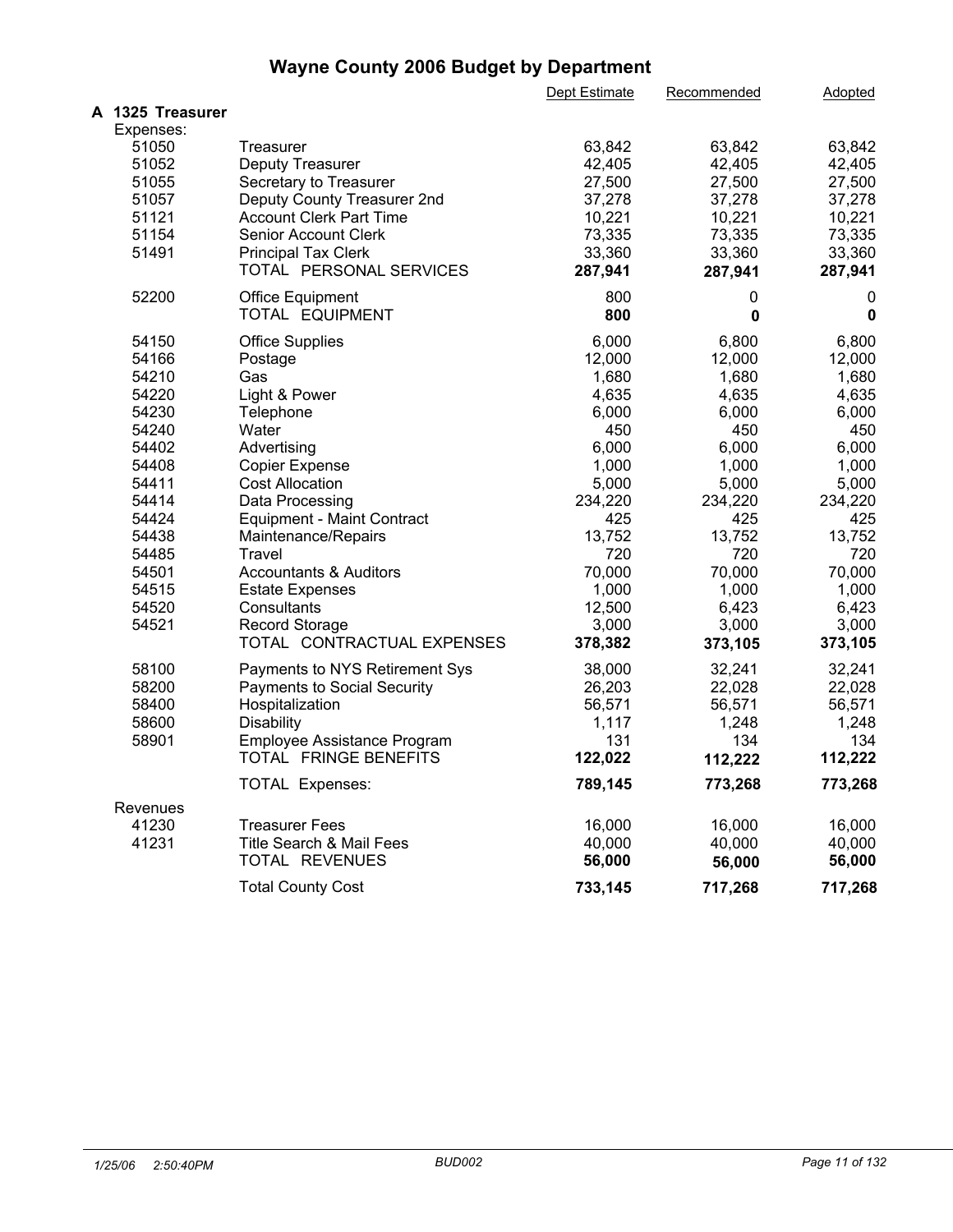|           |                                       | Dept Estimate | Recommended | Adopted |  |
|-----------|---------------------------------------|---------------|-------------|---------|--|
|           | A 1355 Assessment - Real Property Tax |               |             |         |  |
| Expenses: |                                       |               |             |         |  |
| 51054     | Director Real Property Tax            | 63,189        | 63,189      | 63,189  |  |
| 51220     | <b>Asst Tax Service Aide</b>          | 101,366       | 101,366     | 101,366 |  |
| 51286     | Tax Map Technician                    | 36,466        | 36,466      | 36,466  |  |
| 51332     | Tax Map Supervisor                    | 47,783        | 47,783      | 47,783  |  |
| 51542     | Senior Real Property Tax Aide         | 40,313        | 40,313      | 40,313  |  |
|           | TOTAL PERSONAL SERVICES               | 289,117       | 289,117     | 289,117 |  |
|           |                                       |               |             |         |  |
| 52201     | <b>Computer Equipment</b>             |               |             | 3,200   |  |
| 52500     | <b>Other Equipment</b>                | 8,000         | 3,200       | 0       |  |
|           | TOTAL EQUIPMENT                       | 8,000         | 3,200       | 3,200   |  |
| 54116     | <b>Computer Supplies</b>              | 4,000         | 3,000       | 3,000   |  |
| 54150     | <b>Office Supplies</b>                | 3,000         | 3,000       | 3,000   |  |
| 54166     | Postage                               | 800           | 800         | 800     |  |
| 54177     | <b>Tax Map Supplies</b>               | 2,000         | 2,000       | 2,000   |  |
| 54178     | <b>Tax Roll Supplies</b>              | 2,000         | 2,000       | 2,000   |  |
| 54210     | Gas                                   | 1,120         | 1,120       | 1,120   |  |
| 54220     | Light & Power                         | 2,900         | 2,900       | 2,900   |  |
| 54230     | Telephone                             | 2,800         | 2,300       | 2,300   |  |
| 54240     | Water                                 | 510           | 510         | 510     |  |
| 54408     | <b>Copier Expense</b>                 | 500           | 500         | 500     |  |
| 54410     | Conference                            | 1,700         | 1,700       | 1,700   |  |
| 54414     | Data Processing                       | 177,000       | 176,665     | 176,665 |  |
| 54418     | Dues                                  | 300           | 300         | 300     |  |
| 54424     | <b>Equipment - Maint Contract</b>     | 1,000         | 0           | 0       |  |
| 54438     | Maintenance/Repairs                   | 10,470        | 10,470      | 10,470  |  |
| 54475     | Software                              | 13,300        | 13,300      | 13,300  |  |
| 54485     | <b>Travel</b>                         | 1,500         | 1,300       | 1,300   |  |
| 54600     | Misc                                  | 300           | 300         | 300     |  |
|           | TOTAL CONTRACTUAL EXPENSES            | 225,200       |             | 222,165 |  |
|           |                                       |               | 222,165     |         |  |
| 58100     | Payments to NYS Retirement Sys        | 44,136        | 38,353      | 38,353  |  |
| 58200     | Payments to Social Security           | 22,118        | 22,118      | 22,118  |  |
| 58400     | Hospitalization                       | 78,766        | 78,766      | 78,766  |  |
| 58600     | Disability                            | 1,092         | 1,092       | 1,092   |  |
| 58901     | Employee Assistance Program           | 111           | 111         | 111     |  |
|           | TOTAL FRINGE BENEFITS                 | 146,223       | 140,440     | 140,440 |  |
|           | TOTAL Expenses:                       | 668,540       | 654,922     | 654,922 |  |
| Revenues  |                                       |               |             |         |  |
| 41250     | Real Property/Assessment Fees         | 4,000         | 4,000       | 4,000   |  |
| 42216     | <b>Real Property</b>                  | 46,000        | 46,000      | 46,000  |  |
|           | TOTAL REVENUES                        | 50,000        | 50,000      | 50,000  |  |
|           | <b>Total County Cost</b>              | 618,540       | 604,922     | 604,922 |  |
|           |                                       |               |             |         |  |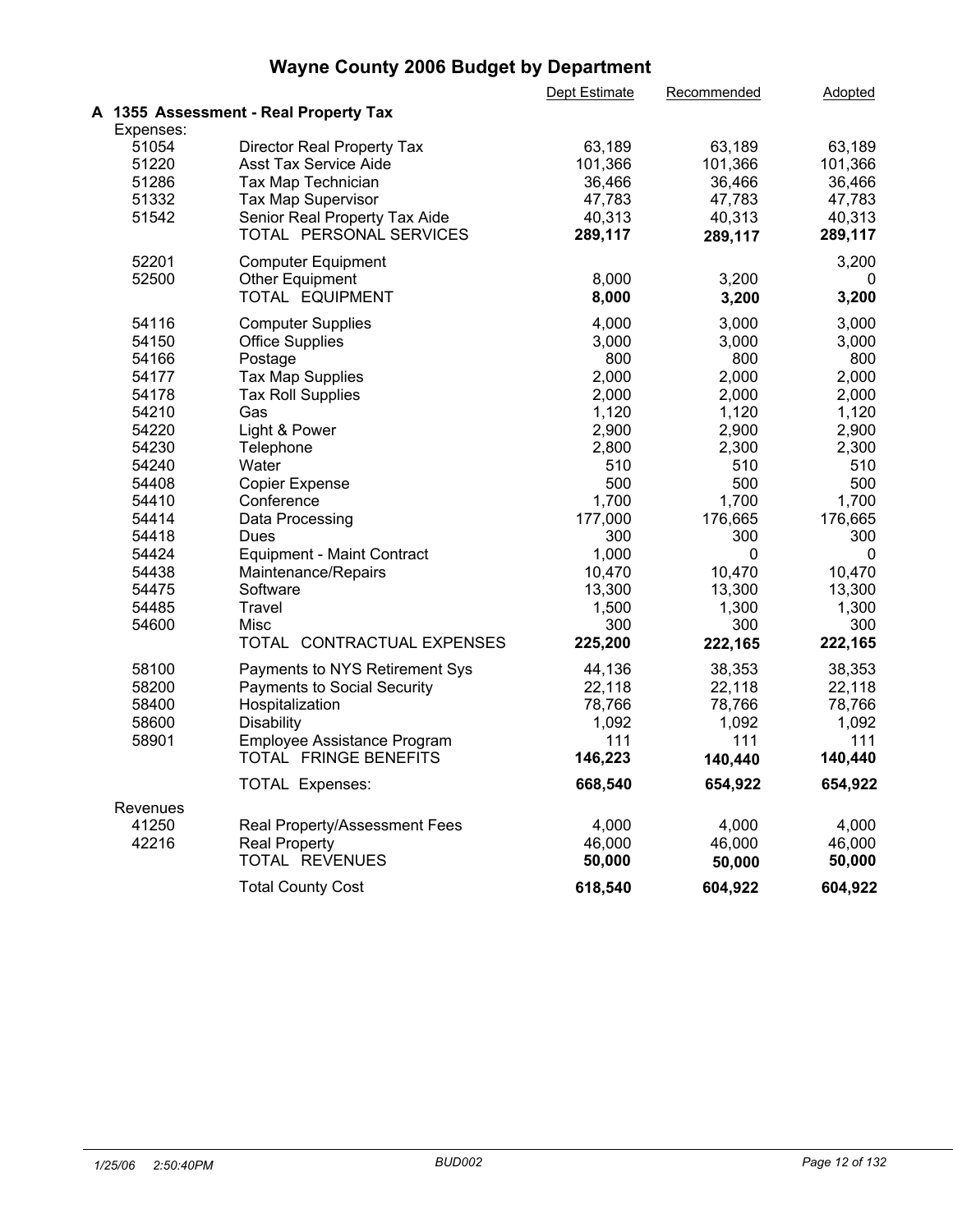|                   |                                                        | Dept Estimate    | Recommended      | Adopted          |  |
|-------------------|--------------------------------------------------------|------------------|------------------|------------------|--|
| Expenses:         | A 1362 Tax Advertising & Expense                       |                  |                  |                  |  |
| 54402             | Advertising<br>TOTAL CONTRACTUAL EXPENSES              | 15,000<br>15,000 | 15.000<br>15,000 | 15,000<br>15,000 |  |
|                   | <b>TOTAL Expenses:</b>                                 | 15,000           | 15,000           | 15.000           |  |
| Revenues<br>41235 | Charge for Tax Advertising<br><b>REVENUES</b><br>TOTAL | 15,000<br>15,000 | 15,000<br>15,000 | 15,000<br>15,000 |  |
|                   | <b>Total County Cost</b>                               | 0                | 0                | 0                |  |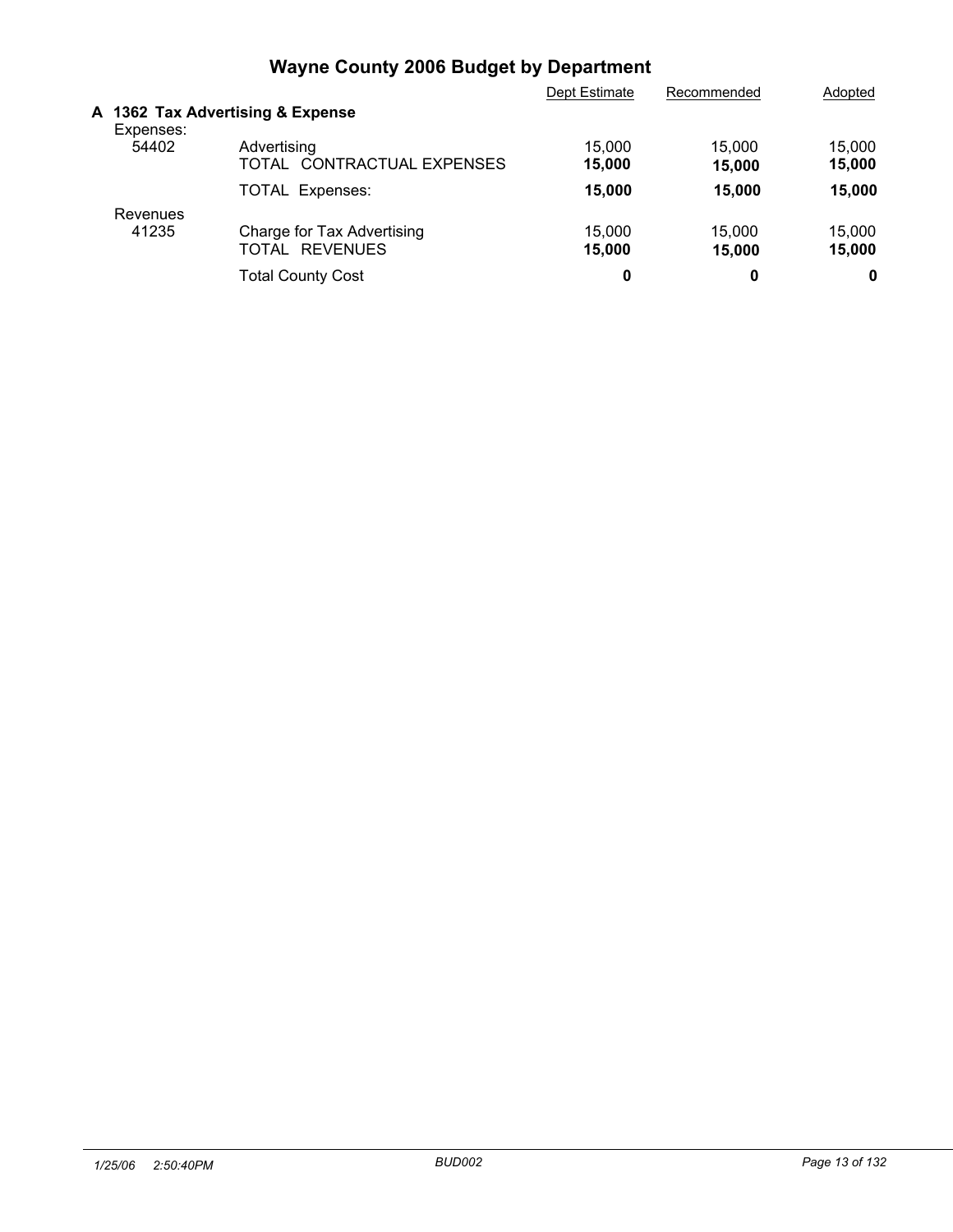|           |                                                           | Dept Estimate  | Recommended    | Adopted        |
|-----------|-----------------------------------------------------------|----------------|----------------|----------------|
| Expenses: | A 1364 Expenses on Prop Acquired For                      |                |                |                |
| 54000     | <b>Contractual Expenses</b><br>TOTAL CONTRACTUAL EXPENSES | 5.750<br>5.750 | 5.750<br>5.750 | 5.750<br>5,750 |
|           | <b>TOTAL Expenses:</b><br><b>Total County Cost</b>        | 5.750<br>5.750 | 5.750<br>5.750 | 5,750<br>5,750 |
|           |                                                           |                |                |                |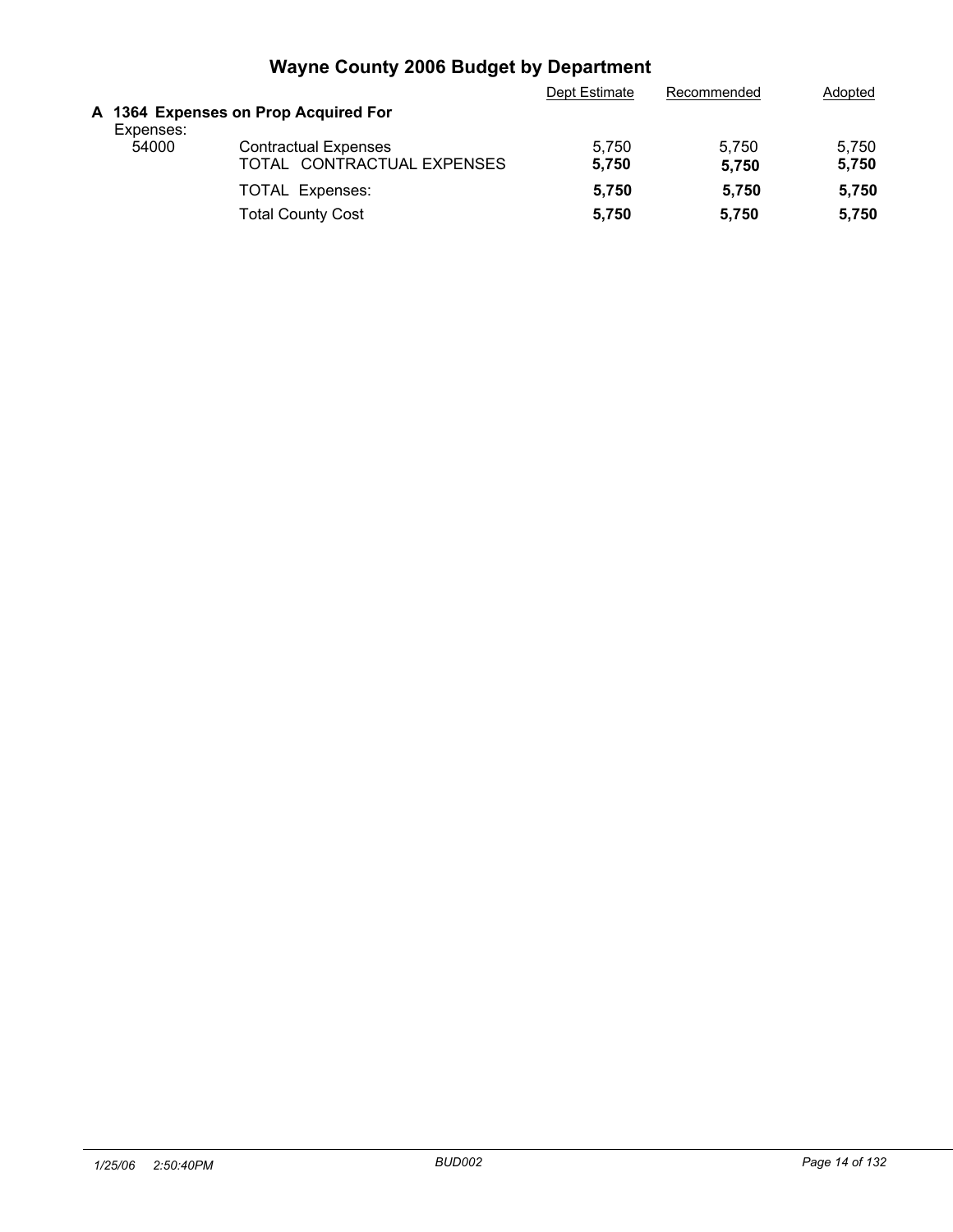|                     |                                    | Dept Estimate   | Recommended      | Adopted          |  |
|---------------------|------------------------------------|-----------------|------------------|------------------|--|
| A 1410 County Clerk |                                    |                 |                  |                  |  |
| Expenses:           |                                    |                 |                  |                  |  |
| 51058               | <b>County Clerk</b>                | 62,632          | 62,632           | 62,632           |  |
| 51059               | Deputy County Clerk 2nd            | 33,700          | 33,700           | 33,700           |  |
| 51060               | <b>Deputy County Clerk</b>         | 39,311          | 39,311           | 39,311           |  |
| 51111               | Clerk, PartTime                    | 21,364          | 21,364           | 21,364           |  |
| 51132               | <b>Recording Clerk</b>             | 109,517         | 109,517          | 109,517          |  |
| 51146               | MV License Clerk                   | 135,986         | 135,986          | 135,986          |  |
| 51147               | MV License Clerk Part Time         | 23,704          | 23,704           | 23,704           |  |
| 51154               | <b>Senior Account Clerk</b>        | 27,501          | 27,501           | 27,501           |  |
| 51166               | Senior Recording Clerk             | 28,916          | 28,916           | 28,916           |  |
| 51224               | Senior MV License Clerk            | 33,710          | 33,710           | 33,710           |  |
| 51904               | Overtime                           | 450             | 450              | 450              |  |
|                     | TOTAL PERSONAL SERVICES            | 516,791         | 516,791          | 516,791          |  |
| 52200               | <b>Office Equipment</b>            | 5,398           | 5,398            | 2,730            |  |
| 52201               | <b>Computer Equipment</b>          |                 |                  | 2,668            |  |
|                     | TOTAL EQUIPMENT                    | 5,398           | 5,398            | 5,398            |  |
| 54106               | Book Bindings & Maps               | 2,300           | 2,300            | 2,300            |  |
| 54150               |                                    | 15,000          |                  |                  |  |
| 54166               | <b>Office Supplies</b><br>Postage  | 18,700          | 15,000<br>18,700 | 15,000<br>18,700 |  |
| 54210               |                                    |                 |                  |                  |  |
| 54220               | Gas                                | 10,640<br>8,549 | 10,640<br>8,549  | 10,640<br>8,549  |  |
|                     | Light & Power                      |                 |                  |                  |  |
| 54230<br>54240      | Telephone                          | 5,500           | 5,500            | 5,500            |  |
|                     | Water                              | 1,100           | 1,100            | 1,100            |  |
| 54408               | <b>Copier Expense</b>              | 5,350           | 5,350            | 5,350            |  |
| 54410               | Conference                         | 1,100           | 1,100            | 1,100            |  |
| 54414               | Data Processing                    | 46,680          | 46,680           | 46,680           |  |
| 54418               | Dues                               | 200             | 200              | 200              |  |
| 54424               | <b>Equipment - Maint Contract</b>  | 18,390          | 18,390           | 18,390           |  |
| 54438               | Maintenance/Repairs                | 61,190          | 61,190           | 61,190           |  |
| 54442               | Micro Records                      | 7,500           | 7,500            | 7,500            |  |
| 54485               | Travel                             | 500             | 500              | 500              |  |
| 54572               | <b>Tuition Reimbursement</b>       | 300             | 300              | 300              |  |
| 54600               | Misc<br>TOTAL CONTRACTUAL EXPENSES | 500<br>203,499  | 500              | 500<br>203,499   |  |
|                     |                                    |                 | 203,499          |                  |  |
| 58100               | Payments to NYS Retirement Sys     | 67,465          | 57,129           | 57,129           |  |
| 58200               | <b>Payments to Social Security</b> | 39,500          | 39,500           | 39,500           |  |
| 58400               | Hospitalization                    | 67,453          | 67,453           | 67,453           |  |
| 58600               | <b>Disability</b>                  | 2,694           | 2,694            | 2,694            |  |
| 58901               | Employee Assistance Program        | 300             | 300              | 300              |  |
|                     | TOTAL FRINGE BENEFITS              | 177,412         | 167,076          | 167,076          |  |
|                     | <b>TOTAL Expenses:</b>             | 903,100         | 892,764          | 892,764          |  |
| Revenues            |                                    |                 |                  |                  |  |
| 41189               | Other Non-Property Tax             | 642,000         | 642,000          | 642,000          |  |
| 41255               | <b>County Clerk Fees</b>           | 920,000         | 920,000          | 920,000          |  |
| 41256               | <b>Record Retention Fees</b>       | 7,000           | 7,000            | 7,000            |  |
| 41257               | Co Clerk Coverpage Fees            | 55,000          | 55,000           | 55,000           |  |
| 41258               | Co Clerk Tax Redemption Fees       | 5,900           | 5,900            | 5,900            |  |
| 41280               | <b>Shared Services Fees</b>        | 200             | 200              | 200              |  |
| 42401               | <b>Interest Earnings</b>           | 775             | 775              | 775              |  |
| 42412               | <b>Title Company Charges</b>       | 2,700           | 2,700            | 2,700            |  |
|                     | TOTAL REVENUES                     | 1,633,575       | 1,633,575        | 1,633,575        |  |
|                     | <b>Total County Cost</b>           | $-730,475$      | $-740,811$       | $-740,811$       |  |
|                     |                                    |                 |                  |                  |  |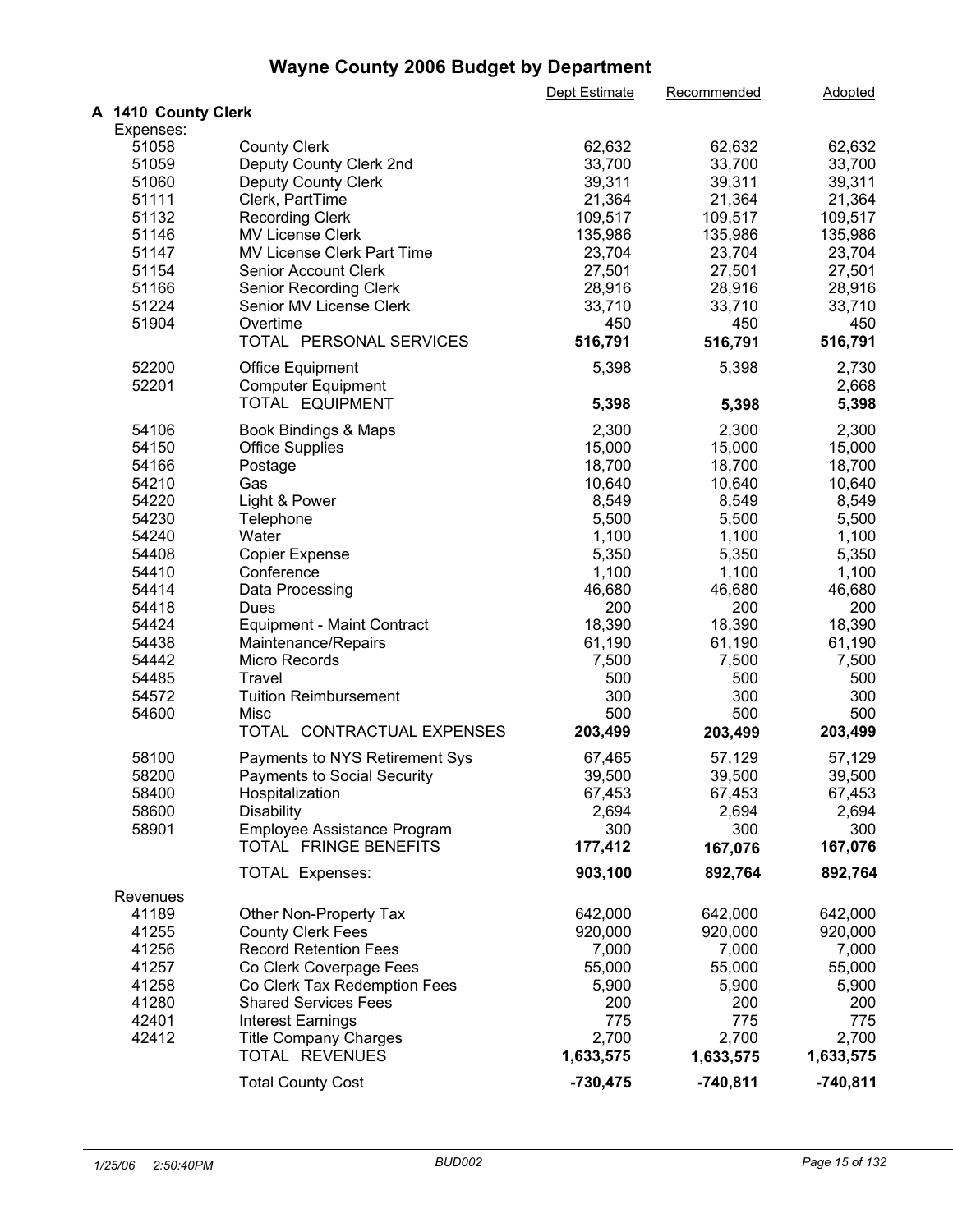|                        |                                | Dept Estimate | Recommended | Adopted     |  |
|------------------------|--------------------------------|---------------|-------------|-------------|--|
| A 1420 County Attorney |                                |               |             |             |  |
| Expenses:              |                                |               |             |             |  |
| 51061                  | Secretary to County Attorney   | 55,110        | 55,110      | 55,110      |  |
| 51062                  | <b>County Attorney</b>         | 81,933        | 81,933      | 81,933      |  |
| 51083                  | <b>Asst County Attorney</b>    | 63,339        | 63,339      | 63,339      |  |
| 51226                  | Legal Assistant                | 0             | 29,705      | 29,705      |  |
|                        | TOTAL PERSONAL SERVICES        | 200,382       | 230,087     | 230,087     |  |
| 54150                  | <b>Office Supplies</b>         | 1,500         | 1,500       | 1,500       |  |
| 54166                  | Postage                        | 1,100         | 1,100       | 1,100       |  |
| 54184                  | <b>Litigation Expense</b>      | 600           | 600         | 600         |  |
| 54185                  | Transcripts                    | 250           | 250         | 250         |  |
| 54210                  | Gas                            | 2,688         | 2,688       | 2,688       |  |
| 54220                  | Light & Power                  | 3,090         | 3,090       | 3,090       |  |
| 54230                  | Telephone                      | 3,500         | 3,500       | 3,500       |  |
| 54240                  | Water                          | 425           | 425         | 425         |  |
| 54408                  | <b>Copier Expense</b>          | 2,000         | 2,000       | 2,000       |  |
| 54414                  | Data Processing                | 3,640         | 3,640       | 3,640       |  |
| 54418                  | <b>Dues</b>                    | 600           | 600         | 600         |  |
| 54438                  | Maintenance/Repairs            | 9,114         | 9,114       | 9,114       |  |
| 54472                  | Subscriptions                  | 8,500         | 8,500       | 8,500       |  |
| 54483                  | Training, Seminars & Schools   | 1,350         | 1,350       | 1,350       |  |
| 54485                  | Travel                         | 1,350         | 1,350       | 1,350       |  |
| 54600                  | Misc                           | 1,500         | 1,500       | 1,500       |  |
|                        | TOTAL CONTRACTUAL EXPENSES     | 41,207        | 41,207      | 41,207      |  |
| 58100                  | Payments to NYS Retirement Sys | 26,187        | 25,506      | 25,506      |  |
| 58200                  | Payments to Social Security    | 15,330        | 17,602      | 17,602      |  |
| 58400                  | Hospitalization                | 37,514        | 45,128      | 45,128      |  |
| 58600                  | Disability                     | 624           | 780         | 780         |  |
| 58901                  | Employee Assistance Program    | 62            | 77          | 77          |  |
|                        | TOTAL FRINGE BENEFITS          | 79,717        | 89,093      | 89,093      |  |
|                        | <b>TOTAL Expenses:</b>         | 321,306       | 360,387     | 360,387     |  |
| Revenues               |                                |               |             |             |  |
| 42626                  | Pub Defender Orders of Payment | 100           | 0           | $\mathbf 0$ |  |
| 42770                  | <b>Miscellaneous Revenues</b>  | 0             | 100         | 100         |  |
|                        | TOTAL REVENUES                 | 100           | 100         | 100         |  |
|                        | <b>Total County Cost</b>       | 321,206       | 360,287     | 360,287     |  |
|                        |                                |               |             |             |  |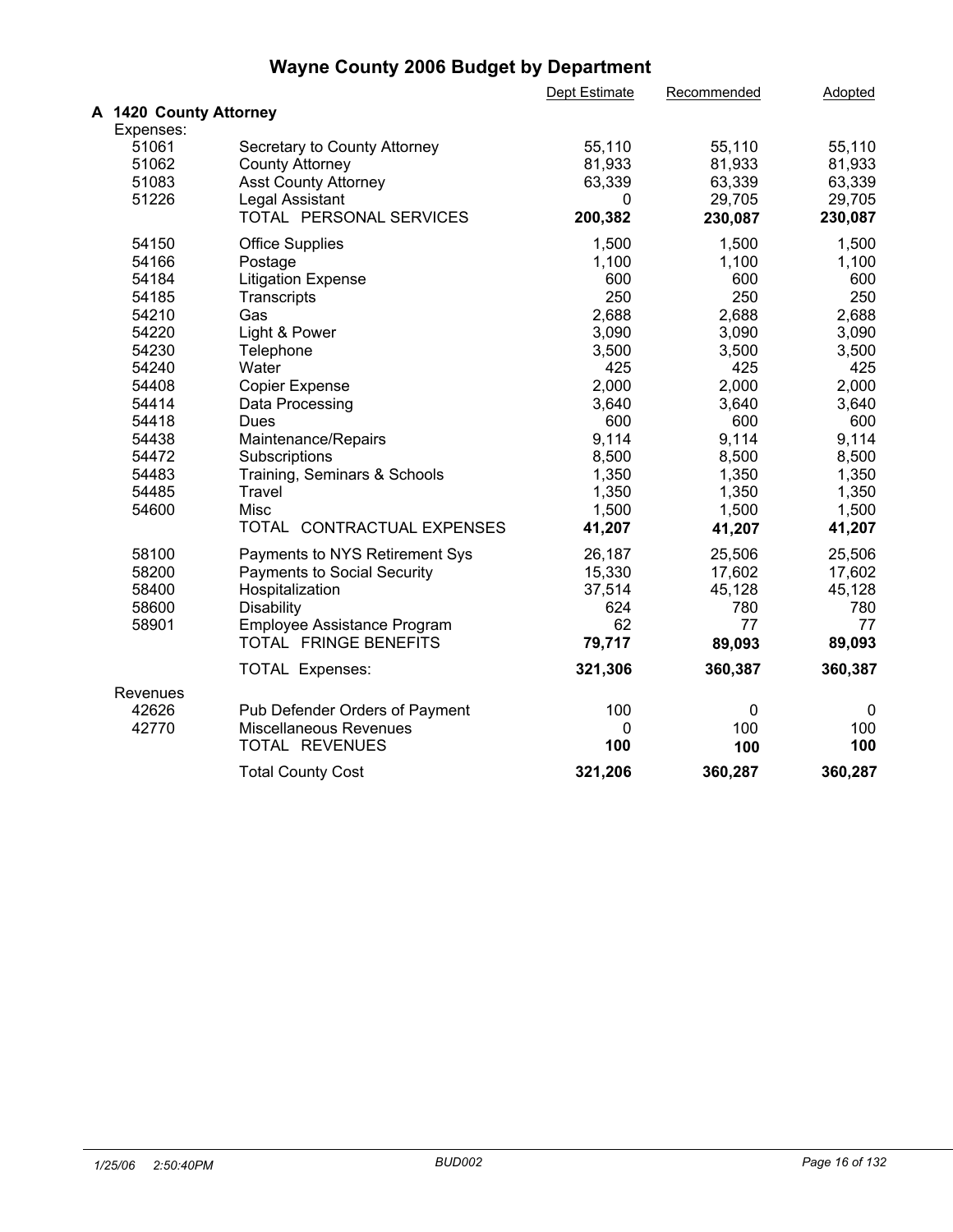|                             |                                    | Dept Estimate | Recommended | Adopted |  |
|-----------------------------|------------------------------------|---------------|-------------|---------|--|
| A 1430 Personnel Department |                                    |               |             |         |  |
| Expenses:                   |                                    |               |             |         |  |
| 51063                       | Personnel Officer                  | 62,638        | 62,638      | 62,638  |  |
| 51064                       | <b>Personnel Assistant</b>         | 44,130        | 44,130      | 44,130  |  |
| 51065                       | Senior Personnel Clerk             | 32,957        | 32,957      | 32,957  |  |
| 51069                       | Personnel Clerk Part Time          | 14,680        | 14,680      | 14,680  |  |
| 51111                       | Clerk, PartTime                    | 500           | 500         | 500     |  |
| 51296                       | Payroll Supervisor                 | 38,539        | 30,000      | 30,000  |  |
| 51552                       | Payroll Clerk                      | 23,437        | 23,437      | 23,437  |  |
| 51699                       | Personnel Clerk                    | 14,694        | 14,694      | 14,694  |  |
| 51904                       | Overtime                           | 4,000         | 3,000       | 3,000   |  |
|                             | TOTAL PERSONAL SERVICES            | 235,575       | 226,036     | 226,036 |  |
| 54150                       | <b>Office Supplies</b>             | 1,700         | 1,700       | 1,700   |  |
| 54166                       | Postage                            | 3,550         | 2,550       | 2,550   |  |
| 54210                       | Gas                                | 2,912         | 2,912       | 2,912   |  |
| 54220                       | Light & Power                      | 4,017         | 4,017       | 4,017   |  |
| 54230                       | Telephone                          | 3,100         | 3,000       | 3,000   |  |
| 54240                       | Water                              | 480           | 480         | 480     |  |
| 54402                       | Advertising                        | 50            | 50          | 50      |  |
| 54408                       | <b>Copier Expense</b>              | 950           | 950         | 950     |  |
| 54414                       | Data Processing                    | 8,151         | 8,151       | 8,151   |  |
| 54424                       | <b>Equipment - Maint Contract</b>  | 3,500         | 3,000       | 3,000   |  |
| 54438                       | Maintenance/Repairs                | 9,840         | 11,808      | 11,808  |  |
| 54456                       | Printing                           | 1,700         | 1,200       | 1,200   |  |
| 54472                       | Subscriptions                      | 500           | 500         | 500     |  |
| 54483                       | Training, Seminars & Schools       | 550           | 500         | 500     |  |
| 54485                       | Travel                             | 400           | 300         | 300     |  |
| 54486                       | <b>Union Contracts</b>             | 500           | 500         | 500     |  |
| 54500                       | Fees for Services, Non-employ      | 2,000         | 2,000       | 2,000   |  |
|                             | TOTAL CONTRACTUAL EXPENSES         | 43,900        | 43,618      | 43,618  |  |
| 58100                       | Payments to NYS Retirement Sys     | 34,561        | 28,588      | 28,588  |  |
| 58200                       | <b>Payments to Social Security</b> | 18,021        | 17,291      | 17,291  |  |
| 58400                       | Hospitalization                    | 57,328        | 57,328      | 57,328  |  |
| 58600                       | Disability                         | 936           | 936         | 936     |  |
| 58901                       | Employee Assistance Program        | 99            | 99          | 99      |  |
|                             | TOTAL FRINGE BENEFITS              | 110,945       | 104,242     | 104,242 |  |
|                             | <b>TOTAL Expenses:</b>             | 390,420       | 373,896     | 373,896 |  |
| Revenues                    |                                    |               |             |         |  |
| 41280                       | <b>Shared Services Fees</b>        | 22,001        | 22,001      | 22,001  |  |
| 41282                       | <b>Personnel Fees</b>              | 3,500         | 3,500       | 3,500   |  |
|                             | TOTAL REVENUES                     | 25,501        | 25,501      | 25,501  |  |
|                             | <b>Total County Cost</b>           | 364,919       | 348,395     | 348,395 |  |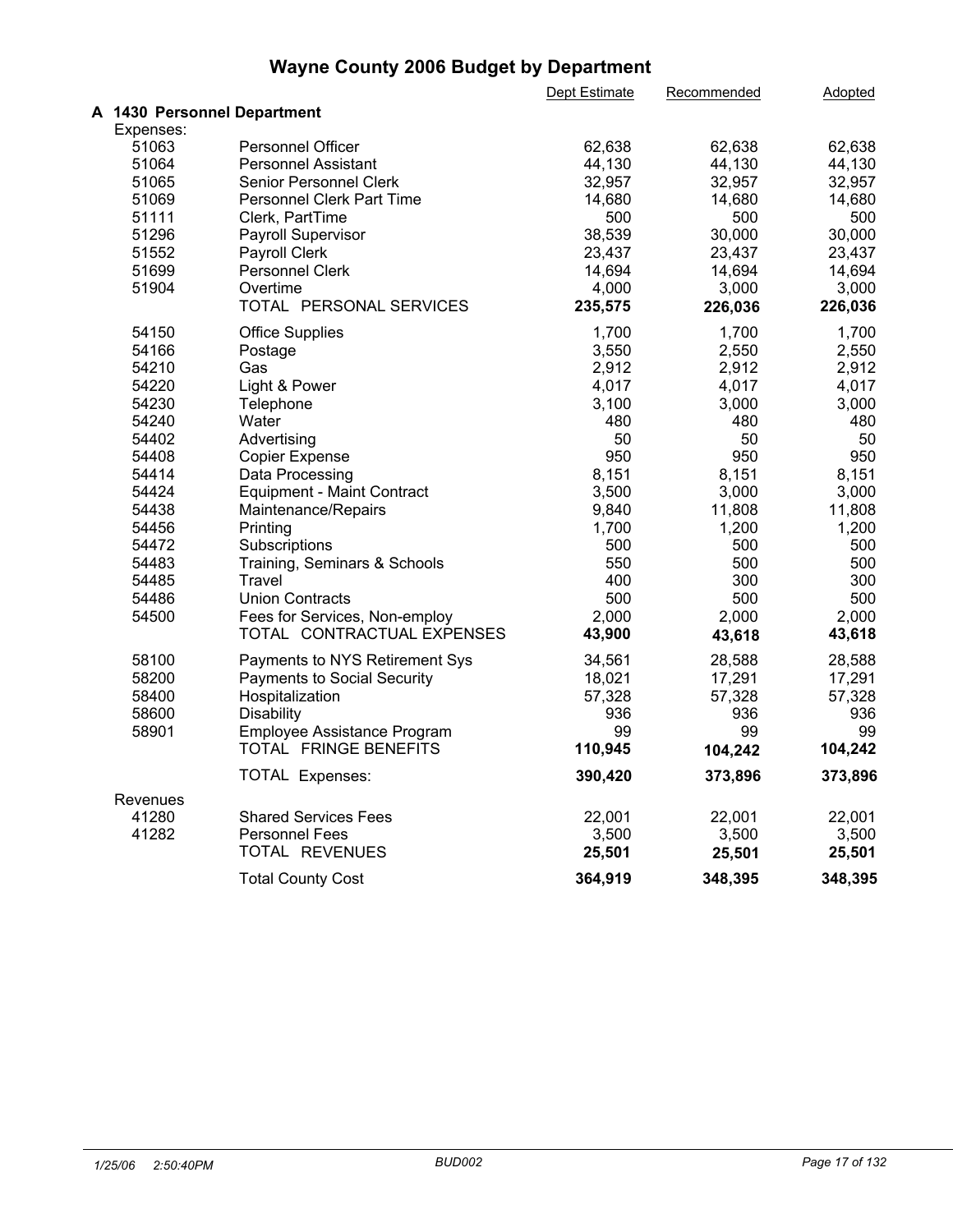|                                    |                                                           | Dept Estimate  | Recommended    | Adopted        |
|------------------------------------|-----------------------------------------------------------|----------------|----------------|----------------|
| A 1431 Cafeteria Plan<br>Expenses: |                                                           |                |                |                |
| 54000                              | <b>Contractual Expenses</b><br>TOTAL CONTRACTUAL EXPENSES | 7.200<br>7,200 | 7.200<br>7,200 | 7,200<br>7,200 |
|                                    | <b>TOTAL Expenses:</b>                                    | 7.200          | 7.200          | 7,200          |
|                                    | <b>Total County Cost</b>                                  | 7,200          | 7,200          | 7,200          |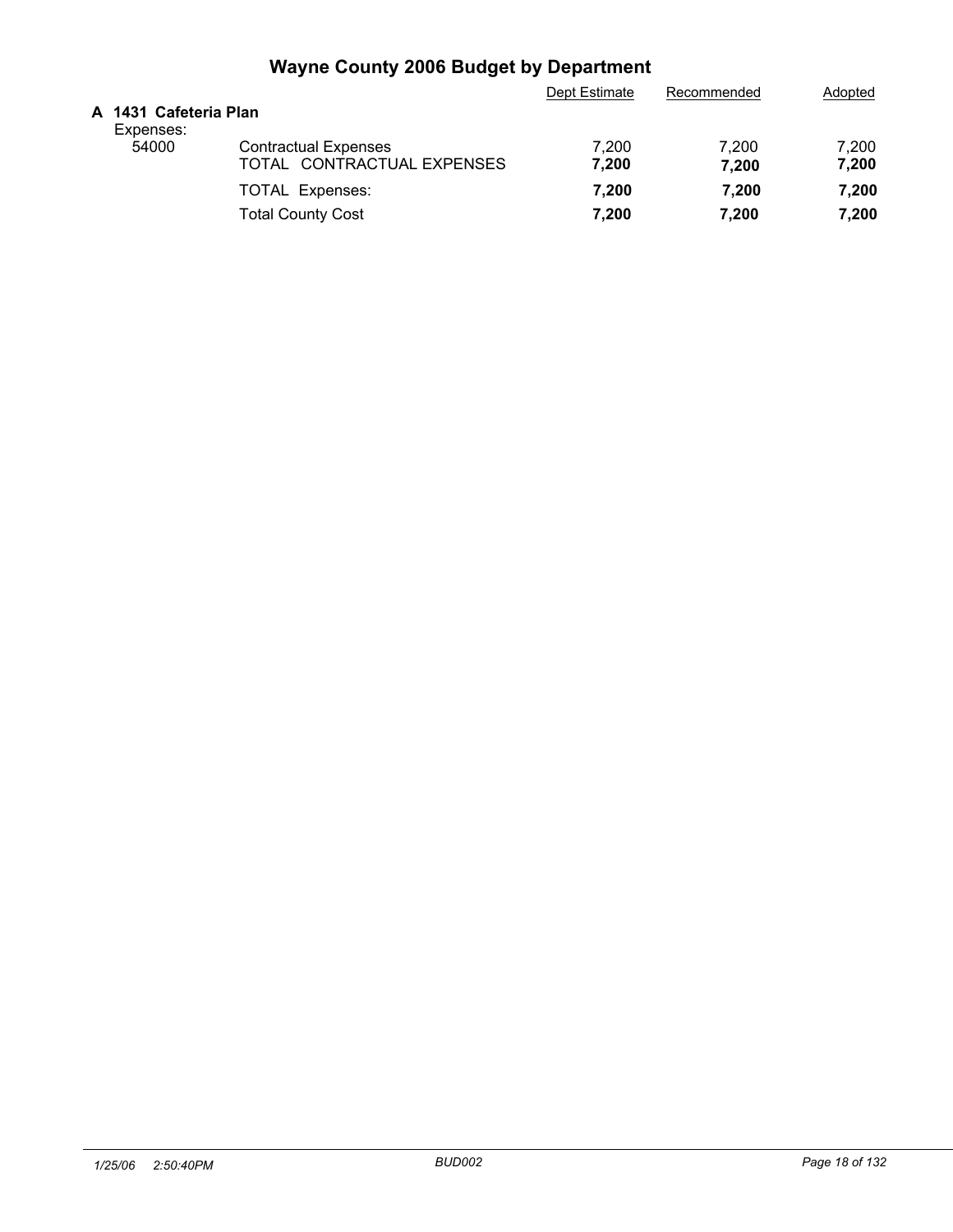|                           |                                     | Dept Estimate | Recommended | Adopted |  |
|---------------------------|-------------------------------------|---------------|-------------|---------|--|
| A 1450 Board of Elections |                                     |               |             |         |  |
| Expenses:                 |                                     |               |             |         |  |
| 51066                     | <b>Election Commissioner</b>        | 19,199        | 19,199      | 19,199  |  |
| 51068                     | <b>Deputy Election Commissioner</b> | 71,164        | 71,164      | 71,164  |  |
| 51128                     | <b>Election Clerk</b>               | 50,314        | 50,314      | 50,314  |  |
|                           | TOTAL PERSONAL SERVICES             | 140,677       | 140,677     | 140,677 |  |
| 52200                     | <b>Office Equipment</b>             | 1,500         | 0           | 0       |  |
|                           | TOTAL EQUIPMENT                     | 1,500         | 0           | 0       |  |
| 54150                     | <b>Office Supplies</b>              | 1,200         | 1,200       | 1,200   |  |
| 54166                     | Postage                             | 20,000        | 20,000      | 20,000  |  |
| 54198                     | <b>Training Voting Machines</b>     | 16,500        | 50,000      | 50,000  |  |
| 54200                     | <b>Utilities</b>                    | 9,000         | 9,000       | 9,000   |  |
| 54230                     | Telephone                           | 3,500         | 3,500       | 3,500   |  |
| 54410                     | Conference                          | 1,800         | 1,800       | 1,800   |  |
| 54414                     | Data Processing                     | 26,352        | 26,352      | 26,352  |  |
| 54418                     | Dues                                | 125           | 125         | 125     |  |
| 54421                     | <b>Election Expense</b>             | 107,000       | 109,455     | 109,455 |  |
| 54424                     | <b>Equipment - Maint Contract</b>   | 15,000        | 15,000      | 15,000  |  |
| 54438                     | Maintenance/Repairs                 | 28,650        | 28,650      | 28,650  |  |
| 54483                     | Training, Seminars & Schools        | 0             | 450         | 450     |  |
| 54485                     | <b>Travel</b>                       | 300           | 300         | 300     |  |
| 54600                     | Misc                                | 800           | 800         | 800     |  |
|                           | TOTAL CONTRACTUAL EXPENSES          | 230,227       | 266,632     | 266,632 |  |
| 58100                     | Payments to NYS Retirement Sys      | 15,942        | 13,128      | 13,128  |  |
| 58200                     | <b>Payments to Social Security</b>  | 10,762        | 10,762      | 10,762  |  |
| 58400                     | Hospitalization                     | 30,090        | 30,090      | 30,090  |  |
| 58600                     | Disability                          | 624           | 624         | 624     |  |
| 58901                     | Employee Assistance Program         | 79            | 77          | 77      |  |
|                           | TOTAL FRINGE BENEFITS               | 57,497        | 54,681      | 54,681  |  |
|                           | TOTAL Expenses:                     | 429,901       | 461,990     | 461,990 |  |
| Revenues                  |                                     |               |             |         |  |
| 41289                     | <b>Board of Elections Fees</b>      | 3,000         | 3,000       | 3,000   |  |
| 42215                     | <b>Election Service Charges</b>     | 107,000       | 107,000     | 107,000 |  |
| 43961                     | <b>HAVA State Aid</b>               | 16,500        | 50,000      | 50,000  |  |
|                           | TOTAL REVENUES                      | 126,500       | 160,000     | 160,000 |  |
|                           | <b>Total County Cost</b>            | 303,401       | 301,990     | 301,990 |  |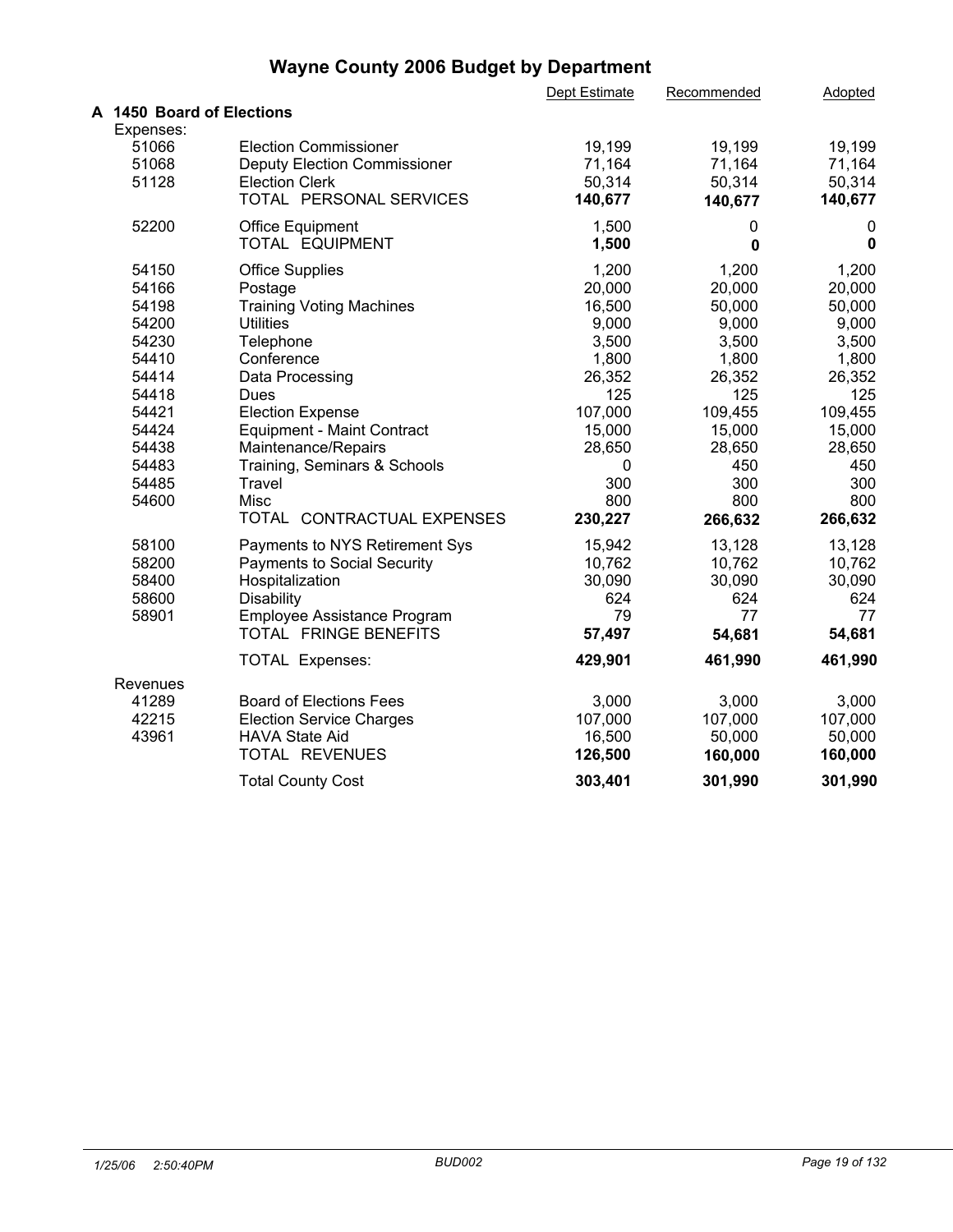|                           |                                          | Dept Estimate | Recommended | <b>Adopted</b> |
|---------------------------|------------------------------------------|---------------|-------------|----------------|
| A 1615 Building & Grounds |                                          |               |             |                |
| Expenses:                 |                                          |               |             |                |
| 51070                     | Superintendent Building&Ground           | 61,937        | 61,937      | 61,937         |
| 51106                     | Cleaner                                  | 54,273        | 54,273      | 54,273         |
| 51107                     | Cleaner, PartTime                        | 43,000        | 43,000      | 43,000         |
| 51108                     | Sr. Cleaner - 8hr                        | 31,638        | 31,638      | 31,638         |
| 51172                     | Maintenance Worker                       | 230,903       | 230,903     | 230,903        |
| 51181                     | Laborer, Seasonal                        | 40,000        | 40,000      | 40,000         |
| 51188                     | Senior Accountant/Telecomm               | 34,669        | 34,669      | 34,669         |
| 51240                     | Maintenance Mechanic                     | 168,613       | 168,613     | 168,613        |
| 51262                     | <b>Building Maintenance Mechanic</b>     | 142,275       | 142,275     | 142,275        |
| 51270                     | <b>Working Foreman</b>                   | 36,699        | 36,699      | 36,699         |
| 51306                     | Senior Maintenance Mechanic              | 82,572        | 82,572      | 82,572         |
| 51321                     | Park Foreman Seasonal                    | 22,000        | 22,000      | 22,000         |
| 51333                     |                                          | 45,366        | 45,366      |                |
|                           | Maintenance Foreman                      |               |             | 45,366         |
| 51695                     | Clerk-Typist (8hr)                       | 29,530        | 29,530      | 29,530         |
| 51696                     | Account Clerk (8hr)                      | 28,110        | 28,110      | 28,110         |
| 51699                     | Personnel Clerk                          | 14,420        | 14,420      | 14,420         |
| 51904                     | Overtime                                 | 26,000        | 26,000      | 26,000         |
| 51906                     | <b>Shift Differential</b>                | 4,930         | 4,930       | 4,930          |
|                           | TOTAL PERSONAL SERVICES                  | 1,096,935     | 1,096,935   | 1,096,935      |
| 52200                     | <b>Office Equipment</b>                  | 4,055         | 3,600       | 0              |
| 52201                     | <b>Computer Equipment</b>                |               |             | 3,600          |
| 52300                     | <b>Motor Vehicles</b>                    | 18,500        | 18,500      | 18,500         |
| 52401                     | <b>Tools</b>                             | 2,934         | 2,243       | 2,243          |
| 52500                     | <b>Other Equipment</b>                   | 11,246        | 9,676       | 9,676          |
|                           | TOTAL EQUIPMENT                          | 36,735        | 34,019      | 34,019         |
| 54125                     | Fuel Oil                                 | 500           | 2,500       | 2,500          |
|                           |                                          |               |             |                |
| 54128                     | Gasoline, Oil, Lube                      | 9,000         | 9,000       | 9,000          |
| 54135                     | Janitor Supplies                         | 14,250        | 14,250      | 14,250         |
| 54137                     | <b>Safety Supplies</b>                   | 3,000         | 3,000       | 3,000          |
| 54150                     | <b>Office Supplies</b>                   | 1,800         | 1,800       | 1,800          |
| 54166                     | Postage                                  | 350           | 350         | 350            |
| 54167                     | Propane Gas                              | 1,000         | 1,000       | 1,000          |
| 54210                     | Gas                                      | 117,000       | 117,000     | 117,000        |
| 54220                     | Light & Power                            | 118,450       | 118,450     | 118,450        |
| 54230                     | Telephone                                | 450,000       | 428,000     | 428,000        |
| 54235                     | <b>Telephone Repairs</b>                 | 18,000        | 18,000      | 18,000         |
| 54240                     | Water                                    | 17,000        | 17,000      | 17,000         |
| 54250                     | Refuse                                   | 21,000        | 21,000      | 21,000         |
| 54407                     | <b>Building Maintenance &amp; Repair</b> | 160,000       | 160,000     | 160,000        |
| 54408                     | <b>Copier Expense</b>                    | 4,500         | 4,500       | 4,500          |
|                           |                                          |               |             |                |
| 54414                     | Data Processing                          | 17,846        | 17,846      | 17,846         |
| 54422                     | <b>Elevator Maintenance</b>              | 24,000        | 24,000      | 24,000         |
| 54424                     | <b>Equipment - Maint Contract</b>        | 94,800        | 94,800      | 94,800         |
| 54425                     | Equipment - Maint & Repair               | 15,000        | 15,000      | 15,000         |
| 54437                     | Lease                                    | 3,500         | 3,500       | 3,500          |
| 54456                     | Printing                                 | 500           | 500         | 500            |
| 54474                     | Snow Removal                             | 35,000        | 35,000      | 35,000         |
| 54475                     | Software                                 | 500           | 500         | 500            |
| 54483                     | Training, Seminars & Schools             | 900           | 900         | 900            |
| 54485                     | Travel                                   | 180           | 180         | 180            |
|                           |                                          |               |             |                |
| 54500                     | Fees for Services, Non-employ            | 109,800       | 109,800     | 109,800        |
| 54600                     | Misc                                     | 2,500         | 2,500       | 2,500          |
|                           | TOTAL CONTRACTUAL EXPENSES               | 1,240,376     | 1,220,376   | 1,220,376      |
| 58100                     | Payments to NYS Retirement Sys           | 130,206       | 108,267     | 108,267        |
| 58200                     | <b>Payments to Social Security</b>       | 80,332        | 80,332      | 80,332         |
|                           |                                          |               |             |                |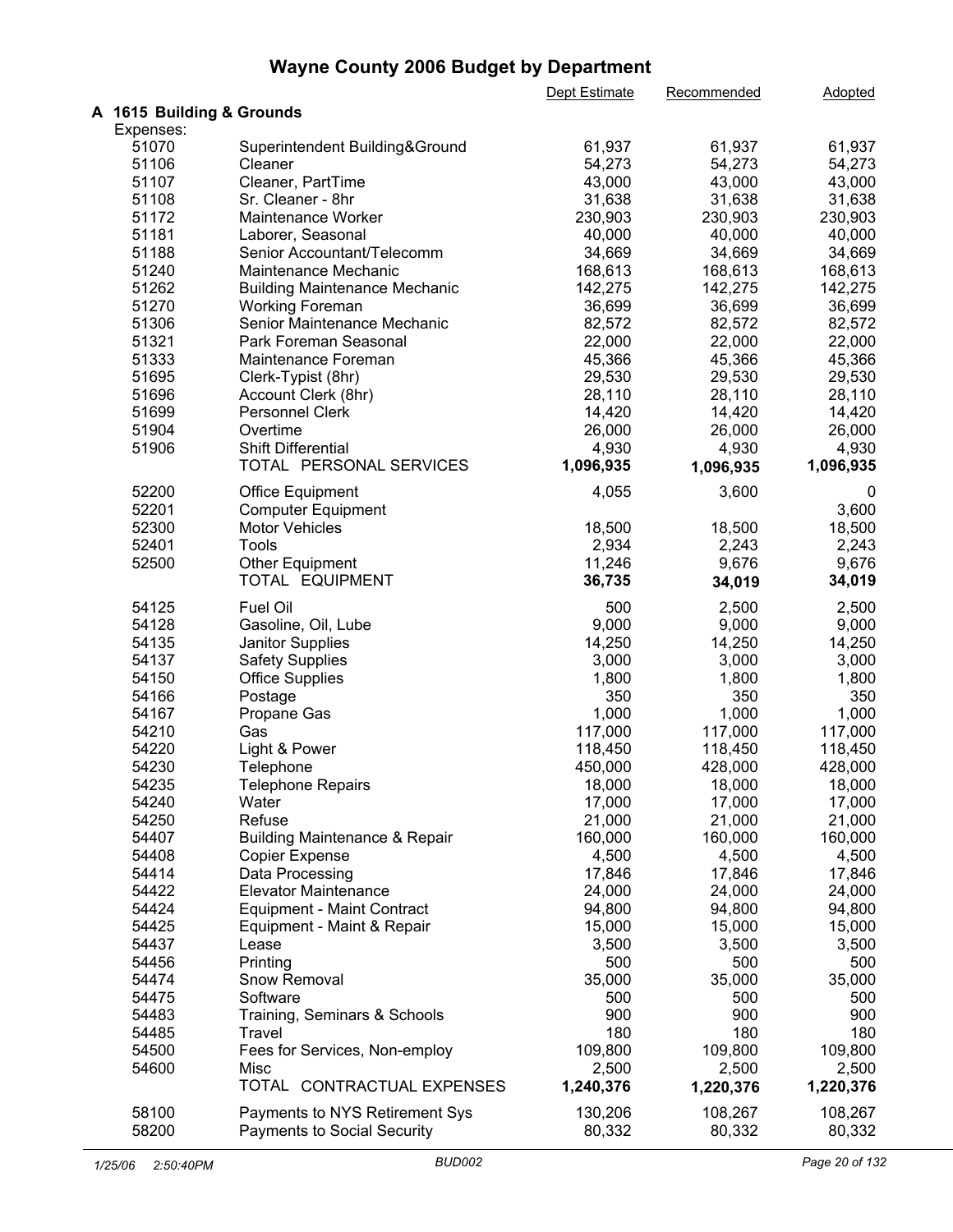|          |                                     | Dept Estimate | Recommended | Adopted   |
|----------|-------------------------------------|---------------|-------------|-----------|
| 58400    | Hospitalization                     | 165,704       | 165,704     | 165,704   |
| 58600    | <b>Disability</b>                   | 4,384         | 4.384       | 4,384     |
| 58901    | Employee Assistance Program         | 443           | 443         | 443       |
|          | TOTAL FRINGE BENEFITS               | 381,069       | 359,130     | 359,130   |
|          | <b>TOTAL Expenses:</b>              | 2,755,115     | 2,710,460   | 2,710,460 |
| Revenues |                                     |               |             |           |
| 41275    | <b>Building &amp; Grounds Fees</b>  | 1,100,000     | 1,100,000   | 1,100,000 |
| 42012    | <b>Recreation Concessions</b>       | 1,000         | 1.000       | 1,000     |
| 42411    | <b>Rental Fees</b>                  | 9,000         | 9.000       | 9,000     |
| 42770    | Miscellaneous Revenues              | 100           | 100         | 100       |
| 42778    | Telephone Reimbursement             | 500,000       | 500,000     | 500,000   |
| 43025    | <b>Court Facility Incentive Aid</b> | 103.485       | 103,485     | 103,485   |
|          | TOTAL REVENUES                      | 1,713,585     | 1,713,585   | 1,713,585 |
|          | <b>Total County Cost</b>            | 1,041,530     | 996,875     | 996,875   |
|          |                                     |               |             |           |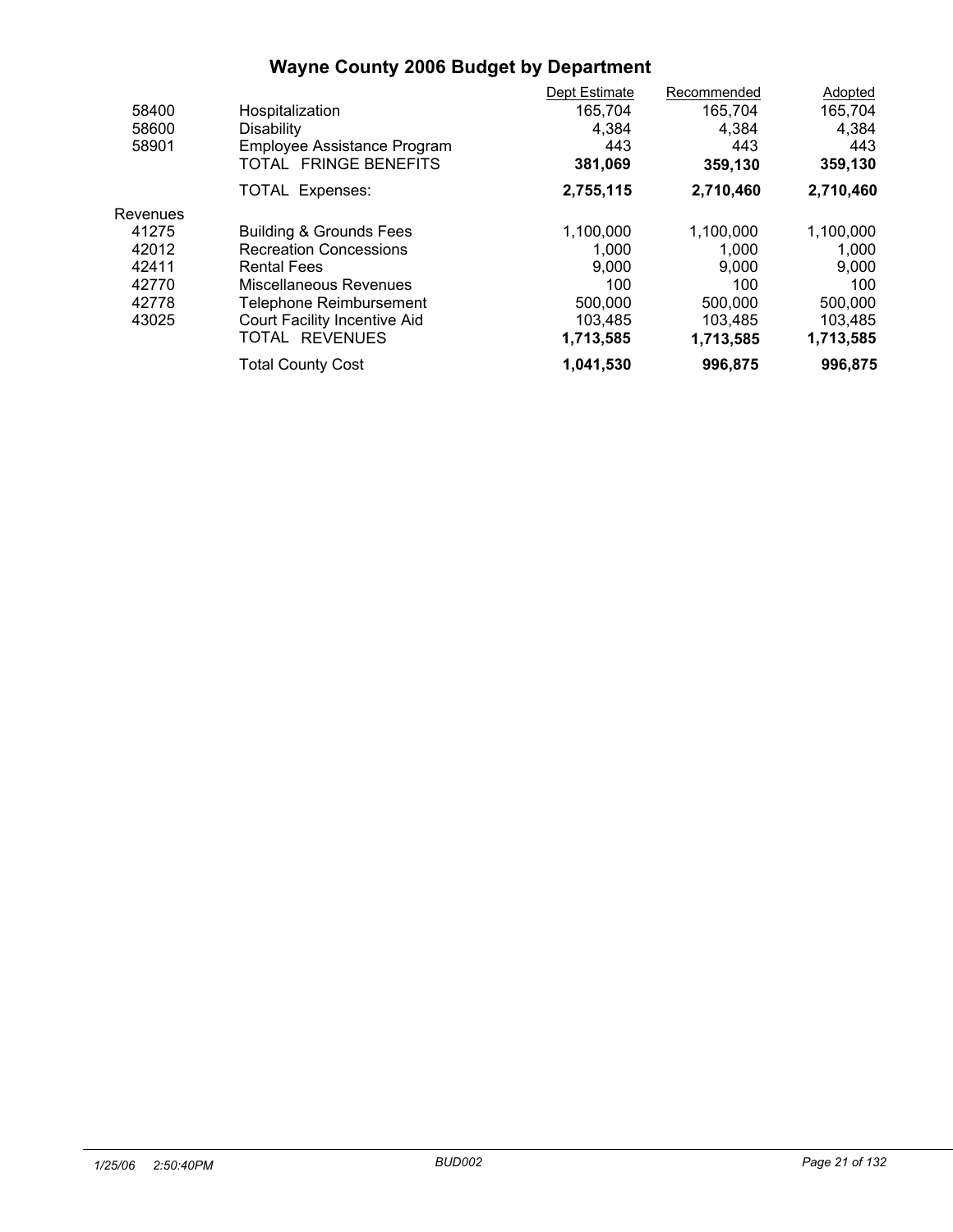|                                                                                                                   |                                                                                                                                                                                                                                                   | Dept Estimate                                                                                                 | Recommended                                                                                                   | Adopted                                                                                                       |
|-------------------------------------------------------------------------------------------------------------------|---------------------------------------------------------------------------------------------------------------------------------------------------------------------------------------------------------------------------------------------------|---------------------------------------------------------------------------------------------------------------|---------------------------------------------------------------------------------------------------------------|---------------------------------------------------------------------------------------------------------------|
| A 1640 Central Garage                                                                                             |                                                                                                                                                                                                                                                   |                                                                                                               |                                                                                                               |                                                                                                               |
| Expenses:<br>51298<br>51318<br>51904                                                                              | Automotive Mechanic<br>Automotive Mechanic Foreman<br>Overtime                                                                                                                                                                                    | 72,639<br>41,750<br>90                                                                                        | 72,639<br>41,750<br>90                                                                                        | 72,639<br>41,750<br>90                                                                                        |
|                                                                                                                   | TOTAL PERSONAL SERVICES                                                                                                                                                                                                                           | 114,479                                                                                                       | 114,479                                                                                                       | 114,479                                                                                                       |
| 52000                                                                                                             | Equipment & Other Cap Outlay<br>TOTAL EQUIPMENT                                                                                                                                                                                                   | 9,000<br>9,000                                                                                                | 9,000<br>9,000                                                                                                | 9,000<br>9,000                                                                                                |
| 54100<br>54128<br>54150<br>54180<br>54210<br>54220<br>54230<br>54240<br>54400<br>54414<br>54417<br>54493<br>54600 | Supplies & Materials<br>Gasoline, Oil, Lube<br><b>Office Supplies</b><br><b>Tires</b><br>Gas<br>Light & Power<br>Telephone<br>Water<br><b>Contracted Services</b><br>Data Processing<br>Dry Cleaning<br><b>Clerical Service Contracts</b><br>Misc | 70,000<br>5,500<br>300<br>16,000<br>2,500<br>3,200<br>1,200<br>500<br>8,500<br>996<br>1,400<br>7,877<br>1,000 | 70,000<br>5,500<br>300<br>16,000<br>2,500<br>3,200<br>1,200<br>500<br>8,500<br>996<br>1,400<br>7,877<br>1,000 | 70,000<br>5,500<br>300<br>16,000<br>2,500<br>3,200<br>1,200<br>500<br>8,500<br>996<br>1,400<br>7,877<br>1,000 |
|                                                                                                                   | TOTAL CONTRACTUAL EXPENSES                                                                                                                                                                                                                        | 118,973                                                                                                       | 118,973                                                                                                       | 118,973                                                                                                       |
| 58100<br>58200<br>58400<br>58600<br>58901                                                                         | Payments to NYS Retirement Sys<br><b>Payments to Social Security</b><br>Hospitalization<br><b>Disability</b><br>Employee Assistance Program<br>TOTAL FRINGE BENEFITS                                                                              | 15,099<br>8,750<br>24,203<br>468<br>45<br>48,565                                                              | 12,809<br>8,750<br>24,203<br>468<br>45<br>46,275                                                              | 12,809<br>8,750<br>24,203<br>468<br>45<br>46,275                                                              |
|                                                                                                                   | <b>TOTAL Expenses:</b>                                                                                                                                                                                                                            | 291,017                                                                                                       | 288,727                                                                                                       | 288,727                                                                                                       |
| Revenues<br>41272                                                                                                 | <b>Central Garage Fees</b><br>TOTAL REVENUES                                                                                                                                                                                                      | 291,017<br>291,017                                                                                            | 288,727<br>288,727                                                                                            | 288,727<br>288,727                                                                                            |
|                                                                                                                   | <b>Total County Cost</b>                                                                                                                                                                                                                          | 0                                                                                                             | 0                                                                                                             | 0                                                                                                             |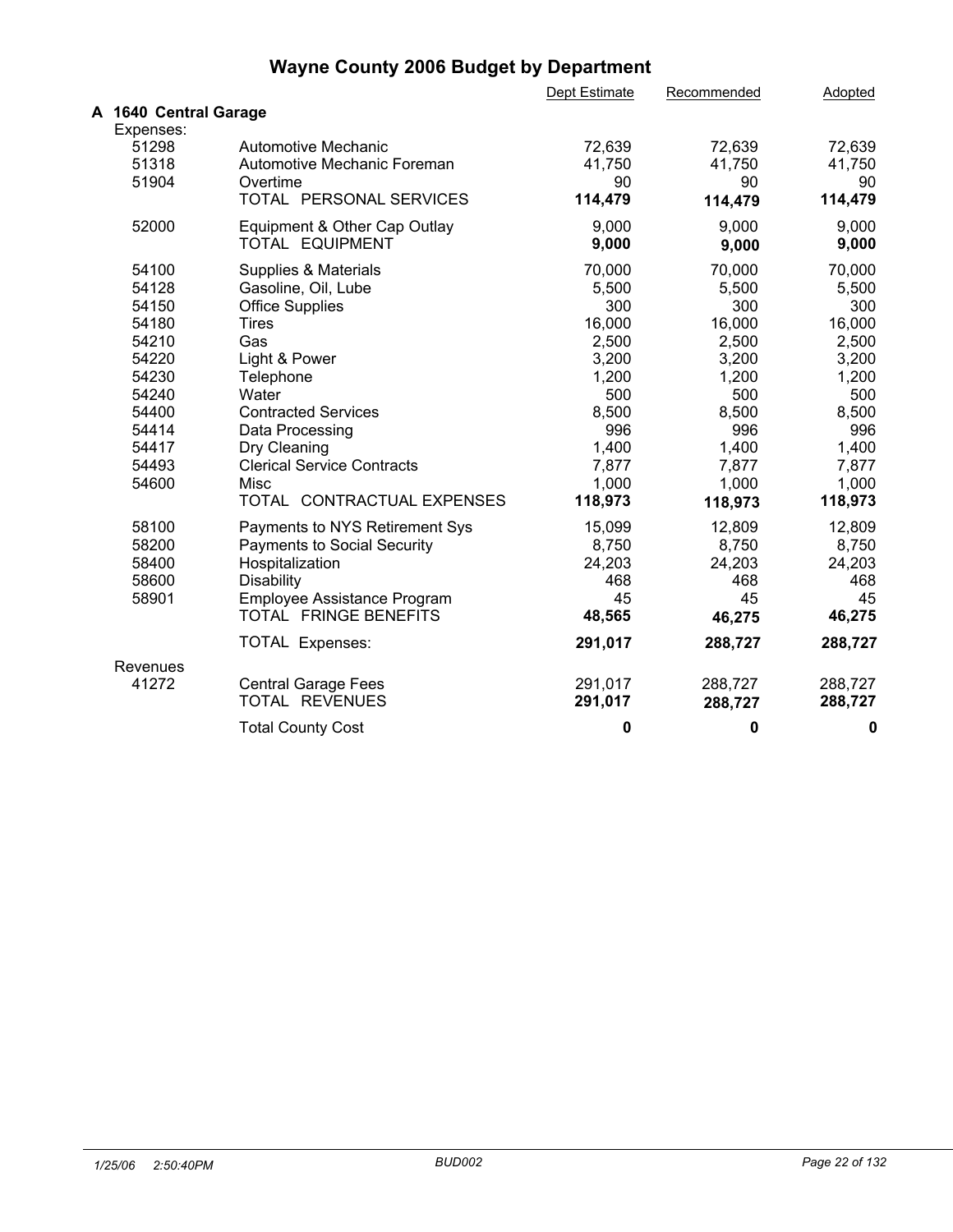|                   |                                                           | Dept Estimate    | Recommended      | Adopted          |  |
|-------------------|-----------------------------------------------------------|------------------|------------------|------------------|--|
| Expenses:         | A 1670 Undistributed Meter Postage                        |                  |                  |                  |  |
| 54000             | <b>Contractual Expenses</b><br>TOTAL CONTRACTUAL EXPENSES | 60,000<br>60,000 | 60,000<br>60,000 | 60,000<br>60,000 |  |
|                   | <b>TOTAL Expenses:</b>                                    | 60,000           | 60,000           | 60,000           |  |
| Revenues<br>41274 | Postage Reimbursement Fees<br>TOTAL REVENUES              | 60,000<br>60,000 | 60,000<br>60,000 | 60,000<br>60,000 |  |
|                   | <b>Total County Cost</b>                                  | 0                | 0                | 0                |  |
|                   |                                                           |                  |                  |                  |  |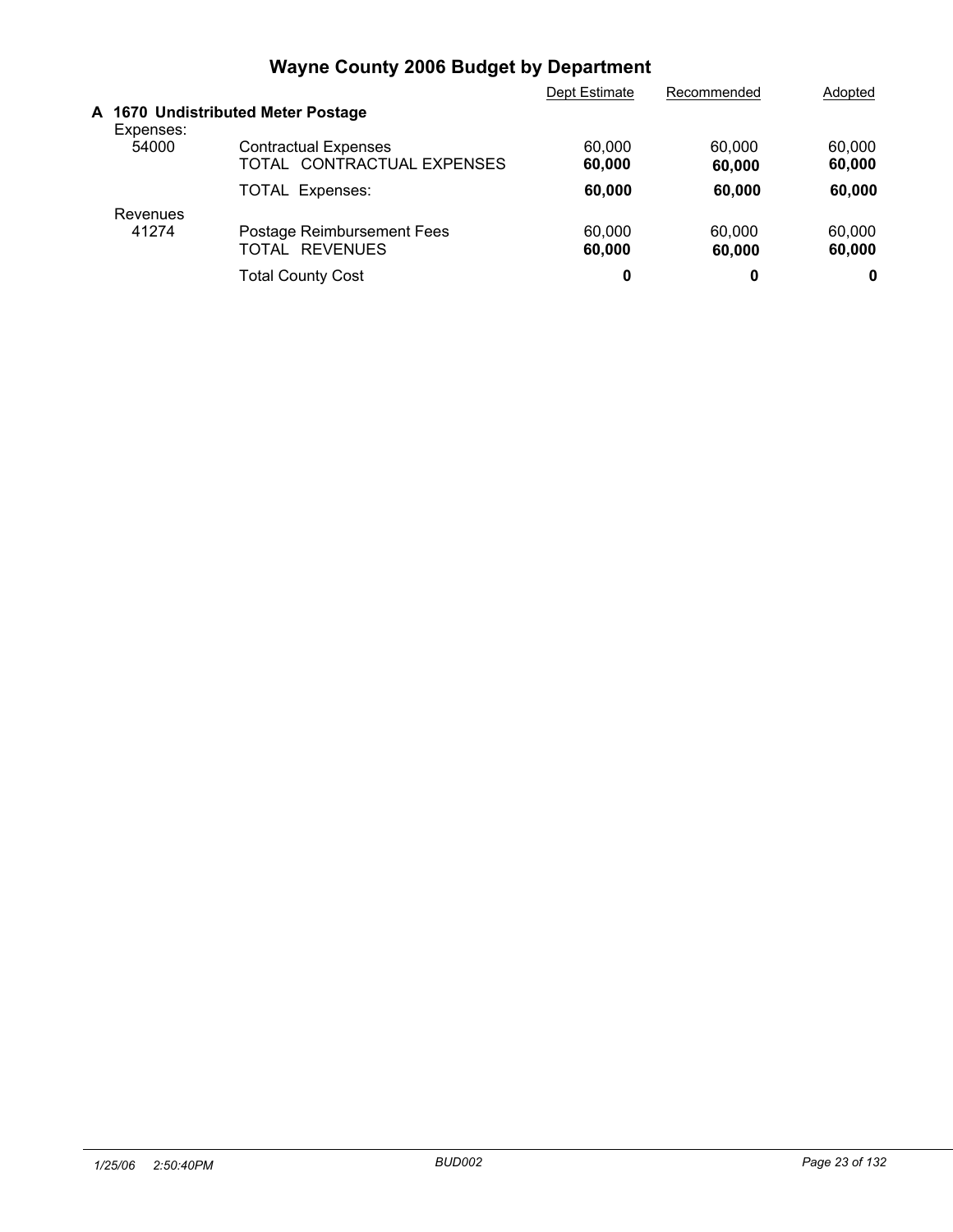|                            |                                    | Dept Estimate | Recommended | Adopted |  |
|----------------------------|------------------------------------|---------------|-------------|---------|--|
| A 1671 Printing Department |                                    |               |             |         |  |
| Expenses:                  |                                    |               |             |         |  |
| 51063                      | Personnel Officer                  | 5,635         | 5,635       | 5,635   |  |
| 51102                      | Clerk                              | 10,000        | 10,000      | 10,000  |  |
|                            | TOTAL PERSONAL SERVICES            | 15,635        | 15,635      | 15,635  |  |
| 54100                      | Supplies & Materials               | 21,000        | 21,000      | 21,000  |  |
| 54210                      | Gas                                | 1,500         | 1,500       | 1,500   |  |
| 54220                      | Light & Power                      | 1,751         | 1,751       | 1,751   |  |
| 54230                      | Telephone                          | 180           | 180         | 180     |  |
| 54240                      | Water                              | 240           | 240         | 240     |  |
| 54424                      | <b>Equipment - Maint Contract</b>  | 14,000        | 14,000      | 14,000  |  |
| 54425                      | Equipment - Maint & Repair         | 250           | 250         | 250     |  |
| 54438                      | Maintenance/Repairs                | 2,500         | 2,500       | 2,500   |  |
|                            | TOTAL CONTRACTUAL EXPENSES         | 41,421        | 41,421      | 41,421  |  |
| 58100                      | Payments to NYS Retirement Sys     | 957           | 644         | 644     |  |
| 58200                      | <b>Payments to Social Security</b> | 1,197         | 1,197       | 1,197   |  |
|                            | TOTAL FRINGE BENEFITS              | 2,154         | 1,841       | 1,841   |  |
|                            | TOTAL Expenses:                    | 59,210        | 58,897      | 58,897  |  |
| Revenues                   |                                    |               |             |         |  |
| 41271                      | <b>Central Printing Fees</b>       | 59,055        | 58,897      | 58,897  |  |
|                            | TOTAL REVENUES                     | 59,055        | 58,897      | 58,897  |  |
|                            | <b>Total County Cost</b>           | 155           | 0           | 0       |  |
|                            |                                    |               |             |         |  |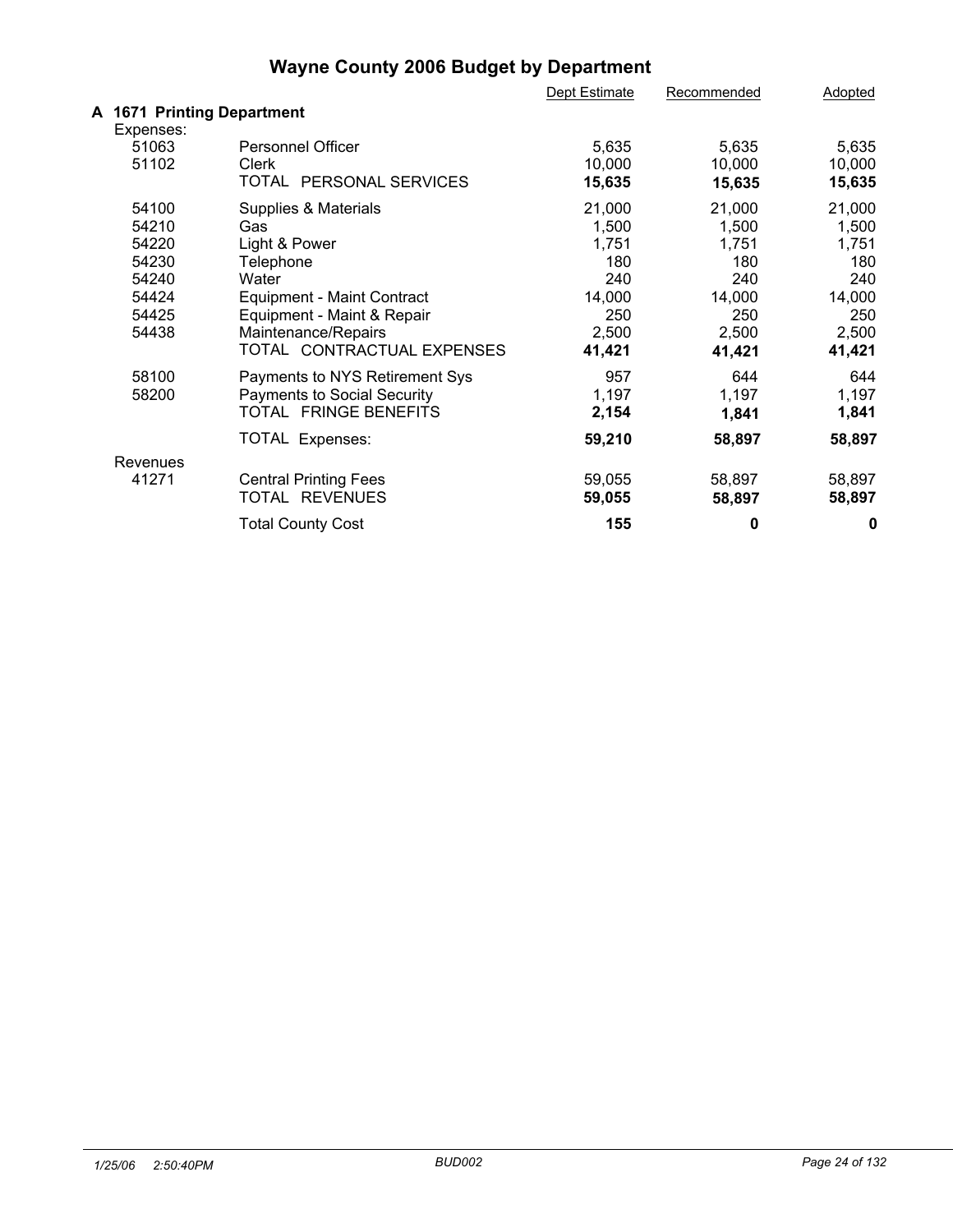|                                       |                                                           | Dept Estimate  | Recommended    | Adopted        |
|---------------------------------------|-----------------------------------------------------------|----------------|----------------|----------------|
| A 1672 Court House Xerox<br>Expenses: |                                                           |                |                |                |
| 54000                                 | <b>Contractual Expenses</b><br>TOTAL CONTRACTUAL EXPENSES | 4,000<br>4,000 | 4.000<br>4,000 | 4,000<br>4,000 |
|                                       | <b>TOTAL Expenses:</b>                                    | 4,000          | 4,000          | 4,000          |
| Revenues                              |                                                           |                |                |                |
| 41273                                 | Use of Court House Xerox Fees<br><b>REVENUES</b><br>TOTAL | 3,000<br>3,000 | 3.000<br>3,000 | 3,000<br>3,000 |
|                                       | <b>Total County Cost</b>                                  | 1.000          | 1.000          | 1,000          |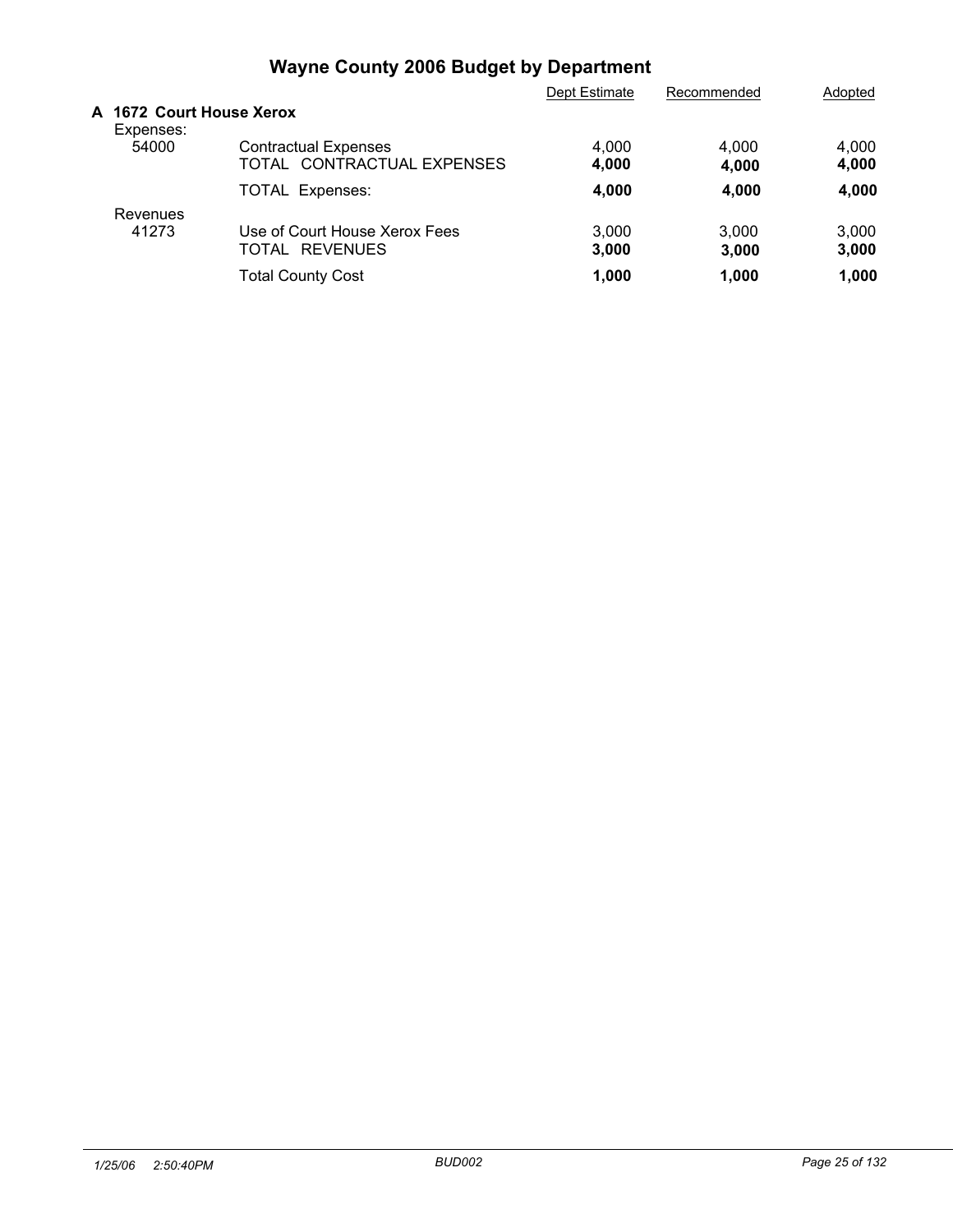|           |                                    | Dept Estimate | Recommended | <b>Adopted</b> |  |
|-----------|------------------------------------|---------------|-------------|----------------|--|
|           | A 1680 Information Technology      |               |             |                |  |
| Expenses: |                                    |               |             |                |  |
| 51073     | Deputy Director of Data Proc       | 63,000        | 63,000      | 63,000         |  |
| 51074     | Director of Data Processing        | 74,704        | 74,704      | 74,704         |  |
| 51194     | <b>Computer Operator</b>           | 27,089        | 27,089      | 27,089         |  |
| 51337     | Micro Comp Prog                    | 36,599        | 37,825      | 37,825         |  |
| 51338     | Computer Programmer                | 44,120        | 44,120      | 44,120         |  |
| 51339     | Asst Director DP Operations        | 47,407        | 47,407      | 47,407         |  |
| 51346     | Sr. Computer Programmer            | 113,754       | 113,754     | 113,754        |  |
| 51528     | <b>Computer Technicians</b>        | 128,010       | 165,835     | 165,835        |  |
| 51535     | Senior Network Technician          | 99,740        | 99,740      | 99,740         |  |
|           |                                    |               |             |                |  |
| 51537     | Senior MicroComputer Programmr     | 49,837        | 49,837      | 49,837         |  |
| 51903     | Non Positions                      | 61,032        | 2,900       | 2,900          |  |
| 51904     | Overtime                           | 400           | 400         | 400            |  |
|           | TOTAL PERSONAL SERVICES            | 745,692       | 726,611     | 726,611        |  |
| 52200     | <b>Office Equipment</b>            | 307,400       | 207,000     | 0              |  |
| 52201     | <b>Computer Equipment</b>          |               |             | 121,700        |  |
|           | TOTAL EQUIPMENT                    | 307,400       | 207,000     | 121,700        |  |
| 54116     | <b>Computer Supplies</b>           | 31,265        | 26,665      | 26,665         |  |
| 54150     | <b>Office Supplies</b>             | 500           | 500         | 500            |  |
| 54166     | Postage                            | 23,000        | 23,000      | 23,000         |  |
| 54210     | Gas                                | 3,500         | 3,500       | 3,500          |  |
|           |                                    |               |             |                |  |
| 54220     | Light & Power                      | 9,500         | 9,500       | 9,500          |  |
| 54230     | Telephone                          | 17,856        | 17,856      | 17,856         |  |
| 54240     | Water                              | 1,490         | 1,490       | 1,490          |  |
| 54410     | Conference                         | 1,900         | 0           | 0              |  |
| 54415     | Data Processig - Rental/Lease      | 11,294        | 11,294      | 11,294         |  |
| 54424     | <b>Equipment - Maint Contract</b>  | 42,824        | 26,017      | 26,017         |  |
| 54438     | Maintenance/Repairs                | 33,594        | 33,594      | 33,594         |  |
| 54456     | Printing                           | 50            | 50          | 50             |  |
| 54472     | Subscriptions                      | 150           | 150         | 150            |  |
| 54475     | Software                           | 267,601       | 134,821     | 220,121        |  |
| 54483     | Training, Seminars & Schools       | 450           | 450         | 450            |  |
| 54485     | Travel                             | 2,700         | 2,700       | 2,700          |  |
| 54600     | Misc                               | 3,000         | 6,000       | 6,000          |  |
|           | TOTAL CONTRACTUAL EXPENSES         | 450,674       | 297,587     | 382,887        |  |
| 58100     | Payments to NYS Retirement Sys     | 97,738        | 88,744      | 88,744         |  |
| 58200     | <b>Payments to Social Security</b> | 52,376        | 55,585      | 55,585         |  |
| 58400     | Hospitalization                    | 117,222       | 128,189     | 128,189        |  |
| 58600     |                                    | 2,366         | 2,522       | 2,522          |  |
|           | <b>Disability</b>                  | 229           | 245         | 245            |  |
| 58901     | Employee Assistance Program        |               |             |                |  |
|           | TOTAL FRINGE BENEFITS              | 269,931       | 275,285     | 275,285        |  |
|           | TOTAL Expenses:                    | 1,773,697     | 1,506,483   | 1,506,483      |  |
| Revenues  |                                    |               |             |                |  |
| 41270     | Data Processing Fees               | 1,139,713     | 1,139,713   | 1,139,713      |  |
| 41271     | <b>Central Printing Fees</b>       | 0             | 3,000       | 3,000          |  |
| 41274     | <b>Postage Reimbursement Fees</b>  | 20,000        | 20,000      | 20,000         |  |
| 42228     | DP for Other Districts & Govt      | 29,065        | 29,065      | 29,065         |  |
|           | TOTAL REVENUES                     | 1,188,778     | 1,191,778   | 1,191,778      |  |
|           |                                    |               |             |                |  |
|           | <b>Total County Cost</b>           | 584,919       | 314,705     | 314,705        |  |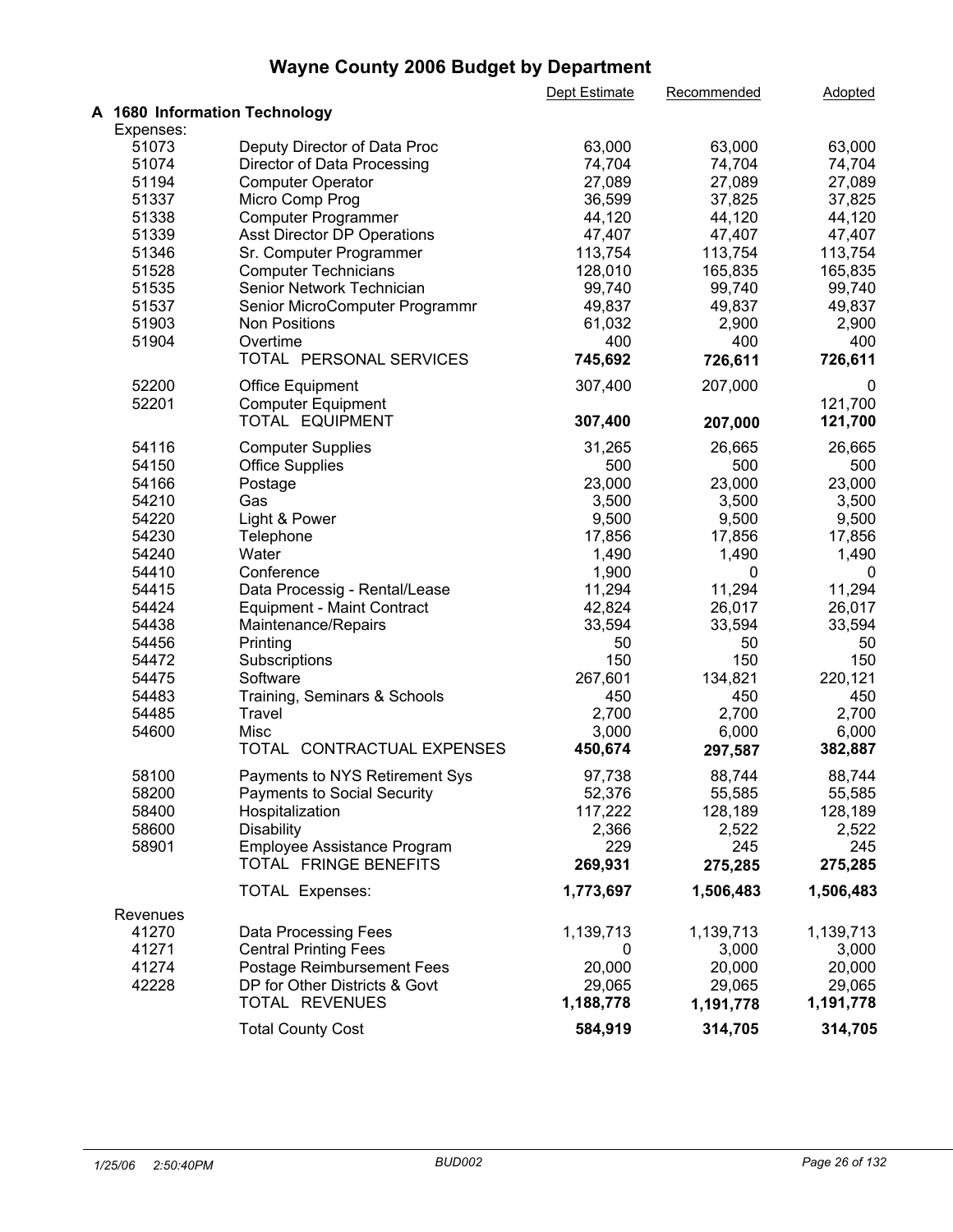|                                           |                              | Dept Estimate | Recommended | Adopted |  |
|-------------------------------------------|------------------------------|---------------|-------------|---------|--|
| A 1910 Unallocated Insurance<br>Expenses: |                              |               |             |         |  |
| 54300                                     | Insurance                    | 398,133       | 398.133     | 398.133 |  |
| 54353                                     | Insurance Consultant         | 14.000        | 14.000      | 14.000  |  |
|                                           | TOTAL CONTRACTUAL EXPENSES   | 412,133       | 412,133     | 412,133 |  |
|                                           | <b>TOTAL Expenses:</b>       | 412,133       | 412,133     | 412.133 |  |
| Revenues                                  |                              |               |             |         |  |
| 41295                                     | Dept Insurance Reimbursement | 203,808       | 203.808     | 203,808 |  |
|                                           | TOTAL REVENUES               | 203,808       | 203.808     | 203,808 |  |
|                                           | <b>Total County Cost</b>     | 208,325       | 208,325     | 208,325 |  |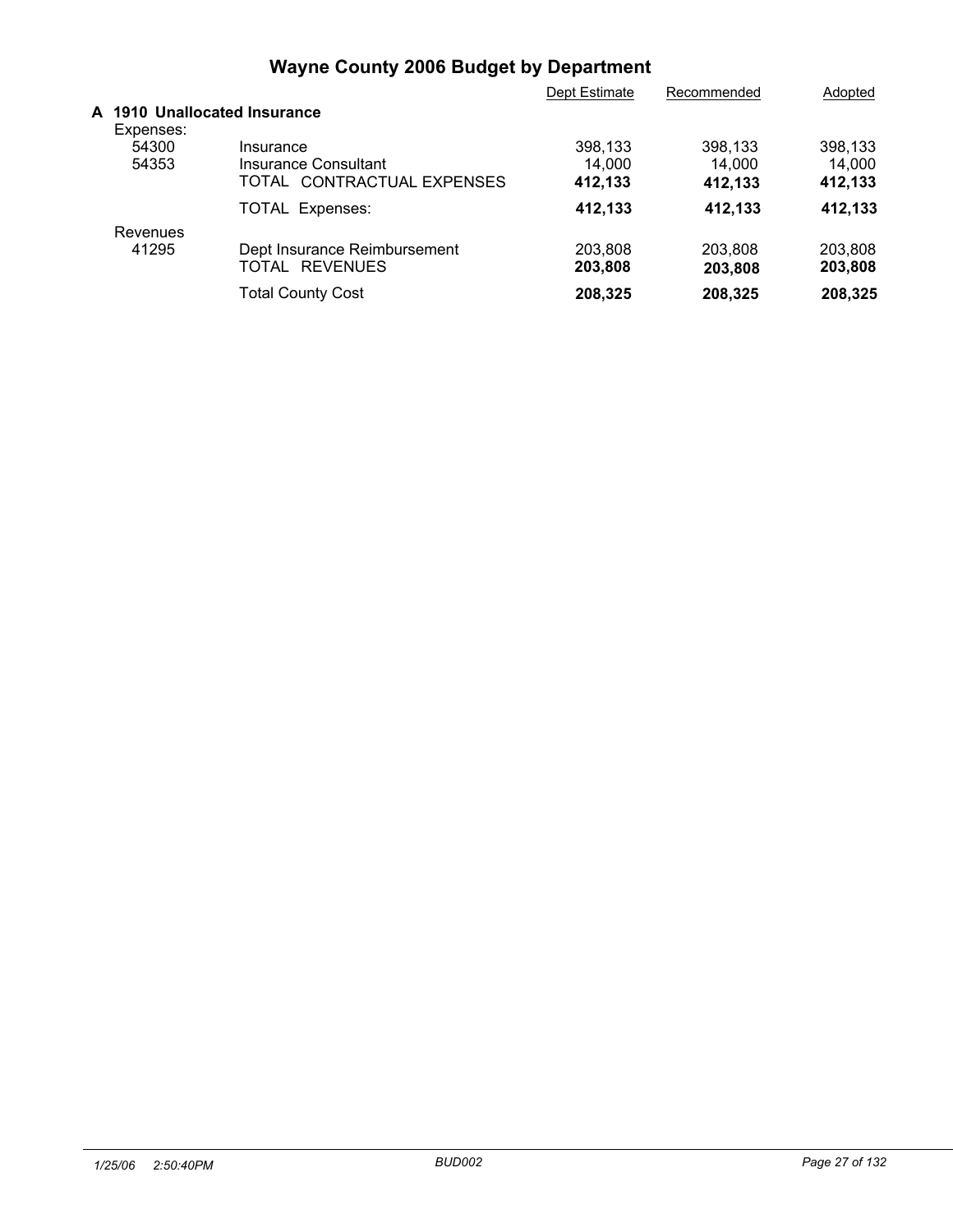|           |                                                           | Dept Estimate  | Recommended    | Adopted        |
|-----------|-----------------------------------------------------------|----------------|----------------|----------------|
| Expenses: | A 1920 County Officers Assoc/NACA                         |                |                |                |
| 54000     | <b>Contractual Expenses</b><br>TOTAL CONTRACTUAL EXPENSES | 7.824<br>7.824 | 7.824<br>7.824 | 7,824<br>7,824 |
|           | <b>TOTAL Expenses:</b>                                    | 7.824          | 7.824          | 7.824          |
|           | <b>Total County Cost</b>                                  | 7.824          | 7.824          | 7.824          |
|           |                                                           |                |                |                |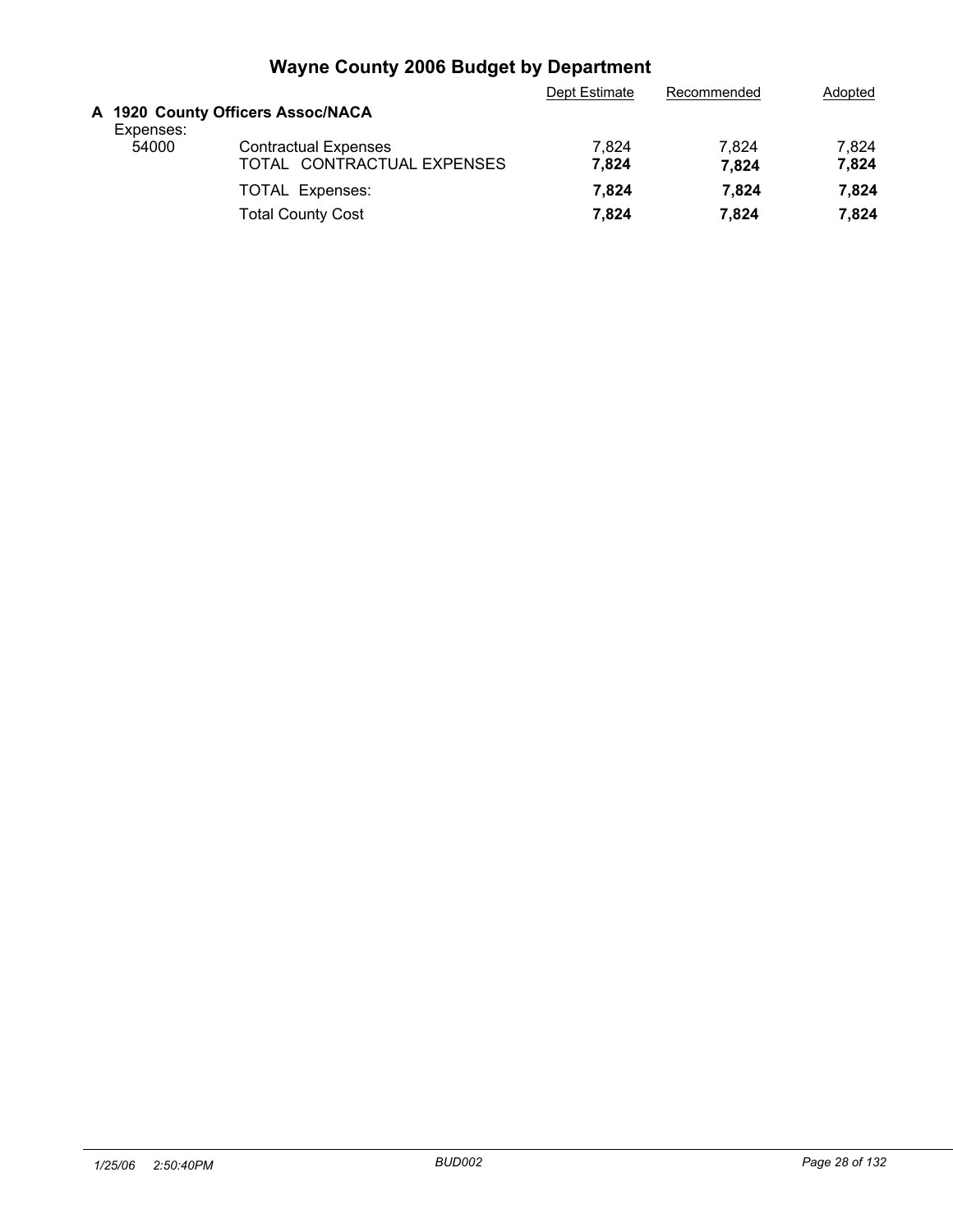|                                         |                                                           | Dept Estimate      | Recommended        | Adopted            |
|-----------------------------------------|-----------------------------------------------------------|--------------------|--------------------|--------------------|
| A 1930 Judgements & Claims<br>Expenses: |                                                           |                    |                    |                    |
| 54000                                   | <b>Contractual Expenses</b><br>TOTAL CONTRACTUAL EXPENSES | 125,000<br>125,000 | 125,000<br>125,000 | 125,000<br>125,000 |
|                                         | <b>TOTAL Expenses:</b>                                    | 125,000            | 125,000            | 125,000            |
|                                         | <b>Total County Cost</b>                                  | 125,000            | 125,000            | 125,000            |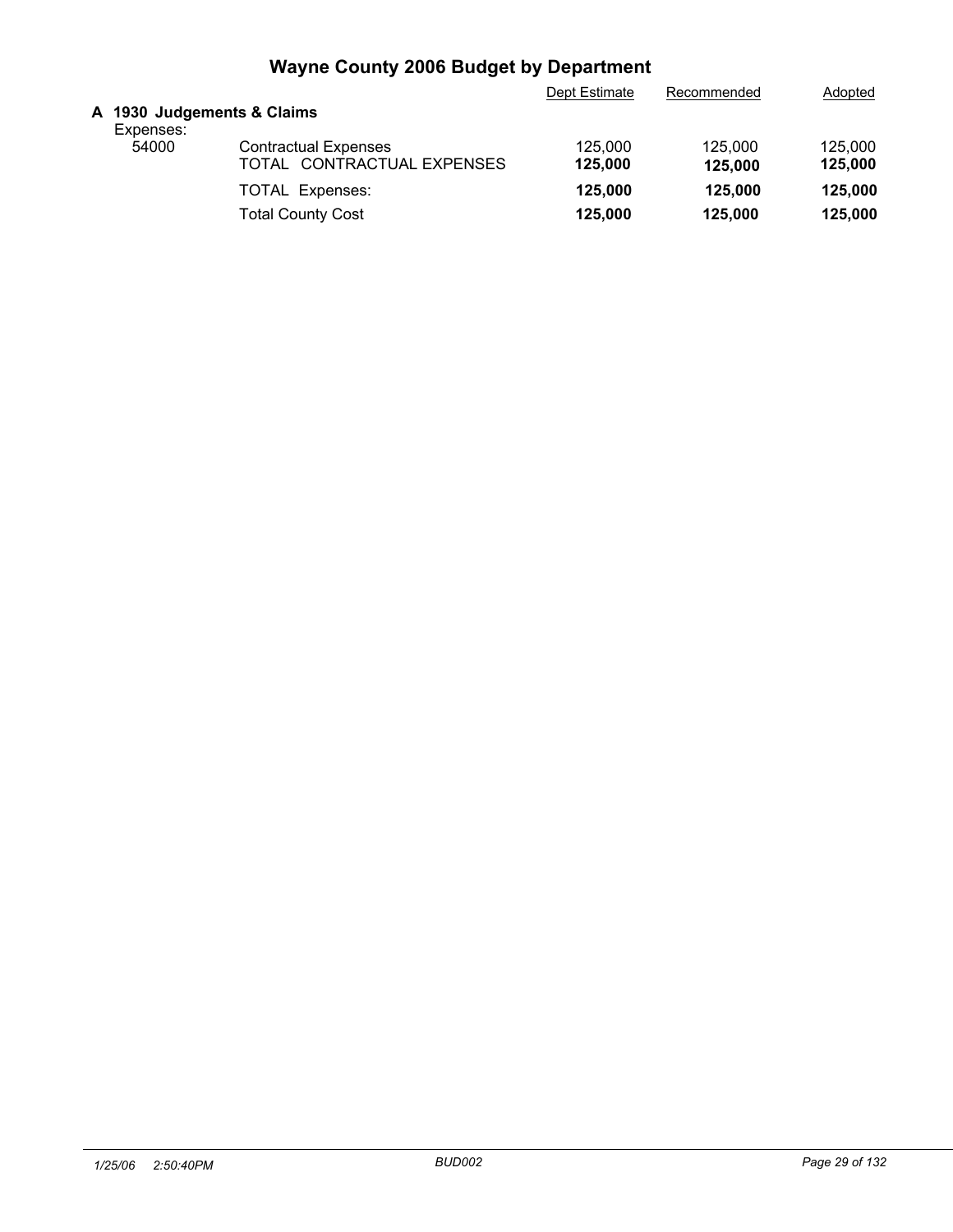|           |                                                             | Dept Estimate    | Recommended      | Adopted          |
|-----------|-------------------------------------------------------------|------------------|------------------|------------------|
| Expenses: | A 1931 Liability & Casualty Reserve                         |                  |                  |                  |
| 54998     | <b>Liability and Casualty</b><br>TOTAL CONTRACTUAL EXPENSES | 43,831<br>43.831 | 43.831<br>43.831 | 43.831<br>43,831 |
|           | <b>TOTAL Expenses:</b>                                      | 43.831           | 43.831           | 43.831           |
|           | Total County Cost                                           | 43,831           | 43.831           | 43,831           |
|           |                                                             |                  |                  |                  |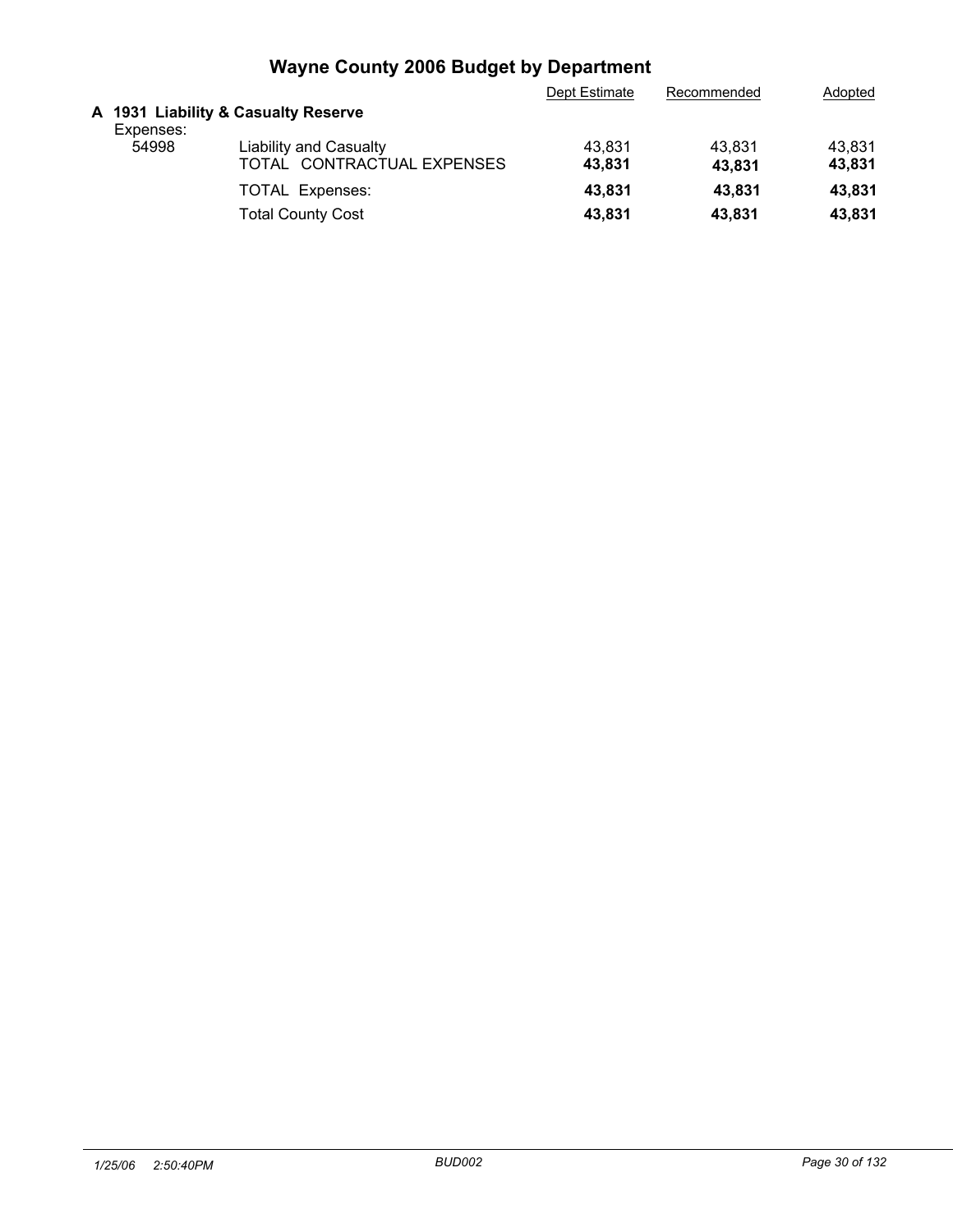|           |                                                           | Dept Estimate              | Recommended            | Adopted                |
|-----------|-----------------------------------------------------------|----------------------------|------------------------|------------------------|
| Expenses: |                                                           |                            |                        |                        |
| 54000     | <b>Contractual Expenses</b><br>TOTAL CONTRACTUAL EXPENSES | 1.332.219<br>1,332,219     | 1.332.219<br>1,332,219 | 1.332.219<br>1,332,219 |
|           | <b>TOTAL Expenses:</b>                                    | 1,332,219                  | 1,332,219              | 1,332,219              |
|           | <b>Total County Cost</b>                                  | 1,332,219                  | 1,332,219              | 1,332,219              |
|           |                                                           | A 1990 Contingent Fund Gen |                        |                        |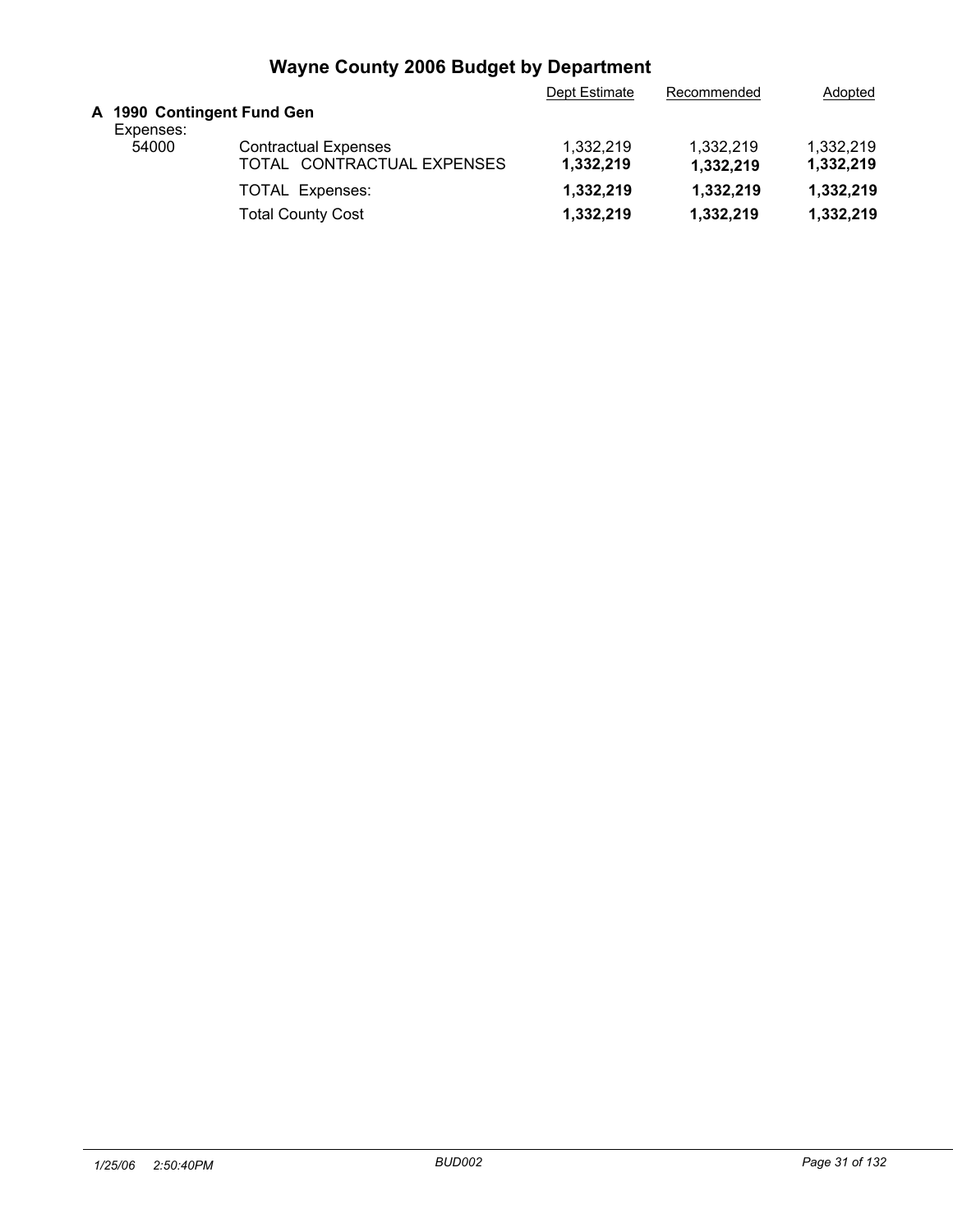|                                                           | Dept Estimate            | Recommended            | Adopted                |
|-----------------------------------------------------------|--------------------------|------------------------|------------------------|
|                                                           |                          |                        |                        |
| <b>Contractual Expenses</b><br>TOTAL CONTRACTUAL EXPENSES | 2.800.000<br>2,800,000   | 2,800,000<br>2,800,000 | 2,800,000<br>2,800,000 |
| <b>TOTAL Expenses:</b>                                    | 2,800,000                | 2,800,000              | 2,800,000              |
| <b>Total County Cost</b>                                  | 2,800,000                | 2,800,000              | 2,800,000              |
|                                                           | A 2490 Community College |                        |                        |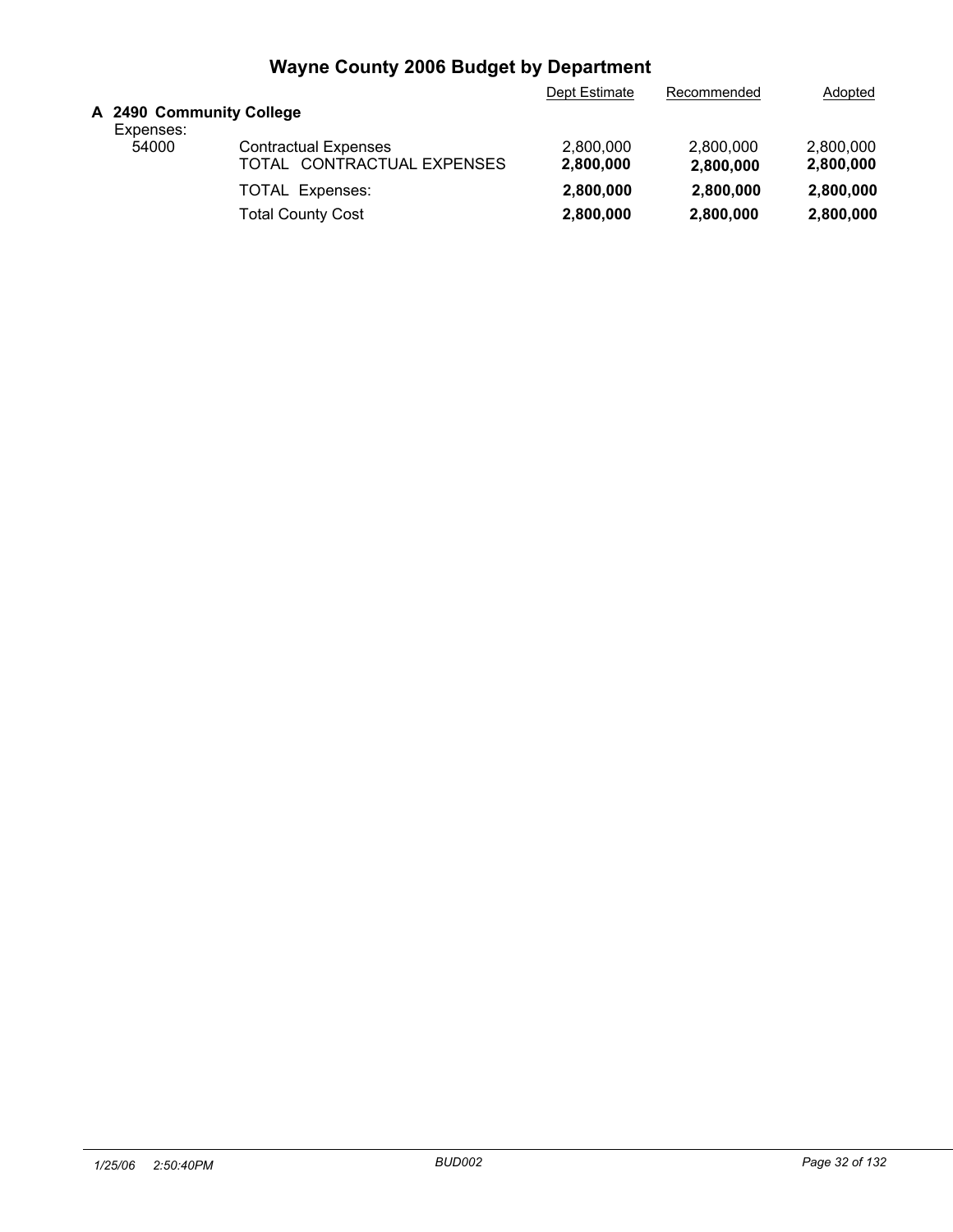| 4,860 |
|-------|
| 4,860 |
| 4,860 |
| 4,860 |
|       |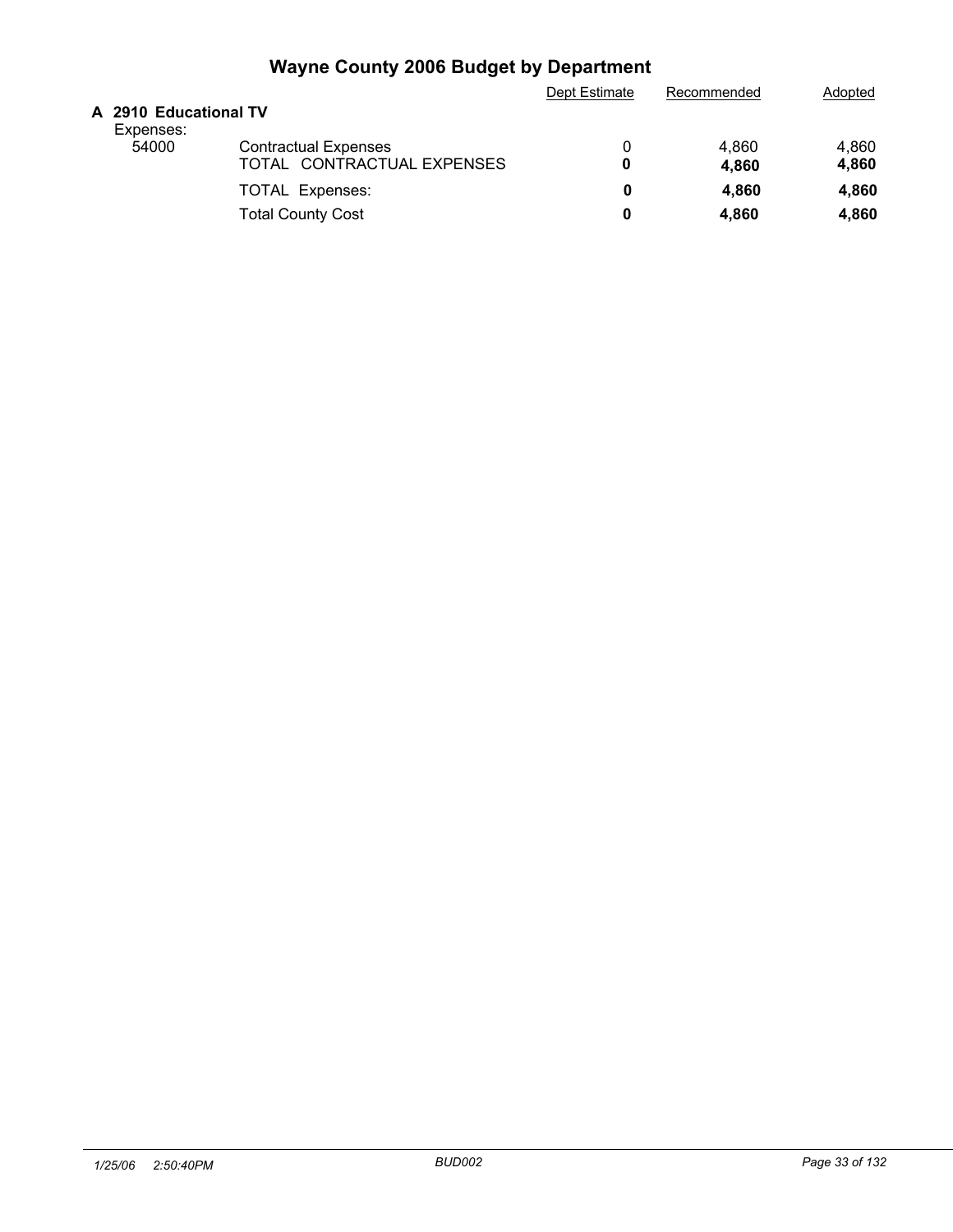|                                          |                                                           | Dept Estimate  | Recommended      | Adopted          |
|------------------------------------------|-----------------------------------------------------------|----------------|------------------|------------------|
| A 2980 Medical Scholarships<br>Expenses: |                                                           |                |                  |                  |
| 54000                                    | <b>Contractual Expenses</b><br>TOTAL CONTRACTUAL EXPENSES | 8,000<br>8,000 | 16.000<br>16.000 | 16,000<br>16,000 |
|                                          | <b>TOTAL Expenses:</b>                                    | 8,000          | 16,000           | 16.000           |
| Revenues                                 |                                                           |                |                  |                  |
| 42775                                    | Repayment-Medical Scholarship<br>TOTAL REVENUES           | 4,000<br>4,000 | 5.000<br>5.000   | 5,000<br>5,000   |
|                                          | <b>Total County Cost</b>                                  | 4.000          | 11.000           | 11.000           |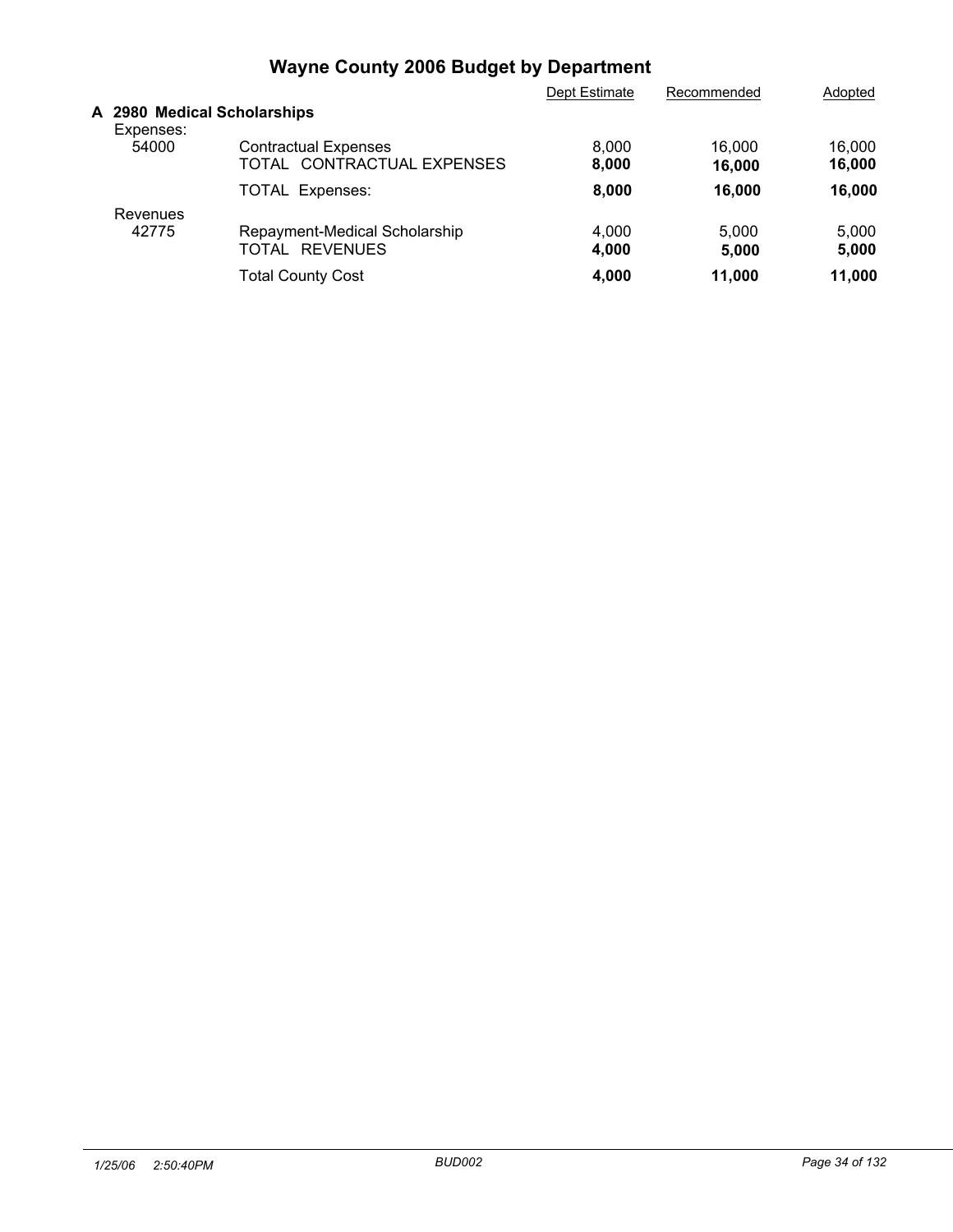|                |                                                             | Dept Estimate  | Recommended    | Adopted        |  |
|----------------|-------------------------------------------------------------|----------------|----------------|----------------|--|
| A 3110 Sheriff |                                                             |                |                |                |  |
| Expenses:      |                                                             |                |                |                |  |
| 51076          | Sheriff                                                     | 76,861         | 76,861         | 76,861         |  |
| 51077          | UnderSheriff                                                | 66,798         | 66,798         | 66,798         |  |
| 51078          | <b>Chief Deputy</b>                                         | 65,005         | 65,005         | 65,005         |  |
| 51081          | <b>Stenograhper Secretary</b>                               | 35,764         | 35,764         | 35,764         |  |
| 51105          | Clerk Typist - Part Time                                    | 12,000         | 12,000         | 12,000         |  |
| 51367          | <b>Criminal Records Clerk</b>                               | 33,896         | 33,896         | 33,896         |  |
| 51469          | <b>Senior Criminal Records Clerk</b>                        | 37,150         | 37,150         | 37,150         |  |
| 51695          | Clerk-Typist (8hr)                                          | 31,150         | 31,150         | 31,150         |  |
| 51904          | Overtime                                                    | 3,000          | 3,000          | 3,000          |  |
|                | TOTAL PERSONAL SERVICES                                     | 361,624        | 361,624        | 361,624        |  |
| 54100          | Supplies & Materials                                        | 24,600         | 24,600         | 24,600         |  |
| 54114          | Car Expense                                                 | 4,300          | 4,300          | 4,300          |  |
| 54150          | <b>Office Supplies</b>                                      | 10,000         | 10,000         | 10,000         |  |
| 54163          | Photo ID                                                    | 1,000          | 1,000          | 1,000          |  |
| 54166          | Postage                                                     | 500            | 500            | 500            |  |
| 54182          | <b>Pistol Permits</b>                                       | 2,000          | 2,000          | 2,000          |  |
| 54187          | Uniforms                                                    | 2,200          | 2,200          | 2,200          |  |
| 54210          | Gas                                                         | 150            | 150            | 150            |  |
| 54220          | Light & Power                                               | 13,000         | 13,000         | 13,000         |  |
| 54232          | <b>NYSPIN Teletype</b>                                      | 2,100          | 2,100          | 2,100          |  |
| 54240          | Water                                                       | 600            | 600            | 600            |  |
| 54410          | Conference                                                  | 1,620          | 1,620          | 1,620          |  |
| 54414          | Data Processing                                             | 91,019         | 91,019         | 91,019         |  |
| 54424          | <b>Equipment - Maint Contract</b>                           | 46,000         | 46,000         | 46,000         |  |
| 54425          |                                                             | 2,600          | 2,600          | 2,600          |  |
|                | Equipment - Maint & Repair                                  |                |                |                |  |
| 54438<br>54483 | Maintenance/Repairs                                         | 52,363<br>700  | 52,363         | 52,363         |  |
|                | Training, Seminars & Schools                                |                | 700            | 700            |  |
| 54500          | Fees for Services, Non-employ<br>TOTAL CONTRACTUAL EXPENSES | 500<br>255,252 | 500<br>255,252 | 500<br>255,252 |  |
| 58100          | Payments to NYS Retirement Sys                              | 51,551         | 44,319         | 44,319         |  |
| 58200          | Payments to Social Security                                 | 27,664         | 27,664         | 27,664         |  |
| 58400          | Hospitalization                                             | 26,835         | 26,835         | 26,835         |  |
| 58600          | <b>Disability</b>                                           | 1,092          | 1,092          | 1,092          |  |
| 58901          |                                                             | 114            | 114            | 114            |  |
|                | Employee Assistance Program<br>TOTAL FRINGE BENEFITS        | 107,256        | 100,024        | 100,024        |  |
|                |                                                             |                |                |                |  |
|                | TOTAL Expenses:                                             | 724,132        | 716,900        | 716,900        |  |
| Revenues       |                                                             |                |                |                |  |
| 41510          | <b>Sheriff Fees</b>                                         | 12,000         | 12,000         | 12,000         |  |
| 41511          | Sale of ID Cards                                            | 4,000          | 4,000          | 4,000          |  |
| 42545          | <b>Pistol Permits</b>                                       | 2,000          | 2,000          | 2,000          |  |
|                | TOTAL REVENUES                                              | 18,000         | 18,000         | 18,000         |  |
|                | <b>Total County Cost</b>                                    | 706,132        | 698,900        | 698,900        |  |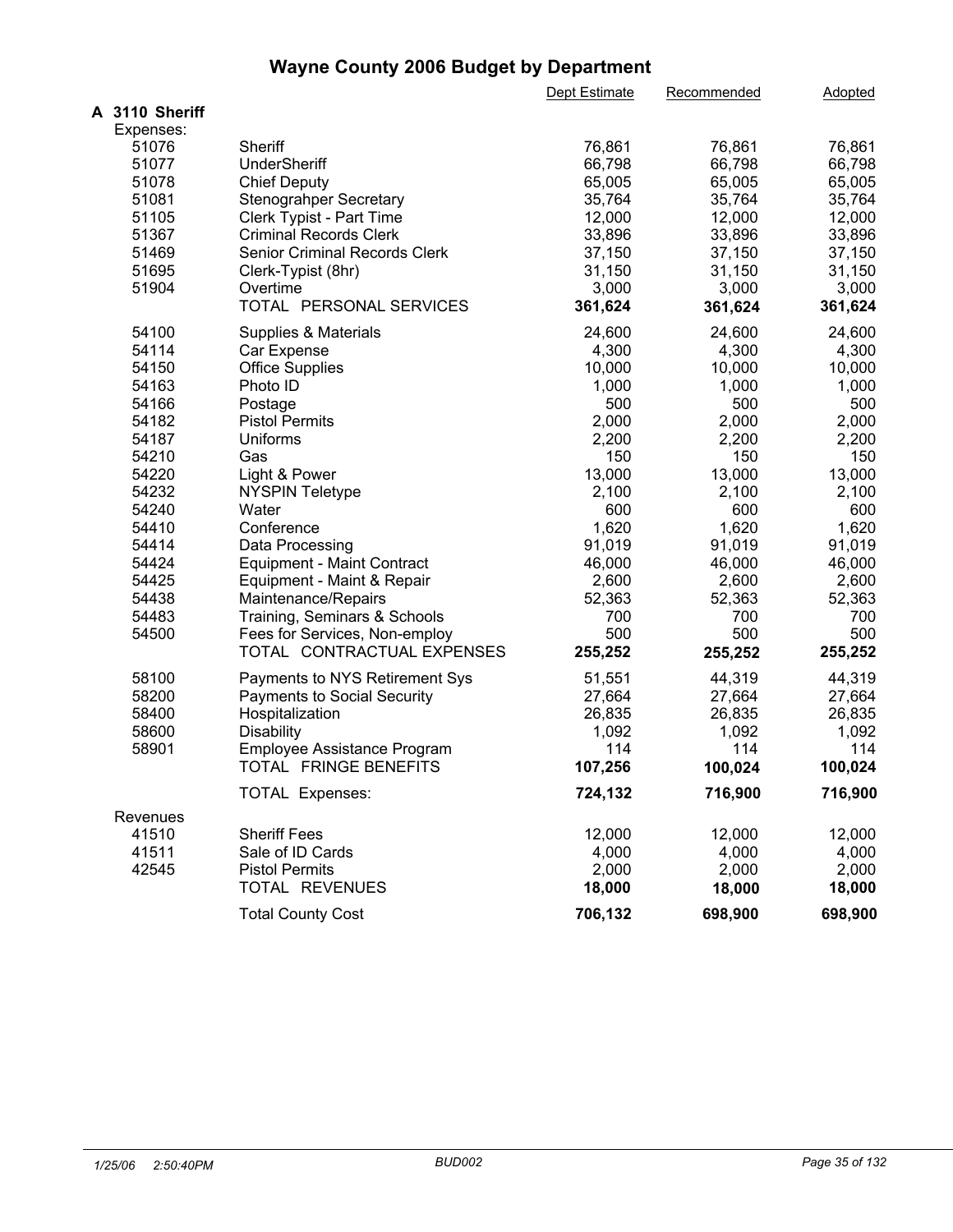|           |                                      | Dept Estimate | Recommended | Adopted |  |
|-----------|--------------------------------------|---------------|-------------|---------|--|
|           | A 3111 Sheriff - Recreational Safety |               |             |         |  |
| Expenses: |                                      |               |             |         |  |
| 51370     | Deputy Sheriff Sergeant              | 50,724        | 50,724      | 50,724  |  |
| 51377     | Deputy Sheriff Part Time             | 7,500         | 7,500       | 7,500   |  |
| 51904     | Overtime                             | 6,300         | 6,300       | 6,300   |  |
|           | TOTAL PERSONAL SERVICES              | 64,524        | 64,524      | 64,524  |  |
| 54105     | <b>Boat Expense</b>                  | 7,250         | 7,250       | 7,250   |  |
| 54114     | Car Expense                          | 1,100         | 1,100       | 1,100   |  |
| 54187     | Uniforms                             | 200           | 200         | 200     |  |
| 54191     | Snowmobile Expense                   | 1,000         | 1,000       | 1,000   |  |
| 54220     | Light & Power                        | 3,600         | 3,600       | 3,600   |  |
| 54240     | Water                                | 700           | 700         | 700     |  |
| 54438     | Maintenance/Repairs                  | 1,000         | 1,000       | 1,000   |  |
| 54483     | Training, Seminars & Schools         | 450           | 450         | 450     |  |
|           | TOTAL CONTRACTUAL EXPENSES           | 15,300        | 15,300      | 15,300  |  |
| 58100     | Payments to NYS Retirement Sys       | 8,065         | 6,775       | 6,775   |  |
| 58200     | <b>Payments to Social Security</b>   | 6,979         | 6,979       | 6,979   |  |
| 58400     | Hospitalization                      | 21,034        | 21,034      | 21,034  |  |
| 58600     | <b>Disability</b>                    | 156           | 156         | 156     |  |
| 58901     | Employee Assistance Program          | 38            | 38          | 38      |  |
|           | TOTAL FRINGE BENEFITS                | 36,272        | 34,982      | 34,982  |  |
|           | <b>TOTAL Expenses:</b>               | 116,096       | 114,806     | 114,806 |  |
| Revenues  |                                      |               |             |         |  |
| 43315     | Navigation Law Enforcement           | 86,550        | 86,550      | 86,550  |  |
|           | TOTAL REVENUES                       | 86,550        | 86,550      | 86,550  |  |
|           | <b>Total County Cost</b>             | 29,546        | 28,256      | 28,256  |  |
|           |                                      |               |             |         |  |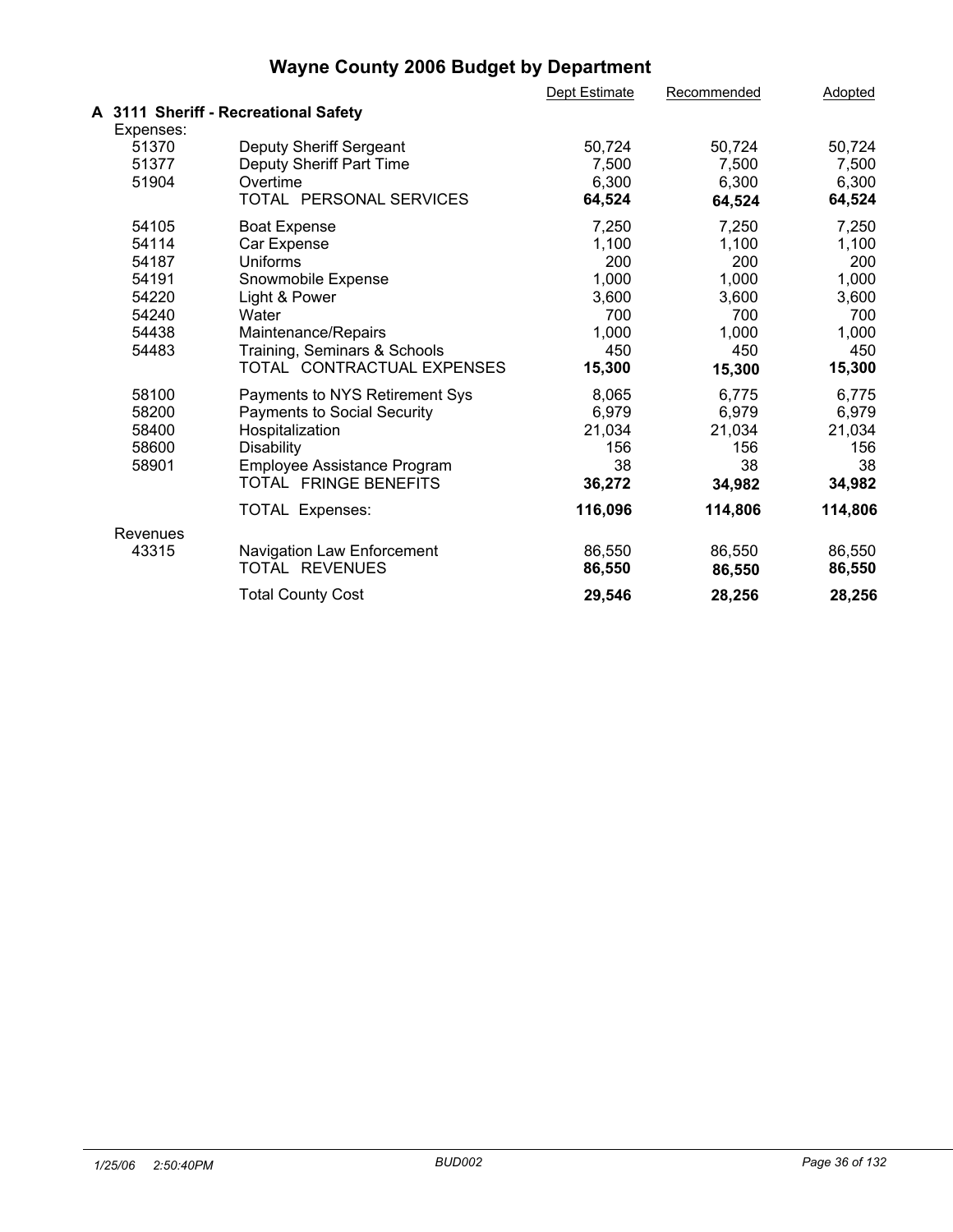|                               |                                    | Dept Estimate | Recommended | Adopted |  |
|-------------------------------|------------------------------------|---------------|-------------|---------|--|
| A 3112 Sheriff - Civil Office |                                    |               |             |         |  |
| Expenses:                     |                                    |               |             |         |  |
| 51370                         | Deputy Sheriff Sergeant            | 50,758        | 50,758      | 50,758  |  |
| 51376                         | <b>Deputy Sheriff</b>              | 131,572       | 131,572     | 131,572 |  |
| 51696                         | Account Clerk (8hr)                | 28,221        | 28,221      | 28,221  |  |
| 51697                         | Senior Account Clerk (8hr)         | 34,000        | 34,000      | 34,000  |  |
| 51904                         | Overtime                           | 15,000        | 15,000      | 15,000  |  |
| 51906                         | Shift Differential                 | 1,148         | 1,148       | 1,148   |  |
|                               | TOTAL PERSONAL SERVICES            | 260,699       | 260,699     | 260,699 |  |
| 54114                         | Car Expense                        | 9,500         | 9,500       | 9,500   |  |
| 54166                         | Postage                            | 8,000         | 8,000       | 8,000   |  |
| 54187                         | Uniforms                           | 1,500         | 1,500       | 1,500   |  |
| 54210                         | Gas                                | 157           | 157         | 157     |  |
| 54220                         | Light & Power                      | 12,980        | 12,980      | 12,980  |  |
| 54240                         | Water                              | 600           | 600         | 600     |  |
| 54438                         | Maintenance/Repairs                | 4,700         | 4,700       | 4,700   |  |
| 54483                         | Training, Seminars & Schools       | 900           | 900         | 900     |  |
| 54600                         | Misc                               | 500           | 500         | 500     |  |
|                               | TOTAL CONTRACTUAL EXPENSES         | 38,837        | 38,837      | 38,837  |  |
| 58100                         | Payments to NYS Retirement Sys     | 34,988        | 29,774      | 29,774  |  |
| 58200                         | <b>Payments to Social Security</b> | 19,943        | 19,943      | 19,943  |  |
| 58400                         | Hospitalization                    | 34,541        | 34,541      | 34,541  |  |
| 58600                         | Disability                         | 936           | 936         | 936     |  |
| 58901                         | Employee Assistance Program        | 92            | 92          | 92      |  |
|                               | TOTAL FRINGE BENEFITS              | 90,500        | 85,286      | 85,286  |  |
|                               | <b>TOTAL Expenses:</b>             | 390,036       | 384,822     | 384,822 |  |
| Revenues                      |                                    |               |             |         |  |
| 41510                         | <b>Sheriff Fees</b>                | 155,000       | 155,000     | 155,000 |  |
|                               | TOTAL REVENUES                     | 155,000       | 155,000     | 155,000 |  |
|                               | <b>Total County Cost</b>           | 235,036       | 229,822     | 229,822 |  |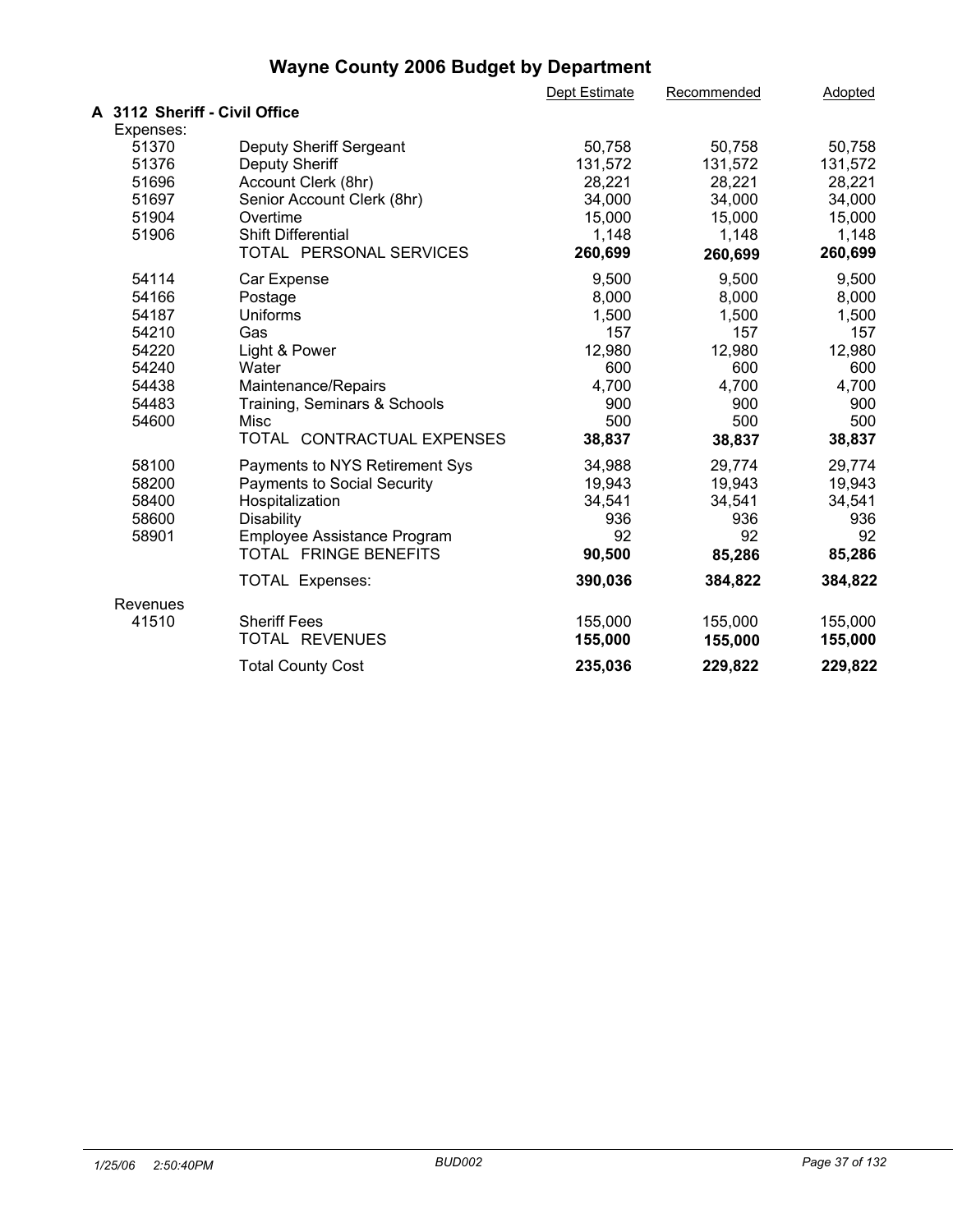|           |                                    | Dept Estimate | Recommended | Adopted |  |
|-----------|------------------------------------|---------------|-------------|---------|--|
|           | A 3113 Sheriff - Juvenile Office   |               |             |         |  |
| Expenses: |                                    |               |             |         |  |
| 51376     | <b>Deputy Sheriff</b>              | 44,799        | 44,799      | 44,799  |  |
| 51904     | Overtime                           | 8,000         | 8,000       | 8,000   |  |
|           | TOTAL PERSONAL SERVICES            | 52,799        | 52,799      | 52,799  |  |
| 54114     | Car Expense                        | 4,320         | 4,320       | 4,320   |  |
| 54187     | Uniforms                           | 650           | 650         | 650     |  |
| 54210     | Gas                                | 156           | 156         | 156     |  |
| 54220     | Light & Power                      | 12,980        | 12,980      | 12,980  |  |
| 54240     | Water                              | 600           | 600         | 600     |  |
| 54438     | Maintenance/Repairs                | 4,948         | 4,948       | 4,948   |  |
| 54461     | <b>Public Education</b>            | 10,000        | 10,000      | 10,000  |  |
| 54483     | Training, Seminars & Schools       | 1,000         | 1,000       | 1,000   |  |
| 54600     | Misc                               | 500           | 500         | 500     |  |
|           | TOTAL CONTRACTUAL EXPENSES         | 35,154        | 35,154      | 35,154  |  |
| 58100     | Payments to NYS Retirement Sys     | 7,120         | 6,064       | 6,064   |  |
| 58200     | <b>Payments to Social Security</b> | 4,039         | 4,039       | 4,039   |  |
| 58400     | Hospitalization                    | 8,773         | 8,773       | 8,773   |  |
| 58600     | <b>Disability</b>                  | 156           | 156         | 156     |  |
| 58901     | Employee Assistance Program        | 15            | 15          | 15      |  |
|           | TOTAL FRINGE BENEFITS              | 20,103        | 19,047      | 19,047  |  |
|           | <b>TOTAL Expenses:</b>             | 108,056       | 107,000     | 107,000 |  |
| Revenues  |                                    |               |             |         |  |
| 42770     | <b>Miscellaneous Revenues</b>      | 8,000         | 8,000       | 8,000   |  |
|           | TOTAL REVENUES                     | 8,000         | 8,000       | 8,000   |  |
|           | <b>Total County Cost</b>           | 100,056       | 99,000      | 99,000  |  |
|           |                                    |               |             |         |  |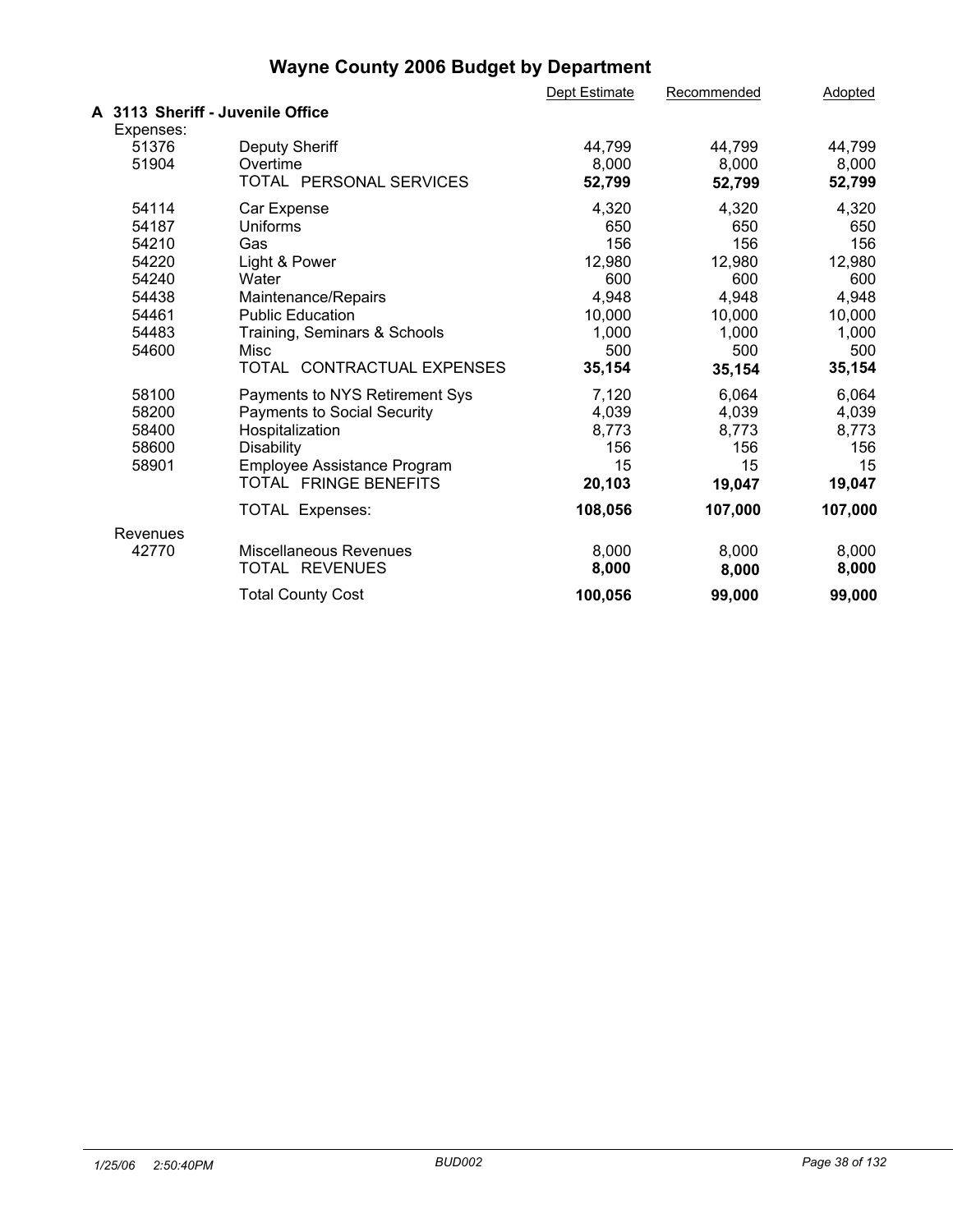|                              |                                                  | Dept Estimate | Recommended    | Adopted        |  |
|------------------------------|--------------------------------------------------|---------------|----------------|----------------|--|
| A 3114 Sheriff - Road Patrol |                                                  |               |                |                |  |
| Expenses:                    |                                                  |               |                |                |  |
| 51080                        | Deputy Sheriff Lieutent                          | 63,243        | 63,243         | 63,243         |  |
| 51370                        | Deputy Sheriff Sergeant                          | 300,037       | 300,037        | 300,037        |  |
| 51376                        | <b>Deputy Sheriff</b>                            | 969,038       | 969,038        | 969,038        |  |
| 51377                        | Deputy Sheriff Part Time                         | 150,542       | 150,542        | 150,542        |  |
| 51904                        | Overtime                                         | 157,000       | 125,000        | 125,000        |  |
| 51906                        | <b>Shift Differential</b>                        | 26,011        | 26,011         | 26,011         |  |
| 51911<br>51912               | Overtime-BUNY Program                            | 2,500         | 2,500<br>7,019 | 2,500<br>7,019 |  |
|                              | Overtime STEP Program<br>TOTAL PERSONAL SERVICES | 7,019         |                |                |  |
|                              |                                                  | 1,675,390     | 1,643,390      | 1,643,390      |  |
| 52300                        | <b>Motor Vehicles</b>                            | 0             | 90,700         | 90,700         |  |
|                              | TOTAL EQUIPMENT                                  | $\mathbf 0$   | 90,700         | 90,700         |  |
| 54114                        | Car Expense                                      | 182,315       | 182,315        | 182,315        |  |
| 54187                        | Uniforms                                         | 27,000        | 27,000         | 27,000         |  |
| 54210                        | Gas                                              | 167           | 167            | 167            |  |
| 54220                        | Light & Power                                    | 12,980        | 12,980         | 12,980         |  |
| 54240                        | Water                                            | 600           | 600            | 600            |  |
| 54424                        | <b>Equipment - Maint Contract</b>                | 500           | 500            | 500            |  |
| 54438                        | Maintenance/Repairs                              | 6,100         | 6,100          | 6,100          |  |
| 54483                        | Training, Seminars & Schools                     | 11,500        | 11,500         | 11,500         |  |
| 54500                        | Fees for Services, Non-employ                    | 2,500         | 2,500          | 2,500          |  |
| 54600                        | Misc                                             | 500           | 500            | 500            |  |
|                              | TOTAL CONTRACTUAL EXPENSES                       | 244,162       | 244,162        | 244,162        |  |
| 58100                        | Payments to NYS Retirement Sys                   | 204,125       | 167,033        | 167,033        |  |
| 58200                        | <b>Payments to Social Security</b>               | 128,167       | 125,719        | 125,719        |  |
| 58400                        | Hospitalization                                  | 239,639       | 239,639        | 239,639        |  |
| 58600                        | <b>Disability</b>                                | 4,836         | 4,836          | 4,836          |  |
| 58901                        | Employee Assistance Program                      | 532           | 532            | 532            |  |
|                              | TOTAL FRINGE BENEFITS                            | 577,299       | 537,759        | 537,759        |  |
|                              | <b>TOTAL Expenses:</b>                           | 2,496,851     | 2,516,011      | 2,516,011      |  |
| Revenues                     |                                                  |               |                |                |  |
| 41279                        | <b>DWI Reimbursement</b>                         | 5,000         | 5,000          | 5,000          |  |
|                              | TOTAL REVENUES                                   | 5,000         | 5,000          | 5,000          |  |
|                              | <b>Total County Cost</b>                         | 2,491,851     | 2,511,011      | 2,511,011      |  |
|                              |                                                  |               |                |                |  |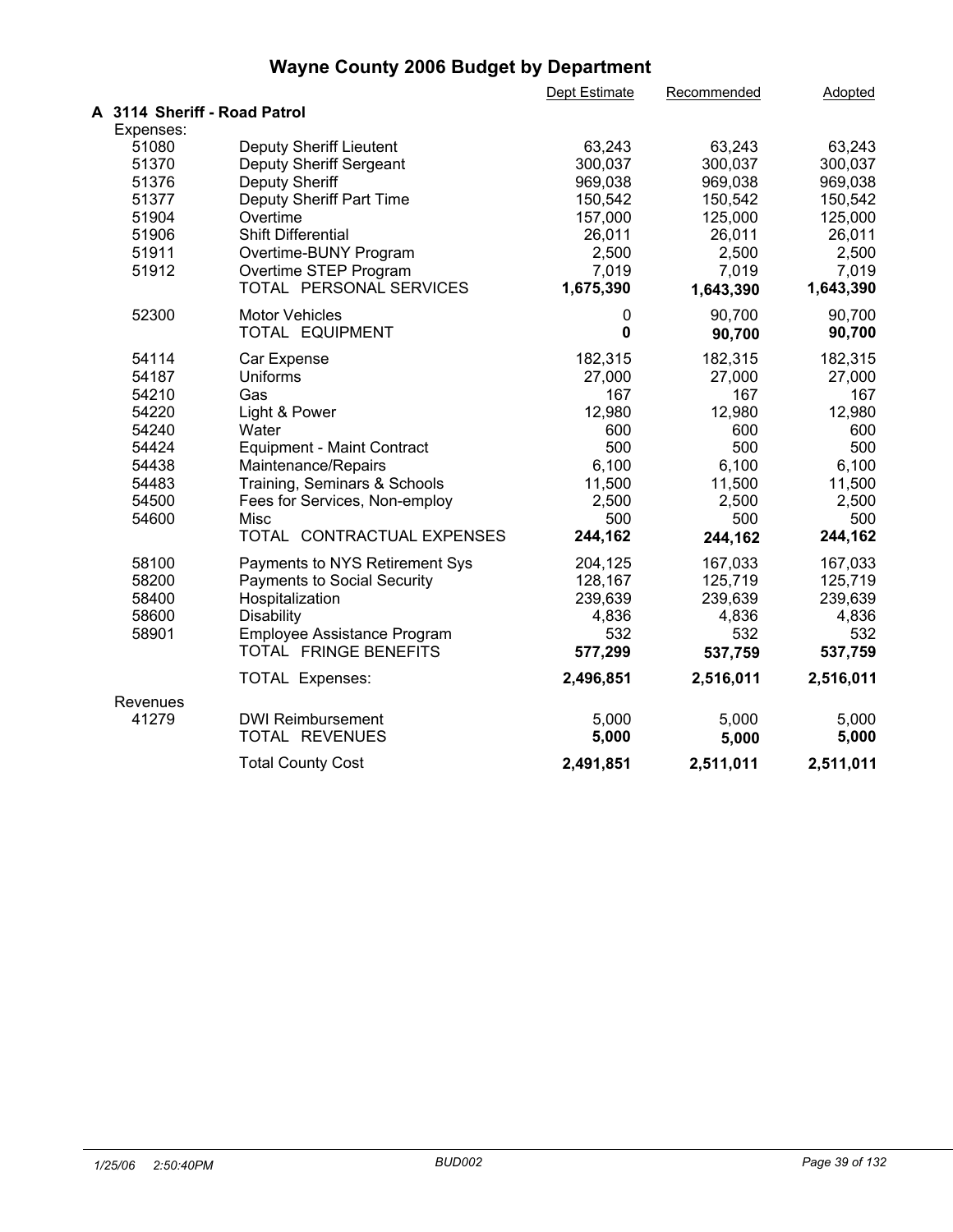|                                 |                                    | Dept Estimate | Recommended | Adopted |  |
|---------------------------------|------------------------------------|---------------|-------------|---------|--|
| A 3115 Sheriff - Detective Unit |                                    |               |             |         |  |
| Expenses:                       |                                    |               |             |         |  |
| 51080                           | <b>Deputy Sheriff Lieutent</b>     | 63,243        | 63,243      | 63,243  |  |
| 51370                           | Deputy Sheriff Sergeant            | 295,493       | 295,493     | 295,493 |  |
| 51376                           | Deputy Sheriff                     | 120,518       | 120,518     | 120,518 |  |
| 51904                           | Overtime                           | 45,000        | 45,000      | 45,000  |  |
| 51906                           | <b>Shift Differential</b>          | 2,500         | 2,500       | 2,500   |  |
|                                 | TOTAL PERSONAL SERVICES            | 526,754       | 526,754     | 526,754 |  |
| 54114                           | Car Expense                        | 27,600        | 27,600      | 27,600  |  |
| 54163                           | Photo ID                           | 3,500         | 3,500       | 3,500   |  |
| 54187                           | <b>Uniforms</b>                    | 10,500        | 10,500      | 10,500  |  |
| 54210                           | Gas                                | 167           | 167         | 167     |  |
| 54220                           | Light & Power                      | 12,980        | 12,980      | 12,980  |  |
| 54230                           | Telephone                          | 600           | 600         | 600     |  |
| 54240                           | Water                              | 600           | 600         | 600     |  |
| 54437                           | Lease                              | 2,000         | 2,000       | 2,000   |  |
| 54483                           | Training, Seminars & Schools       | 2,000         | 2,000       | 2,000   |  |
| 54500                           | Fees for Services, Non-employ      | 500           | 500         | 500     |  |
| 54600                           | Misc                               | 8,000         | 8,000       | 8,000   |  |
|                                 | TOTAL CONTRACTUAL EXPENSES         | 68,447        | 68,447      | 68,447  |  |
| 58100                           | Payments to NYS Retirement Sys     | 76,145        | 65,610      | 65,610  |  |
| 58200                           | <b>Payments to Social Security</b> | 40,297        | 40,297      | 40,297  |  |
| 58400                           | Hospitalization                    | 78,788        | 78,788      | 78,788  |  |
| 58600                           | <b>Disability</b>                  | 1,560         | 1,560       | 1,560   |  |
| 58901                           | Employee Assistance Program        | 153           | 153         | 153     |  |
|                                 | TOTAL FRINGE BENEFITS              | 196,943       | 186,408     | 186,408 |  |
|                                 | <b>TOTAL Expenses:</b>             | 792,144       | 781,609     | 781,609 |  |
| Revenues                        |                                    |               |             |         |  |
| 41510                           | <b>Sheriff Fees</b>                | 1,500         | 1,500       | 1,500   |  |
|                                 | TOTAL REVENUES                     | 1,500         | 1,500       | 1,500   |  |
|                                 | <b>Total County Cost</b>           | 790,644       | 780,109     | 780,109 |  |
|                                 |                                    |               |             |         |  |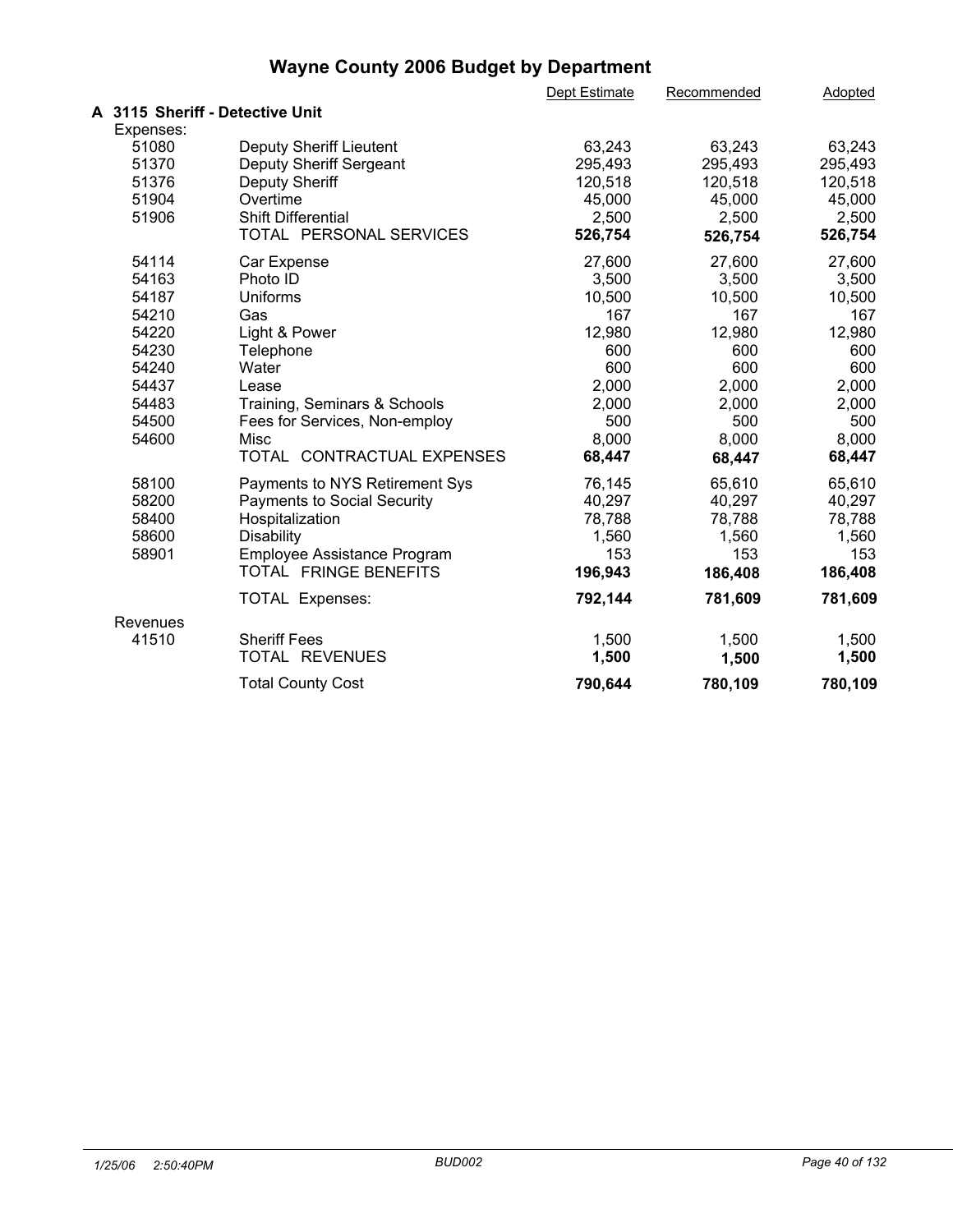|                                 |                                       | Dept Estimate | Recommended | Adopted |  |
|---------------------------------|---------------------------------------|---------------|-------------|---------|--|
| A 3116 Sheriff - Court Security |                                       |               |             |         |  |
| Expenses:                       |                                       |               |             |         |  |
| 51368                           | <b>Court Attendants</b>               | 27,215        | 27,215      | 27,215  |  |
| 51369                           | <b>Court Atendant Part Time</b>       | 9,922         | 9,922       | 9,922   |  |
| 51499                           | <b>Court Security Supervisor</b>      | 42,978        | 42,978      | 42,978  |  |
| 51503                           | <b>Court Security Officer</b>         | 310,364       | 310,364     | 310,364 |  |
| 51530                           | <b>Court Security Officer PartTim</b> | 26,000        | 26,000      | 26,000  |  |
| 51904                           | Overtime                              | 7,500         | 7,500       | 7,500   |  |
|                                 | TOTAL PERSONAL SERVICES               | 423,979       | 423,979     | 423,979 |  |
| 54187                           | <b>Uniforms</b>                       | 6,300         | 6,300       | 6,300   |  |
| 54483                           | Training, Seminars & Schools          | 800           | 800         | 800     |  |
|                                 | TOTAL CONTRACTUAL EXPENSES            | 7,100         | 7,100       | 7,100   |  |
| 58100                           | Payments to NYS Retirement Sys        | 51,802        | 43,322      | 43,322  |  |
| 58200                           | <b>Payments to Social Security</b>    | 30,644        | 30,644      | 30,644  |  |
| 58400                           | Hospitalization                       | 60,623        | 60,623      | 60,623  |  |
| 58600                           | <b>Disability</b>                     | 1,950         | 1,950       | 1,950   |  |
| 58901                           | Employee Assistance Program           | 191           | 191         | 191     |  |
|                                 | TOTAL FRINGE BENEFITS                 | 145,210       | 136,730     | 136,730 |  |
|                                 | <b>TOTAL Expenses:</b>                | 576,289       | 567,809     | 567,809 |  |
| Revenues                        |                                       |               |             |         |  |
| 43312                           | <b>Court Security Services</b>        | 545,389       | 545,389     | 545,389 |  |
|                                 | TOTAL REVENUES                        | 545,389       | 545,389     | 545,389 |  |
|                                 | <b>Total County Cost</b>              | 30,900        | 22,420      | 22,420  |  |
|                                 |                                       |               |             |         |  |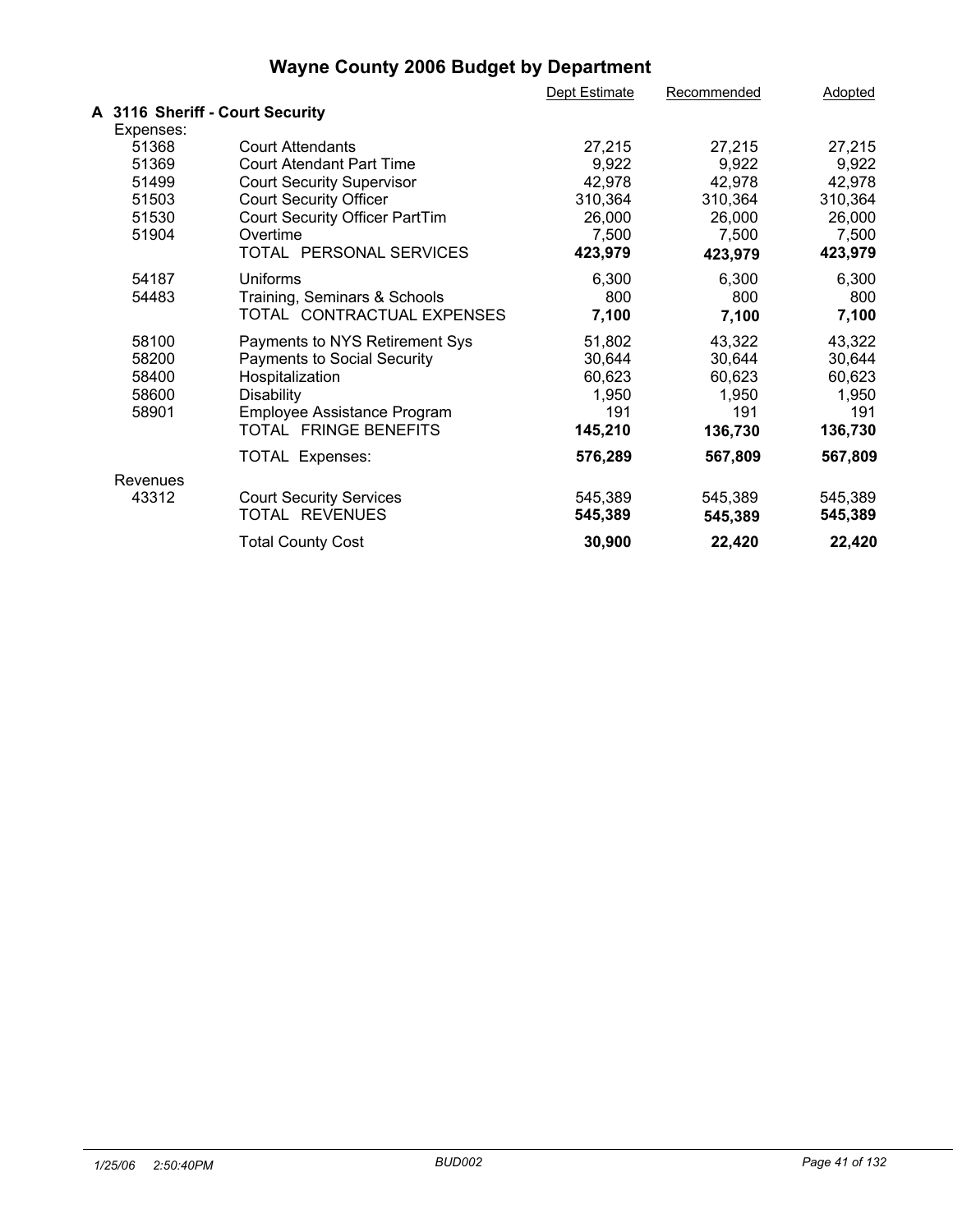|                |                                                                                               | Dept Estimate            | Recommended              | Adopted                  |  |
|----------------|-----------------------------------------------------------------------------------------------|--------------------------|--------------------------|--------------------------|--|
| Expenses:      | A 3117 Animal Abuse Investigations                                                            |                          |                          |                          |  |
| 51534          | Animal Abuse Officer<br>PERSONAL SERVICES<br>TOTAL                                            | 12,000<br>12,000         | 12,000<br>12,000         | 12,000<br>12,000         |  |
| 54485<br>54500 | Travel<br>Fees for Services, Non-employ<br>TOTAL CONTRACTUAL EXPENSES                         | 5,000<br>5,000<br>10,000 | 5,000<br>5.000<br>10,000 | 5,000<br>5.000<br>10,000 |  |
| 58100<br>58200 | Payments to NYS Retirement Sys<br><b>Payments to Social Security</b><br>TOTAL FRINGE BENEFITS | 1,047<br>835<br>1,882    | 1,023<br>835<br>1,858    | 1,023<br>835<br>1,858    |  |
|                | <b>TOTAL Expenses:</b><br><b>Total County Cost</b>                                            | 23,882<br>23,882         | 23,858<br>23,858         | 23,858<br>23,858         |  |
|                |                                                                                               |                          |                          |                          |  |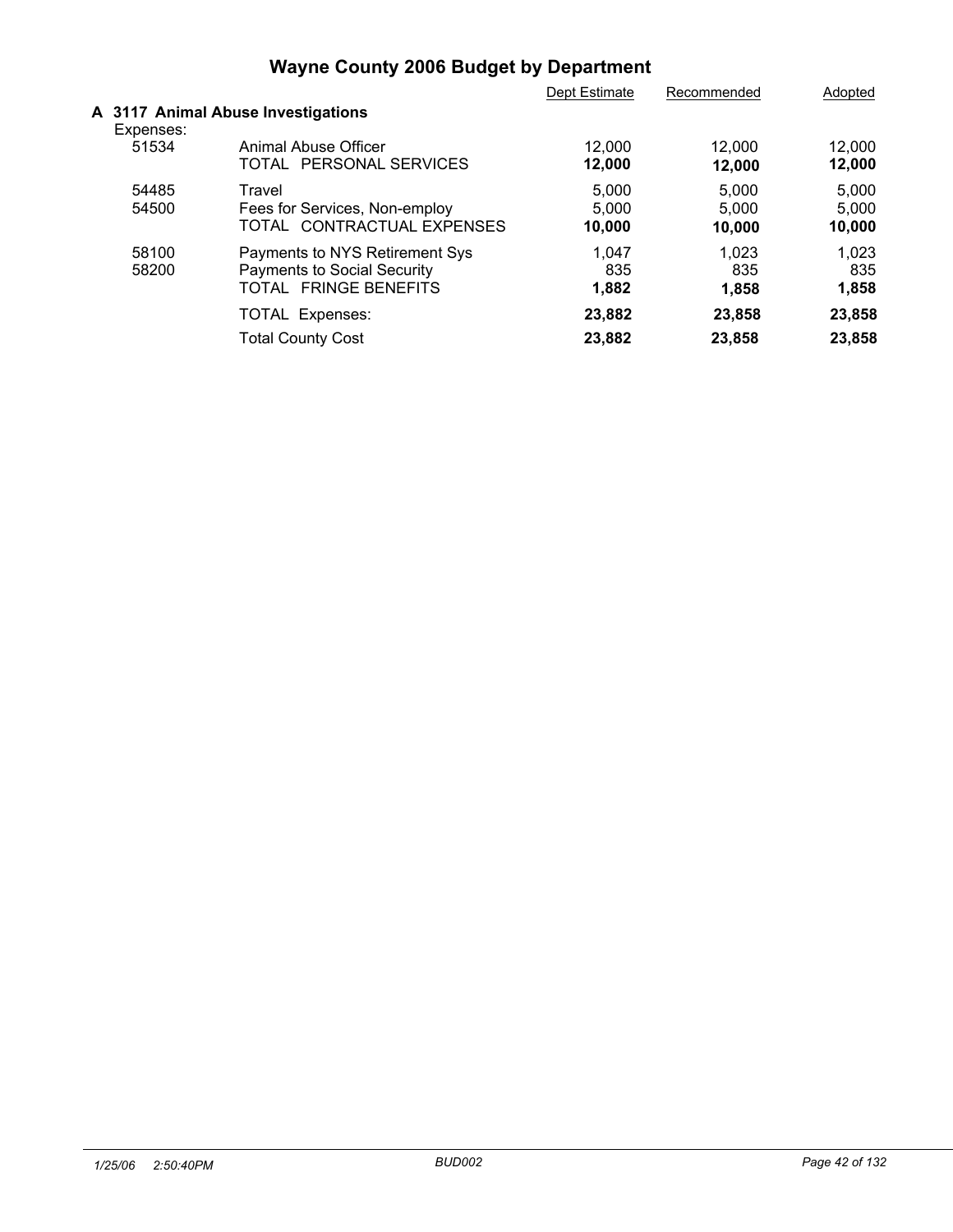|                  |                                    | Dept Estimate | Recommended | Adopted   |  |
|------------------|------------------------------------|---------------|-------------|-----------|--|
| A 3140 Probation |                                    |               |             |           |  |
| Expenses:        |                                    |               |             |           |  |
| 51082            | Director of Probation              | 66,958        | 66,958      | 66,958    |  |
| 51104            | <b>Clerk Typist</b>                | 28,052        | 28,052      | 28,052    |  |
| 51140            | Senior Typist                      | 27,828        | 27,828      | 27,828    |  |
| 51156            | Senior Account Clerk/Typist        | 28,114        | 28,114      | 28,114    |  |
| 51308            | <b>Probation Officer</b>           | 606,499       | 606,499     | 606,499   |  |
| 51329            | Senior Probation Officer(JISP)     | 43,734        | 43,734      | 43,734    |  |
| 51330            | Senior Probation Officer           | 217,767       | 217,767     | 217,767   |  |
| 51340            | <b>Probation Supervisor</b>        | 145,767       | 145,767     | 145,767   |  |
| 51691            | <b>Probation Assistant</b>         | 61,666        | 61,666      | 61,666    |  |
| 51904            | Overtime                           | 28,000        | 28,000      | 28,000    |  |
|                  | TOTAL PERSONAL SERVICES            | 1,254,385     | 1,254,385   | 1,254,385 |  |
| 52000            | Equipment & Other Cap Outlay       | 14,400        | 14,300      | 0         |  |
| 52200            | <b>Office Equipment</b>            | 1,460         | 960         | 960       |  |
| 52201            | <b>Computer Equipment</b>          |               |             | 13,700    |  |
| 52500            | <b>Other Equipment</b>             |               |             | 600       |  |
|                  | TOTAL EQUIPMENT                    | 15,860        | 15,260      | 15,260    |  |
| 54100            | Supplies & Materials               | 4,500         | 4,600       | 4,600     |  |
| 54114            | Car Expense                        | 6,500         | 6,500       | 6,500     |  |
| 54150            | <b>Office Supplies</b>             | 6,000         | 6,000       | 6,000     |  |
| 54166            | Postage                            | 5,000         | 5,000       | 5,000     |  |
| 54210            | Gas                                | 3,810         | 3,810       | 3,810     |  |
| 54220            | Light & Power                      | 23,700        | 23,700      | 23,700    |  |
|                  |                                    |               |             |           |  |
| 54230            | Telephone                          | 20,400        | 20,400      | 20,400    |  |
| 54240            | Water                              | 1,200         | 1,200       | 1,200     |  |
| 54300            | Insurance                          | 9,053         | 9,053       | 9,053     |  |
| 54410            | Conference                         | 720           | 720         | 720       |  |
| 54414            | Data Processing                    | 88,524        | 88,524      | 88,524    |  |
| 54424            | <b>Equipment - Maint Contract</b>  | 12,908        | 13,408      | 13,408    |  |
| 54426            | <b>Equipment - Rental</b>          | 38,527        | 38,527      | 38,527    |  |
| 54438            | Maintenance/Repairs                | 39,978        | 39,978      | 39,978    |  |
| 54483            | Training, Seminars & Schools       | 6,000         | 6,000       | 6,000     |  |
| 54485            | Travel                             | 30,000        | 30,000      | 30,000    |  |
| 54600            | Misc                               | 2,200         | 2,200       | 2,200     |  |
|                  | TOTAL CONTRACTUAL EXPENSES         | 299,020       | 299,620     | 299,620   |  |
| 58100            | Payments to NYS Retirement Sys     | 173,844       | 148,756     | 148,756   |  |
| 58200            | <b>Payments to Social Security</b> | 96,169        | 96,169      | 96,169    |  |
| 58400            | Hospitalization                    | 173,435       | 173,435     | 173,435   |  |
| 58600            | <b>Disability</b>                  | 4,680         | 4,680       | 4,680     |  |
| 58901            | Employee Assistance Program        | 458           | 458         | 458       |  |
|                  | TOTAL FRINGE BENEFITS              | 448,586       | 423,498     | 423,498   |  |
|                  | <b>TOTAL Expenses:</b>             | 2,017,851     | 1,992,763   | 1,992,763 |  |
| Revenues         |                                    |               |             |           |  |
| 41580            | <b>Restitution Surcharges</b>      | 4,000         | 4,000       | 4,000     |  |
| 41588            | <b>EHM Program</b>                 | 18,000        | 18,000      | 18,000    |  |
| 41589            | STOP DWI Reimbursement             | 100,000       | 100,000     | 100,000   |  |
| 41590            | <b>Probation Fees</b>              | 45,000        | 45,000      | 45,000    |  |
|                  |                                    |               |             |           |  |
| 43310            | <b>Probation Services</b>          | 264,507       | 264,507     | 264,507   |  |
| 43313            | <b>Probation ISP</b>               | 24,100        | 24,100      | 24,100    |  |
| 43320            | Probation Grant J - ISP            | 31,000        | 31,000      | 31,000    |  |
| 43321            | Probation Operation 360            | 27,100        | 27,100      | 27,100    |  |
| 43716            | State Aid                          | 12,000        | 12,000      | 12,000    |  |
| 44327            | Grant - JAIBG                      | 230,182       | 230,182     | 230,182   |  |
|                  | TOTAL REVENUES                     | 755,889       | 755,889     | 755,889   |  |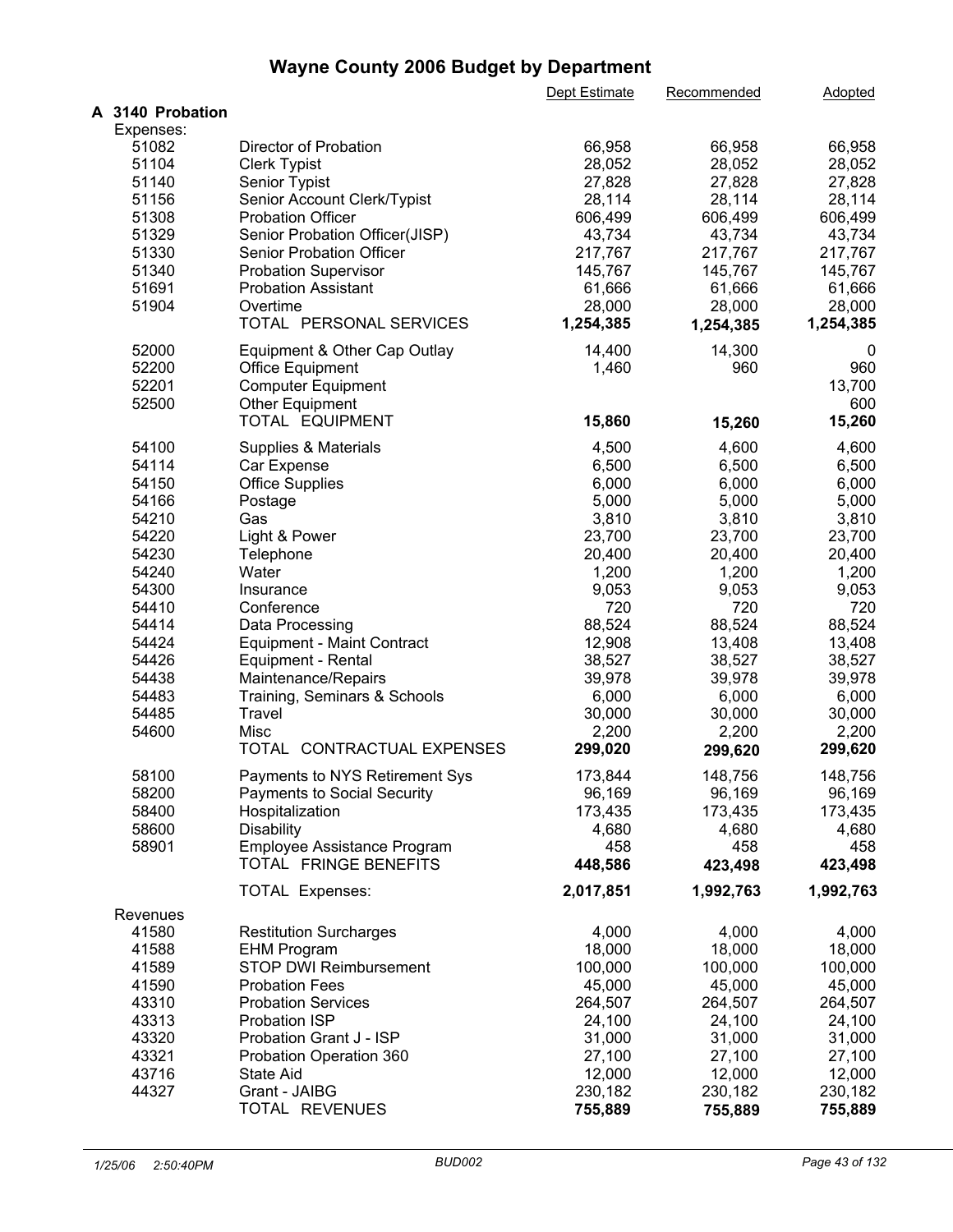|                          | Dept Estimate | Recommended | Adopted   |  |
|--------------------------|---------------|-------------|-----------|--|
| <b>Total County Cost</b> | 1,261,962     | 1,236,874   | .236,874. |  |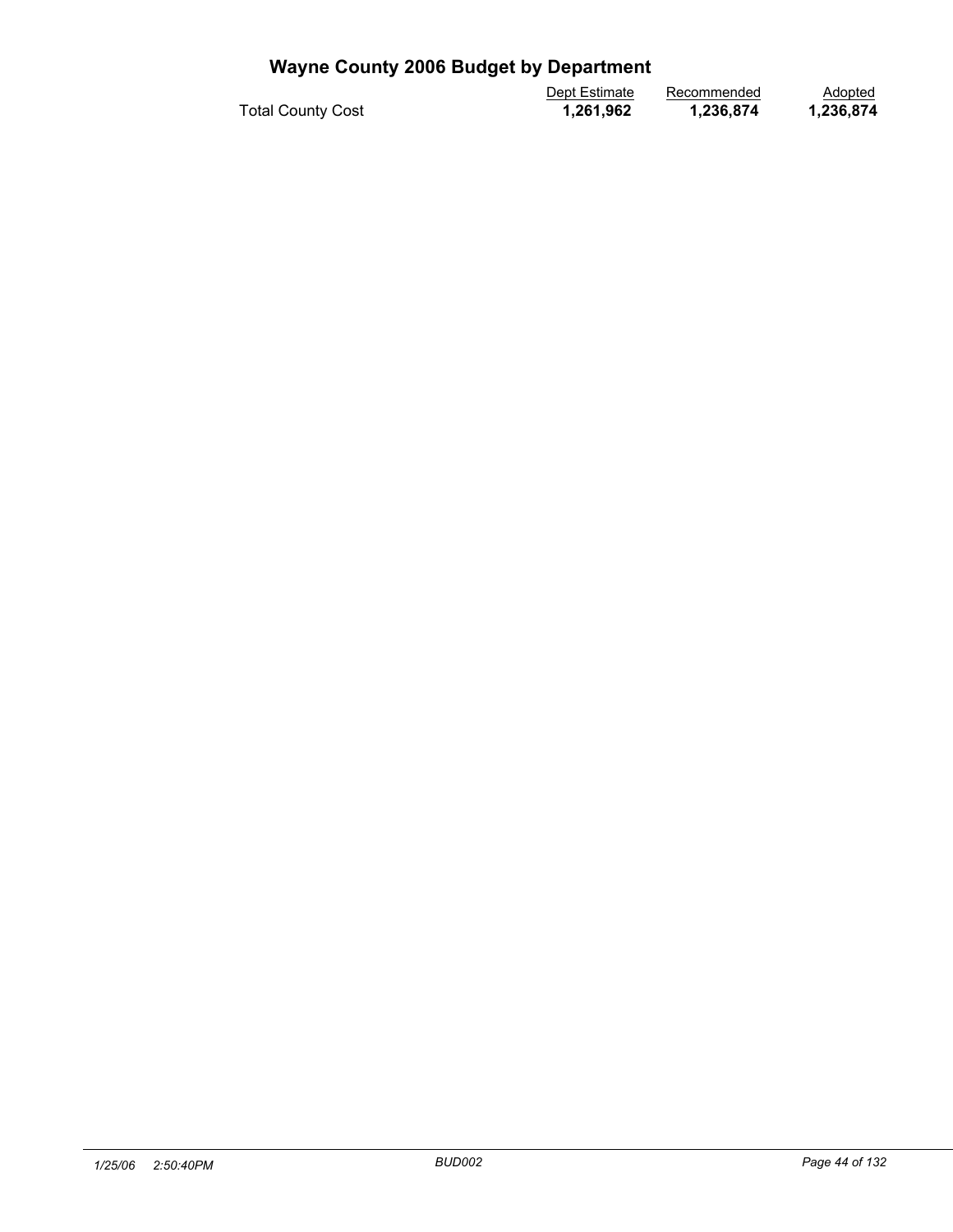|                       |                                       | Dept Estimate | Recommended | Adopted   |
|-----------------------|---------------------------------------|---------------|-------------|-----------|
| A 3150 Sheriff - Jail |                                       |               |             |           |
| Expenses:             |                                       |               |             |           |
| 51078                 | <b>Chief Deputy</b>                   | 65,012        | 65,012      | 65,012    |
| 51079                 | Jail Physician                        | 3,084         | 3,084       | 3,084     |
| 51109                 | Receptionist 8Hr                      | 29,821        | 29,821      | 29,821    |
| 51370                 | Deputy Sheriff Sergeant               | 48,442        | 48,442      | 48,442    |
| 51371                 | <b>Corrections Sargeant</b>           | 376,088       | 376,088     | 376,088   |
| 51374                 | <b>Corrections Lieutent</b>           | 61,183        | 61,183      | 61,183    |
| 51470                 | <b>Corrections Lieutenant PartTim</b> | 5,000         | 5,000       | 5,000     |
| 51475                 | <b>Corrections Officer</b>            | 2,536,609     | 2,536,609   | 2,536,609 |
| 51482                 | <b>Receptionist Sub</b>               | 20,771        | 20,771      | 20,771    |
| 51483                 | Work Program Supervisor PT            | 23,000        | 23,000      | 23,000    |
| 51529                 | <b>Nurse Practitioner</b>             | 43,908        | 43,908      | 43,908    |
| 51695                 | Clerk-Typist (8hr)                    | 31,909        | 31,909      | 31,909    |
| 51696                 | Account Clerk (8hr)                   | 63,638        | 63,638      | 63,638    |
| 51698                 |                                       |               |             |           |
|                       | R P Nurse (8hr)                       | 139,889       | 139,889     | 139,889   |
| 51904                 | Overtime                              | 293,000       | 293,000     | 293,000   |
| 51906                 | Shift Differential                    | 56,076        | 56,076      | 56,076    |
|                       | TOTAL PERSONAL SERVICES               | 3,797,430     | 3,797,430   | 3,797,430 |
| 54114                 | Car Expense                           | 12,000        | 12,000      | 12,000    |
| 54145                 | <b>Maintenance Supplies</b>           | 1,000         | 1,000       | 1,000     |
| 54163                 | Photo ID                              | 1,000         | 1,000       | 1,000     |
| 54166                 | Postage                               | 500           | 500         | 500       |
| 54187                 | <b>Uniforms</b>                       | 26,000        | 26,000      | 26,000    |
| 54210                 | Gas                                   | 62,616        | 62,616      | 62,616    |
| 54220                 | Light & Power                         | 71,280        | 71,280      | 71,280    |
| 54230                 | Telephone                             | 64,300        | 64,300      | 64,300    |
| 54232                 | <b>NYSPIN Teletype</b>                | 2,100         | 2,100       | 2,100     |
| 54240                 | Water                                 | 38,900        | 38,900      | 38,900    |
| 54408                 | <b>Copier Expense</b>                 | 18,735        | 18,735      | 18,735    |
| 54435                 |                                       | 465,000       | 465,000     | 465,000   |
| 54438                 | Inmate Expense                        | 175,000       | 175,000     |           |
|                       | Maintenance/Repairs                   |               |             | 175,000   |
| 54453                 | Plant Improvement                     | 1,000         | 1,000       | 1,000     |
| 54483                 | Training, Seminars & Schools          | 16,000        | 16,000      | 16,000    |
| 54485                 | <b>Travel</b>                         | 1,350         | 1,350       | 1,350     |
| 54500                 | Fees for Services, Non-employ         | 179,642       | 179,642     | 179,642   |
| 54571                 | <b>CPL Costs</b>                      | 92,000        | 92,000      | 92,000    |
| 54600                 | Misc                                  | 500           | 500         | 500       |
|                       | TOTAL CONTRACTUAL EXPENSES            | 1,228,923     | 1,228,923   | 1,228,923 |
| 58100                 | Payments to NYS Retirement Sys        | 946,066       | 495,233     | 495,233   |
| 58200                 | <b>Payments to Social Security</b>    | 290,503       | 290,503     | 290,503   |
| 58400                 | Hospitalization                       | 1,038,651     | 582,281     | 582,281   |
| 58600                 | <b>Disability</b>                     | 12,480        | 12,480      | 12,480    |
| 58901                 | Employee Assistance Program           | 1,260         | 1,260       | 1,260     |
| 58902                 | Flex Plan Cost                        | 14,400        | 14,400      | 14,400    |
|                       | TOTAL FRINGE BENEFITS                 | 2,303,360     | 1,396,157   | 1,396,157 |
|                       |                                       |               |             |           |
|                       | <b>TOTAL Expenses:</b>                | 7,329,713     | 6,422,510   | 6,422,510 |
| Revenues              |                                       |               |             |           |
| 41512                 | <b>IPC Reimbursement</b>              | 18,000        | 18,000      | 18,000    |
| 41516                 | <b>SSA Funds</b>                      | 6,000         | 6,000       | 6,000     |
| 41526                 | Inmate Housing Revenue                | 98,000        | 98,000      | 98,000    |
| 42264                 | Jail Operations - State Felons        | 45,000        | 45,000      | 45,000    |
| 43311                 | <b>Prisoner Transport</b>             | 3,000         | 3,000       | 3,000     |
| 43319                 | B & L for Minors                      | 1,000         | 1,000       | 1,000     |
| 44329                 | <b>SDFA Funds</b>                     | 15,000        | 15,000      | 15,000    |
| 44333                 | <b>USDA</b>                           | 16,000        | 16,000      | 16,000    |
|                       |                                       |               |             |           |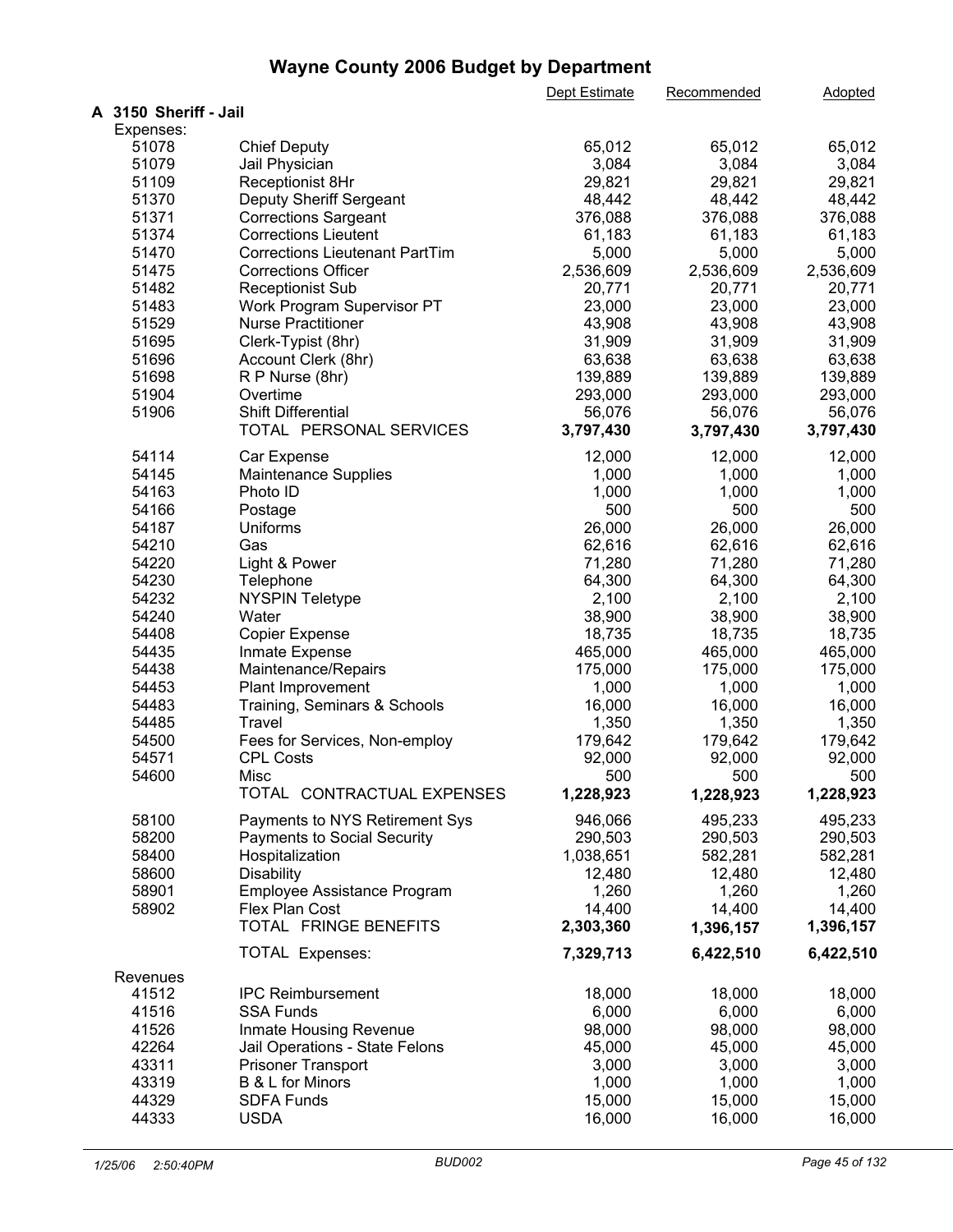|                          | Dept Estimate | Recommended | Adopted   |  |
|--------------------------|---------------|-------------|-----------|--|
| TOTAL REVENUES           | 202.000       | 202.000     | 202.000   |  |
| <b>Total County Cost</b> | 7.127.713     | 6.220.510   | 6.220.510 |  |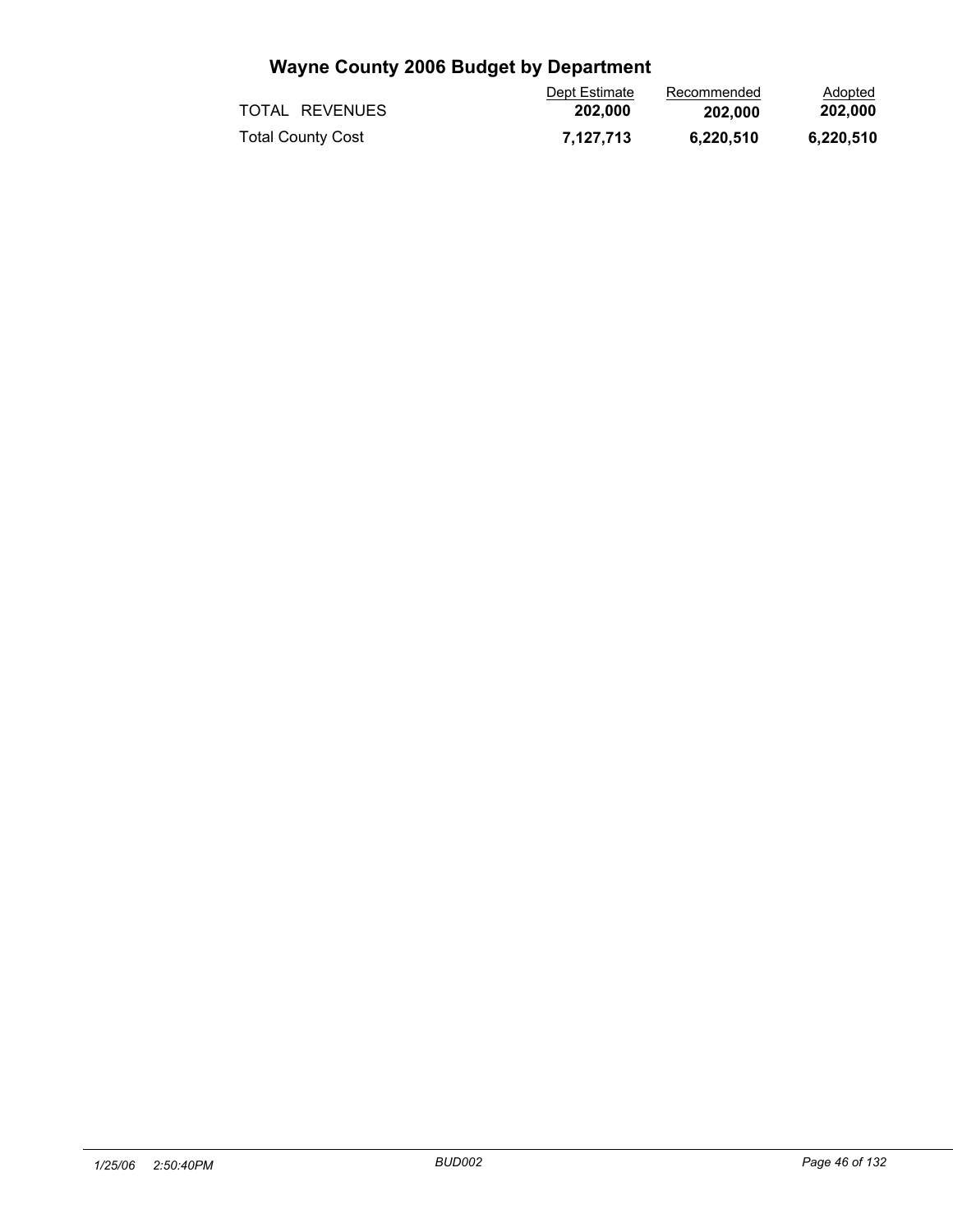|           |                                              | Dept Estimate    | Recommended      | Adopted          |
|-----------|----------------------------------------------|------------------|------------------|------------------|
| Expenses: | A 3170 Other Correctional Agencies           |                  |                  |                  |
| 54435     | Inmate Expense<br>TOTAL CONTRACTUAL EXPENSES | 35,000<br>35,000 | 35,000<br>35,000 | 35,000<br>35,000 |
|           | <b>TOTAL Expenses:</b>                       | 35,000           | 35,000           | 35,000           |
|           | <b>Total County Cost</b>                     | 35,000           | 35,000           | 35,000           |
|           |                                              |                  |                  |                  |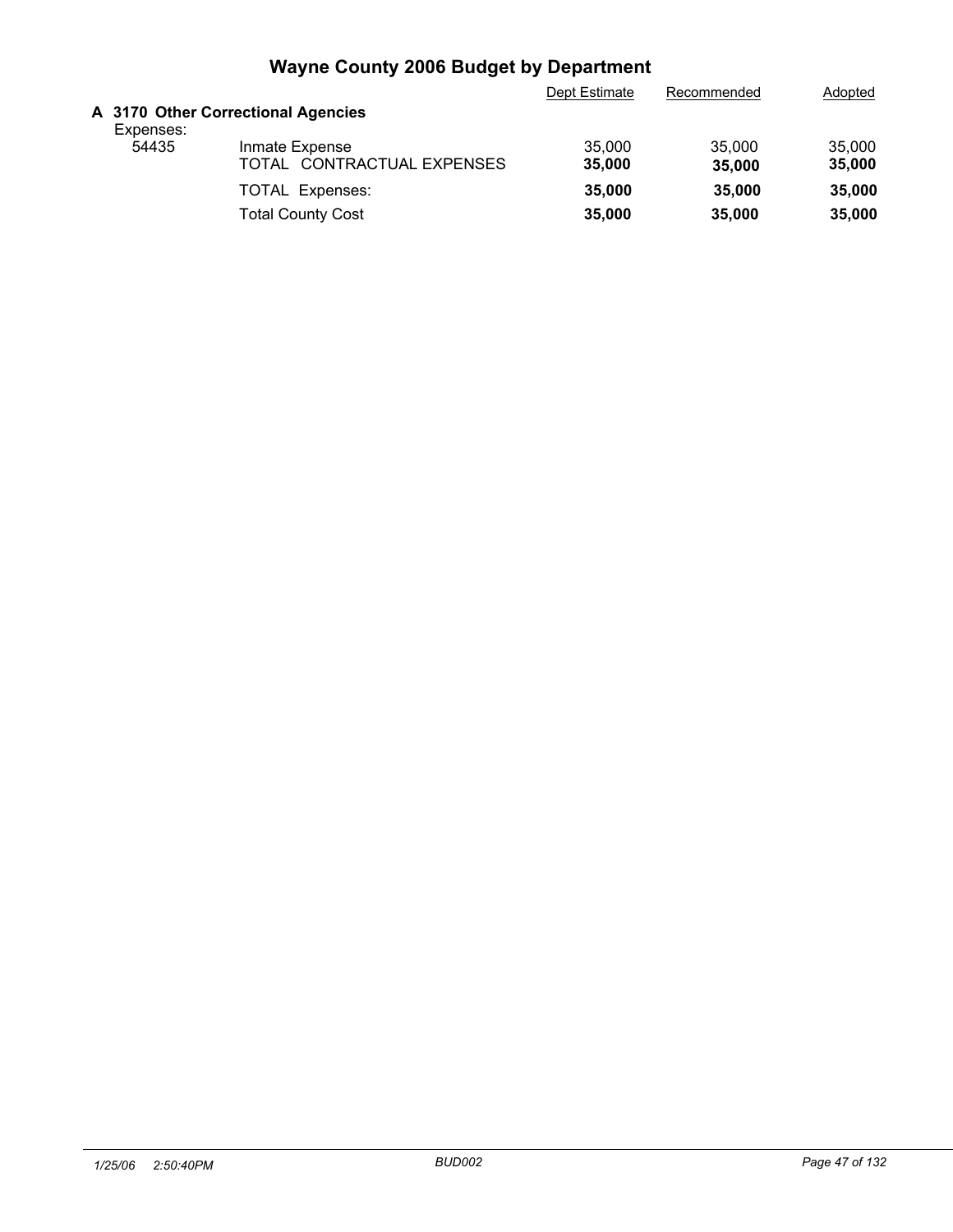| A 3171 Regional Crime Labratory<br>Expenses:<br>41.230<br>41.230<br>54000<br><b>Contractual Expenses</b><br>41.230<br>TOTAL CONTRACTUAL EXPENSES<br>41,230<br>41.230<br>41.230<br>41,230<br>41.230<br>41,230<br><b>TOTAL Expenses:</b><br><b>Total County Cost</b><br>41.230<br>41.230<br>41,230 |  | Dept Estimate | Recommended | Adopted |
|--------------------------------------------------------------------------------------------------------------------------------------------------------------------------------------------------------------------------------------------------------------------------------------------------|--|---------------|-------------|---------|
|                                                                                                                                                                                                                                                                                                  |  |               |             |         |
|                                                                                                                                                                                                                                                                                                  |  |               |             |         |
|                                                                                                                                                                                                                                                                                                  |  |               |             |         |
|                                                                                                                                                                                                                                                                                                  |  |               |             |         |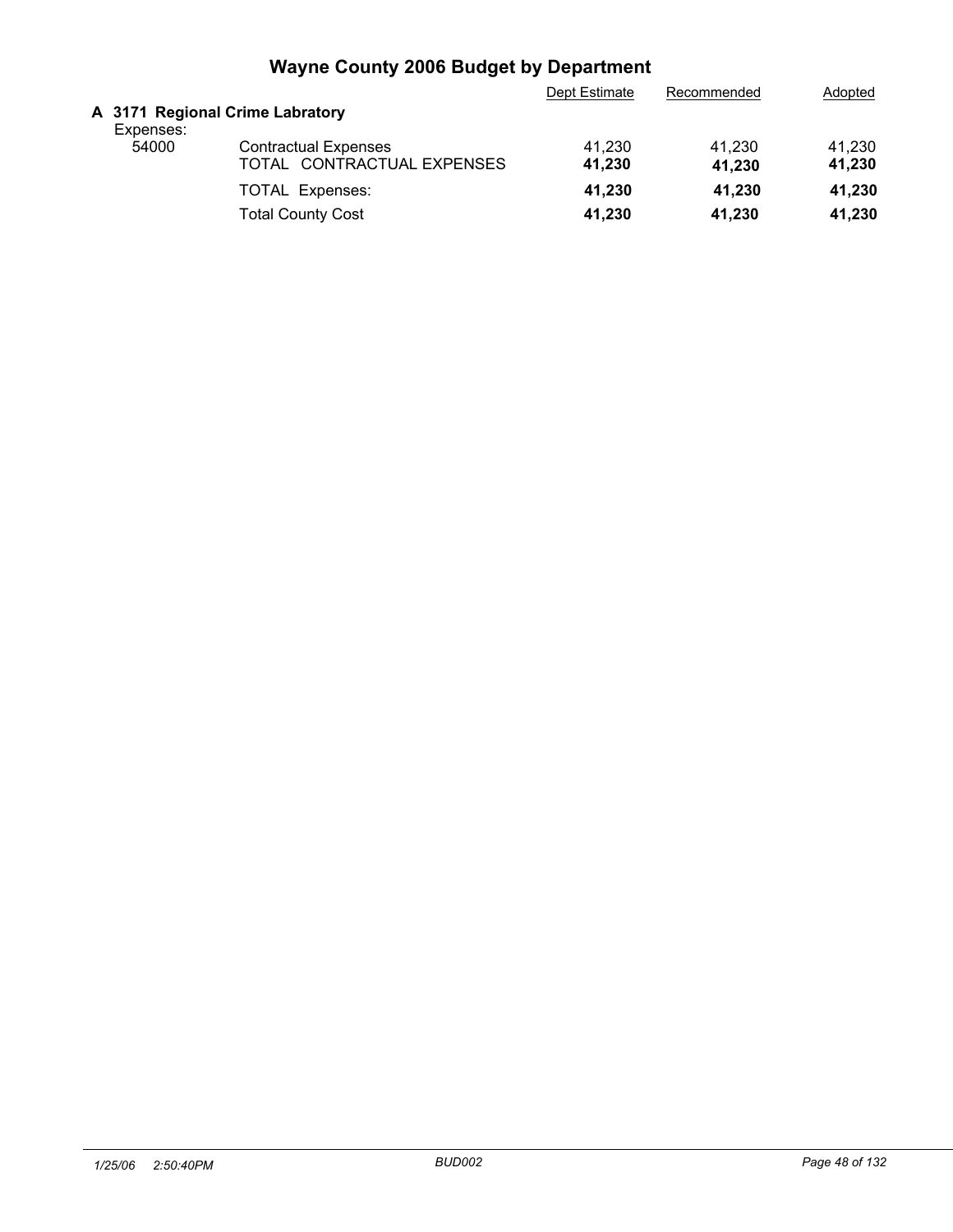|                              |                                   | Dept Estimate | Recommended | Adopted     |  |
|------------------------------|-----------------------------------|---------------|-------------|-------------|--|
| A 3315 Stop DWI<br>Expenses: |                                   |               |             |             |  |
| 51017                        | Secy-Chairman/DWI                 | 21,881        | 21,881      | 21,881      |  |
| 51021                        | <b>Coordinator Stop DWI</b>       | 18,373        | 18,373      | 18,373      |  |
|                              | TOTAL PERSONAL SERVICES           | 40,254        | 40,254      | 40,254      |  |
| 52200                        | Office Equipment                  | 300           | 300         | 300         |  |
| 52500                        | Other Equipment                   | 20,000        | 20,000      | 20,000      |  |
|                              | TOTAL EQUIPMENT                   | 20,300        | 20,300      | 20,300      |  |
| 54126                        | <b>Field Supplies</b>             | 1,800         | 1,800       | 1,800       |  |
| 54150                        | <b>Office Supplies</b>            | 400           | 400         | 400         |  |
| 54166                        | Postage                           | 400           | 400         | 400         |  |
| 54210                        | Gas                               | 1,456         | 1,456       | 1,456       |  |
| 54220                        | Light & Power                     | 1,133         | 1,133       | 1,133       |  |
| 54230                        | Telephone                         | 1,300         | 1,300       | 1,300       |  |
| 54240                        | Water                             | 200           | 200         | 200         |  |
| 54414                        | Data Processing                   | 3,984         | 3,984       | 3,984       |  |
| 54416                        | <b>District Attorney Reimb</b>    | 36,000        | 50,000      | 50,000      |  |
| 54424                        | <b>Equipment - Maint Contract</b> | 1,000         | 1,000       | 1,000       |  |
| 54425                        | Equipment - Maint & Repair        | 3,000         | 3,000       | 3,000       |  |
| 54438                        | Maintenance/Repairs               | 4,932         | 4,932       | 4,932       |  |
| 54461                        | <b>Public Education</b>           | 43,300        | 43,300      | 43,300      |  |
| 54483                        | Training, Seminars & Schools      | 2,250         | 2,250       | 2,250       |  |
| 54485                        | Travel                            | 1,000         | 1,000       | 1,000       |  |
| 54503                        | Alcohol Evaluation & Rehab        | 7,500         | 7,500       | 7,500       |  |
| 54559                        | Jury & Trial Exp/T&V              | 2,000         | 2,000       | 2,000       |  |
| 54570                        | Reimb Town & Village Police       | 17,000        | 17,000      | 17,000      |  |
| 54611                        | Probation                         | 100,000       | 100,000     | 100,000     |  |
| 54613                        | Sheriff                           | 18,000        | 18,000      | 18,000      |  |
|                              | TOTAL CONTRACTUAL EXPENSES        | 246,655       | 260,655     | 260,655     |  |
| 58100                        | Payments to NYS Retirement Sys    | 2,889         | 2,084       | 2,084       |  |
| 58200                        | Payments to Social Security       | 3,080         | 3,080       | 3,080       |  |
| 58400                        | Hospitalization                   | 4,023         | 4,023       | 4,023       |  |
| 58600                        | <b>Disability</b>                 | 156           | 156         | 156         |  |
| 58901                        | Employee Assistance Program       | 24            | 24          | 24          |  |
|                              | TOTAL FRINGE BENEFITS             | 10,172        | 9,367       | 9,367       |  |
|                              | <b>TOTAL Expenses:</b>            | 317,381       | 330,576     | 330,576     |  |
| Revenues                     |                                   |               |             |             |  |
| 42615                        | <b>Fines</b>                      | 317,381       | 330,576     | 330,576     |  |
|                              | TOTAL REVENUES                    | 317,381       | 330,576     | 330,576     |  |
|                              | <b>Total County Cost</b>          | 0             | 0           | $\mathbf 0$ |  |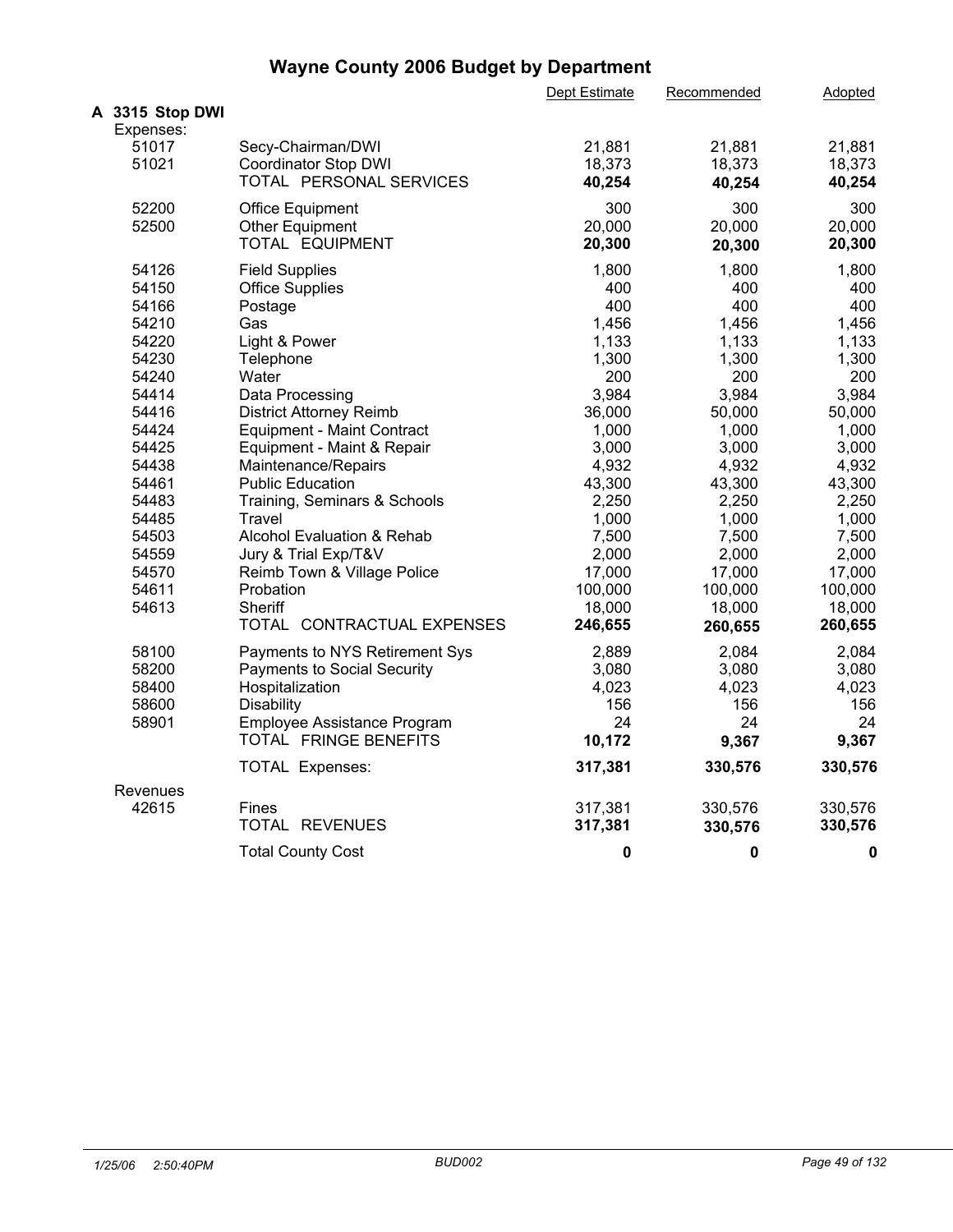|           |                                      | Dept Estimate | Recommended | Adopted |  |
|-----------|--------------------------------------|---------------|-------------|---------|--|
|           | A 3410 Mutual Aid (Fire Coordinator) |               |             |         |  |
| Expenses: |                                      |               |             |         |  |
| 51084     | <b>Fire Coordinator</b>              | 24,148        | 24,148      | 24,148  |  |
| 51122     | Account Clerk (7hr)                  | 26,440        | 26,440      | 26,440  |  |
|           | TOTAL PERSONAL SERVICES              | 50,588        | 50,588      | 50,588  |  |
| 54114     | Car Expense                          | 2,200         | 2,200       | 2,200   |  |
| 54126     | <b>Field Supplies</b>                | 3,500         | 2,649       | 2,649   |  |
| 54150     | <b>Office Supplies</b>               | 550           | 550         | 550     |  |
| 54166     | Postage                              | 1,000         | 1,000       | 1,000   |  |
| 54181     | <b>Training Materials</b>            | 2,000         | 1,200       | 1,200   |  |
| 54187     | Uniforms                             | 625           | 625         | 625     |  |
| 54210     | Gas                                  | 5,720         | 5,720       | 5,720   |  |
| 54220     | Light & Power                        | 7,520         | 7,520       | 7,520   |  |
| 54230     | Telephone                            | 2,300         | 2,300       | 2,300   |  |
| 54240     | Water                                | 1,400         | 1,400       | 1,400   |  |
| 54250     | Refuse                               | 350           | 350         | 350     |  |
| 54414     | Data Processing                      | 1,252         | 1,252       | 1,252   |  |
| 54418     | <b>Dues</b>                          | 350           | 350         | 350     |  |
| 54425     | Equipment - Maint & Repair           | 5,574         | 5,574       | 5,574   |  |
| 54438     | Maintenance/Repairs                  | 19,260        | 19,260      | 19,260  |  |
| 54456     | Printing                             | 650           | 650         | 650     |  |
| 54461     | <b>Public Education</b>              | 1,500         | 1,500       | 1,500   |  |
| 54472     | Subscriptions                        | 350           | 350         | 350     |  |
| 54483     | Training, Seminars & Schools         | 945           | 945         | 945     |  |
| 54485     | Travel                               | 2,925         | 2,925       | 2,925   |  |
| 54521     | <b>Record Storage</b>                | 440           | 440         | 440     |  |
| 54600     | Misc                                 | 500           | 500         | 500     |  |
|           | TOTAL CONTRACTUAL EXPENSES           | 60,911        | 59,260      | 59,260  |  |
| 58100     | Payments to NYS Retirement Sys       | 3,490         | 2,478       | 2,478   |  |
| 58200     | <b>Payments to Social Security</b>   | 3,869         | 3,869       | 3,869   |  |
| 58400     | Hospitalization                      | 8,975         | 8,975       | 8,975   |  |
| 58600     | <b>Disability</b>                    | 156           | 156         | 156     |  |
| 58901     | Employee Assistance Program          | 24            | 24          | 24      |  |
|           | TOTAL FRINGE BENEFITS                | 16,514        | 15,502      | 15,502  |  |
|           | <b>TOTAL Expenses:</b>               | 128,013       | 125,350     | 125,350 |  |
| Revenues  |                                      |               |             |         |  |
| 41280     | <b>Shared Services Fees</b>          | 20,557        | 20,557      | 20,557  |  |
|           | TOTAL REVENUES                       | 20,557        | 20,557      | 20,557  |  |
|           | <b>Total County Cost</b>             | 107,456       | 104,793     | 104,793 |  |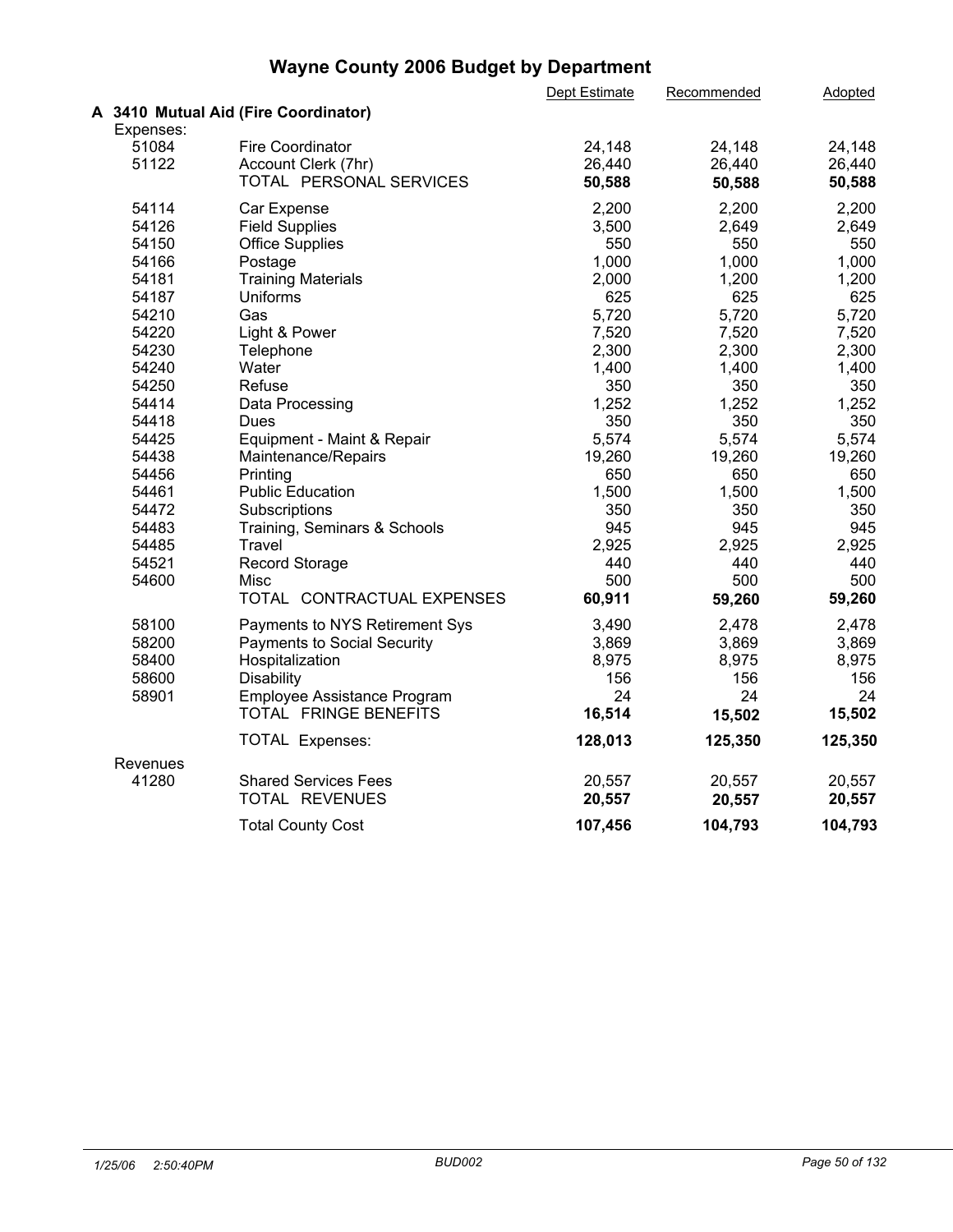|           |                                    | Dept Estimate | Recommended | Adopted |  |
|-----------|------------------------------------|---------------|-------------|---------|--|
|           | A 3640 Emergency Management Office |               |             |         |  |
| Expenses: |                                    |               |             |         |  |
| 51085     | Director ODP                       | 50,698        | 50,698      | 50,698  |  |
| 51112     | <b>Typist</b>                      | 27,498        | 27,498      | 27,498  |  |
| 51284     | <b>EMT Coordinator</b>             | 37,611        | 37,611      | 37,611  |  |
| 51299     | Radiological/Chemical Officer      | 1,500         | 1,500       | 1,500   |  |
| 51494     | <b>Operations Officer</b>          | 43,132        | 43,132      | 43,132  |  |
|           | TOTAL PERSONAL SERVICES            | 160,439       | 160,439     | 160,439 |  |
| 54114     | Car Expense                        | 1,500         | 1,500       | 1,500   |  |
| 54126     | <b>Field Supplies</b>              | 1,200         | 1,200       | 1,200   |  |
| 54150     | <b>Office Supplies</b>             | 1,200         | 1,200       | 1,200   |  |
| 54166     | Postage                            | 500           | 500         | 500     |  |
| 54181     | <b>Training Materials</b>          | 1,200         | 1,200       | 1,200   |  |
| 54210     | Gas                                | 960           | 960         | 960     |  |
| 54220     | Light & Power                      | 8,050         | 8,050       | 8,050   |  |
| 54230     | Telephone                          | 7,000         | 7,000       | 7,000   |  |
| 54240     | Water                              | 1,200         | 1,200       | 1,200   |  |
| 54400     | <b>Contracted Services</b>         | 108           | 108         | 108     |  |
| 54408     | <b>Copier Expense</b>              | 784           | 784         | 784     |  |
| 54410     | Conference                         | 630           | 630         | 630     |  |
| 54414     | Data Processing                    | 2,948         | 2,948       | 2,948   |  |
| 54418     | Dues                               | 50            | 50          | 50      |  |
| 54438     | Maintenance/Repairs                | 10,800        | 10,800      | 10,800  |  |
| 54485     | Travel                             | 1,500         | 1,500       | 1,500   |  |
| 54500     | Fees for Services, Non-employ      | 3,000         | 3,000       | 3,000   |  |
| 54542     | Exercise-420                       | 4,914         | 4,914       | 4,914   |  |
| 54543     | Training-420                       | 9,566         | 9,566       | 9,566   |  |
| 54544     | Exercise-430                       | 3,825         | 3,825       | 3,825   |  |
| 54545     | Training-430                       | 14,608        | 14,608      | 14,608  |  |
| 54549     | <b>Mitigation Planning</b>         | 23,213        | 23,213      | 23,213  |  |
| 54574     | Sara Title III                     | 2,000         | 2,000       | 2,000   |  |
|           | TOTAL CONTRACTUAL EXPENSES         | 100,756       | 100,756     | 100,756 |  |
| 58100     | Payments to NYS Retirement Sys     | 22,400        | 19,191      | 19,191  |  |
| 58200     | Payments to Social Security        | 12,253        | 12,253      | 12,253  |  |
| 58400     | Hospitalization                    | 29,303        | 29,303      | 29,303  |  |
| 58600     | Disability                         | 624           | 624         | 624     |  |
| 58901     | Employee Assistance Program        | 64            | 64          | 64      |  |
|           | TOTAL FRINGE BENEFITS              | 64,644        | 61,435      | 61,435  |  |
|           | <b>TOTAL Expenses:</b>             | 325,839       | 322,630     | 322,630 |  |
|           |                                    |               |             |         |  |
| Revenues  |                                    |               |             |         |  |
| 43306     | <b>Nuclear Facility Support</b>    | 204,600       | 204,600     | 204,600 |  |
| 43317     | Sara Title III                     | 2,000         | 2,000       | 2,000   |  |
| 44305     | Civil Defense                      | 22,735        | 22,735      | 22,735  |  |
| 44306     | <b>Homeland Security</b>           | 32,913        | 32,913      | 32,913  |  |
| 44961     | Fema-Pre Disaster Mitigation       | 23,213        | 23,213      | 23,213  |  |
|           | TOTAL REVENUES                     | 285,461       | 285,461     | 285,461 |  |
|           | <b>Total County Cost</b>           | 40,378        | 37,169      | 37,169  |  |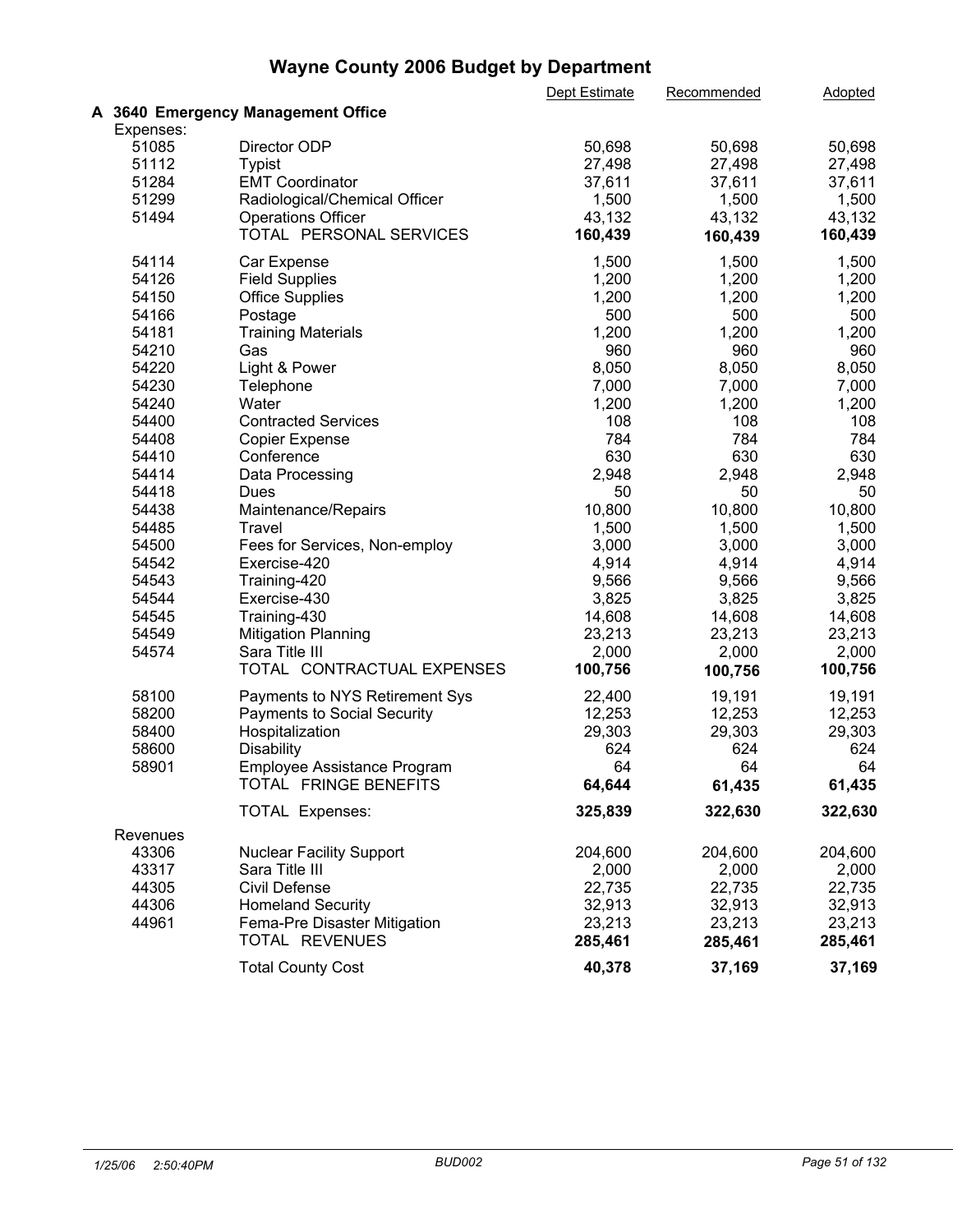|                                      |                                                                                                   | Dept Estimate                 | Recommended                   | <b>Adopted</b>                |  |
|--------------------------------------|---------------------------------------------------------------------------------------------------|-------------------------------|-------------------------------|-------------------------------|--|
| A 3642 E911 Communications           |                                                                                                   |                               |                               |                               |  |
| Expenses:<br>51489<br>51509<br>51511 | <b>Public Safety Dispatcher</b><br>Public Safety Dispatcher Super<br>Public Safety Dispatcher Sub | 707,411<br>112,935<br>15,800  | 707,411<br>112,935<br>15,800  | 707,411<br>112,935<br>15,800  |  |
| 51514<br>51515<br>51903              | E911 Coordinator<br>911 Tech Coord<br><b>Non Positions</b>                                        | 56,528<br>49,000<br>40,021    | 56,528<br>49,000<br>40,021    | 56,528<br>49,000<br>40,021    |  |
| 51904<br>51906                       | Overtime<br>Shift Differential<br>TOTAL PERSONAL SERVICES                                         | 88,500<br>18,930<br>1,089,125 | 84,500<br>18,930<br>1,085,125 | 84,500<br>18,930<br>1,085,125 |  |
| 52000<br>52200<br>52201              | Equipment & Other Cap Outlay<br>Office Equipment<br><b>Computer Equipment</b>                     | 5,601<br>2,600                | 5,601<br>2,300                | 0<br>0<br>2,300               |  |
| 52500                                | Other Equipment<br>TOTAL EQUIPMENT                                                                | 0<br>8,201                    | 0<br>7,901                    | 5,601<br>7,901                |  |
| 54100                                | Supplies & Materials                                                                              | 1,675                         | 1,675                         | 1,675                         |  |
| 54114                                | Car Expense                                                                                       | 1,700                         | 1,700                         | 1,700                         |  |
| 54150                                | <b>Office Supplies</b>                                                                            | 1,700                         | 1,700                         | 1,700                         |  |
| 54166                                | Postage                                                                                           | 400                           | 400                           | 400                           |  |
| 54187<br>54210                       | Uniforms<br>Gas                                                                                   | 3,500<br>800                  | 3,500<br>800                  | 3,500<br>800                  |  |
| 54220                                | Light & Power                                                                                     | 11,000                        | 11,000                        | 11,000                        |  |
| 54230                                | Telephone                                                                                         | 104,800                       | 104,800                       | 104,800                       |  |
| 54232                                | <b>NYSPIN Teletype</b>                                                                            | 4,408                         | 4,408                         | 4,408                         |  |
| 54234                                | Telephone - Lease Lines                                                                           | 4,725                         | 4,725                         | 4,725                         |  |
| 54240                                | Water                                                                                             | 450                           | 450                           | 450                           |  |
| 54408                                | <b>Copier Expense</b>                                                                             | 790                           | 790                           | 790                           |  |
| 54414                                | Data Processing                                                                                   | 16,944                        | 16,944                        | 16,944                        |  |
| 54424<br>54425                       | <b>Equipment - Maint Contract</b><br>Equipment - Maint & Repair                                   | 56,494<br>6,250               | 56,494<br>6,250               | 56,494<br>6,250               |  |
| 54437                                | Lease                                                                                             | 12,000                        | 12,000                        | 12,000                        |  |
| 54438                                | Maintenance/Repairs                                                                               | 17,500                        | 17,500                        | 17,500                        |  |
| 54460                                | Promotion                                                                                         | 700                           | 700                           | 700                           |  |
| 54475                                | Software                                                                                          | 11,000                        | 2,800                         | 2,800                         |  |
| 54483                                | Training, Seminars & Schools                                                                      | 3,500                         | 3,500                         | 3,500                         |  |
| 54493                                | <b>Clerical Service Contracts</b>                                                                 | 20,557                        | 20,557                        | 20,557                        |  |
| 54533                                | Mobile Computer Supply/Repair                                                                     | 4,000                         | 4,000                         | 4,000                         |  |
| 54600                                | Misc<br>TOTAL CONTRACTUAL EXPENSES                                                                | 3,500<br>288,393              | 2,500<br>279,193              | 2,500<br>279,193              |  |
| 58100                                | Payments to NYS Retirement Sys                                                                    | 148,419                       | 126,717                       | 126,717                       |  |
| 58200                                | <b>Payments to Social Security</b>                                                                | 83,385                        | 83,385                        | 83,385                        |  |
| 58400                                | Hospitalization                                                                                   | 201,236                       | 201,236                       | 201,236                       |  |
| 58600                                | <b>Disability</b>                                                                                 | 4,212<br>412                  | 4,212<br>412                  | 4,212<br>412                  |  |
| 58901                                | Employee Assistance Program<br>TOTAL FRINGE BENEFITS                                              | 437,664                       | 415,962                       | 415,962                       |  |
|                                      | <b>TOTAL Expenses:</b>                                                                            | 1,823,383                     | 1,788,181                     | 1,788,181                     |  |
| Revenues                             |                                                                                                   |                               |                               |                               |  |
| 42091                                | E911 Surcharges                                                                                   | 217,300                       | 217,300                       | 217,300                       |  |
| 42092                                | E911 Wireless                                                                                     | 94,600                        | 96,173                        | 96,173                        |  |
| 42770                                | Miscellaneous Revenues<br>TOTAL REVENUES                                                          | 12,000<br>323,900             | 12,000<br>325,473             | 12,000<br>325,473             |  |
|                                      | <b>Total County Cost</b>                                                                          | 1,499,483                     | 1,462,708                     | 1,462,708                     |  |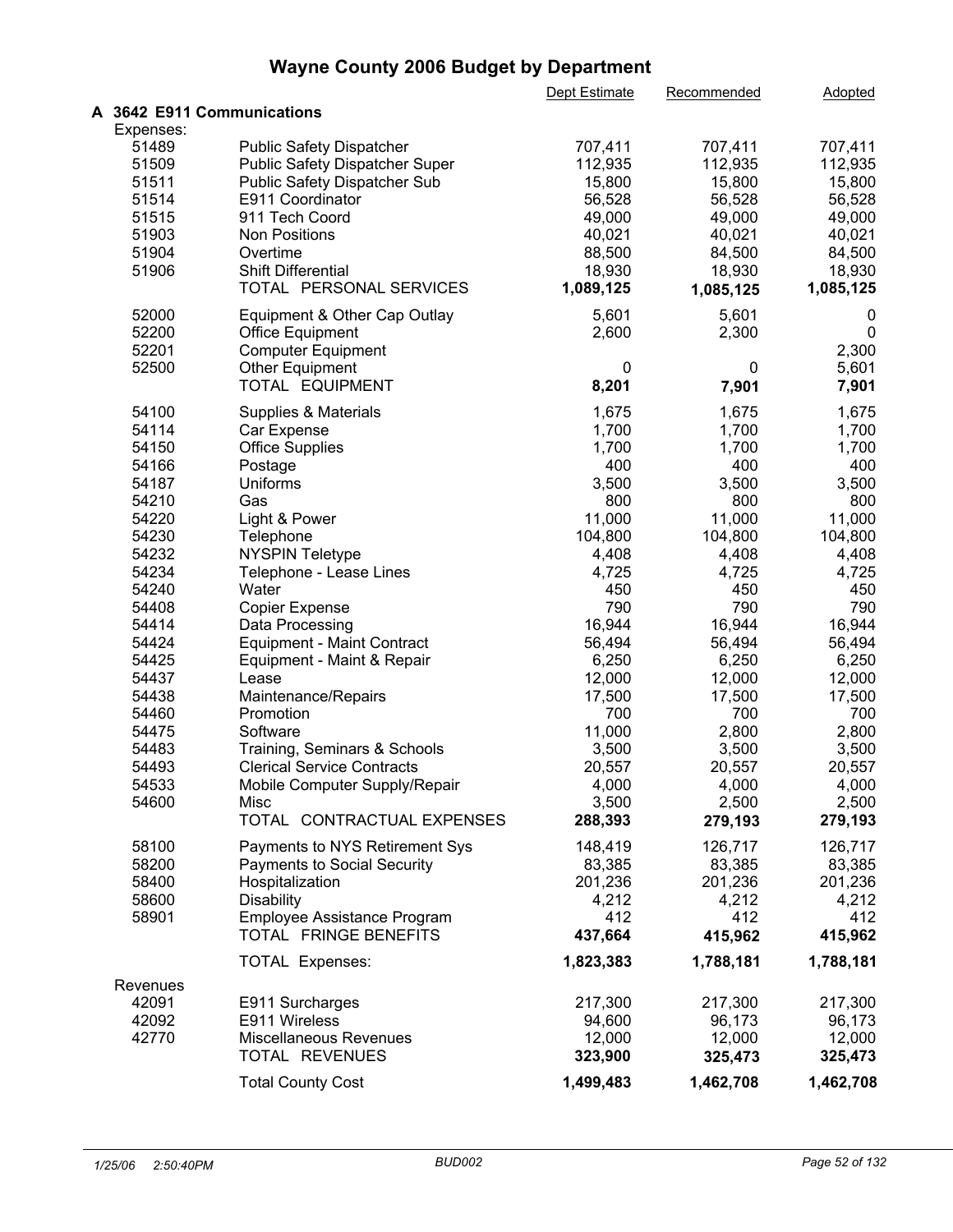|                     |                                    | Dept Estimate | Recommended | Adopted |  |
|---------------------|------------------------------------|---------------|-------------|---------|--|
| A 3644 ALS Services |                                    |               |             |         |  |
| Expenses:           |                                    |               |             |         |  |
| 51548               | <b>ALS Technician</b>              | 112,235       | 112,235     | 112,235 |  |
| 51549               | <b>ALS Technician Sub</b>          | 8,000         | 8,000       | 8,000   |  |
| 51550               | <b>ALS Technician Part Time</b>    | 35,723        | 35,723      | 35,723  |  |
| 51904               | Overtime                           | 8,000         | 8,000       | 8,000   |  |
|                     | TOTAL PERSONAL SERVICES            | 163,958       | 163,958     | 163,958 |  |
| 52000               | Equipment & Other Cap Outlay       | 1,790         | 1,790       | 0       |  |
| 52500               | <b>Other Equipment</b>             | 0             | 0           | 1,790   |  |
|                     | TOTAL EQUIPMENT                    | 1,790         | 1,790       | 1,790   |  |
| 54100               | Supplies & Materials               | 6,750         | 6,750       | 6,750   |  |
| 54114               | Car Expense                        | 4,800         | 5,000       | 5,000   |  |
| 54187               | Uniforms                           | 2,000         | 2,000       | 2,000   |  |
| 54210               | Gas                                | 2,775         | 2,775       | 2,775   |  |
| 54220               | Light & Power                      | 1,000         | 1,400       | 1,400   |  |
| 54230               | Telephone                          | 3,700         | 3,700       | 3,700   |  |
| 54240               | Water                              | 200           | 200         | 200     |  |
| 54300               | Insurance                          | 355           | 355         | 355     |  |
| 54424               | <b>Equipment - Maint Contract</b>  | 2,100         | 2,100       | 2,100   |  |
| 54425               | Equipment - Maint & Repair         | 1,000         | 1,000       | 1,000   |  |
| 54438               | Maintenance/Repairs                | 800           | 800         | 800     |  |
| 54483               | Training, Seminars & Schools       | 2,800         | 2,800       | 2,800   |  |
| 54500               | Fees for Services, Non-employ      | 13,440        | 11,232      | 11,232  |  |
| 54532               | <b>Medical Director</b>            | 3,000         | 3,000       | 3,000   |  |
| 54600               | Misc                               | 1,000         | 1,500       | 1,500   |  |
|                     | TOTAL CONTRACTUAL EXPENSES         | 45,720        | 44,612      | 44,612  |  |
| 58100               | Payments to NYS Retirement Sys     | 16,441        | 11,303      | 11,303  |  |
| 58200               | <b>Payments to Social Security</b> | 12,575        | 12,575      | 12,575  |  |
| 58400               | Hospitalization                    | 25,565        | 25,565      | 25,565  |  |
| 58600               | <b>Disability</b>                  | 468           | 468         | 468     |  |
| 58901               | Employee Assistance Program        | 86            | 86          | 86      |  |
|                     | TOTAL FRINGE BENEFITS              | 55,135        | 49,997      | 49,997  |  |
|                     | <b>TOTAL Expenses:</b>             | 266,603       | 260,357     | 260,357 |  |
| Revenues            |                                    |               |             |         |  |
| 41615               | Other Third Party Payer            | 123,480       | 123,480     | 123,480 |  |
|                     | TOTAL REVENUES                     | 123,480       | 123,480     | 123,480 |  |
|                     | <b>Total County Cost</b>           | 143,123       | 136,877     | 136,877 |  |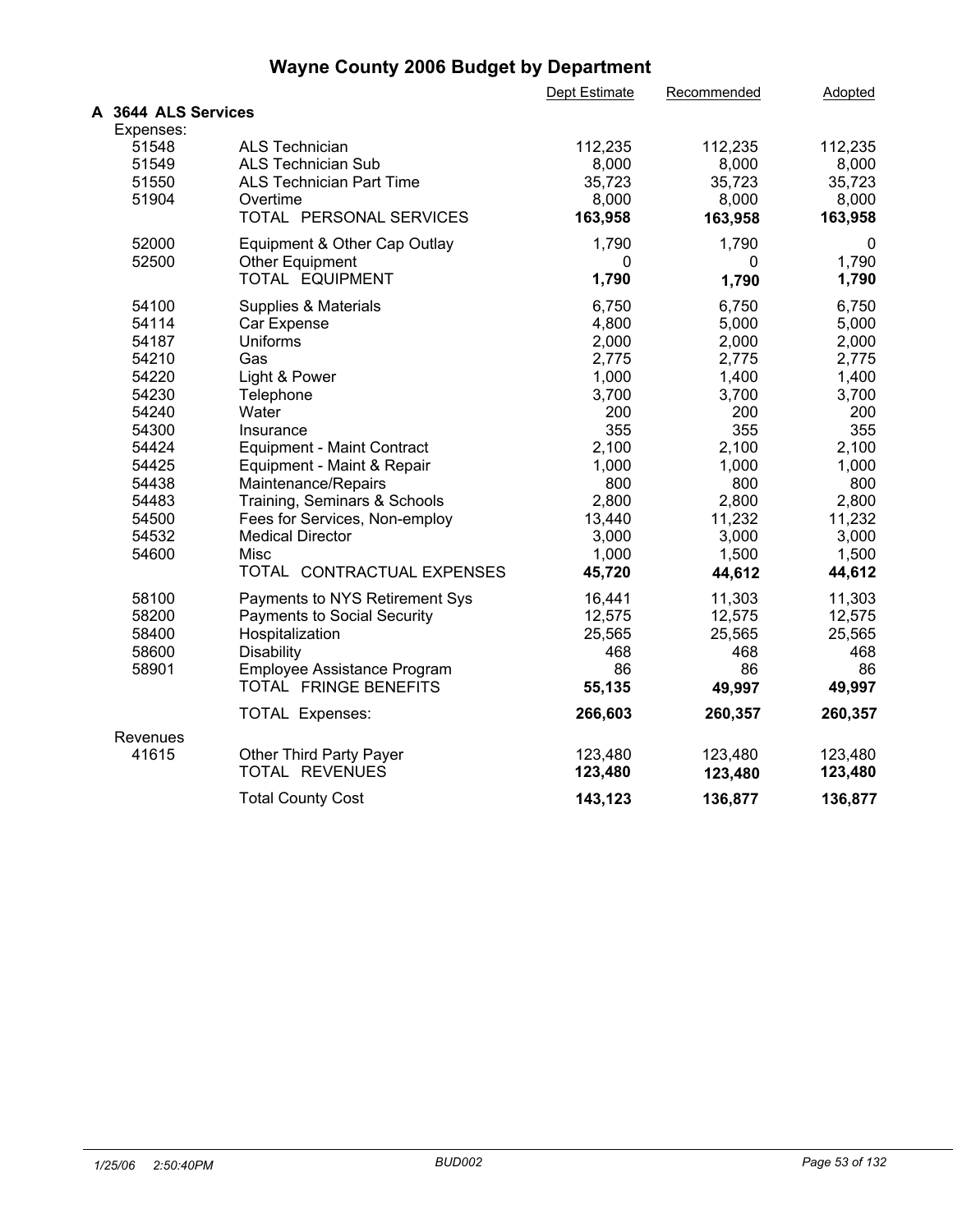|                      |                                    | Dept Estimate | Recommended | Adopted |  |
|----------------------|------------------------------------|---------------|-------------|---------|--|
| A 4010 Public Health |                                    |               |             |         |  |
| Expenses:            |                                    |               |             |         |  |
| 51104                | <b>Clerk Typist</b>                | 26,189        | 26,189      | 26,189  |  |
| 51112                | Typist                             | 21,364        | 21,364      | 21,364  |  |
| 51122                | <b>Account Clerk</b>               | 26,590        | 26,590      | 26,590  |  |
| 51142                | Senior Clerk-Typist                | 28,515        | 28,515      | 28,515  |  |
| 51154                | Senior Account Clerk               | 56,369        | 56,369      | 56,369  |  |
| 51477                | Director of Public Health          | 69,663        | 69,663      | 69,663  |  |
| 51513                | Administrative Aide                | 45,364        | 45,364      | 45,364  |  |
| 51904                | Overtime                           | 400           | 400         | 400     |  |
|                      | TOTAL PERSONAL SERVICES            | 274,454       | 274,454     | 274,454 |  |
| 52000                | Equipment & Other Cap Outlay       | 4,800         | 4,800       | 4,800   |  |
|                      | TOTAL EQUIPMENT                    | 4,800         | 4,800       | 4,800   |  |
|                      |                                    |               |             |         |  |
| 54116                | <b>Computer Supplies</b>           | 1,000         | 1,000       | 1,000   |  |
| 54150                | <b>Office Supplies</b>             | 2,000         | 2,000       | 2,000   |  |
| 54166                | Postage                            | 400           | 400         | 400     |  |
| 54210                | Gas                                | 1,365         | 1,365       | 1,365   |  |
| 54220                | Light & Power                      | 7,840         | 7,840       | 7,840   |  |
| 54230                | Telephone                          | 5,700         | 5,700       | 5,700   |  |
| 54240                | Water                              | 440           | 440         | 440     |  |
| 54300                | Insurance                          | 5,400         | 5,400       | 5,400   |  |
| 54402                | Advertising                        | 4,000         | 4,000       | 4,000   |  |
| 54408                | <b>Copier Expense</b>              | 500           | 500         | 500     |  |
| 54410                | Conference                         | 1,400         | 1,400       | 1,400   |  |
| 54414                | Data Processing                    | 20,000        | 20,000      | 20,000  |  |
| 54418                | Dues                               | 15,500        | 15,500      | 15,500  |  |
| 54424                | <b>Equipment - Maint Contract</b>  | 4,800         | 4,800       | 4,800   |  |
| 54436                | <b>Inservice Education</b>         | 1,000         | 1,000       | 1,000   |  |
| 54437                | Lease                              | 46,000        | 48,491      | 48,491  |  |
| 54438                | Maintenance/Repairs                | 16,000        | 16,000      | 16,000  |  |
| 54456                | Printing                           | 800           | 800         | 800     |  |
| 54472                | Subscriptions                      | 1,100         | 1,100       | 1,100   |  |
| 54475                | Software                           | 1,200         | 1,200       | 1,200   |  |
| 54500                | Fees for Services, Non-employ      | 2,000         | 2,000       | 2,000   |  |
| 54572                | <b>Tuition Reimbursement</b>       | 3,000         | 3,000       | 3,000   |  |
| 54600                | Misc                               | 400           | 400         | 400     |  |
| 54621                | A & G Travel                       | 2,000         | 2,000       | 2,000   |  |
| 54638                | <b>Community Assesments</b>        | 11,721        | 11,721      | 11,721  |  |
|                      | TOTAL CONTRACTUAL EXPENSES         | 155,566       | 158,057     | 158,057 |  |
|                      |                                    |               |             |         |  |
| 58100                | Payments to NYS Retirement Sys     | 36,228        | 30,739      | 30,739  |  |
| 58200                | <b>Payments to Social Security</b> | 20,996        | 20,996      | 20,996  |  |
| 58400                | Hospitalization                    | 43,381        | 43,381      | 43,381  |  |
| 58600                | <b>Disability</b>                  | 1,248         | 1,248       | 1,248   |  |
| 58901                | Employee Assistance Program        | 122           | 122         | 122     |  |
|                      | TOTAL FRINGE BENEFITS              | 101,975       | 96,486      | 96,486  |  |
|                      | <b>TOTAL Expenses:</b>             | 536,795       | 533,797     | 533,797 |  |
| Revenues             |                                    |               |             |         |  |
| 42770                | Miscellaneous Revenues             | 1,000         | 1,000       | 1,000   |  |
| 43401                | <b>Public Health</b>               | 235,811       | 137,547     | 137,547 |  |
|                      | TOTAL REVENUES                     | 236,811       | 138,547     | 138,547 |  |
|                      |                                    |               |             |         |  |
|                      | <b>Total County Cost</b>           | 299,984       | 395,250     | 395,250 |  |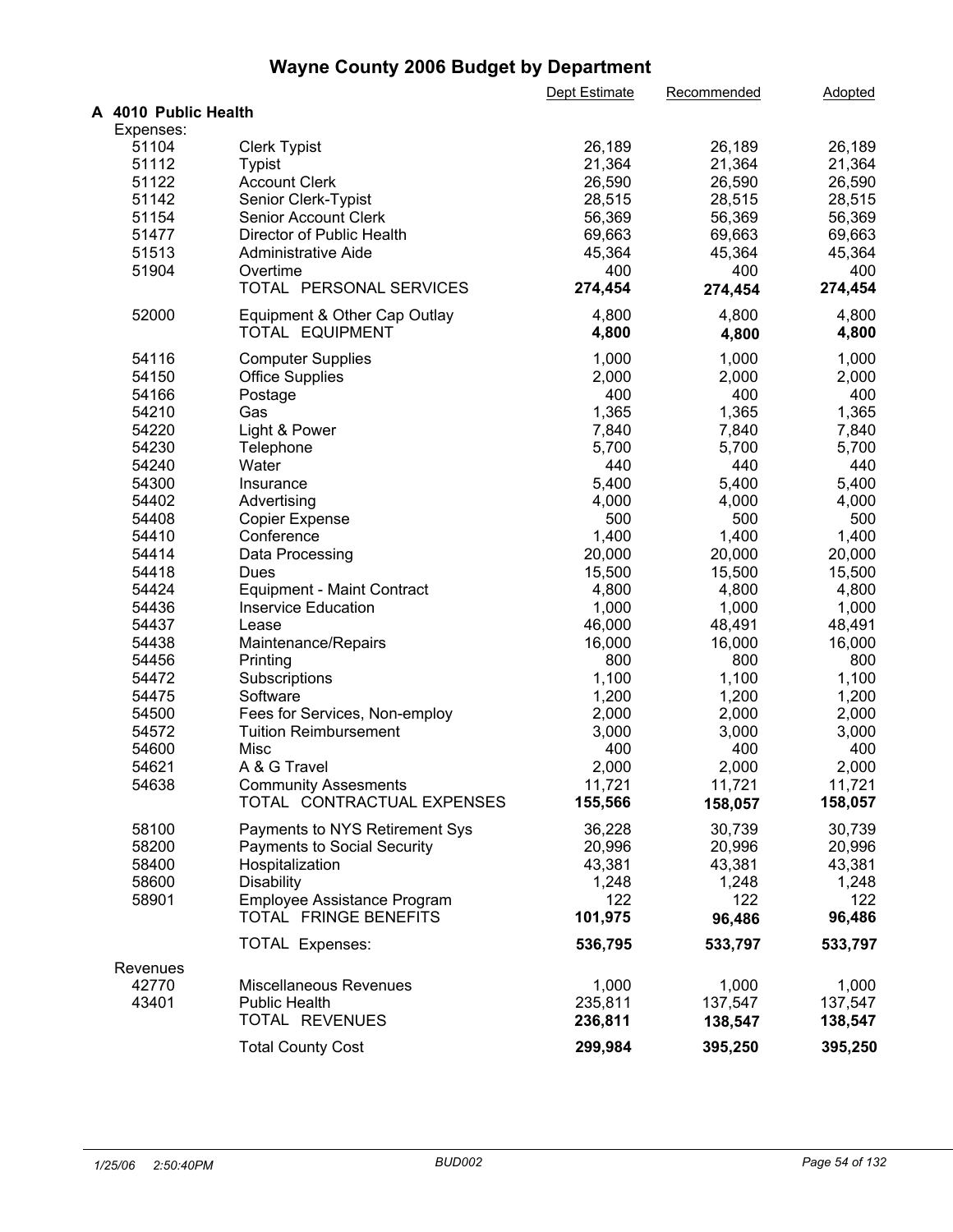|                              |                                                  | Dept Estimate    | Recommended      | Adopted          |  |
|------------------------------|--------------------------------------------------|------------------|------------------|------------------|--|
| A 4011 Public Health Service |                                                  |                  |                  |                  |  |
| Expenses:                    |                                                  |                  |                  |                  |  |
| 51210                        | <b>LPNurse</b>                                   | 79,552           | 79,552           | 79,552           |  |
| 51282                        | <b>RPNurse</b>                                   | 130,915          | 87,276           | 87,276           |  |
| 51302                        | <b>Public Health Nurse</b>                       | 86,663           | 129,862          | 129,862          |  |
| 51334                        | <b>Public Health Supervisor</b>                  | 52,027           | 52,027           | 52,027           |  |
| 51458                        | Medical Director Physically Ha                   | 6,012            | 6,012            | 6,012            |  |
| 51481                        | Physician, Clinical                              | 3,090            | 3,090            | 3,090            |  |
|                              |                                                  |                  |                  |                  |  |
| 51527                        | <b>Community Health Worker</b>                   | 26,103           | 26,103           | 26,103           |  |
| 51904                        | Overtime                                         | 4,500            | 4,500            | 4,500            |  |
| 51905                        | 24hr On-call Coverage<br>TOTAL PERSONAL SERVICES | 8,800<br>397,662 | 8,800<br>397,222 | 8,800<br>397,222 |  |
| 52200                        | <b>Office Equipment</b><br>TOTAL EQUIPMENT       | 0<br>$\mathbf 0$ | 3,845<br>3,845   | 3,845<br>3,845   |  |
| 54000                        | <b>Contractual Expenses</b>                      | 6,000            | 6,000            | 6,000            |  |
| 54100                        | Supplies & Materials                             | 300              | 300              | 300              |  |
| 54117                        | <b>Nurses Supplies</b>                           | 300              | 300              | 300              |  |
| 54150                        | <b>Office Supplies</b>                           | 440              | 440              | 440              |  |
| 54166                        |                                                  | 2,200            | 2,200            | 2,200            |  |
|                              | Postage                                          | 1,204            |                  |                  |  |
| 54210                        | Gas                                              |                  | 1,204            | 1,204            |  |
| 54220                        | Light & Power                                    | 6,870            | 6,870            | 6,870            |  |
| 54230                        | Telephone                                        | 21,000           | 21,000           | 21,000           |  |
| 54240                        | Water                                            | 392              | 392              | 392              |  |
| 54300                        | Insurance                                        | 4,300            | 4,300            | 4,300            |  |
| 54414                        | Data Processing                                  | 15,000           | 16,000           | 16,000           |  |
| 54424                        | <b>Equipment - Maint Contract</b>                | 3,860            | 1,253            | 1,253            |  |
| 54436                        | <b>Inservice Education</b>                       | 200              | 200              | 200              |  |
| 54437                        | Lease                                            | 40,085           | 42,265           | 42,265           |  |
| 54438                        | Maintenance/Repairs                              | 13,630           | 13,630           | 13,630           |  |
| 54443                        | <b>Immunization Clinic</b>                       | 2,500            | 2,500            | 2,500            |  |
| 54456                        | Printing                                         | 300              | 300              | 300              |  |
| 54475                        | Software                                         | 350              | 350              | 350              |  |
| 54480                        | T.B. Clinic                                      | 10,400           | 10,400           | 10,400           |  |
| 54492                        | Well Child Program                               | 500              | 500              | 500              |  |
| 54500                        | Fees for Services, Non-employ                    | 8,884            | 8,884            | 8,884            |  |
| 54557                        | <b>Womens Health Grant</b>                       | 4,340            | 4,340            | 4,340            |  |
|                              |                                                  | 750              | 750              |                  |  |
| 54558                        | Asthma                                           |                  |                  | 750              |  |
| 54569                        | Zoonosis                                         | 1,400            | 1,400            | 1,400            |  |
| 54573                        | <b>Lead Education</b>                            | 11,815           | 11,815           | 11,815           |  |
| 54580                        | <b>Dental Health</b>                             | 400              | 400              | 400              |  |
| 54581                        | Primary/Preventive                               | 300              | 300              | 300              |  |
| 54582                        | Prenatal Care/ nfant Mortality                   | 500              | 500              | 500              |  |
| 54583                        | <b>Family Planning</b>                           | 100              | 100              | 100              |  |
| 54584                        | Injury Prevention & Control                      | 200              | 200              | 200              |  |
| 54585                        | <b>Sexual Transmitted Diseases</b>               | 12,200           | 12,200           | 12,200           |  |
| 54586                        | <b>Chronic Diseases</b>                          | 27,660           | 28,060           | 28,060           |  |
| 54587                        | <b>HIV</b>                                       | 200              | 200              | 200              |  |
| 54590                        | Rabies Control                                   | 20,000           | 20,000           | 20,000           |  |
| 54596                        | Chronic Disease < 40                             | 34,180           | 34,180           | 34,180           |  |
| 54599                        | <b>Adult Immunization Clinic</b>                 | 31,500           | 31,500           | 31,500           |  |
| 54616                        | Car Expense-Nursing                              | 2,000            | 2,000            | 2,000            |  |
|                              | A & G Travel                                     |                  |                  |                  |  |
| 54621                        |                                                  | 1,320            | 1,320            | 1,320            |  |
| 54634                        | Migrant Nurse Program                            | 3,500            | 1,800            | 1,800            |  |
| 54650                        | Communicable Disease                             | 350              | 350              | 350              |  |
| 54679                        | <b>Nurse Practitioner</b>                        | 10,000           | 10,000           | 0                |  |
| 54694                        | Sub Contract-Health Partnershp                   | 44,548           | 44,548           | 10,000           |  |
| 54695                        | Special Events-Health Prtnship                   | 0                | 0                | 44,548           |  |
| 54793                        | <b>Bio-Terrorism</b>                             | 42,458           | 37,213           | 37,213           |  |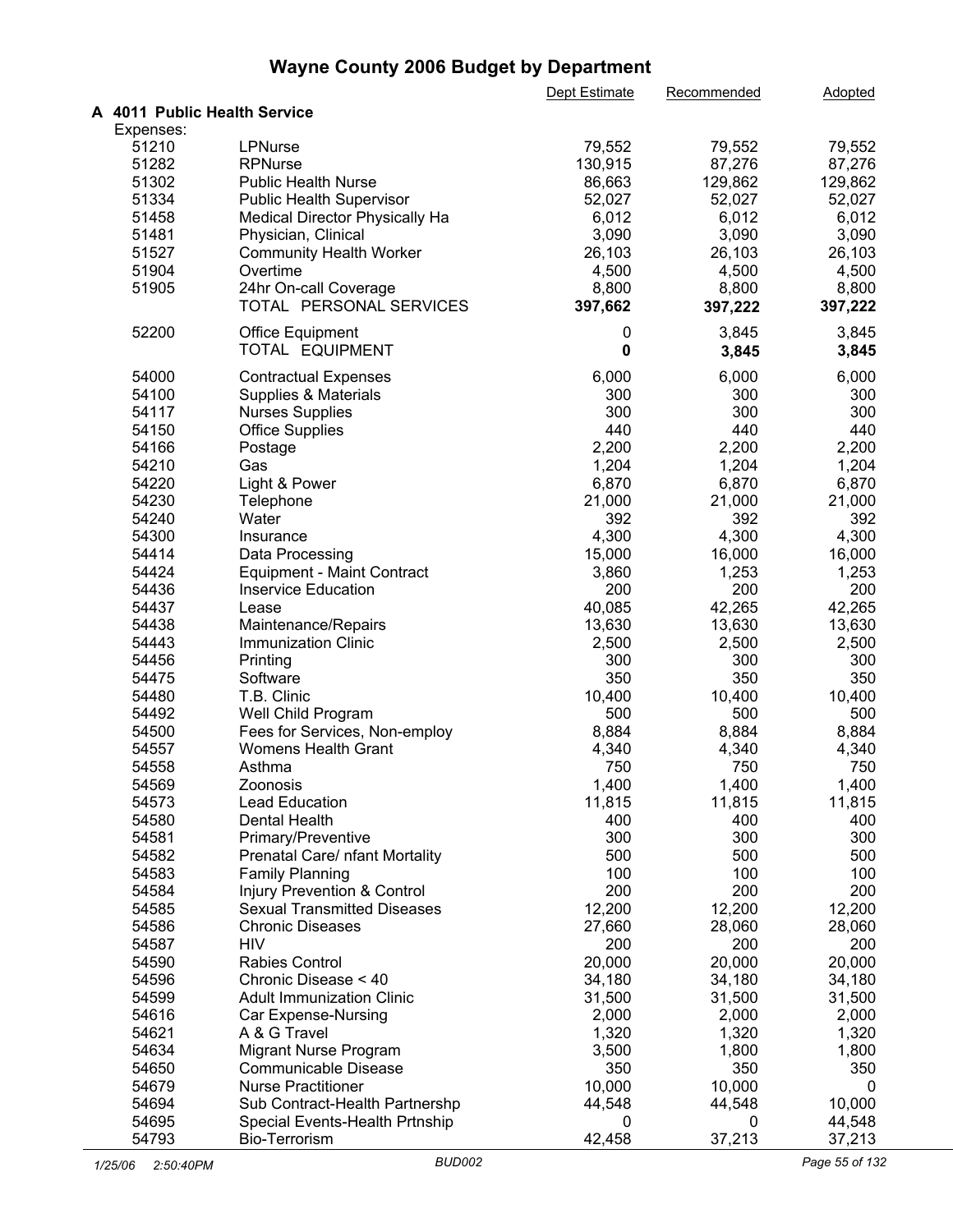|                                  | TOTAL CONTRACTUAL EXPENSES                                                                                   | Dept Estimate<br>388,436            | Recommended<br>382,464              | <b>Adopted</b><br>382,464           |  |
|----------------------------------|--------------------------------------------------------------------------------------------------------------|-------------------------------------|-------------------------------------|-------------------------------------|--|
| 58100<br>58200<br>58400<br>58600 | Payments to NYS Retirement Sys<br><b>Payments to Social Security</b><br>Hospitalization<br><b>Disability</b> | 56,301<br>30,421<br>80,115<br>1,482 | 48,480<br>30,388<br>84,951<br>1,482 | 48,480<br>30,388<br>84,951<br>1,482 |  |
| 58901                            | Employee Assistance Program<br>TOTAL FRINGE BENEFITS                                                         | 146<br>168,465                      | 146<br>165,447                      | 146<br>165,447                      |  |
|                                  | TOTAL Expenses:                                                                                              | 954,563                             | 948,978                             | 948,978                             |  |
| Revenues                         |                                                                                                              |                                     |                                     |                                     |  |
| 41612                            | Medicare                                                                                                     | 9,000                               | 9,000                               | 9,000                               |  |
| 41613                            | Medicaid                                                                                                     | 28,000                              | 28,000                              | 28,000                              |  |
| 41615                            | Other Third Party Payer                                                                                      | 15,000                              | 15,000                              | 15,000                              |  |
| 41616                            | Self Pay                                                                                                     | 3,000                               | 3,000                               | 3,000                               |  |
| 41618                            | <b>Reimbursement from Towns</b>                                                                              | 2,000                               | 2,000                               | 2,000                               |  |
| 41621                            | <b>Public Health Clinic Fees</b>                                                                             | 6,000                               | 6,000                               | 6,000                               |  |
| 42770                            | Miscellaneous Revenues                                                                                       | 500                                 | 500                                 | 500                                 |  |
| 43401                            | <b>Public Health</b>                                                                                         | 235,669                             | 234,833                             | 234,833                             |  |
| 43408                            | Lead Education                                                                                               | 18,300                              | 18,300                              | 18,300                              |  |
| 43409                            | Partnership Grant                                                                                            | 88,770                              | 88,770                              | 88,770                              |  |
| 43442                            | <b>Rabies</b>                                                                                                | 12,000                              | 12,000                              | 12,000                              |  |
| 44457                            | <b>IAP Claims</b>                                                                                            | 17,000                              | 17,000                              | 17,000                              |  |
| 44630                            | <b>Migrant Grant</b>                                                                                         | 75,000                              | 75,000                              | 75,000                              |  |
| 44633                            | <b>Lead Grant</b>                                                                                            | 11,700                              | 11,700                              | 11,700                              |  |
| 44634                            | <b>HRI</b> Grant                                                                                             | 27,660                              | 27,660                              | 27,660                              |  |
| 44638                            | Bio-Terrorism                                                                                                | 108,765                             | 108,765                             | 108,765                             |  |
|                                  | TOTAL REVENUES                                                                                               | 658,364                             | 657,528                             | 657,528                             |  |
|                                  | <b>Total County Cost</b>                                                                                     | 296,199                             | 291,450                             | 291,450                             |  |
|                                  |                                                                                                              |                                     |                                     |                                     |  |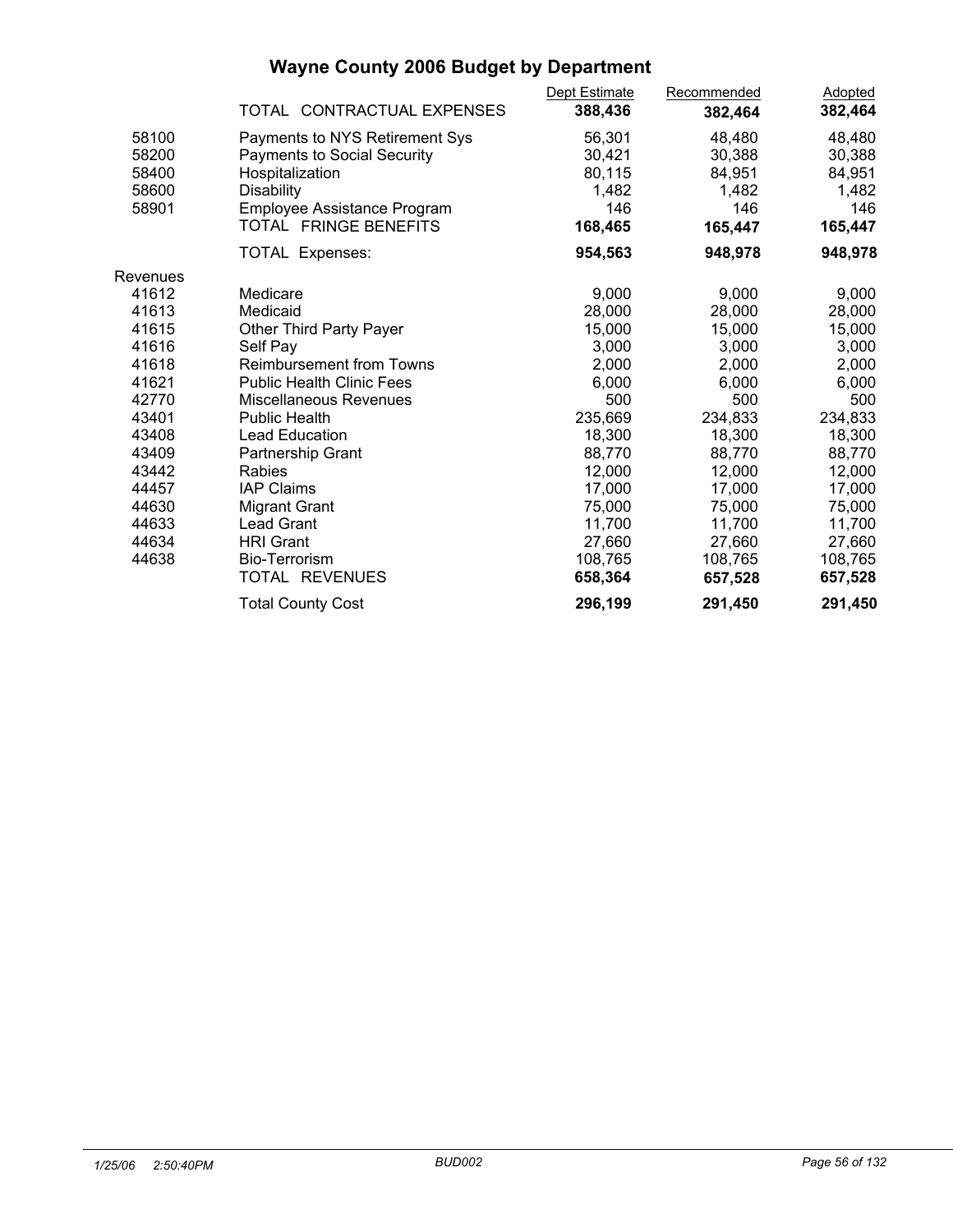|           |                                    | Dept Estimate | Recommended | <b>Adopted</b> |  |
|-----------|------------------------------------|---------------|-------------|----------------|--|
|           | A 4016 PH - Early Intervention 0-1 |               |             |                |  |
| Expenses: |                                    |               |             |                |  |
| 51123     | Account Clerk - Typist             | 27,241        | 27,241      | 27,241         |  |
| 51283     | <b>RPNurse Part Time</b>           | 42,689        | 42,689      | 42,689         |  |
| 51334     | Public Health Supervisor           | 38,202        | 38,202      | 38,202         |  |
| 51458     | Medical Director Physically Ha     | 6,012         | 6,012       | 6,012          |  |
| 51521     | Early Intervention Coordinator     | 31,435        | 31,435      | 31,435         |  |
| 51531     | <b>Medical Social Worker</b>       | 9,150         | 0           | 0              |  |
| 51904     | Overtime                           | 500           | 500         | 500            |  |
|           | TOTAL PERSONAL SERVICES            | 155,229       | 146,079     | 146,079        |  |
|           |                                    |               |             |                |  |
| 52200     | <b>Office Equipment</b>            | 1,200         | 1,200       | 0              |  |
| 52201     | <b>Computer Equipment</b>          |               |             | 1,200          |  |
|           | TOTAL EQUIPMENT                    | 1,200         | 1,200       | 1,200          |  |
| 54000     | <b>Contractual Expenses</b>        | 38,000        | 38,000      | 38,000         |  |
| 54100     | Supplies & Materials               | 600           | 600         | 600            |  |
| 54150     | <b>Office Supplies</b>             | 700           | 700         | 700            |  |
| 54166     | Postage                            | 2,130         | 2,130       | 2,130          |  |
| 54210     | Gas                                | 582           | 582         | 582            |  |
|           |                                    | 3,320         | 3,320       |                |  |
| 54220     | Light & Power                      |               |             | 3,320          |  |
| 54230     | Telephone                          | 6,600         | 6,600       | 6,600          |  |
| 54240     | Water                              | 195           | 195         | 195            |  |
| 54300     | Insurance                          | 2,200         | 2,200       | 2,200          |  |
| 54402     | Advertising                        | 290           | 290         | 290            |  |
| 54410     | Conference                         | 100           | 100         | 100            |  |
| 54414     | Data Processing                    | 4,250         | 4,250       | 4,250          |  |
| 54424     | <b>Equipment - Maint Contract</b>  | 200           | 200         | 200            |  |
| 54437     | Lease                              | 19,344        | 20,398      | 20,398         |  |
| 54438     | Maintenance/Repairs                | 6,090         | 6,090       | 6,090          |  |
| 54456     | Printing                           | 525           | 525         | 525            |  |
| 54483     | Training, Seminars & Schools       | 100           | 100         | 100            |  |
| 54485     | Travel                             | 5,100         | 5,100       | 5,100          |  |
| 54511     | <b>Other Purchased Services</b>    | 8,000         | 8,000       | 8,000          |  |
| 54562     | <b>Medical Social Work</b>         | 800           | 2,540       | 2,540          |  |
| 54600     | Misc                               | 200           | 200         | 200            |  |
| 54616     | Car Expense-Nursing                | 5,200         | 5,200       | 5,200          |  |
| 54645     |                                    |               |             |                |  |
|           | PHCE - 0-3 Tuition                 | 2,700,000     | 2,700,000   | 2,700,000      |  |
| 54648     | PHCE - 0-5 Transportation          | 90,000        | 90,000      | 90,000         |  |
| 54688     | Serv. Coordinator Contract         | 48,000        | 48,000      | 48,000         |  |
|           | TOTAL CONTRACTUAL EXPENSES         | 2,942,526     | 2,945,320   | 2,945,320      |  |
| 58100     | Payments to NYS Retirement Sys     | 19,941        | 17,139      | 17,139         |  |
| 58200     | <b>Payments to Social Security</b> | 11,875        | 11,175      | 11,175         |  |
| 58400     | Hospitalization                    | 18,534        | 18,534      | 18,534         |  |
| 58600     | Disability                         | 585           | 585         | 585            |  |
| 58901     | Employee Assistance Program        | 59            | 59          | 59             |  |
|           | TOTAL FRINGE BENEFITS              | 50,994        | 47,492      | 47,492         |  |
|           | <b>TOTAL Expenses:</b>             | 3,149,949     | 3,140,091   | 3,140,091      |  |
|           |                                    |               |             |                |  |
| Revenues  |                                    |               |             |                |  |
| 41615     | Other Third Party Payer            | 22,000        | 22,000      | 22,000         |  |
| 42770     | Miscellaneous Revenues             | 700           | 700         | 700            |  |
| 43277     | Physically Handicapped Educatn     | 990,000       | 990,000     | 990,000        |  |
| 43401     | <b>Public Health</b>               | 39,996        | 39,089      | 39,089         |  |
| 43414     | <b>Respite Grant</b>               | 15,000        | 15,000      | 15,000         |  |
| 43446     | Handicapped Children               | 19,000        | 19,000      | 19,000         |  |
| 43513     | Service Coordinator Reimb          | 70,000        | 70,000      | 70,000         |  |
| 43517     | 0-2 Medicaid                       | 800,000       | 800,000     | 800,000        |  |
| 44449     | Physically Handicapped Childrn     | 20,819        | 20,819      | 20,819         |  |
|           |                                    |               |             |                |  |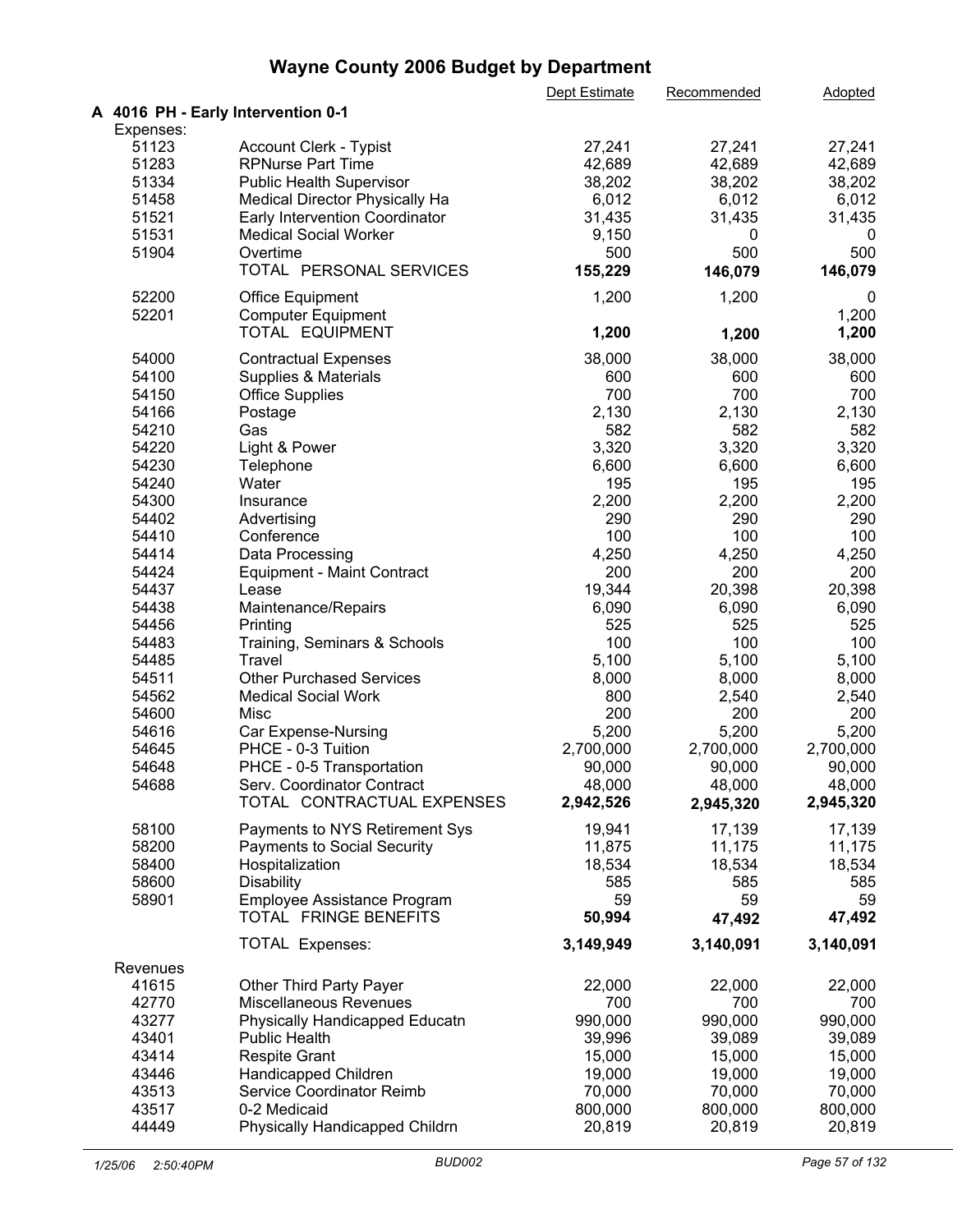|                          | Dept Estimate | Recommended | <b>Adopted</b> |  |
|--------------------------|---------------|-------------|----------------|--|
| Early Intervention Grant | 72.229        | 72.229      | 72.229         |  |
| Medical Assistance Admin | 40.000        | 40.000      | 40.000         |  |
| TOTAL REVENUES           | 2.089.744     | 2.088.837   | 2,088,837      |  |
| <b>Total County Cost</b> | 1.060.205     | 1,051,254   | 1,051,254      |  |
|                          |               |             |                |  |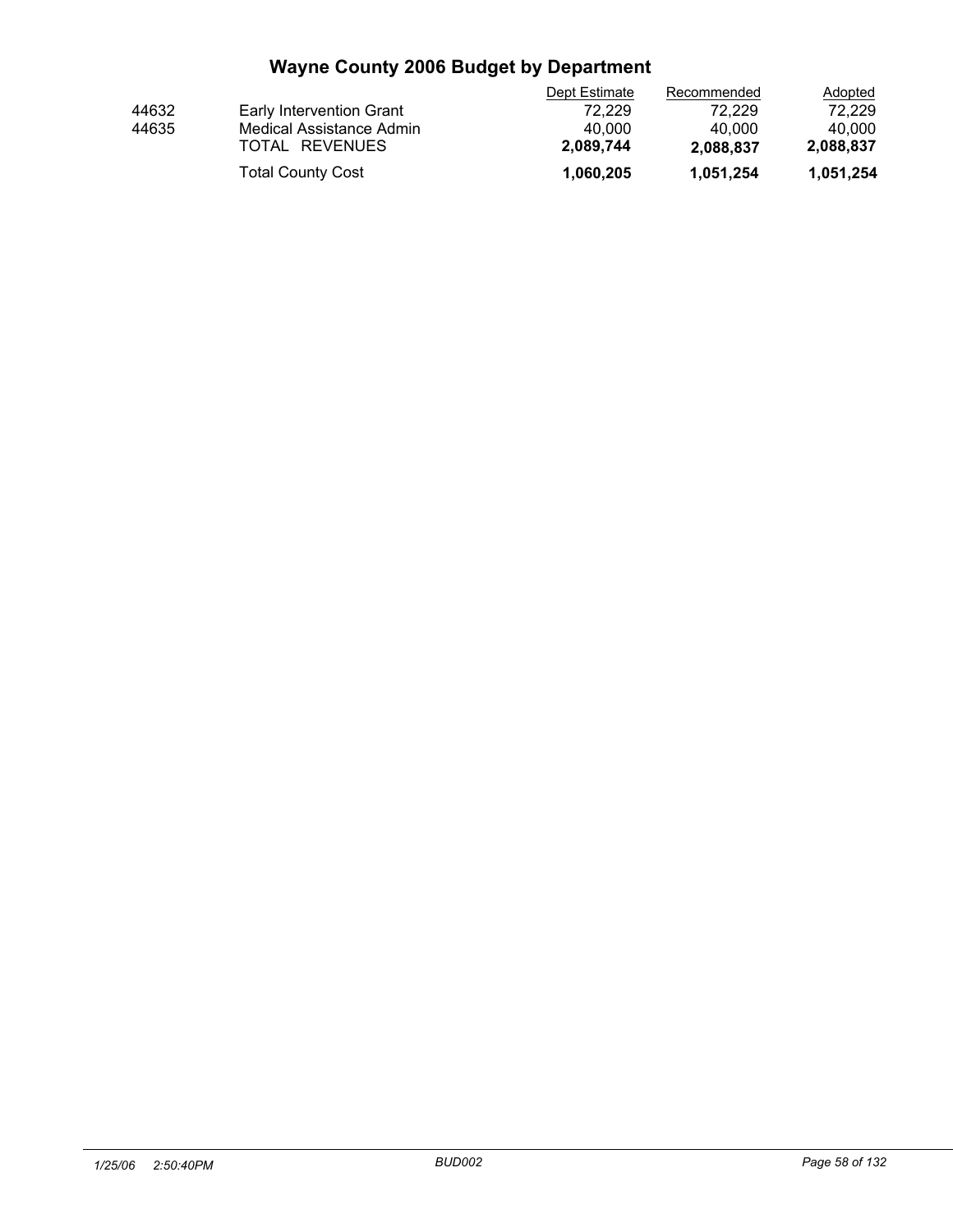| A 4017 PH - Child w/Spec Needs 3-5<br>Expenses:<br>51123<br>Account Clerk - Typist<br>27,601<br>27,601<br>27,601<br>51334<br>12,734<br>12,734<br>12,734<br><b>Public Health Supervisor</b><br>TOTAL PERSONAL SERVICES<br>40,335<br>40,335<br>40,335<br>70<br>70<br>54100<br>Supplies & Materials<br>70<br>230<br>230<br>230<br>54150<br><b>Office Supplies</b><br>400<br>54166<br>400<br>400<br>Postage<br>54210<br>100<br>100<br>Gas<br>100<br>570<br>570<br>54220<br>Light & Power<br>570<br>54230<br>650<br>650<br>650<br>Telephone<br>35<br>35<br>54240<br>35<br>Water<br>500<br>54300<br>500<br>500<br>Insurance<br>60<br>60<br>54402<br>60<br>Advertising<br>60<br>60<br>54410<br>Conference<br>60<br>1,200<br>1,200<br>1,200<br>54414<br>Data Processing<br>100<br>100<br>54424<br>100<br><b>Equipment - Maint Contract</b><br>3,350<br>3,531<br>54437<br>3,531<br>Lease<br>54438<br>Maintenance/Repairs<br>1,100<br>1,100<br>1,100<br>100<br>100<br>54456<br>100<br>Printing<br>100<br>100<br>54485<br>100<br>Travel<br>24,000<br>24,000<br>54511<br><b>Other Purchased Services</b><br>24,000<br>54600<br>100<br>100<br>100<br>Misc<br>PHCE - 3-5 Tuition<br>6,640,000<br>6,640,000<br>54647<br>6,640,000<br>1,500,000<br>1,500,000<br>54648<br>PHCE - 0-5 Transportation<br>1,500,000<br>TOTAL CONTRACTUAL EXPENSES<br>8,172,725<br>8,172,906<br>8,172,906<br>58100<br>5,809<br>5,002<br>5,002<br>Payments to NYS Retirement Sys<br>58200<br>3,086<br>3,086<br>3,086<br><b>Payments to Social Security</b><br>195<br>195<br>195<br>58600<br><b>Disability</b><br>20<br>20<br>58901<br>Employee Assistance Program<br>20<br>TOTAL FRINGE BENEFITS<br>9,110<br>8,303<br>8,303<br>8,222,170<br>8,221,544<br>8,221,544<br><b>TOTAL Expenses:</b><br>Revenues<br>43277<br>4,468,450<br>Physically Handicapped Educatn<br>4,468,450<br>4,468,450<br>43401<br><b>Public Health</b><br>8,505<br>8,451<br>8,505<br>43515<br>90,000<br>90,000<br>90,000<br>3-5 Administration<br>43516<br>3-5 Medicaid<br>600,000<br>600,000<br>600,000 |                | Dept Estimate | Recommended | Adopted   |  |
|-----------------------------------------------------------------------------------------------------------------------------------------------------------------------------------------------------------------------------------------------------------------------------------------------------------------------------------------------------------------------------------------------------------------------------------------------------------------------------------------------------------------------------------------------------------------------------------------------------------------------------------------------------------------------------------------------------------------------------------------------------------------------------------------------------------------------------------------------------------------------------------------------------------------------------------------------------------------------------------------------------------------------------------------------------------------------------------------------------------------------------------------------------------------------------------------------------------------------------------------------------------------------------------------------------------------------------------------------------------------------------------------------------------------------------------------------------------------------------------------------------------------------------------------------------------------------------------------------------------------------------------------------------------------------------------------------------------------------------------------------------------------------------------------------------------------------------------------------------------------------------------------------------------------------------------------------------------------------------------------------------------------------------------------|----------------|---------------|-------------|-----------|--|
|                                                                                                                                                                                                                                                                                                                                                                                                                                                                                                                                                                                                                                                                                                                                                                                                                                                                                                                                                                                                                                                                                                                                                                                                                                                                                                                                                                                                                                                                                                                                                                                                                                                                                                                                                                                                                                                                                                                                                                                                                                         |                |               |             |           |  |
|                                                                                                                                                                                                                                                                                                                                                                                                                                                                                                                                                                                                                                                                                                                                                                                                                                                                                                                                                                                                                                                                                                                                                                                                                                                                                                                                                                                                                                                                                                                                                                                                                                                                                                                                                                                                                                                                                                                                                                                                                                         |                |               |             |           |  |
|                                                                                                                                                                                                                                                                                                                                                                                                                                                                                                                                                                                                                                                                                                                                                                                                                                                                                                                                                                                                                                                                                                                                                                                                                                                                                                                                                                                                                                                                                                                                                                                                                                                                                                                                                                                                                                                                                                                                                                                                                                         |                |               |             |           |  |
|                                                                                                                                                                                                                                                                                                                                                                                                                                                                                                                                                                                                                                                                                                                                                                                                                                                                                                                                                                                                                                                                                                                                                                                                                                                                                                                                                                                                                                                                                                                                                                                                                                                                                                                                                                                                                                                                                                                                                                                                                                         |                |               |             |           |  |
|                                                                                                                                                                                                                                                                                                                                                                                                                                                                                                                                                                                                                                                                                                                                                                                                                                                                                                                                                                                                                                                                                                                                                                                                                                                                                                                                                                                                                                                                                                                                                                                                                                                                                                                                                                                                                                                                                                                                                                                                                                         |                |               |             |           |  |
|                                                                                                                                                                                                                                                                                                                                                                                                                                                                                                                                                                                                                                                                                                                                                                                                                                                                                                                                                                                                                                                                                                                                                                                                                                                                                                                                                                                                                                                                                                                                                                                                                                                                                                                                                                                                                                                                                                                                                                                                                                         |                |               |             |           |  |
|                                                                                                                                                                                                                                                                                                                                                                                                                                                                                                                                                                                                                                                                                                                                                                                                                                                                                                                                                                                                                                                                                                                                                                                                                                                                                                                                                                                                                                                                                                                                                                                                                                                                                                                                                                                                                                                                                                                                                                                                                                         |                |               |             |           |  |
|                                                                                                                                                                                                                                                                                                                                                                                                                                                                                                                                                                                                                                                                                                                                                                                                                                                                                                                                                                                                                                                                                                                                                                                                                                                                                                                                                                                                                                                                                                                                                                                                                                                                                                                                                                                                                                                                                                                                                                                                                                         |                |               |             |           |  |
|                                                                                                                                                                                                                                                                                                                                                                                                                                                                                                                                                                                                                                                                                                                                                                                                                                                                                                                                                                                                                                                                                                                                                                                                                                                                                                                                                                                                                                                                                                                                                                                                                                                                                                                                                                                                                                                                                                                                                                                                                                         |                |               |             |           |  |
|                                                                                                                                                                                                                                                                                                                                                                                                                                                                                                                                                                                                                                                                                                                                                                                                                                                                                                                                                                                                                                                                                                                                                                                                                                                                                                                                                                                                                                                                                                                                                                                                                                                                                                                                                                                                                                                                                                                                                                                                                                         |                |               |             |           |  |
|                                                                                                                                                                                                                                                                                                                                                                                                                                                                                                                                                                                                                                                                                                                                                                                                                                                                                                                                                                                                                                                                                                                                                                                                                                                                                                                                                                                                                                                                                                                                                                                                                                                                                                                                                                                                                                                                                                                                                                                                                                         |                |               |             |           |  |
|                                                                                                                                                                                                                                                                                                                                                                                                                                                                                                                                                                                                                                                                                                                                                                                                                                                                                                                                                                                                                                                                                                                                                                                                                                                                                                                                                                                                                                                                                                                                                                                                                                                                                                                                                                                                                                                                                                                                                                                                                                         |                |               |             |           |  |
|                                                                                                                                                                                                                                                                                                                                                                                                                                                                                                                                                                                                                                                                                                                                                                                                                                                                                                                                                                                                                                                                                                                                                                                                                                                                                                                                                                                                                                                                                                                                                                                                                                                                                                                                                                                                                                                                                                                                                                                                                                         |                |               |             |           |  |
|                                                                                                                                                                                                                                                                                                                                                                                                                                                                                                                                                                                                                                                                                                                                                                                                                                                                                                                                                                                                                                                                                                                                                                                                                                                                                                                                                                                                                                                                                                                                                                                                                                                                                                                                                                                                                                                                                                                                                                                                                                         |                |               |             |           |  |
|                                                                                                                                                                                                                                                                                                                                                                                                                                                                                                                                                                                                                                                                                                                                                                                                                                                                                                                                                                                                                                                                                                                                                                                                                                                                                                                                                                                                                                                                                                                                                                                                                                                                                                                                                                                                                                                                                                                                                                                                                                         |                |               |             |           |  |
|                                                                                                                                                                                                                                                                                                                                                                                                                                                                                                                                                                                                                                                                                                                                                                                                                                                                                                                                                                                                                                                                                                                                                                                                                                                                                                                                                                                                                                                                                                                                                                                                                                                                                                                                                                                                                                                                                                                                                                                                                                         |                |               |             |           |  |
|                                                                                                                                                                                                                                                                                                                                                                                                                                                                                                                                                                                                                                                                                                                                                                                                                                                                                                                                                                                                                                                                                                                                                                                                                                                                                                                                                                                                                                                                                                                                                                                                                                                                                                                                                                                                                                                                                                                                                                                                                                         |                |               |             |           |  |
|                                                                                                                                                                                                                                                                                                                                                                                                                                                                                                                                                                                                                                                                                                                                                                                                                                                                                                                                                                                                                                                                                                                                                                                                                                                                                                                                                                                                                                                                                                                                                                                                                                                                                                                                                                                                                                                                                                                                                                                                                                         |                |               |             |           |  |
|                                                                                                                                                                                                                                                                                                                                                                                                                                                                                                                                                                                                                                                                                                                                                                                                                                                                                                                                                                                                                                                                                                                                                                                                                                                                                                                                                                                                                                                                                                                                                                                                                                                                                                                                                                                                                                                                                                                                                                                                                                         |                |               |             |           |  |
|                                                                                                                                                                                                                                                                                                                                                                                                                                                                                                                                                                                                                                                                                                                                                                                                                                                                                                                                                                                                                                                                                                                                                                                                                                                                                                                                                                                                                                                                                                                                                                                                                                                                                                                                                                                                                                                                                                                                                                                                                                         |                |               |             |           |  |
|                                                                                                                                                                                                                                                                                                                                                                                                                                                                                                                                                                                                                                                                                                                                                                                                                                                                                                                                                                                                                                                                                                                                                                                                                                                                                                                                                                                                                                                                                                                                                                                                                                                                                                                                                                                                                                                                                                                                                                                                                                         |                |               |             |           |  |
|                                                                                                                                                                                                                                                                                                                                                                                                                                                                                                                                                                                                                                                                                                                                                                                                                                                                                                                                                                                                                                                                                                                                                                                                                                                                                                                                                                                                                                                                                                                                                                                                                                                                                                                                                                                                                                                                                                                                                                                                                                         |                |               |             |           |  |
|                                                                                                                                                                                                                                                                                                                                                                                                                                                                                                                                                                                                                                                                                                                                                                                                                                                                                                                                                                                                                                                                                                                                                                                                                                                                                                                                                                                                                                                                                                                                                                                                                                                                                                                                                                                                                                                                                                                                                                                                                                         |                |               |             |           |  |
|                                                                                                                                                                                                                                                                                                                                                                                                                                                                                                                                                                                                                                                                                                                                                                                                                                                                                                                                                                                                                                                                                                                                                                                                                                                                                                                                                                                                                                                                                                                                                                                                                                                                                                                                                                                                                                                                                                                                                                                                                                         |                |               |             |           |  |
|                                                                                                                                                                                                                                                                                                                                                                                                                                                                                                                                                                                                                                                                                                                                                                                                                                                                                                                                                                                                                                                                                                                                                                                                                                                                                                                                                                                                                                                                                                                                                                                                                                                                                                                                                                                                                                                                                                                                                                                                                                         |                |               |             |           |  |
|                                                                                                                                                                                                                                                                                                                                                                                                                                                                                                                                                                                                                                                                                                                                                                                                                                                                                                                                                                                                                                                                                                                                                                                                                                                                                                                                                                                                                                                                                                                                                                                                                                                                                                                                                                                                                                                                                                                                                                                                                                         |                |               |             |           |  |
|                                                                                                                                                                                                                                                                                                                                                                                                                                                                                                                                                                                                                                                                                                                                                                                                                                                                                                                                                                                                                                                                                                                                                                                                                                                                                                                                                                                                                                                                                                                                                                                                                                                                                                                                                                                                                                                                                                                                                                                                                                         |                |               |             |           |  |
|                                                                                                                                                                                                                                                                                                                                                                                                                                                                                                                                                                                                                                                                                                                                                                                                                                                                                                                                                                                                                                                                                                                                                                                                                                                                                                                                                                                                                                                                                                                                                                                                                                                                                                                                                                                                                                                                                                                                                                                                                                         |                |               |             |           |  |
|                                                                                                                                                                                                                                                                                                                                                                                                                                                                                                                                                                                                                                                                                                                                                                                                                                                                                                                                                                                                                                                                                                                                                                                                                                                                                                                                                                                                                                                                                                                                                                                                                                                                                                                                                                                                                                                                                                                                                                                                                                         |                |               |             |           |  |
|                                                                                                                                                                                                                                                                                                                                                                                                                                                                                                                                                                                                                                                                                                                                                                                                                                                                                                                                                                                                                                                                                                                                                                                                                                                                                                                                                                                                                                                                                                                                                                                                                                                                                                                                                                                                                                                                                                                                                                                                                                         |                |               |             |           |  |
|                                                                                                                                                                                                                                                                                                                                                                                                                                                                                                                                                                                                                                                                                                                                                                                                                                                                                                                                                                                                                                                                                                                                                                                                                                                                                                                                                                                                                                                                                                                                                                                                                                                                                                                                                                                                                                                                                                                                                                                                                                         |                |               |             |           |  |
|                                                                                                                                                                                                                                                                                                                                                                                                                                                                                                                                                                                                                                                                                                                                                                                                                                                                                                                                                                                                                                                                                                                                                                                                                                                                                                                                                                                                                                                                                                                                                                                                                                                                                                                                                                                                                                                                                                                                                                                                                                         |                |               |             |           |  |
|                                                                                                                                                                                                                                                                                                                                                                                                                                                                                                                                                                                                                                                                                                                                                                                                                                                                                                                                                                                                                                                                                                                                                                                                                                                                                                                                                                                                                                                                                                                                                                                                                                                                                                                                                                                                                                                                                                                                                                                                                                         |                |               |             |           |  |
|                                                                                                                                                                                                                                                                                                                                                                                                                                                                                                                                                                                                                                                                                                                                                                                                                                                                                                                                                                                                                                                                                                                                                                                                                                                                                                                                                                                                                                                                                                                                                                                                                                                                                                                                                                                                                                                                                                                                                                                                                                         |                |               |             |           |  |
|                                                                                                                                                                                                                                                                                                                                                                                                                                                                                                                                                                                                                                                                                                                                                                                                                                                                                                                                                                                                                                                                                                                                                                                                                                                                                                                                                                                                                                                                                                                                                                                                                                                                                                                                                                                                                                                                                                                                                                                                                                         |                |               |             |           |  |
|                                                                                                                                                                                                                                                                                                                                                                                                                                                                                                                                                                                                                                                                                                                                                                                                                                                                                                                                                                                                                                                                                                                                                                                                                                                                                                                                                                                                                                                                                                                                                                                                                                                                                                                                                                                                                                                                                                                                                                                                                                         |                |               |             |           |  |
|                                                                                                                                                                                                                                                                                                                                                                                                                                                                                                                                                                                                                                                                                                                                                                                                                                                                                                                                                                                                                                                                                                                                                                                                                                                                                                                                                                                                                                                                                                                                                                                                                                                                                                                                                                                                                                                                                                                                                                                                                                         |                |               |             |           |  |
|                                                                                                                                                                                                                                                                                                                                                                                                                                                                                                                                                                                                                                                                                                                                                                                                                                                                                                                                                                                                                                                                                                                                                                                                                                                                                                                                                                                                                                                                                                                                                                                                                                                                                                                                                                                                                                                                                                                                                                                                                                         | TOTAL REVENUES | 5,166,901     | 5,166,955   | 5,166,955 |  |
| <b>Total County Cost</b><br>3,055,269<br>3,054,589<br>3,054,589                                                                                                                                                                                                                                                                                                                                                                                                                                                                                                                                                                                                                                                                                                                                                                                                                                                                                                                                                                                                                                                                                                                                                                                                                                                                                                                                                                                                                                                                                                                                                                                                                                                                                                                                                                                                                                                                                                                                                                         |                |               |             |           |  |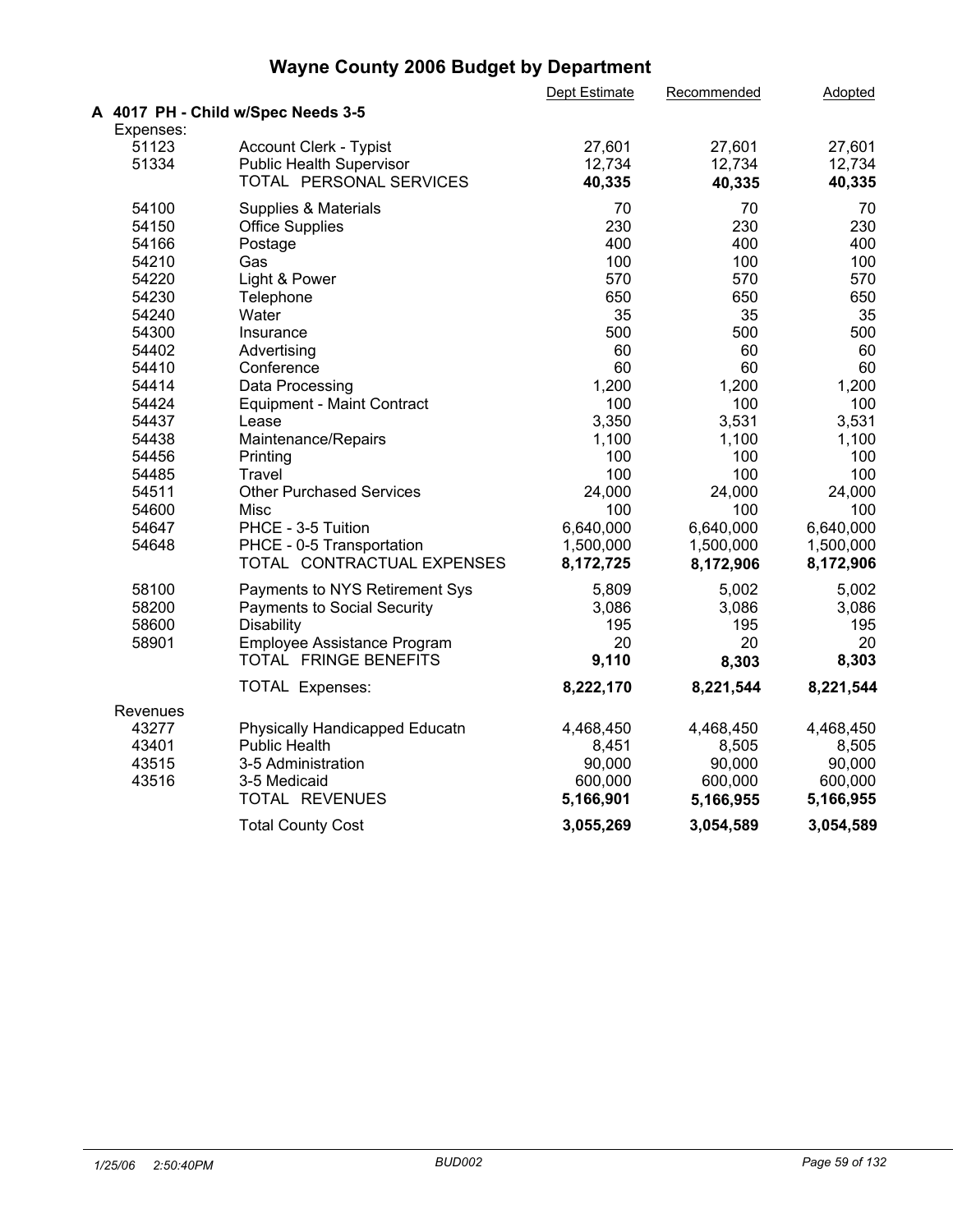|           |                                    | Dept Estimate | Recommended | Adopted |  |
|-----------|------------------------------------|---------------|-------------|---------|--|
|           | A 4018 Public Health Education     |               |             |         |  |
| Expenses: |                                    |               |             |         |  |
| 51486     | <b>Public Health Educator</b>      | 72,861        | 72,861      | 72,861  |  |
| 51904     | Overtime                           | 250           | 250         | 250     |  |
|           | TOTAL PERSONAL SERVICES            | 73,111        | 73,111      | 73,111  |  |
| 54150     | <b>Office Supplies</b>             | 350           | 350         | 350     |  |
| 54166     | Postage                            | 300           | 300         | 300     |  |
| 54210     | Gas                                | 180           | 180         | 180     |  |
| 54220     | Light & Power                      | 1,020         | 1,020       | 1,020   |  |
| 54230     | Telephone                          | 1,100         | 1,100       | 1,100   |  |
| 54240     | Water                              | 60            | 60          | 60      |  |
| 54300     | Insurance                          | 950           | 950         | 950     |  |
| 54414     | Data Processing                    | 700           | 700         | 700     |  |
| 54437     | Lease                              | 5,950         | 6,274       | 6,274   |  |
| 54438     | Maintenance/Repairs                | 1,900         | 1,900       | 1,900   |  |
| 54456     | Printing                           | 100           | 100         | 100     |  |
| 54580     | <b>Dental Health</b>               | 500           | 500         | 500     |  |
| 54581     | Primary/Preventive                 | 13,000        | 13,000      | 13,000  |  |
| 54582     | Prenatal Care/ nfant Mortality     | 100           | 100         | 100     |  |
| 54583     | <b>Family Planning</b>             | 100           | 100         | 100     |  |
| 54584     | Injury Prevention & Control        | 8,600         | 8,600       | 8,600   |  |
| 54585     | <b>Sexual Transmitted Diseases</b> | 300           | 300         | 300     |  |
| 54587     | <b>HIV</b>                         | 1,000         | 1,000       | 1,000   |  |
| 54621     | A & G Travel                       | 4,600         | 4,600       | 4,600   |  |
| 54650     | <b>Communicable Disease</b>        | 500           | 500         | 500     |  |
| 54675     | Nutrition                          | 250           | 250         | 250     |  |
| 54792     | Child Safety Program               | 13,420        | 13,420      | 13,420  |  |
|           | TOTAL CONTRACTUAL EXPENSES         | 54,980        | 55,304      | 55,304  |  |
| 58100     | Payments to NYS Retirement Sys     | 9,684         | 8,217       | 8,217   |  |
| 58200     | <b>Payments to Social Security</b> | 5,613         | 5,613       | 5,613   |  |
| 58400     | Hospitalization                    | 7,865         | 7,865       | 7,865   |  |
| 58600     | <b>Disability</b>                  | 312           | 312         | 312     |  |
| 58901     | Employee Assistance Program        | 31            | 31          | 31      |  |
|           | TOTAL FRINGE BENEFITS              | 23,505        | 22,038      | 22,038  |  |
|           | TOTAL Expenses:                    | 151,596       | 150,453     | 150,453 |  |
| Revenues  |                                    |               |             |         |  |
| 41616     | Self Pay                           | 500           | 500         | 500     |  |
| 42690     | Compensation for Loss- Tobacco     | 68,000        | 68,000      | 68,000  |  |
| 42770     | Miscellaneous Revenues             | 150           | 150         | 150     |  |
| 43401     | <b>Public Health</b>               | 41,075        | 40,803      | 40,803  |  |
| 44636     | Child Safety Program               | 11,600        | 11,600      | 11,600  |  |
|           | TOTAL REVENUES                     | 121,325       | 121,053     | 121,053 |  |
|           | <b>Total County Cost</b>           | 30,271        | 29,400      | 29,400  |  |
|           |                                    |               |             |         |  |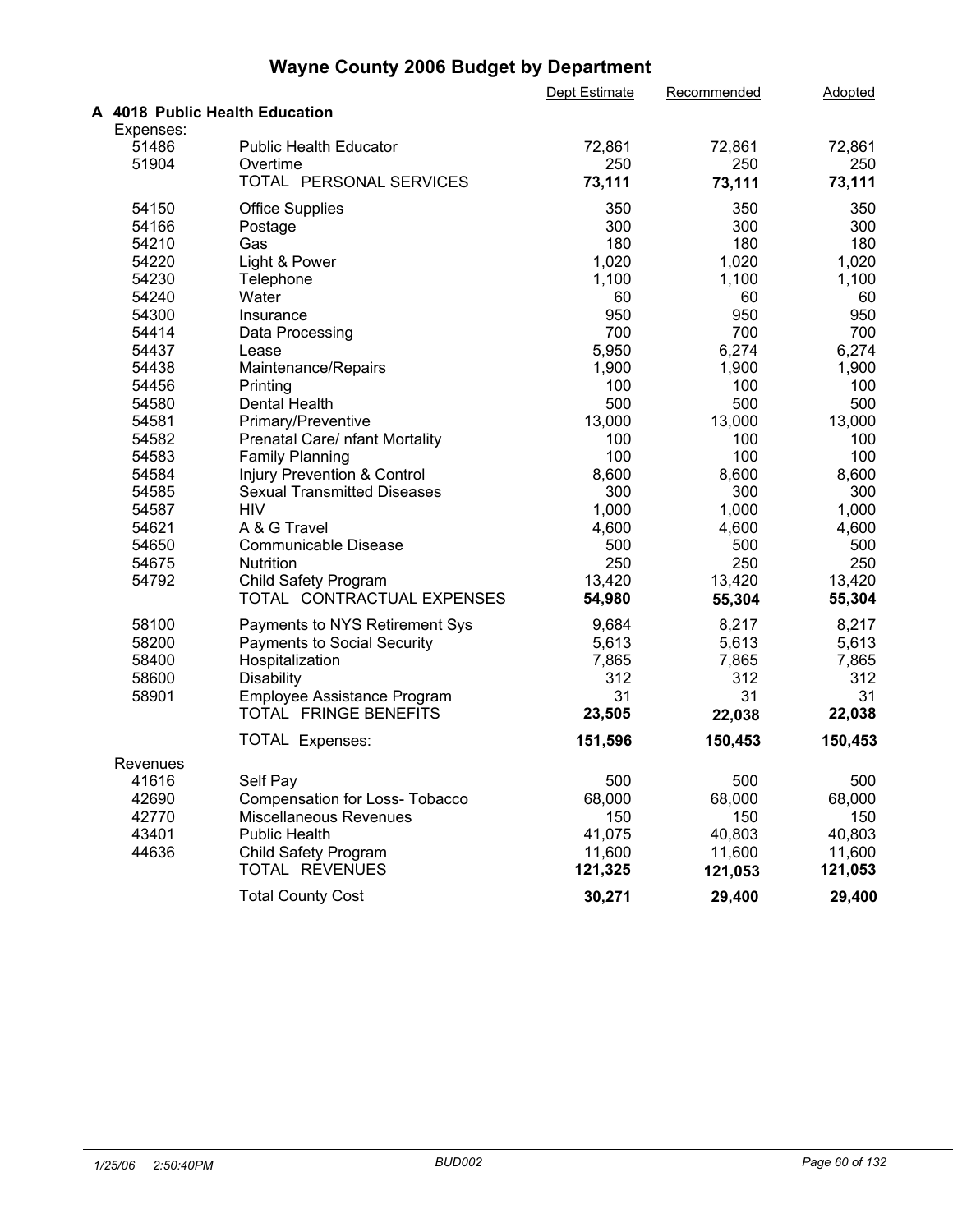|           |                                      | Dept Estimate | Recommended | <b>Adopted</b> |  |
|-----------|--------------------------------------|---------------|-------------|----------------|--|
|           | A 4019 Wayne Community Nursing Care  |               |             |                |  |
| Expenses: |                                      |               |             |                |  |
| 51210     | LPNurse                              | 15,341        | 15,341      | 15,341         |  |
| 51282     | <b>RPNurse</b>                       | 215,829       | 215,829     | 215,829        |  |
| 51283     | <b>RPNurse Part Time</b>             | 17,545        | 17,545      | 17,545         |  |
| 51302     | <b>Public Health Nurse</b>           | 130,242       | 130,242     | 130,242        |  |
| 51319     | <b>Public Health Nurse Part Time</b> | 21,345        | 21,345      | 21,345         |  |
| 51334     | Public Health Supervisor             | 51,837        | 51,837      | 51,837         |  |
| 51904     | Overtime                             | 20,000        | 19,000      | 19,000         |  |
| 51905     | 24hr On-call Coverage                | 9,000         | 10,550      | 10,550         |  |
| 51906     | <b>Shift Differential</b>            | 5,000         | 5,000       | 5,000          |  |
|           | TOTAL PERSONAL SERVICES              | 486,139       | 486,689     | 486,689        |  |
|           |                                      |               |             |                |  |
| 54118     | Reimburseable Supplies               | 8,500         | 8,500       | 8,500          |  |
| 54119     | Non-Reimburseable Supplies           | 4,000         | 4,000       | 4,000          |  |
| 54166     | Postage                              | 1,800         | 1,800       | 1,800          |  |
| 54210     | Gas                                  | 1,030         | 1,030       | 1,030          |  |
| 54220     | Light & Power                        | 5,920         | 5,920       | 5,920          |  |
| 54230     | Telephone                            | 20,000        | 20,000      | 20,000         |  |
| 54240     | Water                                | 335           | 335         | 335            |  |
| 54300     | Insurance                            | 7,000         | 7,000       | 7,000          |  |
| 54410     | Conference                           | 1,200         | 1,200       | 1,200          |  |
| 54414     | Data Processing                      | 33,135        | 33,135      | 33,135         |  |
| 54424     | <b>Equipment - Maint Contract</b>    | 17,484        | 17,484      | 17,484         |  |
| 54437     | Lease                                | 34,510        | 36,390      | 36,390         |  |
| 54438     | Maintenance/Repairs                  | 10,730        | 10,730      | 10,730         |  |
| 54450     | Occupational Therapy                 | 5,500         | 5,500       | 5,500          |  |
| 54452     | <b>Physical Therapy</b>              | 110,000       | 110,000     | 110,000        |  |
| 54456     | Printing                             | 1,000         | 1,000       | 1,000          |  |
| 54475     | Software                             | 300           | 300         | 300            |  |
| 54477     | Speech Theraphy                      | 2,500         | 1,950       | 1,950          |  |
|           |                                      |               |             |                |  |
| 54500     | Fees for Services, Non-employ        | 26,000        | 26,000      | 26,000         |  |
| 54524     | PH- Medical Consultant               | 10,000        | 10,000      | 10,000         |  |
| 54527     | <b>Public Relations</b>              | 6,000         | 6,000       | 6,000          |  |
| 54562     | <b>Medical Social Work</b>           | 2,000         | 2,000       | 2,000          |  |
| 54594     | <b>Contractual Aides</b>             | 150,000       | 150,000     | 150,000        |  |
| 54616     | Car Expense-Nursing                  | 11,000        | 11,000      | 11,000         |  |
| 54619     | <b>Nursing Travel</b>                | 9,000         | 9,000       | 9,000          |  |
|           | TOTAL CONTRACTUAL EXPENSES           | 478,944       | 480,274     | 480,274        |  |
| 58100     | Payments to NYS Retirement Sys       | 62,380        | 53,435      | 53,435         |  |
| 58200     | <b>Payments to Social Security</b>   | 37,189        | 37,189      | 37,189         |  |
| 58400     | Hospitalization                      | 153,105       | 51,602      | 51,602         |  |
| 58500     | Unemployment                         | 20,000        | 20,000      | 20,000         |  |
| 58600     | <b>Disability</b>                    | 1,482         | 1,482       | 1,482          |  |
| 58901     | <b>Employee Assistance Program</b>   | 162           | 162         | 162            |  |
|           | TOTAL FRINGE BENEFITS                | 274,318       | 163,870     | 163,870        |  |
|           |                                      |               |             |                |  |
|           | <b>TOTAL Expenses:</b>               | 1,239,401     | 1,130,833   | 1,130,833      |  |
| Revenues  |                                      |               |             |                |  |
| 41612     | Medicare                             | 590,000       | 590,000     | 590,000        |  |
| 41613     | Medicaid                             | 580,000       | 580,000     | 580,000        |  |
| 41615     | Other Third Party Payer              | 65,000        | 65,000      | 65,000         |  |
| 41616     | Self Pay                             | 2,000         | 2,000       | 2,000          |  |
| 41617     | Blue Cross / Blue Shield             | 15,000        | 15,000      | 15,000         |  |
| 42770     | Miscellaneous Revenues               | 500           | 500         | 500            |  |
|           | TOTAL REVENUES                       | 1,252,500     | 1,252,500   | 1,252,500      |  |
|           | <b>Total County Cost</b>             | $-13,099$     | $-121,667$  | $-121,667$     |  |
|           |                                      |               |             |                |  |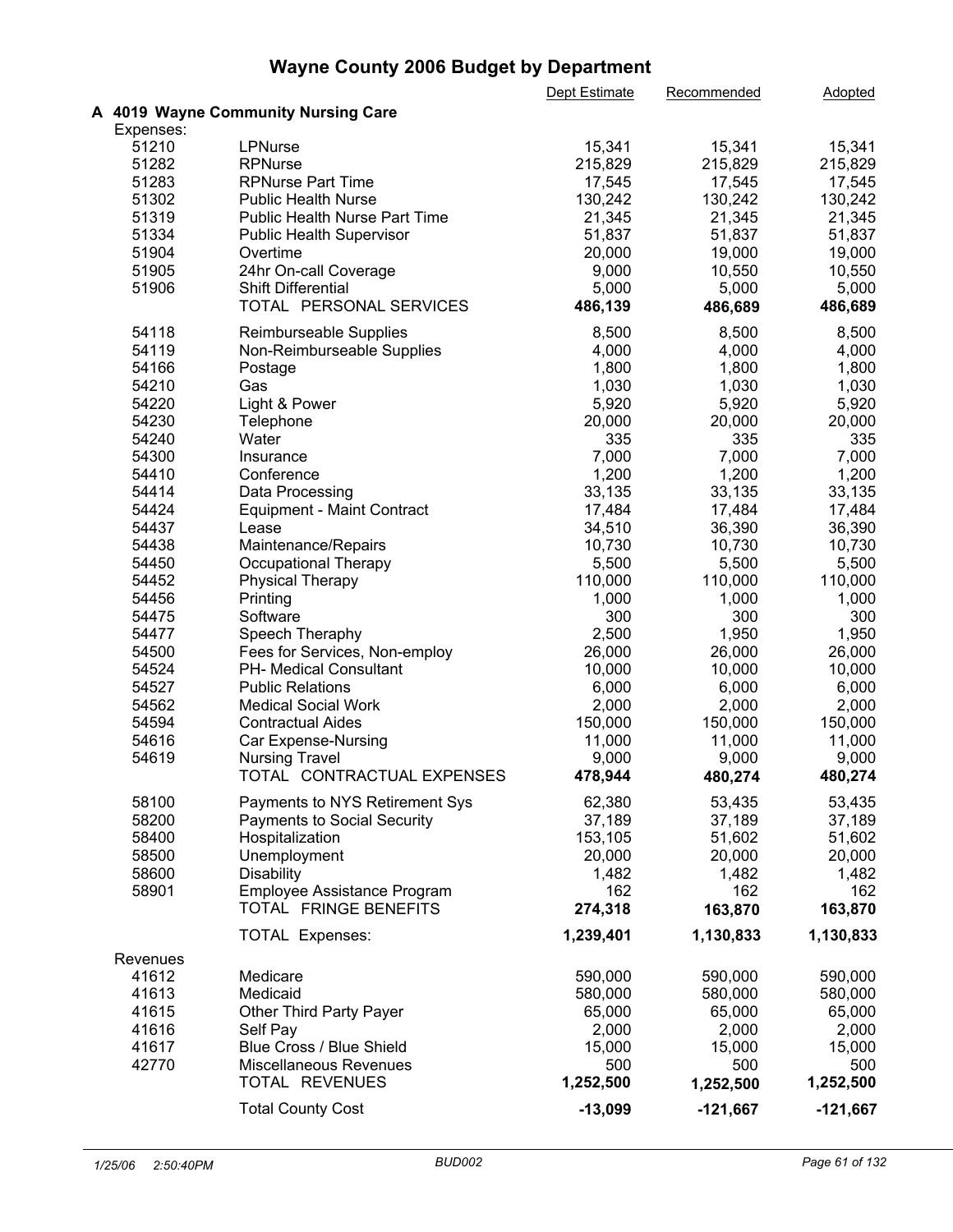|                                                                      |                                                                                                                                                                                                       | Dept Estimate                                                    | Recommended                                                      | <b>Adopted</b>                                                   |
|----------------------------------------------------------------------|-------------------------------------------------------------------------------------------------------------------------------------------------------------------------------------------------------|------------------------------------------------------------------|------------------------------------------------------------------|------------------------------------------------------------------|
| A 4020 PH - EMS Coordinator                                          |                                                                                                                                                                                                       |                                                                  |                                                                  |                                                                  |
| Expenses:<br>51484                                                   | <b>EMS Coordinator Part Time</b><br>TOTAL PERSONAL SERVICES                                                                                                                                           | 9,841<br>9,841                                                   | 9,841<br>9,841                                                   | 9,841<br>9,841                                                   |
| 52000<br>52500                                                       | Equipment & Other Cap Outlay<br>Other Equipment<br>TOTAL EQUIPMENT                                                                                                                                    | 1,465<br>1,465                                                   | 1,465<br>1,465                                                   | $\mathbf 0$<br>1,465<br>1,465                                    |
| 54100<br>54150<br>54166<br>54230<br>54300<br>54425<br>54621<br>58200 | Supplies & Materials<br><b>Office Supplies</b><br>Postage<br>Telephone<br>Insurance<br>Equipment - Maint & Repair<br>A & G Travel<br>TOTAL CONTRACTUAL EXPENSES<br><b>Payments to Social Security</b> | 1,100<br>100<br>350<br>250<br>70<br>300<br>3,200<br>5,370<br>753 | 1,100<br>100<br>350<br>250<br>70<br>300<br>3,200<br>5,370<br>753 | 1,100<br>100<br>350<br>250<br>70<br>300<br>3,200<br>5,370<br>753 |
|                                                                      | TOTAL FRINGE BENEFITS<br>TOTAL Expenses:                                                                                                                                                              | 753<br>17,429                                                    | 753<br>17,429                                                    | 753<br>17,429                                                    |
| Revenues<br>43401                                                    | <b>Public Health</b><br>TOTAL REVENUES                                                                                                                                                                | 5,003<br>5,003                                                   | 5,003<br>5,003                                                   | 5,003<br>5,003                                                   |
|                                                                      | <b>Total County Cost</b>                                                                                                                                                                              | 12,426                                                           | 12,426                                                           | 12,426                                                           |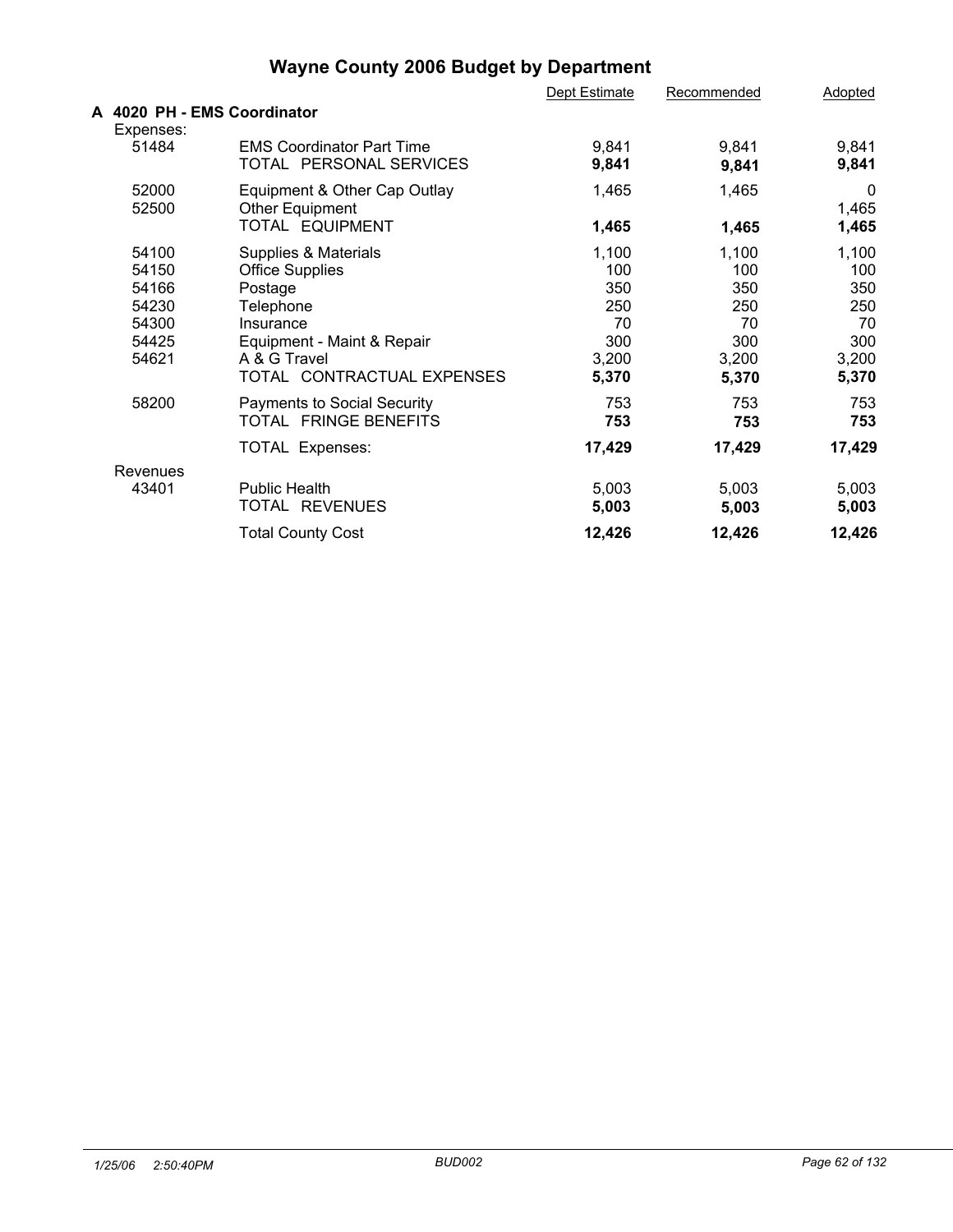|                          |                                   | Dept Estimate | Recommended | Adopted   |  |
|--------------------------|-----------------------------------|---------------|-------------|-----------|--|
| A 4300 Behavioral Health |                                   |               |             |           |  |
| Expenses:                |                                   |               |             |           |  |
| 51086                    | Director of Mental Health         | 73,000        | 73,000      | 73,000    |  |
| 51104                    | Clerk Typist (7hr)                | 36,869        | 36,869      | 36,869    |  |
| 51110                    | Receptionist 7Hr                  | 53,677        | 53,677      | 53,677    |  |
| 51111                    | Clerk, PartTime                   | 10,682        | 10,682      | 10,682    |  |
| 51117                    | Motor Vehicle Operator, PT        | 20,742        | 20,742      | 20,742    |  |
| 51122                    | Account Clerk (7hr)               | 26,557        | 26,557      | 26,557    |  |
| 51123                    | Account Clerk - Typist (7hr)      | 53,679        | 53,679      | 53,679    |  |
| 51134                    | <b>Activity Aide</b>              | 26,158        | 26,158      | 26,158    |  |
| 51135                    | <b>Activity Aide Part Time</b>    | 10,135        | 10,135      | 10,135    |  |
| 51140                    | Senior Typist                     | 54,667        | 54,667      | 54,667    |  |
| 51148                    | <b>Medical Records Clerk</b>      | 26,388        | 26,388      | 26,388    |  |
| 51154                    | Senior Account Clerk (7hr)        | 86,302        | 86,302      | 86,302    |  |
|                          |                                   |               |             |           |  |
| 51184                    | Mental Health Aide                | 174,624       | 174,624     | 174,624   |  |
| 51210                    | LPNurse                           | 32,132        | 32,132      | 32,132    |  |
| 51258                    | <b>Assistant Social Worker</b>    | 234,615       | 234,615     | 234,615   |  |
| 51282                    | <b>RPNurse</b>                    | 42,688        | 42,688      | 42,688    |  |
| 51283                    | <b>RPNurse Part Time</b>          | 17,567        | 17,567      | 17,567    |  |
| 51309                    | <b>Mental Health Nurse</b>        | 87,817        | 87,817      | 87,817    |  |
| 51322                    | <b>Staff Social Worker</b>        | 553,985       | 553,985     | 553,985   |  |
| 51325                    | <b>CMHP</b>                       | 384,384       | 384,384     | 384,384   |  |
| 51396                    | Psychologist Supervisor           | 128,416       | 128,416     | 128,416   |  |
| 51397                    | Social Worker Supervisor          | 46,867        | 46,867      | 46,867    |  |
| 51405                    | Program Supervisor                | 137,793       | 137,793     | 137,793   |  |
| 51496                    | <b>Staff Psychiatrist</b>         | 159,455       | 159,455     | 159,455   |  |
| 51497                    | Substance Abuse Counselor         |               |             | 79,236    |  |
| 51504                    | Psychology Associate              | 43,351        | 43,351      | 43,351    |  |
| 51507                    | Mental Health Activities Coord    | 29,385        | 29,385      | 29,385    |  |
| 51508                    | Activity Aide (CMH)               | 24,064        | 24,064      | 24,064    |  |
| 51692                    | Deputy Director Mental Health     | 48,000        | 48,000      | 48,000    |  |
| 51901                    | <b>Personal Services</b>          | 10,000        | 10,000      | 10,000    |  |
|                          | TOTAL PERSONAL SERVICES           | 2,633,999     | 2,633,999   | 2,713,235 |  |
|                          |                                   |               |             |           |  |
| 52200                    | Office Equipment                  | 4,500         | 2,843       | 1,343     |  |
| 52201                    | <b>Computer Equipment</b>         |               |             | 1,500     |  |
|                          | TOTAL EQUIPMENT                   | 4,500         | 2,843       | 2,843     |  |
| 54100                    | Supplies & Materials              | 4,450         | 5,807       | 5,807     |  |
|                          |                                   |               |             |           |  |
| 54114                    | Car Expense                       | 21,550        | 21,550      | 21,550    |  |
| 54115                    | <b>Clinic Supplies</b>            | 14,200        | 14,200      | 14,500    |  |
| 54138                    | <b>Cleaning Expense</b>           | 47,799        | 47,799      | 50,386    |  |
| 54150                    | <b>Office Supplies</b>            | 15,000        | 15,000      | 15,000    |  |
| 54166                    | Postage                           | 7,000         | 7,000       | 7,000     |  |
| 54210                    | Gas                               | 11,012        | 11,012      | 11,584    |  |
| 54220                    | Light & Power                     | 63,346        | 63,346      | 66,638    |  |
| 54230                    | Telephone                         | 48,500        | 48,500      | 49,700    |  |
| 54240                    | Water                             | 3,552         | 3,552       | 3,737     |  |
| 54300                    | Insurance                         | 44,034        | 44,034      | 44,034    |  |
| 54395                    | <b>Bldg Maint - Contracts</b>     | 7,697         | 7,697       | 8,097     |  |
| 54396                    | Bldg Maint - Work Orders          | 7,854         | 7,854       | 7,880     |  |
| 54410                    | Conference                        | 1,500         | 1,500       | 1,500     |  |
| 54414                    | Data Processing                   | 80,920        | 80,920      | 80,920    |  |
| 54424                    | <b>Equipment - Maint Contract</b> | 64,932        | 64,932      | 64,932    |  |
| 54437                    | Lease                             | 384,866       | 384,866     | 406,616   |  |
| 54438                    | Maintenance/Repairs               | 56,225        | 56,225      | 59,165    |  |
| 54475                    | Software                          | 0             | 300         | 300       |  |
| 54483                    | Training, Seminars & Schools      | 5,000         | 5,000       | 5,000     |  |
| 54485                    | Travel                            | 3,120         |             | 8,120     |  |
| 54500                    |                                   |               | 3,120       |           |  |
|                          | Fees for Services, Non-employ     | 5,000         | 5,000       | 0         |  |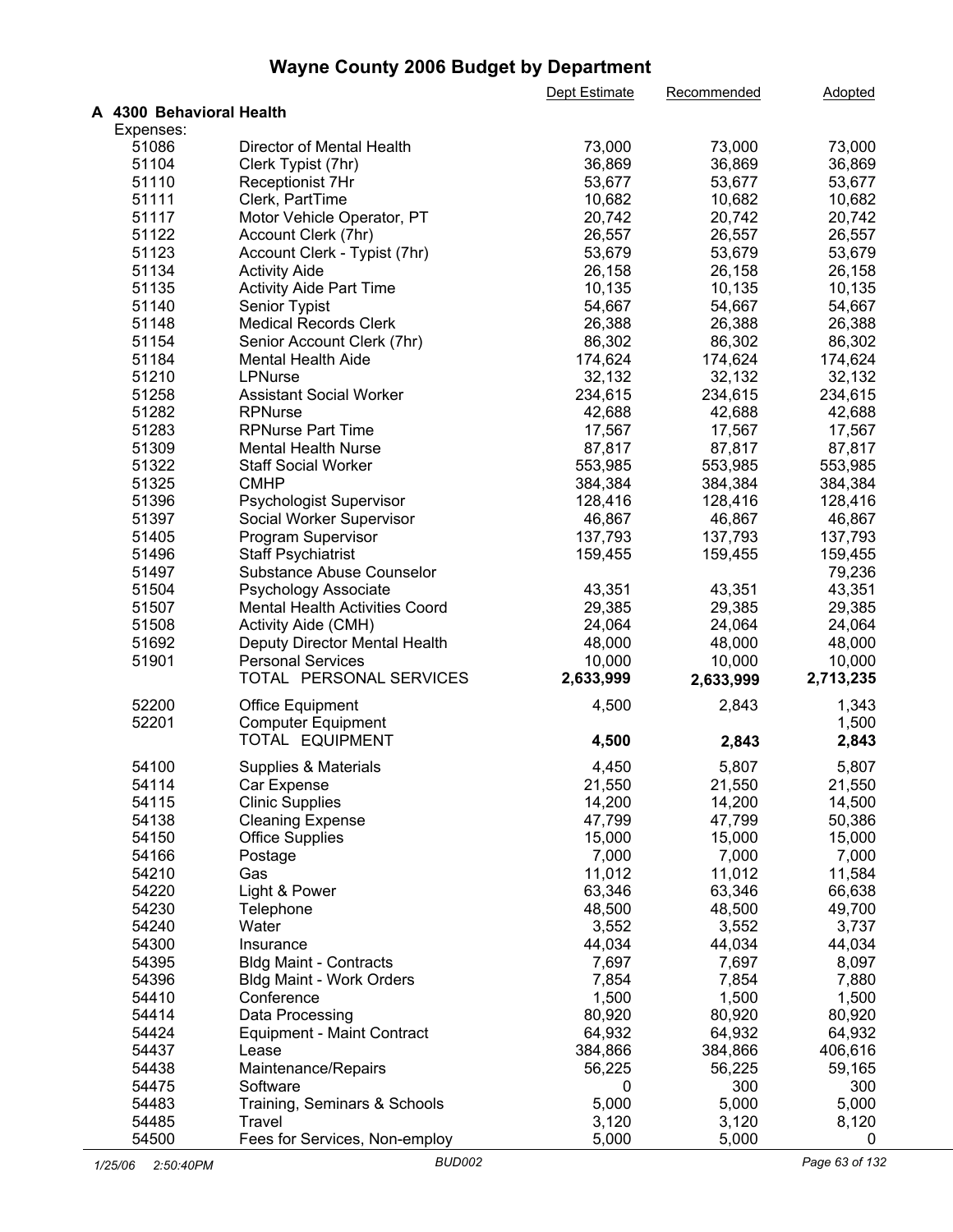|          |                                   | Dept Estimate | Recommended | Adopted   |  |
|----------|-----------------------------------|---------------|-------------|-----------|--|
| 54501    | <b>Accountants &amp; Auditors</b> | 42,500        | 42,500      | 62,500    |  |
| 54540    | Interpreter                       | 500           | 500         | 500       |  |
| 54563    | <b>Contracted CMHP</b>            | 50,000        | 50,000      | 50,000    |  |
| 54565    | <b>Physical Exams</b>             | 20,000        | 20,000      | 17,500    |  |
| 54566    | Physician                         | 355,500       | 355,500     | 354,000   |  |
| 54600    | Misc                              | 12,500        | 12,500      | 12,500    |  |
| 54654    | Wrap-around Funds                 | 67,744        | 67,744      | 67,744    |  |
| 54784    | Drug Testing                      |               |             | 1,200     |  |
|          | TOTAL CONTRACTUAL EXPENSES        | 1,446,301     | 1,447,958   | 1,498,410 |  |
| 58100    | Payments to NYS Retirement Sys    | 345,416       | 292,731     | 301,605   |  |
| 58200    | Payments to Social Security       | 196,114       | 196,114     | 202,176   |  |
| 58400    | Hospitalization                   | 399,089       | 399,089     | 407,862   |  |
| 58600    | Disability                        | 10,035        | 10,035      | 10,348    |  |
| 58901    | Employee Assistance Program       | 1,050         | 1,050       | 1,080     |  |
|          | TOTAL FRINGE BENEFITS             | 951,704       | 899,019     | 923,071   |  |
|          | <b>TOTAL Expenses:</b>            | 5,036,504     | 4,983,819   | 5,137,559 |  |
| Revenues |                                   |               |             |           |  |
| 41284    | <b>Sheriff Reimbursement</b>      | 49,642        | 49,642      | 49,642    |  |
| 41612    | Medicare                          | 49,000        | 49,000      | 49,000    |  |
| 41613    | Medicaid                          | 1,649,390     | 1,649,390   | 1,731,390 |  |
| 41616    | Self Pay                          | 57,500        | 57,500      | 60,000    |  |
| 41620    | <b>Mental Health Fees</b>         | 193,600       | 193,600     | 205,827   |  |
| 42770    | Miscellaneous Revenues            | 34,000        | 34,000      | 34,000    |  |
| 43473    | ICM SVC                           | 50,182        | 50,182      | 50,182    |  |
| 43474    | <b>HCRA ICM</b>                   | 26,654        | 26,654      | 26,654    |  |
| 43475    | <b>HCRA SCM</b>                   | 66,806        | 66,806      | 66,806    |  |
| 43476    | <b>HCRA Adult CM</b>              | 1,611         | 1,611       | 1,611     |  |
| 43477    | <b>KENDRA</b>                     | 34,087        | 34,087      | 34,087    |  |
| 43482    | State Aid - ICM - Adult           | 40,881        | 40,881      | 40,881    |  |
| 43483    | State Aid - ICM - Children        | 13,627        | 13,627      | 13,627    |  |
| 43490    | State Aid - Mental Health         | 118,510       | 118,510     | 118,510   |  |
| 43496    | State Aid - CSC                   | 31,648        | 31,648      | 31,648    |  |
| 43503    | Community Counseling- Co. Drug    |               |             | 78,075    |  |
| 43509    | State Aid - COPS                  | 883,926       | 883,926     | 883,926   |  |
| 43518    | State Aid - Reinvestment          | 491,135       | 491,135     | 491,135   |  |
| 43523    | <b>CSP-St Aid</b>                 | 206,910       | 206,910     | 206,910   |  |
| 43525    | MICA Grant (PMH)                  | 83,212        | 83,212      | 83,212    |  |
| 43585    | <b>OMRDD</b>                      | 25,800        | 25,800      | 25,800    |  |
| 43586    | StAid - OASIS                     | 6,024         | 6,024       | 6,024     |  |
| 44469    | <b>MH Salary Sharing</b>          | 902,882       | 902,882     | 902,882   |  |
|          | TOTAL REVENUES                    | 5,017,027     | 5,017,027   | 5,191,829 |  |
|          | <b>Total County Cost</b>          | 19,477        | $-33,208$   | $-54,270$ |  |
|          |                                   |               |             |           |  |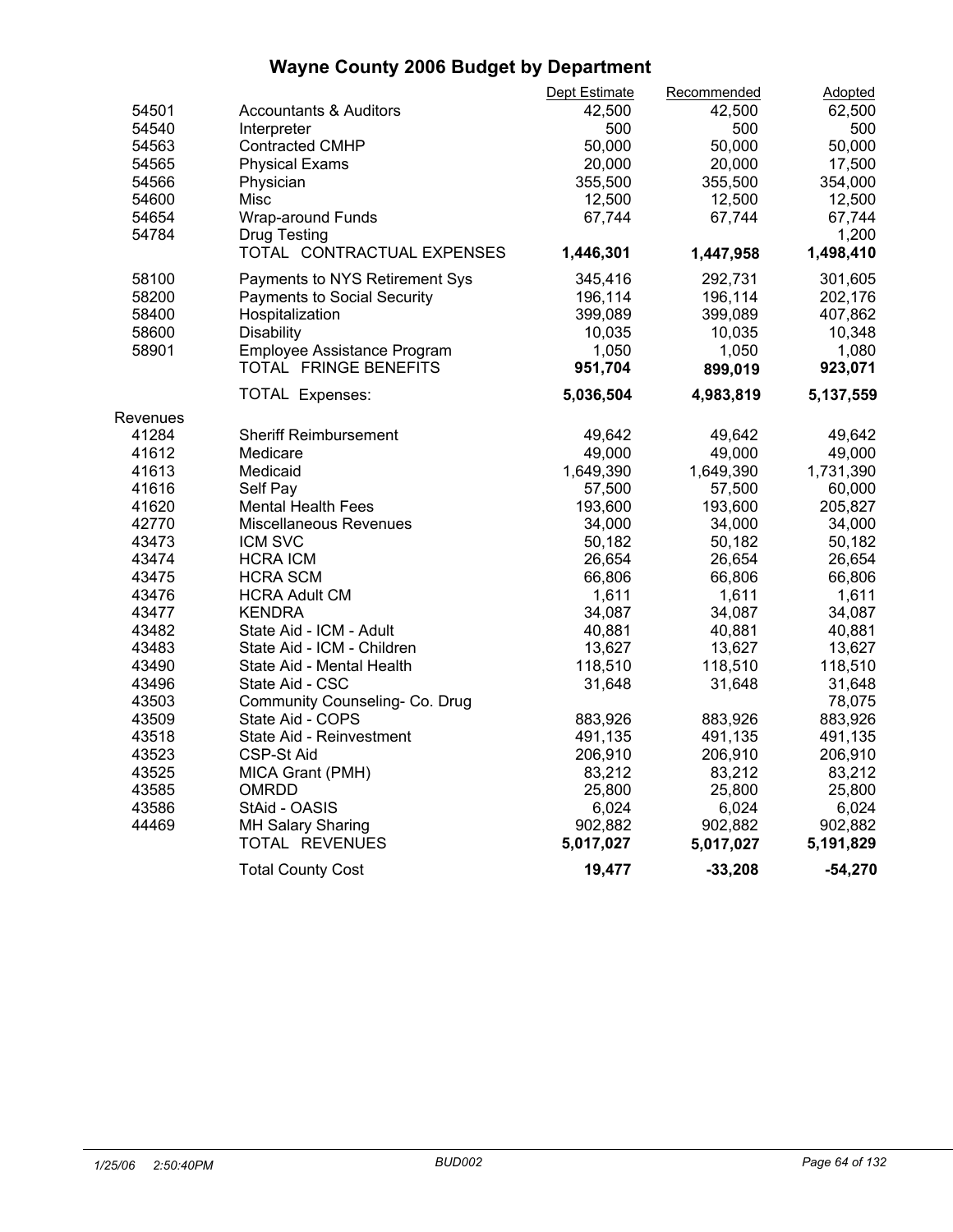|           |                             | Dept Estimate | Recommended | Adopted   |  |
|-----------|-----------------------------|---------------|-------------|-----------|--|
|           | A 4322 Community Providers  |               |             |           |  |
| Expenses: |                             |               |             |           |  |
| 54534     | CCSI-Aging/Youth            | 36,549        | 36,549      | 36,549    |  |
| 54604     | FLACRA Alcohol (110-Adult)  | 949,745       | 949,745     | 949,745   |  |
| 54607     | <b>DELPHI Drug</b>          | 372,374       | 372,374     | 372,374   |  |
| 54608     | ARC MR                      | 442,527       | 442,527     | 442,527   |  |
| 54631     | Epilepsy Assoc.             | 2,899         | 2,899       | 2,899     |  |
| 54640     | Lifeline                    | 22,961        | 22,961      | 22,961    |  |
| 54685     | Unity House Inc             | 78,477        | 78,477      | 78,477    |  |
| 54686     | <b>FL Parent NYWK</b>       | 24,894        | 24,894      | 24,894    |  |
| 54690     | FLCNCL-ALC                  | 153,097       | 153,097     | 153,097   |  |
| 54697     | <b>WCAP Crisis Respite</b>  | 59,087        | 59,087      | 59,087    |  |
|           | TOTAL CONTRACTUAL EXPENSES  | 2,142,610     | 2,142,610   | 2,142,610 |  |
|           | <b>TOTAL Expenses:</b>      | 2,142,610     | 2,142,610   | 2,142,610 |  |
| Revenues  |                             |               |             |           |  |
| 43478     | <b>ARC MH</b>               | 6,924         | 6,924       | 6,924     |  |
| 43485     | State Aid - Unity House     | 78,477        | 78,477      | 78,477    |  |
| 43488     | <b>Epilepsy Association</b> | 2,681         | 2,681       | 2,681     |  |
| 43494     | Delphi Drug                 | 364,624       | 364,624     | 364,624   |  |
| 43495     | ARC - MR                    | 420,835       | 420,835     | 420,835   |  |
| 43499     | FLACRA Demo (110-Youth)     | 943,143       | 943,143     | 943,143   |  |
| 43504     | Lifeline                    | 22,961        | 22,961      | 22,961    |  |
| 43522     | <b>FLCNCL-ALC</b>           | 153,097       | 153,097     | 153,097   |  |
| 43526     | <b>WCAP Crisis Respite</b>  | 59,087        | 59,087      | 59,087    |  |
| 43607     | FL NTWK - Parent            | 24,894        | 24,894      | 24,894    |  |
| 43840     | Aging & Youth - RIV         | 36,549        | 36,549      | 36,549    |  |
|           | TOTAL REVENUES              | 2,113,272     | 2,113,272   | 2,113,272 |  |
|           | <b>Total County Cost</b>    | 29,338        | 29,338      | 29,338    |  |
|           |                             |               |             |           |  |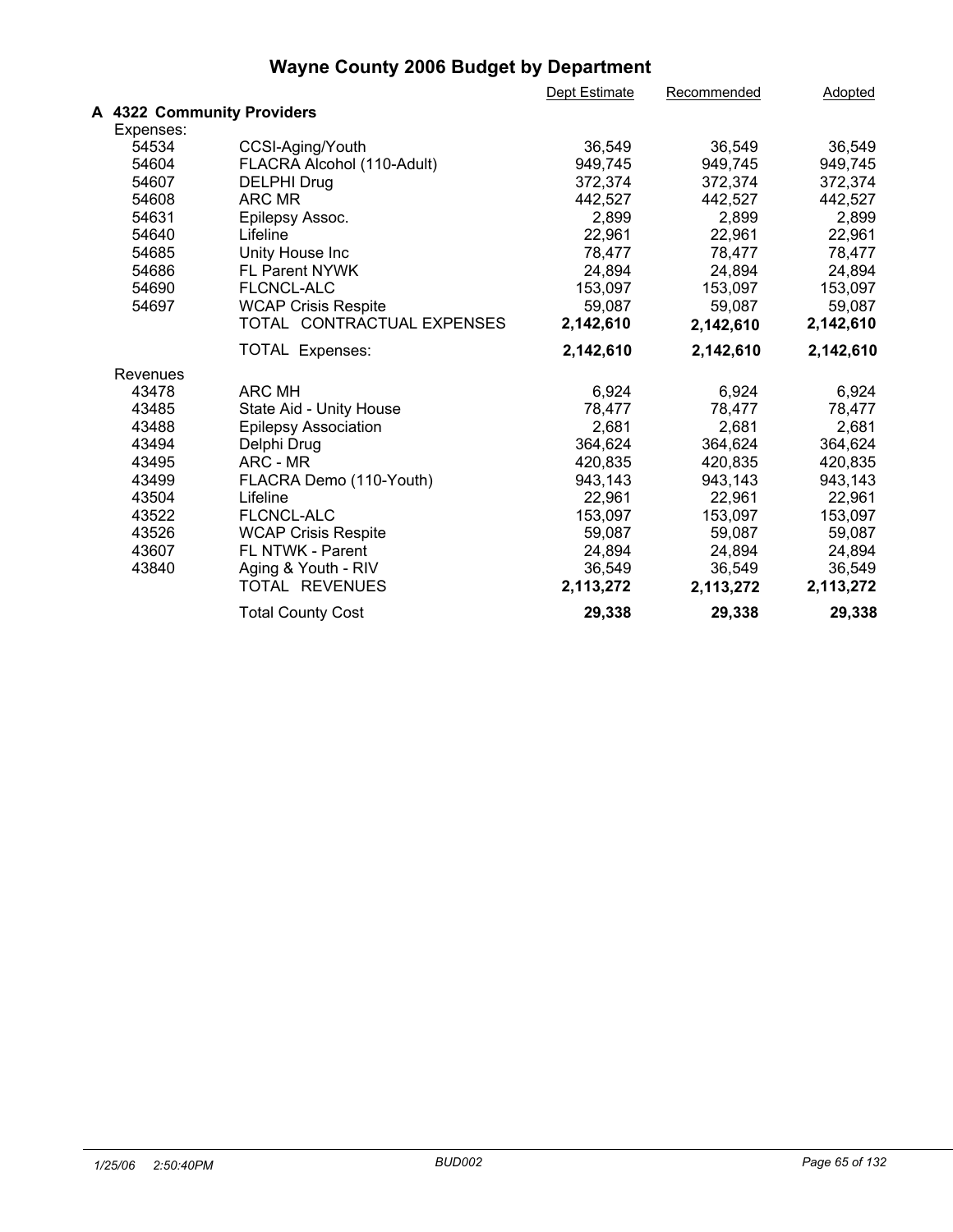|                                    |                            | Dept Estimate | Recommended | Adopted |
|------------------------------------|----------------------------|---------------|-------------|---------|
| A 5632 Bus Operations<br>Expenses: |                            |               |             |         |
| 54464                              | Regional Transportation    | 38,545        | 38.545      | 38.545  |
|                                    | TOTAL CONTRACTUAL EXPENSES | 38.545        | 38.545      | 38,545  |
|                                    | <b>TOTAL Expenses:</b>     | 38.545        | 38.545      | 38,545  |
|                                    | <b>Total County Cost</b>   | 38,545        | 38.545      | 38,545  |
|                                    |                            |               |             |         |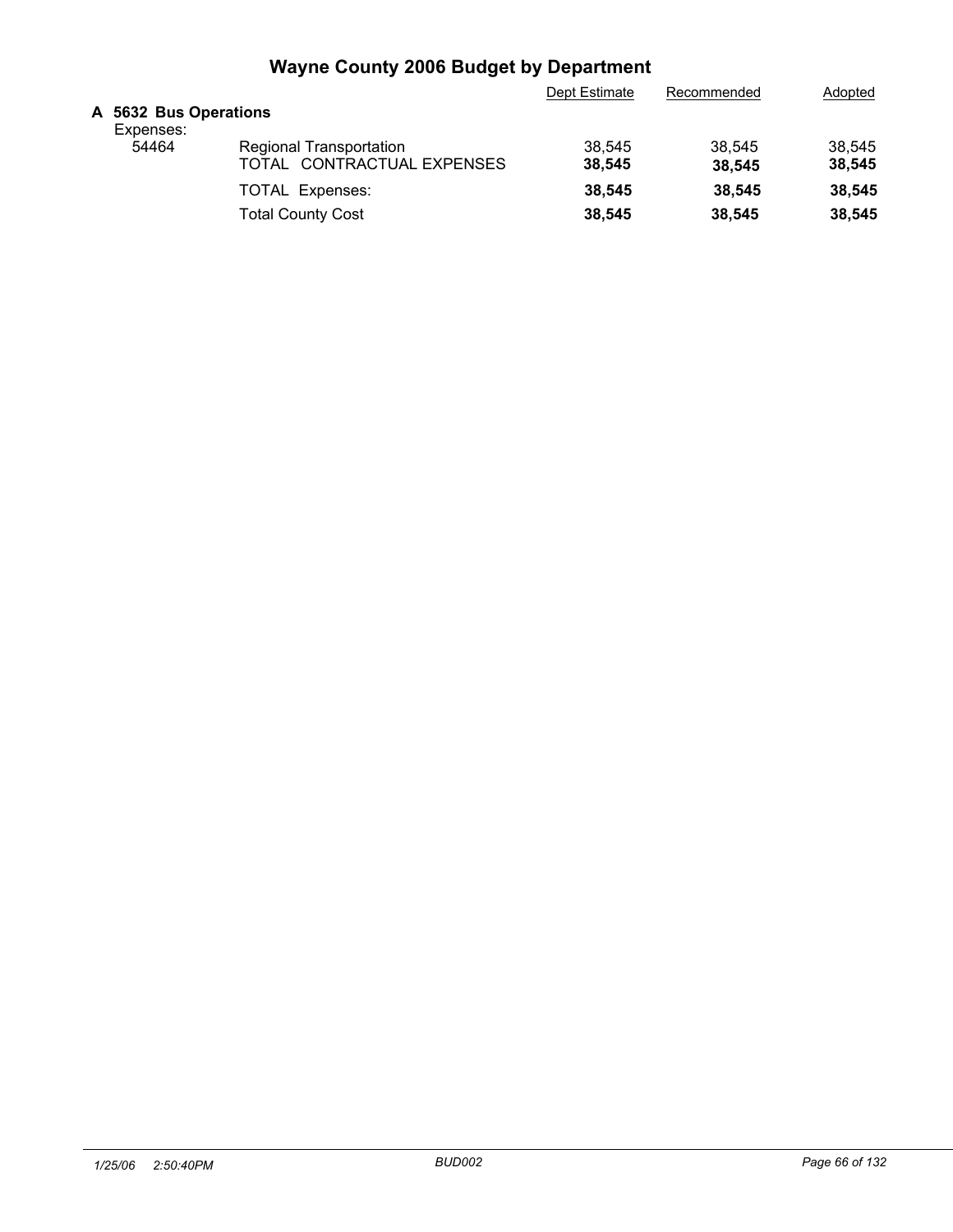|                       |                                                    | Dept Estimate | Recommended | Adopted   |  |
|-----------------------|----------------------------------------------------|---------------|-------------|-----------|--|
| A 6010 Administration |                                                    |               |             |           |  |
| Expenses:             |                                                    |               |             |           |  |
| 51081                 | <b>Stenograhper Secretary</b>                      | 33,867        | 33,867      | 33,867    |  |
| 51087                 | <b>Commissioner Social Services</b>                | 76,297        | 76,297      | 76,297    |  |
| 51100                 | Vehicle Operator                                   | 80,672        | 80,672      | 80,672    |  |
| 51110                 | Receptionist                                       | 26,888        | 26,888      | 26,888    |  |
| 51112                 | <b>Typist</b>                                      | 211,573       | 211,573     | 211,573   |  |
| 51118                 | Telephone Operator                                 | 27,138        | 27,138      | 27,138    |  |
| 51122                 | <b>Account Clerk</b>                               | 53,477        | 53,477      | 53,477    |  |
| 51124                 | <b>Audit Clerk</b>                                 | 76,596        | 76,596      | 76,596    |  |
| 51140                 | Senior Typist                                      | 164,253       | 164,253     | 164,253   |  |
| 51154                 | Senior Account Clerk                               | 83,613        | 83,613      | 83,613    |  |
| 51156                 | Senior Account Clerk/Typist                        | 27,566        | 27,566      | 27,566    |  |
| 51158                 | Senior Audit Clerk                                 | 29,055        | 29,055      | 29,055    |  |
|                       |                                                    |               |             |           |  |
| 51160                 | Senior Stenographer                                | 28,671        | 28,671      | 28,671    |  |
| 51174                 | Senior Data Entry Operator                         | 29,022        | 29,022      | 29,022    |  |
| 51200                 | Social Welfare Exam                                | 1,061,619     | 1,061,619   | 1,061,619 |  |
| 51209                 | Support Investigator                               | 217,832       | 217,832     | 217,832   |  |
| 51227                 | Legal Assistant                                    | 34,351        | 34,351      | 34,351    |  |
| 51234                 | <b>Principal Audit Clerk</b>                       | 34,636        | 34,636      | 34,636    |  |
| 51242                 | Senior Social Welfare Exam                         | 298,284       | 298,284     | 298,284   |  |
| 51243                 | <b>Employment Coordinator</b>                      | 37,868        | 37,868      | 37,868    |  |
| 51248                 | Senior Support Investigator                        | 37,868        | 37,868      | 37,868    |  |
| 51301                 | <b>Supervising Support Investigat</b>              | 41,306        | 41,306      | 41,306    |  |
| 51305                 | Principal Soc Welfare Examiner                     | 124,767       | 124,767     | 124,767   |  |
| 51307                 | <b>Accounting Supervisor</b>                       | 40,444        | 40,444      | 40,444    |  |
| 51331                 | <b>Head Social Welfare Examiner</b>                | 49,045        | 49,045      | 49,045    |  |
| 51360                 | Caseworker                                         | 1,305,116     | 1,305,116   | 1,305,116 |  |
| 51362                 | Senior Caseworker                                  | 398,855       | 398,855     | 398,855   |  |
| 51364                 | Case Supervisor                                    | 193,421       | 193,421     | 193,421   |  |
| 51380                 | InformationTech Coordinator                        | 0             | 42,318      | 42,318    |  |
| 51381                 |                                                    | 76,445        | 76,445      | 76,445    |  |
|                       | Social Services Attorney                           |               |             |           |  |
| 51382                 | Director Administrative Servic                     | 56,431        | 56,431      | 56,431    |  |
| 51383                 | <b>ISS Specialist</b>                              | 31,750        | 31,750      | 31,750    |  |
| 51384                 | <b>Staff Development Coordinator</b>               | 46,821        | 46,821      | 46,821    |  |
| 51387                 | <b>Director of Social Services</b>                 | 62,674        | 62,674      | 62,674    |  |
| 51492                 | <b>Assistant DSS Attorney</b>                      | 100,819       | 100,819     | 100,819   |  |
| 51903                 | <b>Non Positions</b>                               | 42,318        | 0           | 0         |  |
| 51904                 | Overtime                                           | 12,000        | 12,000      | 12,000    |  |
| 51905                 | 24hr On-call Coverage                              | 12,000        | 12,000      | 12,000    |  |
|                       | TOTAL PERSONAL SERVICES                            | 5,265,358     | 5,265,358   | 5,265,358 |  |
| 52000                 | Equipment & Other Cap Outlay                       | 44,900        | 38,300      | 0         |  |
| 52200                 | <b>Office Equipment</b>                            |               |             | 3,580     |  |
| 52201                 |                                                    |               |             | 34,400    |  |
|                       | <b>Computer Equipment</b><br><b>Motor Vehicles</b> |               |             |           |  |
| 52300                 |                                                    | 24,000        | 24,000      | 24,000    |  |
| 52500                 | <b>Other Equipment</b>                             |               |             | 320       |  |
|                       | TOTAL EQUIPMENT                                    | 68,900        | 62,300      | 62,300    |  |
| 54110                 | <b>Building Supplies &amp; Materials</b>           | 20,000        | 20,000      | 20,000    |  |
| 54150                 | <b>Office Supplies</b>                             | 52,000        | 52,000      | 52,000    |  |
| 54166                 | Postage                                            | 58,000        | 58,000      | 58,000    |  |
| 54185                 | Transcripts                                        | 1,500         | 1,500       | 1,500     |  |
| 54210                 | Gas                                                | 20,160        | 20,160      | 20,160    |  |
|                       |                                                    |               |             |           |  |
| 54220                 | Light & Power                                      | 85,500        | 85,500      | 85,500    |  |
| 54230                 | Telephone                                          | 60,000        | 60,000      | 60,000    |  |
| 54240                 | Water                                              | 6,100         | 6,100       | 6,100     |  |
| 54250                 | Refuse                                             | 2,100         | 2,100       | 2,100     |  |
| 54300                 | Insurance                                          | 38,152        | 38,152      | 38,152    |  |
| 54401                 | <b>ASCU Charges</b>                                | 4,000         | 4,000       | 4,000     |  |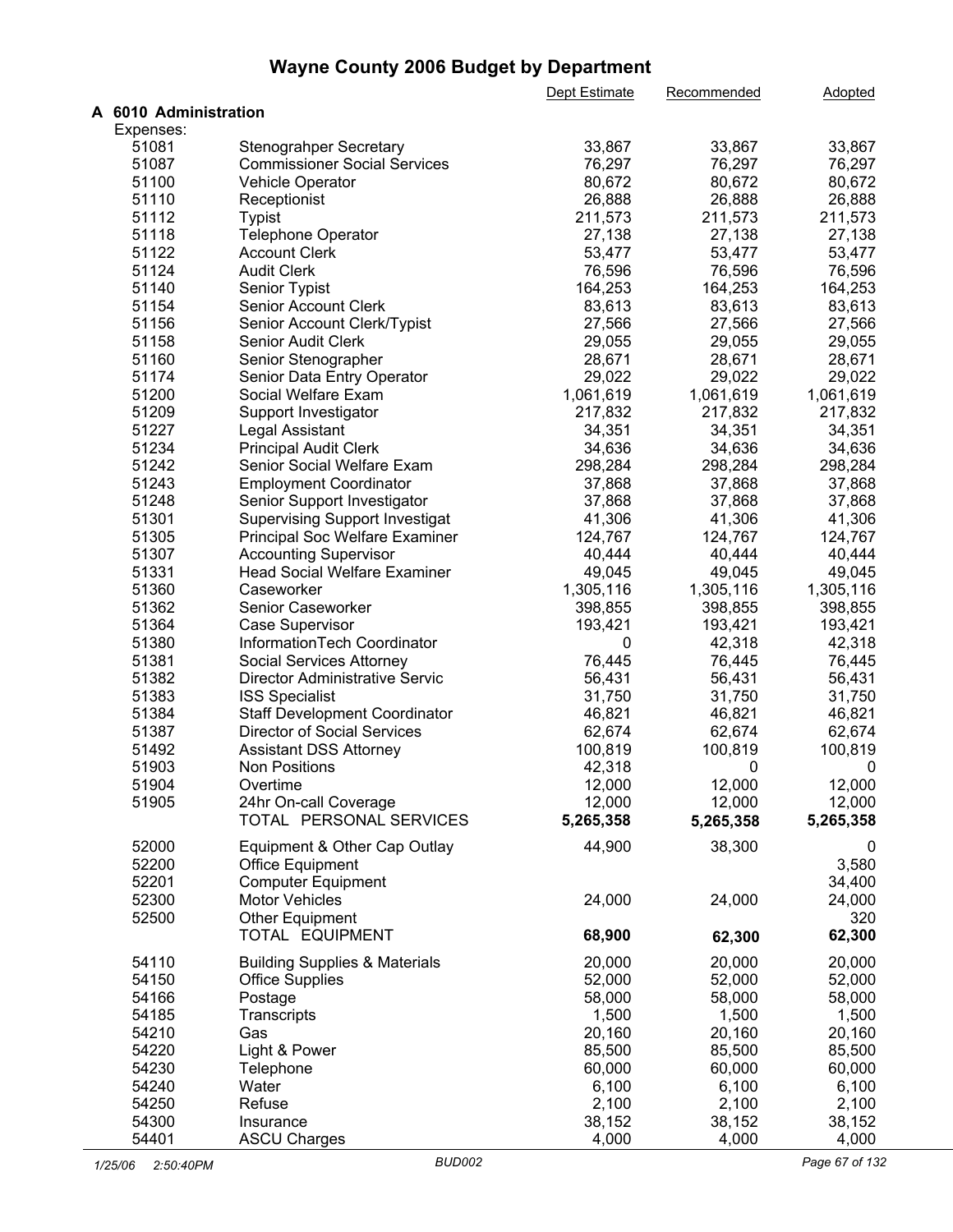|          |                                                                   | Dept Estimate | Recommended | Adopted   |  |
|----------|-------------------------------------------------------------------|---------------|-------------|-----------|--|
| 54407    | <b>Building Maintenance &amp; Repair</b>                          | 81,000        | 81,000      | 81,000    |  |
| 54411    | <b>Cost Allocation</b>                                            | 4,400         | 4,400       | 4,400     |  |
| 54414    | Data Processing                                                   | 113,907       | 113,907     | 113,907   |  |
| 54424    | <b>Equipment - Maint Contract</b>                                 | 26,230        | 26,230      | 26,230    |  |
| 54437    | Lease                                                             | 18,192        | 18,192      | 18,192    |  |
| 54440    | <b>Medical Travel</b>                                             | 12,000        | 12,000      | 12,000    |  |
| 54448    | Non-Reimburseable                                                 | 1,000         | 1,000       | 1,000     |  |
| 54465    | Rental - Office Space                                             | 508,117       | 508,117     | 508,117   |  |
| 54475    | Software                                                          | 10,000        | 16,600      | 16,600    |  |
| 54482    | Fair Hearing Charges                                              | 2,200         | 2,200       | 2,200     |  |
| 54483    | Training, Seminars & Schools                                      | 12,412        | 12,412      | 12,412    |  |
| 54485    | Travel                                                            | 85,000        | 85,000      | 85,000    |  |
| 54487    | Vehicle Maintenance & Repair                                      | 12,000        | 12,000      | 12,000    |  |
| 54500    | Fees for Services, Non-employ                                     | 329,170       | 329,170     | 329,170   |  |
| 54516    | <b>Check Transaction Fee</b>                                      | 6,000         | 6,000       | 6,000     |  |
| 54518    | Disb Advocacy Program Charges                                     | 15,000        | 15,000      | 15,000    |  |
| 54519    | Single Audit Charge                                               | 9,900         | 9,900       | 9,900     |  |
| 54535    | <b>FLCC/DSS Training</b>                                          | 39,968        | 39,968      | 39,968    |  |
| 54591    |                                                                   | 5,000         | 5,000       | 5,000     |  |
| 54592    | CBIC-Common Benefit & ISS Card<br><b>CNS-Client Notice System</b> | 12,000        | 12,000      | 12,000    |  |
|          |                                                                   |               |             |           |  |
| 54593    | Finger Imaging Chargeback                                         | 5,000         | 5,000       | 5,000     |  |
| 54600    | Misc                                                              | 20,000        | 20,000      | 20,000    |  |
| 54748    | <b>Legal Adoption Fees</b>                                        | 5,000         | 5,000       | 5,000     |  |
| 54777    | Centralized Supp. Coll. Chgbac                                    | 36,000        | 36,000      | 36,000    |  |
| 54778    | Q.A. & Audit Chargeback                                           | 5,000         | 5,000       | 5,000     |  |
|          | TOTAL CONTRACTUAL EXPENSES                                        | 1,722,008     | 1,728,608   | 1,728,608 |  |
| 58100    | Payments to NYS Retirement Sys                                    | 711,932       | 606,625     | 606,625   |  |
| 58200    | <b>Payments to Social Security</b>                                | 400,682       | 400,682     | 400,682   |  |
| 58300    | <b>Workmens Comp</b>                                              | 86,370        | 86,370      | 86,370    |  |
| 58400    | Hospitalization                                                   | 1,200,887     | 1,200,887   | 1,200,887 |  |
| 58402    | Dental - Caseworkers                                              | 400           | 400         | 400       |  |
| 58500    | Unemployment                                                      | 12,000        | 12,000      | 12,000    |  |
| 58600    | <b>Disability</b>                                                 | 22,464        | 22,464      | 22,464    |  |
| 58901    | Employee Assistance Program                                       | 2,196         | 2,196       | 2,196     |  |
|          | TOTAL FRINGE BENEFITS                                             | 2,436,931     | 2,331,624   | 2,331,624 |  |
|          |                                                                   |               |             |           |  |
|          | TOTAL Expenses:                                                   | 9,493,197     | 9,387,890   | 9,387,890 |  |
| Revenues |                                                                   |               |             |           |  |
| 41811    | <b>Federal Incentives</b>                                         | 700           | 700         | 700       |  |
| 41880    | Social Services- Recovery Chrg                                    | 200           | 200         | 200       |  |
| 41894    | <b>Social Services Charges</b>                                    | 6,000         | 6,000       | 6,000     |  |
| 42701    | Refund of Prior Yr Expenditure                                    | 2,000         | 2,000       | 2,000     |  |
| 43610    | Social Services Administration                                    | 1,685,897     | 1,704,086   | 1,704,086 |  |
| 43611    | Food Stamp Program                                                | 209,266       | 209,266     | 209,266   |  |
| 44610    | Social Services Administration                                    | 4,044,172     | 4,030,551   | 4,030,551 |  |
| 44611    | Food Stamp Program                                                | 282,475       | 282,475     | 282,475   |  |
|          | TOTAL REVENUES                                                    | 6,230,710     | 6,235,278   | 6,235,278 |  |
|          |                                                                   |               |             |           |  |
|          | <b>Total County Cost</b>                                          | 3,262,487     | 3,152,612   | 3,152,612 |  |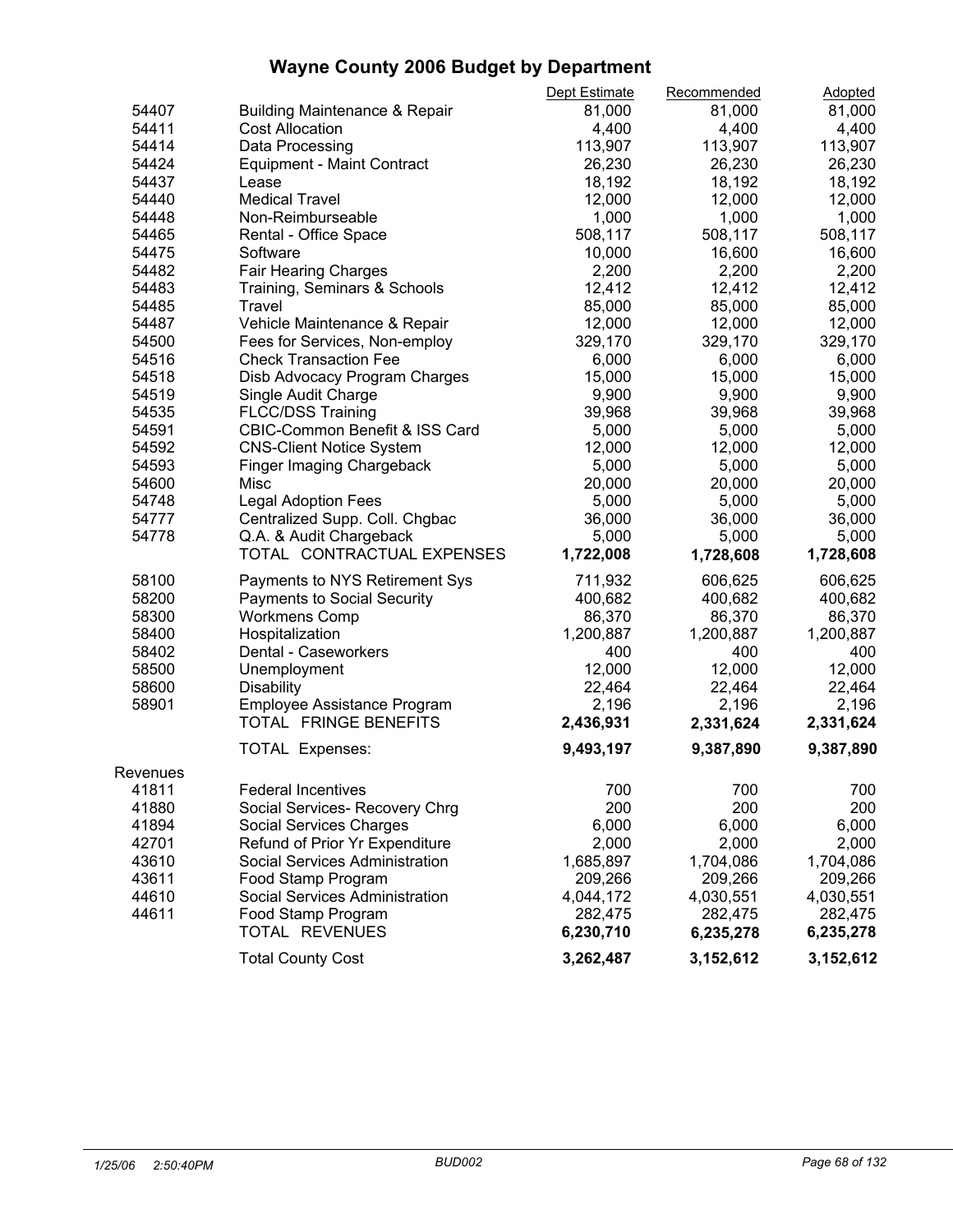|                              |                                                           | Dept Estimate      | Recommended        | Adopted            |
|------------------------------|-----------------------------------------------------------|--------------------|--------------------|--------------------|
| A 6055 Day Care<br>Expenses: |                                                           |                    |                    |                    |
| 54000                        | <b>Contractual Expenses</b><br>TOTAL CONTRACTUAL EXPENSES | 900,000<br>900,000 | 900,000<br>900,000 | 900,000<br>900,000 |
|                              | <b>TOTAL Expenses:</b>                                    | 900,000            | 900,000            | 900,000            |
| Revenues                     |                                                           |                    |                    |                    |
| 43655                        | Repay - Day Care<br>TOTAL REVENUES                        | 860.584<br>860,584 | 860.584<br>860,584 | 860.584<br>860,584 |
|                              | <b>Total County Cost</b>                                  | 39,416             | 39,416             | 39,416             |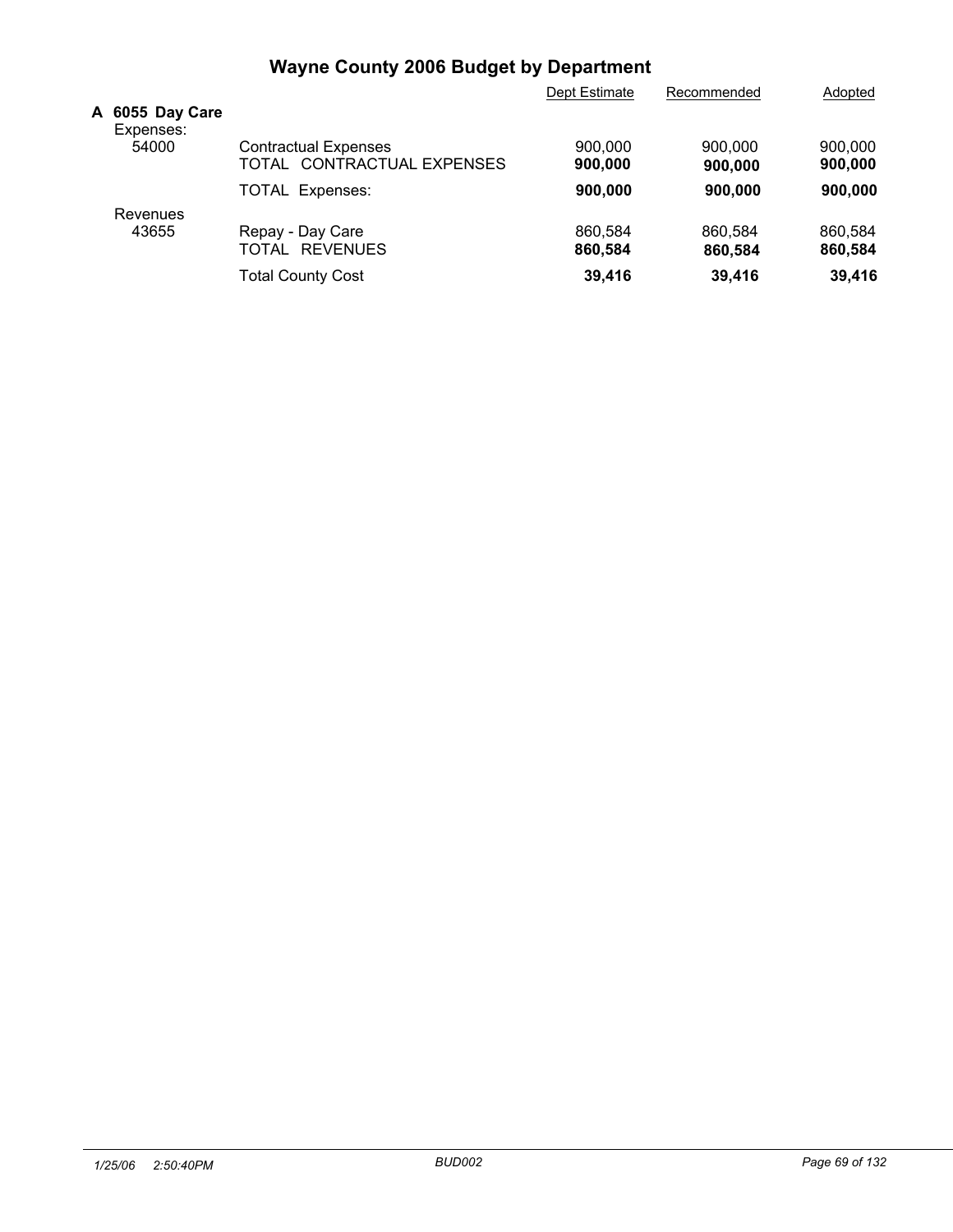|                             |                                    | Dept Estimate | Recommended | Adopted |  |
|-----------------------------|------------------------------------|---------------|-------------|---------|--|
| A 6070 Purchase of Services |                                    |               |             |         |  |
| Expenses:                   |                                    |               |             |         |  |
| 54637                       | Child Sexual Abuse Treatment       | 42,000        | 42.000      | 42,000  |  |
| 54755                       | Preventive SVC, Child              | 583,000       | 583,000     | 583,000 |  |
| 54758                       | Non-Res. Dom. Viol. Services       | 65,716        | 65,716      | 65,716  |  |
| 54779                       | Res. Dom. Viol. Services           | 2,000         | 2,000       | 2,000   |  |
| 54780                       | <b>Family Violence Parent Educ</b> | 18,000        | 18,000      | 18,000  |  |
| 54790                       | Intensive School Based Educ        | 230,189       | 230.189     | 230.189 |  |
|                             | TOTAL CONTRACTUAL EXPENSES         | 940,905       | 940,905     | 940,905 |  |
|                             | <b>TOTAL Expenses:</b>             | 940,905       | 940,905     | 940,905 |  |
| Revenues                    |                                    |               |             |         |  |
| 43670                       | <b>Services for Recipients</b>     | 460,387       | 497,438     | 497,438 |  |
| 44670                       | Services to Recipients             | 114,150       | 114.150     | 114,150 |  |
|                             | TOTAL REVENUES                     | 574,537       | 611,588     | 611,588 |  |
|                             | <b>Total County Cost</b>           | 366,368       | 329,317     | 329,317 |  |
|                             |                                    |               |             |         |  |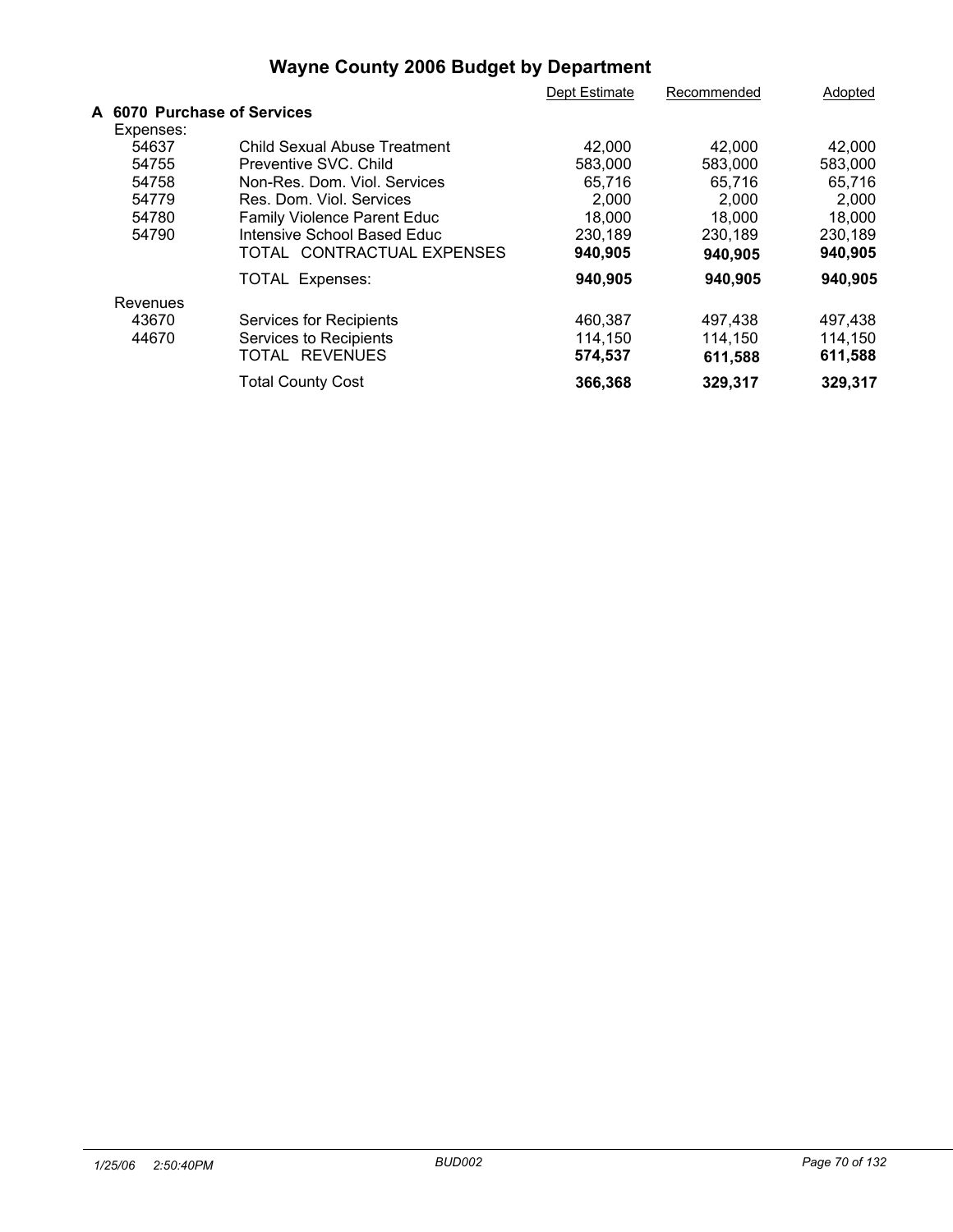|           | A 6100 Medicaid |
|-----------|-----------------|
| Expenses: |                 |
|           | 54000           |

| A 6100 Medicaid<br>Expenses: |                             |            |
|------------------------------|-----------------------------|------------|
| 54000                        | <b>Contractual Expenses</b> | 13.757.085 |
|                              | TOTAL CONTRACTUAL EXPENSES  | 13,757,085 |
|                              | <b>TOTAL Expenses:</b>      | 13,757,085 |
|                              | <b>Total County Cost</b>    | 13,757,085 |

Dept Estimate Recommended Adopted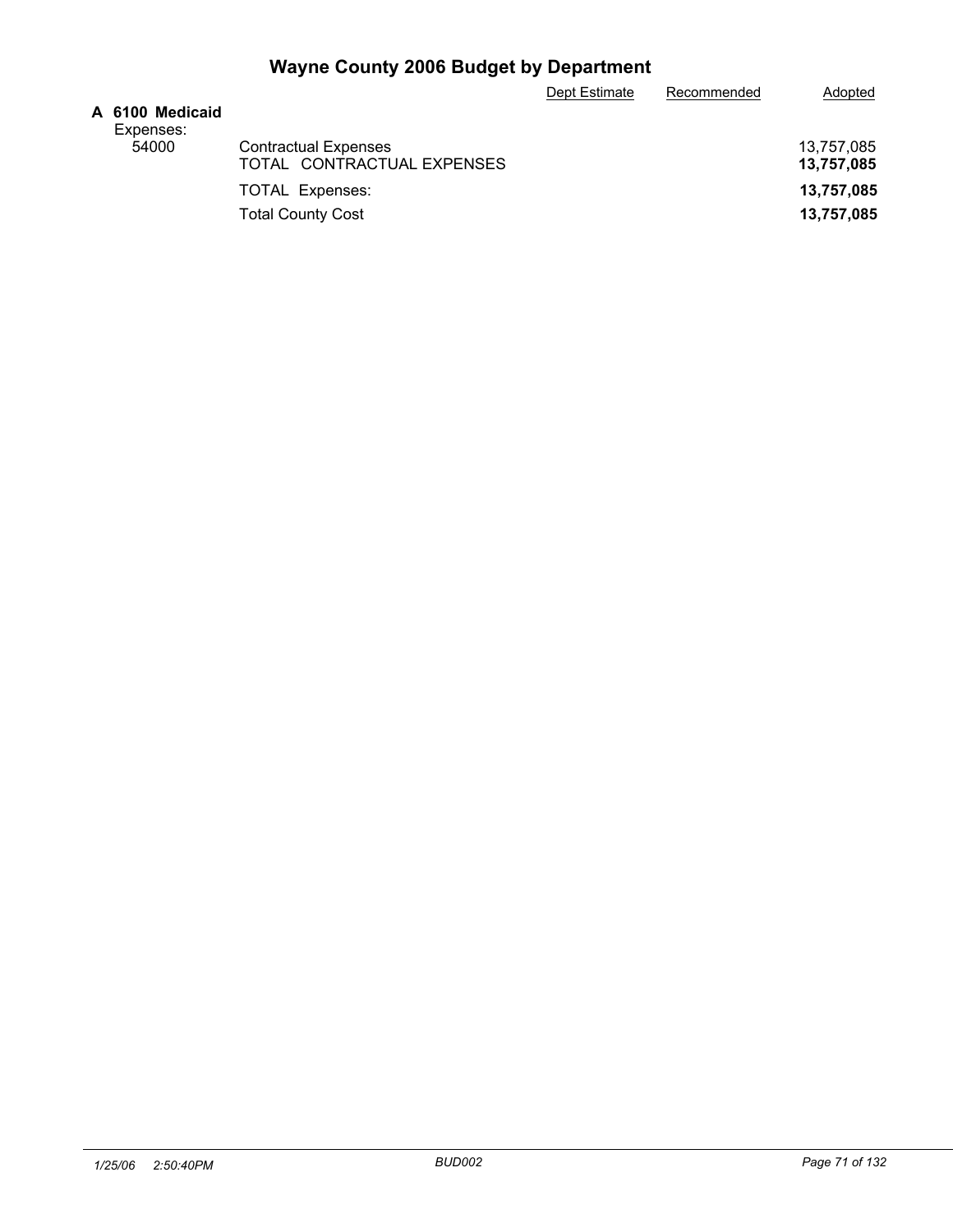|                                        |                                                           | Dept Estimate    | Recommended      | Adopted          |
|----------------------------------------|-----------------------------------------------------------|------------------|------------------|------------------|
| A 6101 Medical Assistance<br>Expenses: |                                                           |                  |                  |                  |
| 54000                                  | <b>Contractual Expenses</b><br>TOTAL CONTRACTUAL EXPENSES | 65,000<br>65,000 | 65,000<br>65,000 | 65,000<br>65,000 |
|                                        | <b>TOTAL Expenses:</b>                                    | 65,000           | 65,000           | 65,000           |
| Revenues                               |                                                           |                  |                  |                  |
| 41801                                  | Repay - Medical Assistance                                | 450,000          | 450,000          | 450,000          |
| 43601                                  | <b>Medical Assistance</b>                                 | 118,003          | 118.003          | 118,003          |
| 44601                                  | Medical Assistance                                        | 192.500          | 192.500          | 192.500          |
|                                        | <b>REVENUES</b><br>TOTAL                                  | 760,503          | 760,503          | 139,497          |
|                                        | <b>Total County Cost</b>                                  | $-695,503$       | $-695,503$       | -74,497          |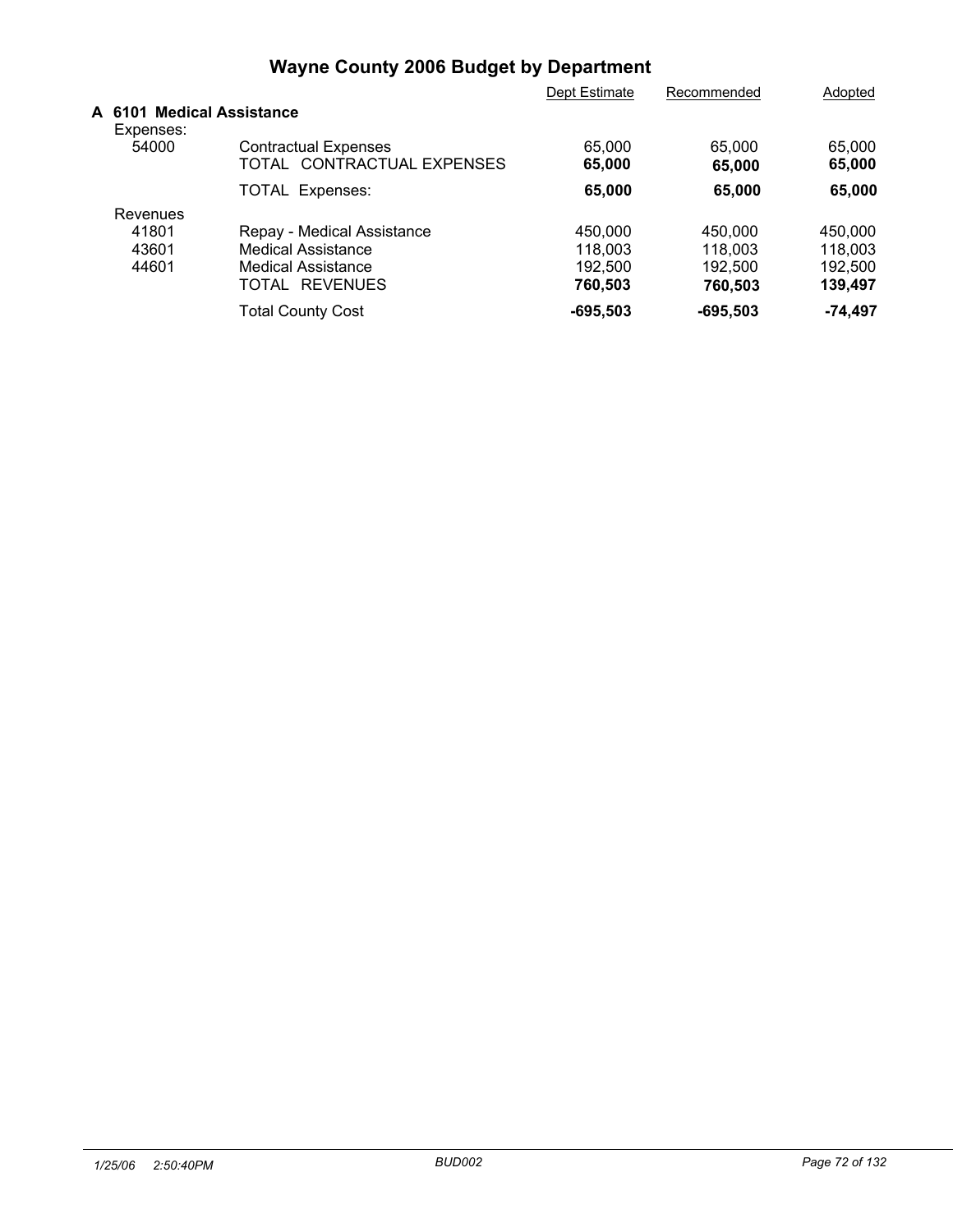|           |                                | Dept Estimate | Recommended | Adopted |
|-----------|--------------------------------|---------------|-------------|---------|
| Expenses: | A 6102 MMIS Medical Assistance |               |             |         |
| 54000     | <b>Contractual Expenses</b>    | 15.557.085    | 15.257.085  | 0       |
|           | TOTAL CONTRACTUAL EXPENSES     | 15,557,085    | 15,257,085  | 0       |
|           | <b>TOTAL Expenses:</b>         | 15,557,085    | 15,257,085  | 0       |
|           | <b>Total County Cost</b>       | 15,557,085    | 15,257,085  | 0       |
|           |                                |               |             |         |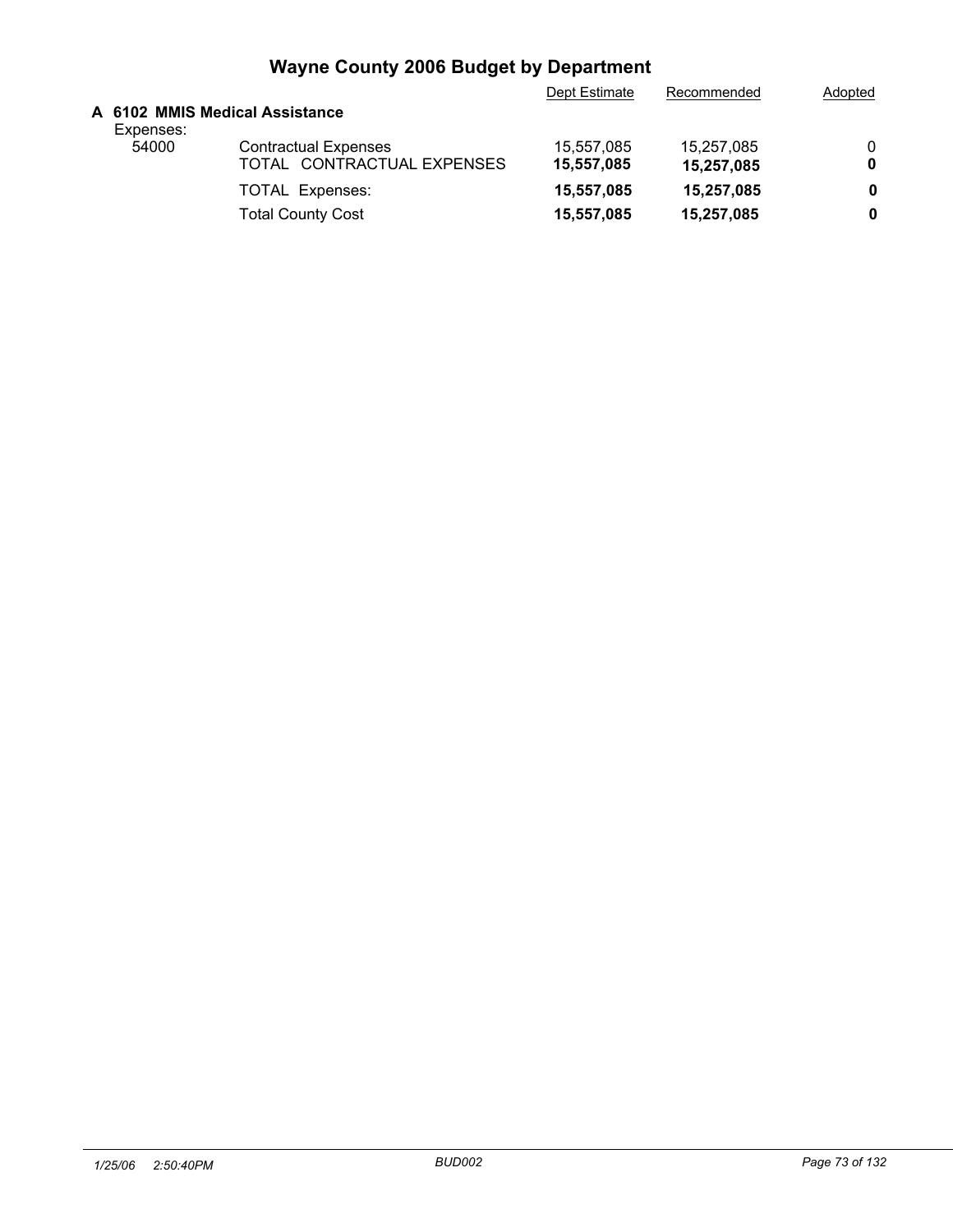|                                       |                                                           | Dept Estimate | Recommended | Adopted    |
|---------------------------------------|-----------------------------------------------------------|---------------|-------------|------------|
| A 6106 Family Type Homes<br>Expenses: |                                                           |               |             |            |
| 54000                                 | <b>Contractual Expenses</b><br>TOTAL CONTRACTUAL EXPENSES | 500<br>500    | 500<br>500  | 500<br>500 |
|                                       | <b>TOTAL Expenses:</b>                                    | 500           | 500         | 500        |
| Revenues<br>43606                     | Special Needs Program<br>TOTAL REVENUES                   | 500<br>500    | 500<br>500  | 500<br>500 |
|                                       | <b>Total County Cost</b>                                  | 0             | 0           | 0          |
|                                       |                                                           |               |             |            |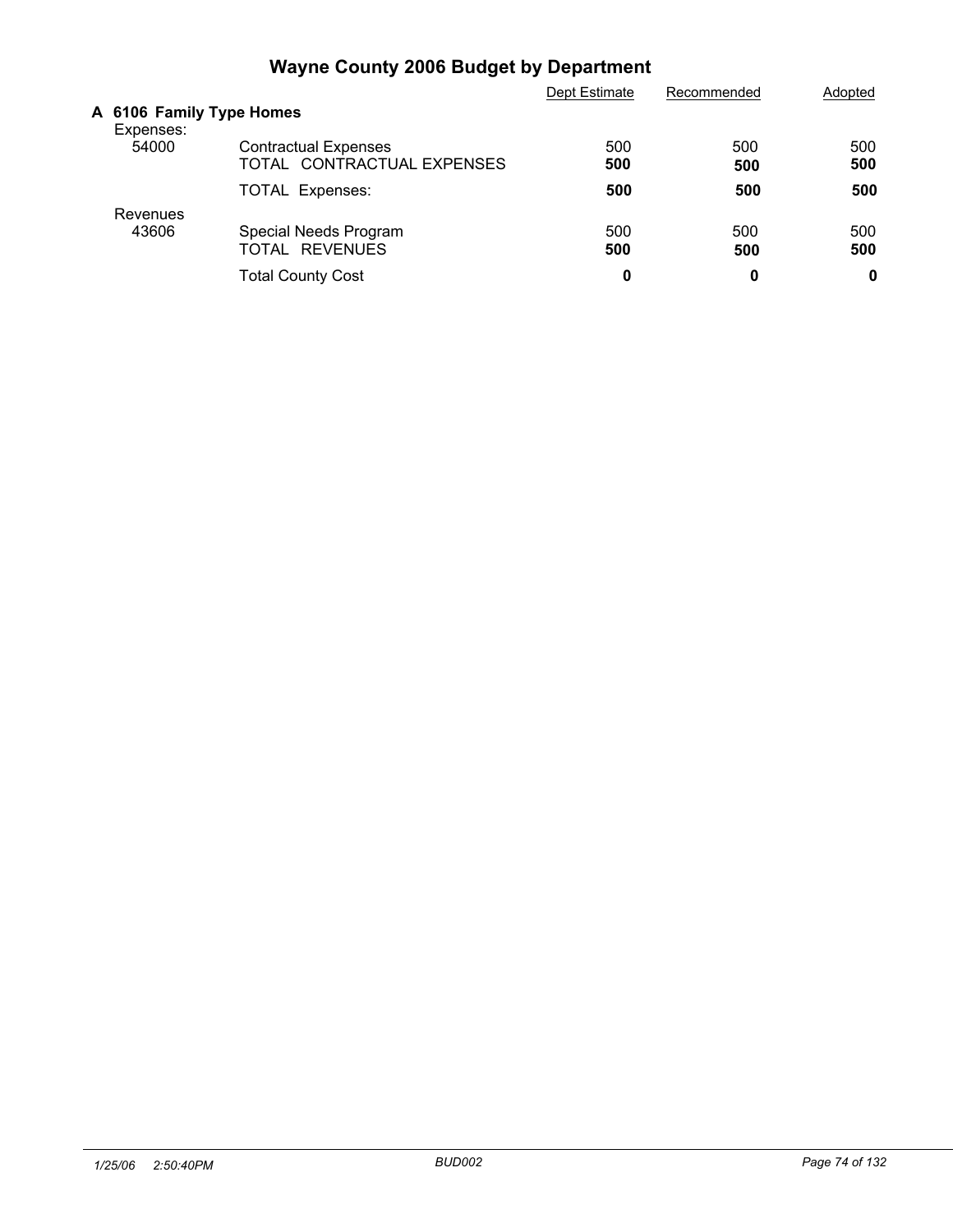|                                       |                            | Dept Estimate | Recommended | Adopted   |  |
|---------------------------------------|----------------------------|---------------|-------------|-----------|--|
| A 6109 Family Assistance<br>Expenses: |                            |               |             |           |  |
| 54710                                 | <b>Family Assistance</b>   | 2,182,067     | 2,182,067   | 2,182,067 |  |
| 54720                                 | EAF-Vendor                 | 45.000        | 45.000      | 45,000    |  |
| 54722                                 | EAF-FC                     | 2,500,000     | 2,500,000   | 2,500,000 |  |
| 54799                                 | FA Disregard               | 2,000         | 2,000       | 2.000     |  |
|                                       | TOTAL CONTRACTUAL EXPENSES | 4,729,067     | 4,729,067   | 4,729,067 |  |
|                                       | TOTAL Expenses:            | 4,729,067     | 4,729,067   | 4,729,067 |  |
| Revenues                              |                            |               |             |           |  |
| 41809                                 | Repay - Family Assistance  | 350,000       | 350,000     | 350,000   |  |
| 41811                                 | <b>Federal Incentives</b>  | 70.000        | 70.000      | 70.000    |  |
| 43609                                 | <b>Family Assistance</b>   | 519,180       | 519,180     | 519.180   |  |
| 44609                                 | <b>Family Assistance</b>   | 2,221,371     | 2,221,371   | 2,221,371 |  |
|                                       | TOTAL REVENUES             | 3,160,551     | 3,160,551   | 3,160,551 |  |
|                                       | <b>Total County Cost</b>   | 1,568,516     | 1,568,516   | 1,568,516 |  |
|                                       |                            |               |             |           |  |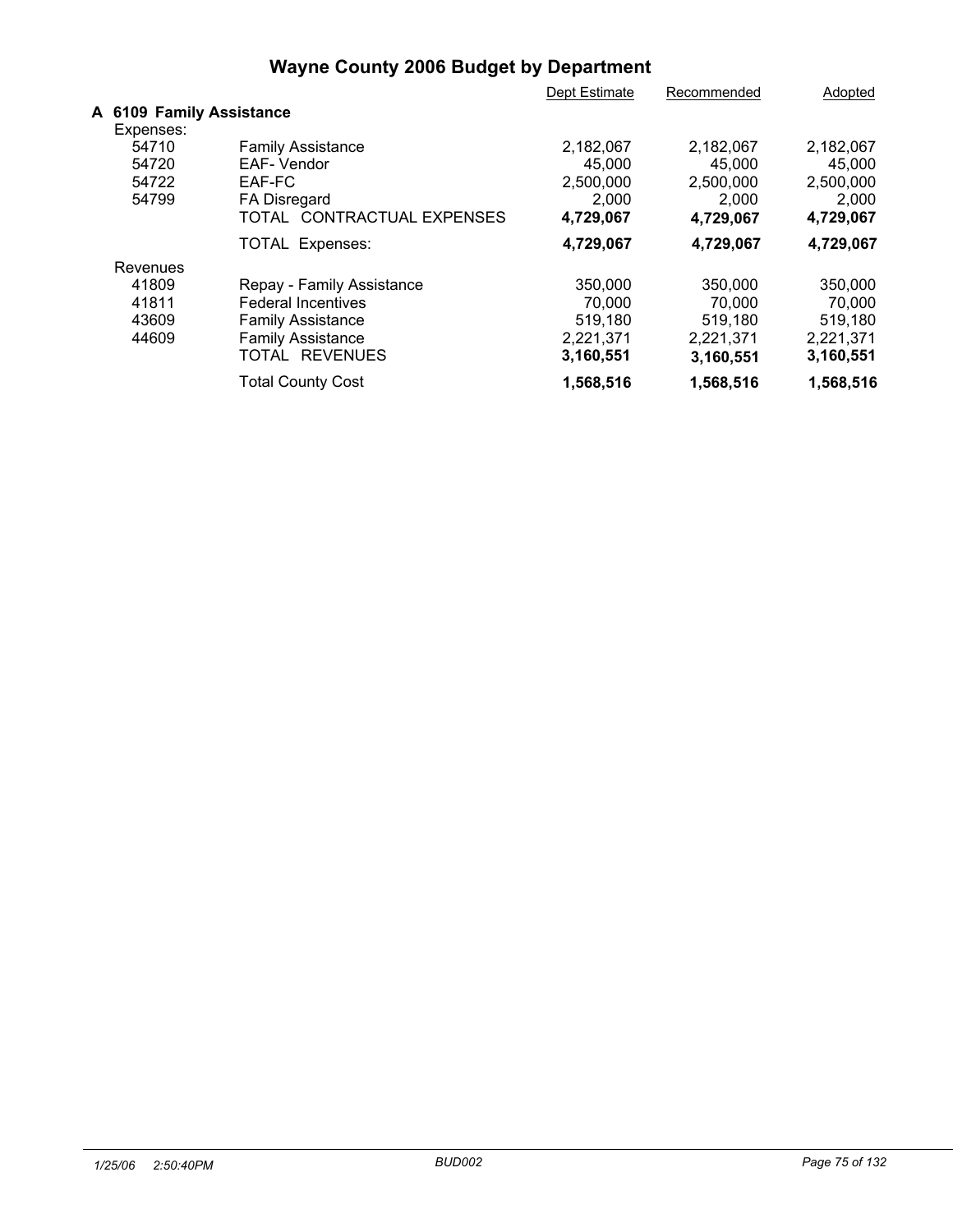|                             |                                       | Dept Estimate | Recommended | Adopted   |  |
|-----------------------------|---------------------------------------|---------------|-------------|-----------|--|
| A 6119 Soc Serv Foster Care |                                       |               |             |           |  |
| Expenses:                   |                                       |               |             |           |  |
| 54713                       | IV-E                                  | 424,000       | 424,000     | 424,000   |  |
| 54714                       | IV-E JD/Pins                          | 438,000       | 438,000     | 438,000   |  |
| 54742                       | <b>Residential Treatment Facility</b> | 5,000         | 5,000       | 5,000     |  |
| 54743                       | <b>COH Maintenance</b>                | 250,000       | 250,000     | 250,000   |  |
| 54744                       | Adoption Subsidy IV-E                 | 568,000       | 568,000     | 568,000   |  |
| 54745                       | <b>Adoption Subsidy</b>               | 100,000       | 100,000     | 100,000   |  |
| 54747                       | <b>Medical Adoption Subsidy</b>       | 500           | 500         | 500       |  |
|                             | TOTAL CONTRACTUAL EXPENSES            | 1,785,500     | 1,785,500   | 1,785,500 |  |
|                             | <b>TOTAL Expenses:</b>                | 1,785,500     | 1,785,500   | 1,785,500 |  |
| Revenues                    |                                       |               |             |           |  |
| 41819                       | Repay - Foster Care                   | 110,000       | 110,000     | 110,000   |  |
| 43619                       | Foster Care/Handicapped Child         | 496,345       | 496,345     | 496,345   |  |
| 44619                       | Federal Aid - Foster Care             | 499,940       | 499,940     | 499,940   |  |
|                             | TOTAL REVENUES                        | 1,106,285     | 1,106,285   | 1,106,285 |  |
|                             | <b>Total County Cost</b>              | 679,215       | 679,215     | 679,215   |  |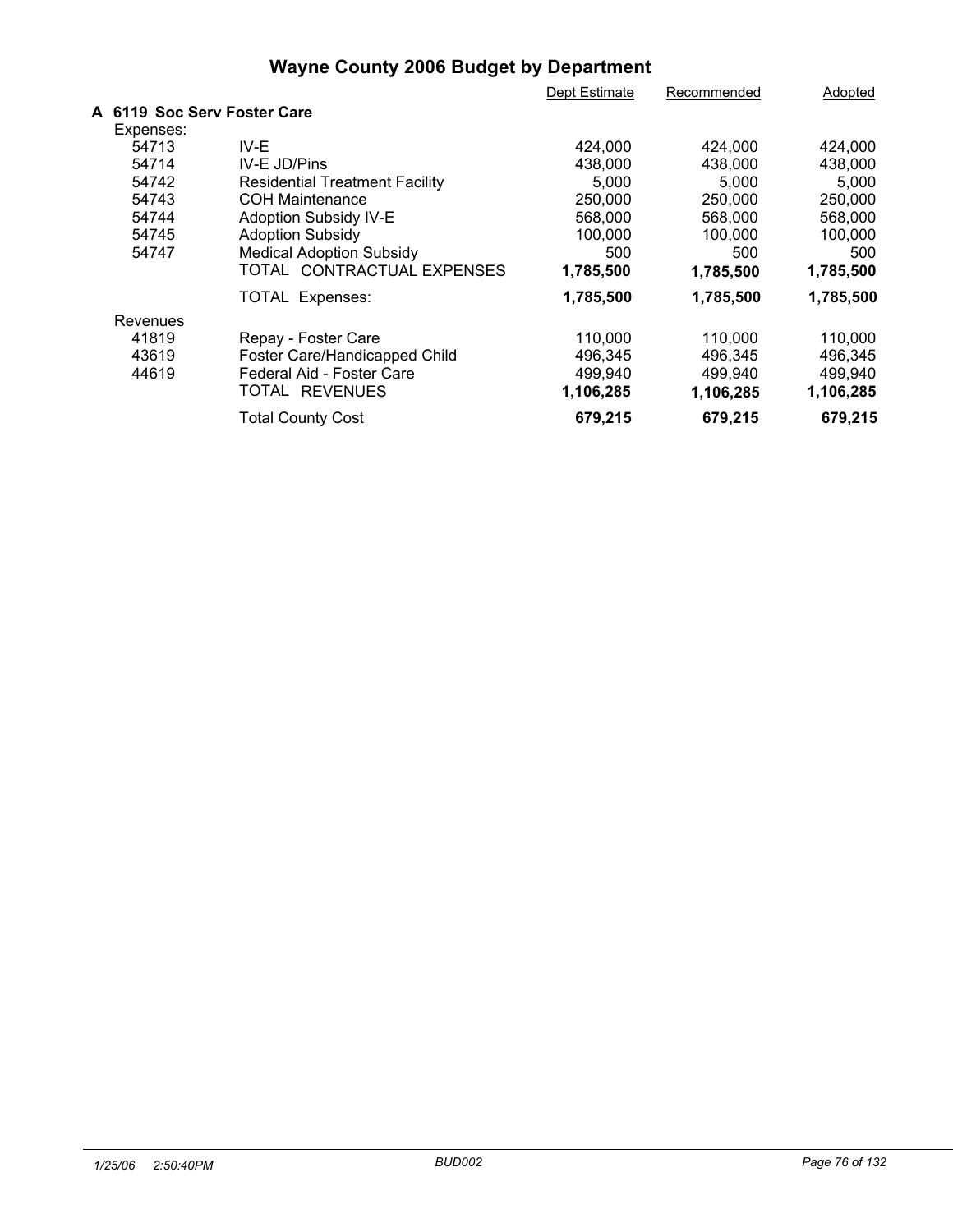|           |                                       | Dept Estimate | Recommended | Adopted |  |
|-----------|---------------------------------------|---------------|-------------|---------|--|
|           | A 6123 Juv Delinquent Care            |               |             |         |  |
| Expenses: |                                       |               |             |         |  |
| 54742     | <b>Residential Treatment Facility</b> | 2,000         | 2.000       | 2,000   |  |
| 54750     | Secure Detention                      | 18,000        | 18,000      | 18,000  |  |
| 54751     | Non-Secure Detention                  | 190,000       | 190.000     | 190,000 |  |
| 54752     | Foster Care - JD                      | 10,000        | 10,000      | 10,000  |  |
| 54753     | Hopewell                              | 125,000       | 125,000     | 125,000 |  |
|           | TOTAL CONTRACTUAL EXPENSES            | 345,000       | 345,000     | 345,000 |  |
|           | TOTAL Expenses:                       | 345,000       | 345,000     | 345,000 |  |
| Revenues  |                                       |               |             |         |  |
| 43623     | Juvenile Delinquent Care              | 157,500       | 157,500     | 157,500 |  |
|           | TOTAL REVENUES                        | 157,500       | 157,500     | 157,500 |  |
|           | <b>Total County Cost</b>              | 187,500       | 187,500     | 187,500 |  |
|           |                                       |               |             |         |  |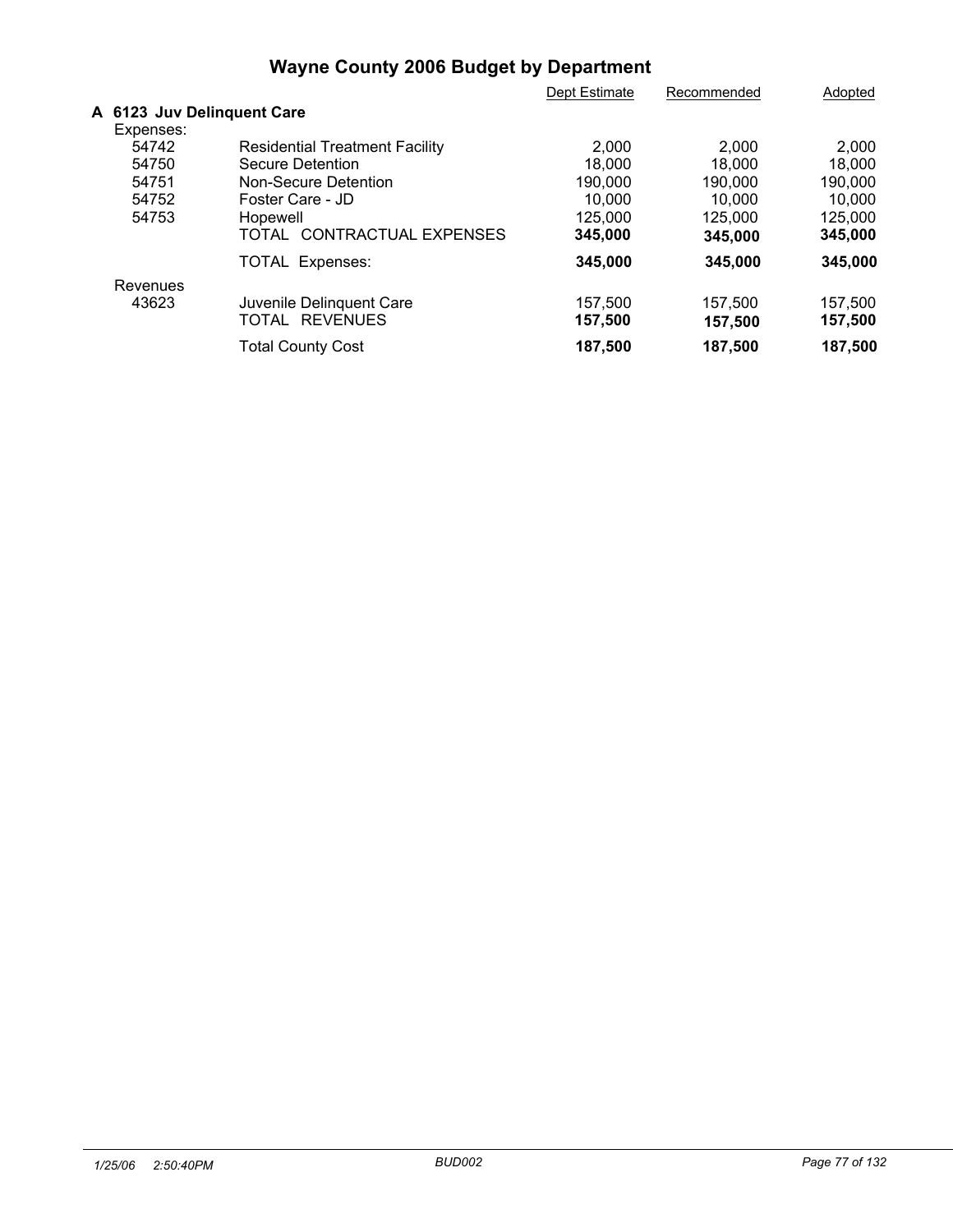|                                           |                                                           | Dept Estimate      | Recommended        | Adopted            |
|-------------------------------------------|-----------------------------------------------------------|--------------------|--------------------|--------------------|
| A 6129 State Training School<br>Expenses: |                                                           |                    |                    |                    |
| 54000                                     | <b>Contractual Expenses</b><br>TOTAL CONTRACTUAL EXPENSES | 700.000<br>700.000 | 700.000<br>700,000 | 700.000<br>700,000 |
|                                           | <b>TOTAL Expenses:</b>                                    | 700.000            | 700.000            | 700.000            |
| Revenues                                  |                                                           |                    |                    |                    |
| 41829                                     | Repay - State Training School<br><b>REVENUES</b><br>TOTAL | 10,000<br>10.000   | 10.000<br>10.000   | 10.000<br>10,000   |
|                                           | <b>Total County Cost</b>                                  | 690,000            | 690,000            | 690,000            |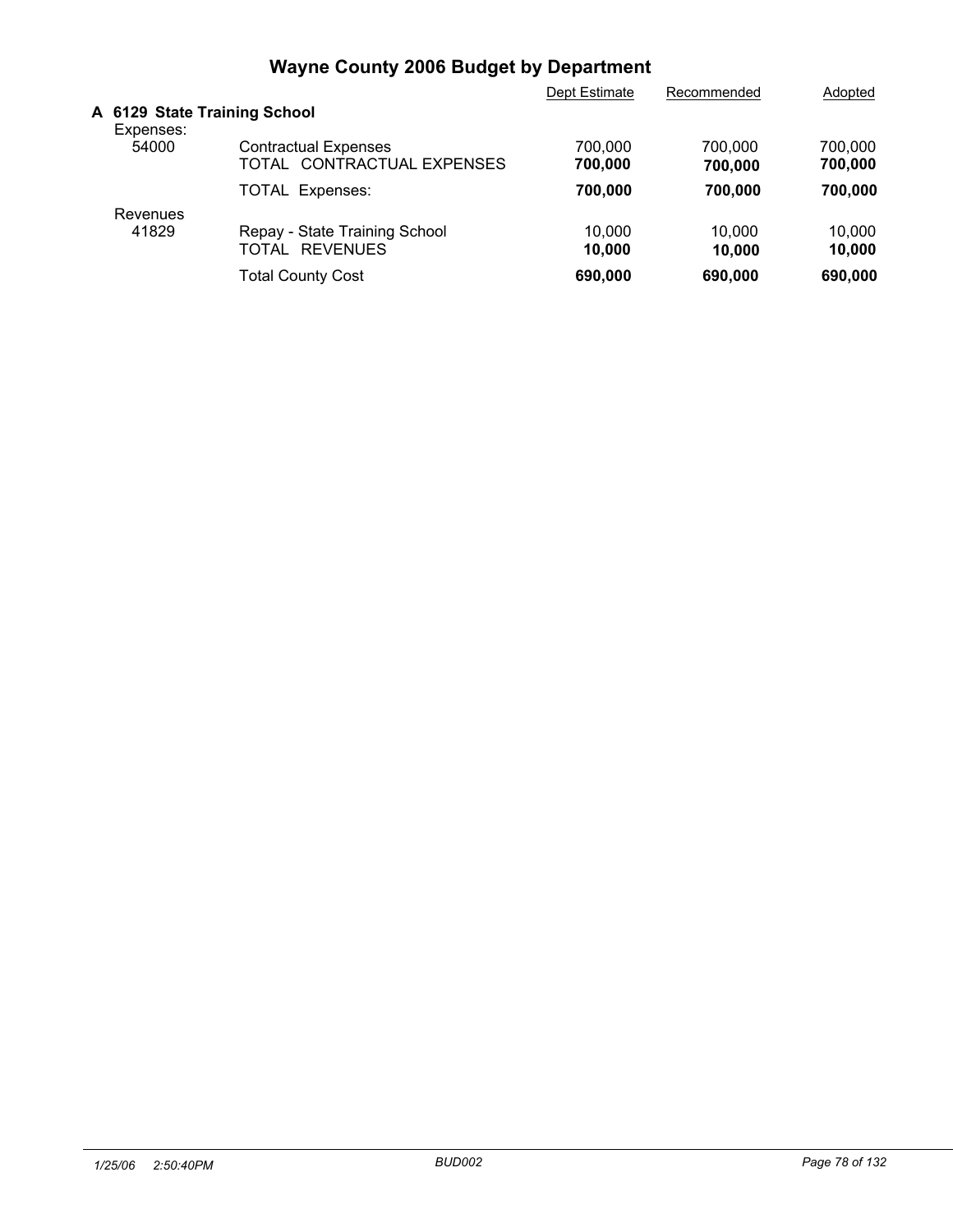|                                |                                                           | Dept Estimate          | Recommended            | Adopted                |
|--------------------------------|-----------------------------------------------------------|------------------------|------------------------|------------------------|
| A 6140 Safety Net<br>Expenses: |                                                           |                        |                        |                        |
| 54000                          | <b>Contractual Expenses</b><br>TOTAL CONTRACTUAL EXPENSES | 1,750,000<br>1,750,000 | 1.750.000<br>1,750,000 | 1.750.000<br>1,750,000 |
|                                | <b>TOTAL Expenses:</b>                                    | 1,750,000              | 1,750,000              | 1,750,000              |
| Revenues                       |                                                           |                        |                        |                        |
| 41840                          | Repay - Safety Net                                        | 200,000                | 200,000                | 200,000                |
| 43640                          | Safety Net                                                | 756.788                | 756.788                | 756.788                |
| 44640                          | Tanf B.G to Safety Net                                    | 36,425                 | 36.425                 | 36,425                 |
|                                | <b>REVENUES</b><br>TOTAL                                  | 993,213                | 993,213                | 993,213                |
|                                | <b>Total County Cost</b>                                  | 756,787                | 756,787                | 756,787                |
|                                |                                                           |                        |                        |                        |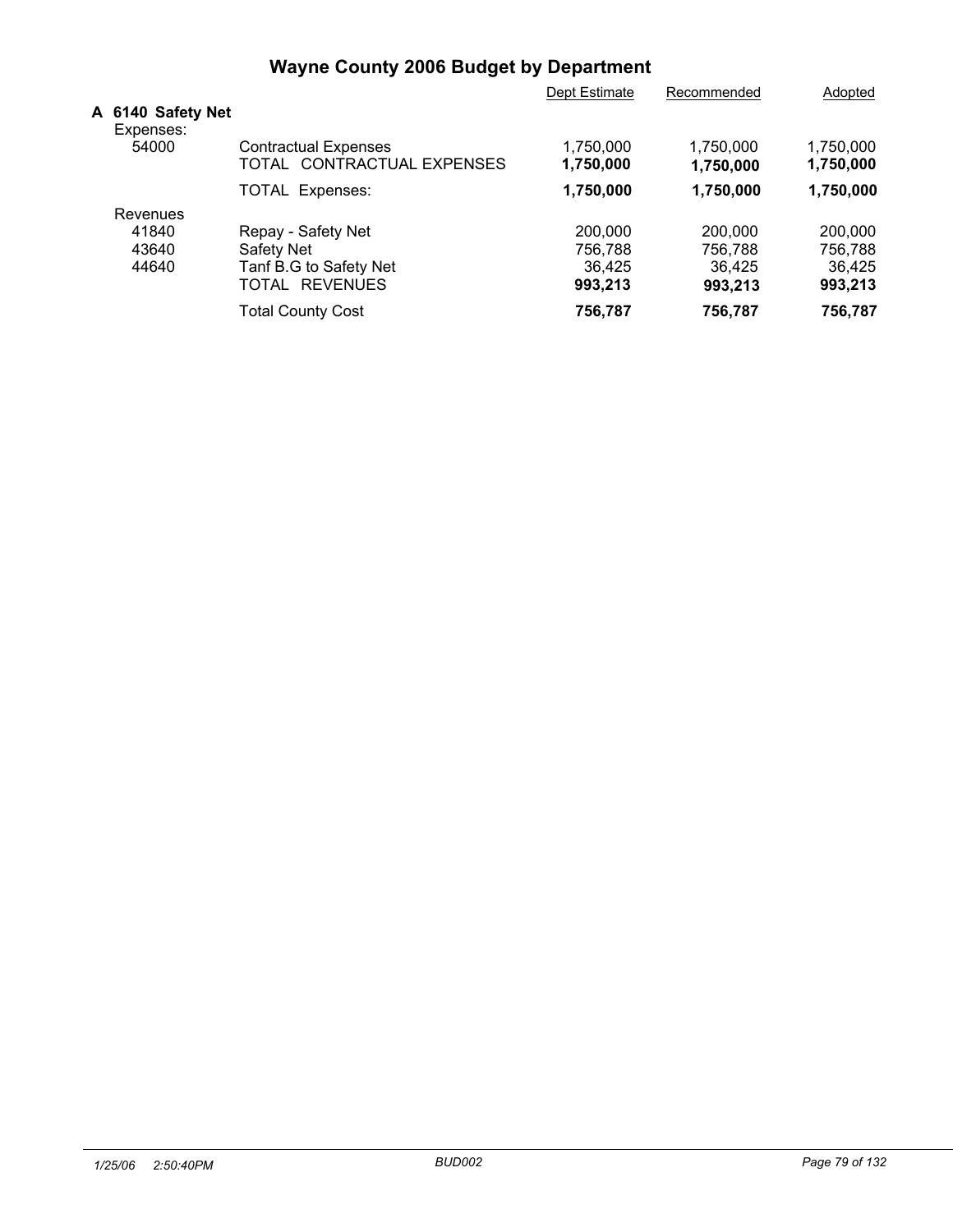|           |                                                           | Dept Estimate          | Recommended            | Adopted                |  |
|-----------|-----------------------------------------------------------|------------------------|------------------------|------------------------|--|
| Expenses: | A 6141 Home Energy Assistance Program                     |                        |                        |                        |  |
| 54000     | <b>Contractual Expenses</b><br>TOTAL CONTRACTUAL EXPENSES | 1.400.000<br>1,400,000 | 1.400.000<br>1,400,000 | 1.400.000<br>1,400,000 |  |
|           | <b>TOTAL Expenses:</b>                                    | 1,400,000              | 1,400,000              | 1,400,000              |  |
| Revenues  |                                                           |                        |                        |                        |  |
| 41841     | Repay - HEAP                                              | 25,000                 | 25,000                 | 25,000                 |  |
| 44641     | <b>HEAP</b>                                               | 1,375,000              | 1.375.000              | 1,375,000              |  |
|           | <b>REVENUES</b><br>TOTAL                                  | 1,400,000              | 1,400,000              | 1,400,000              |  |
|           | <b>Total County Cost</b>                                  | 0                      | 0                      | 0                      |  |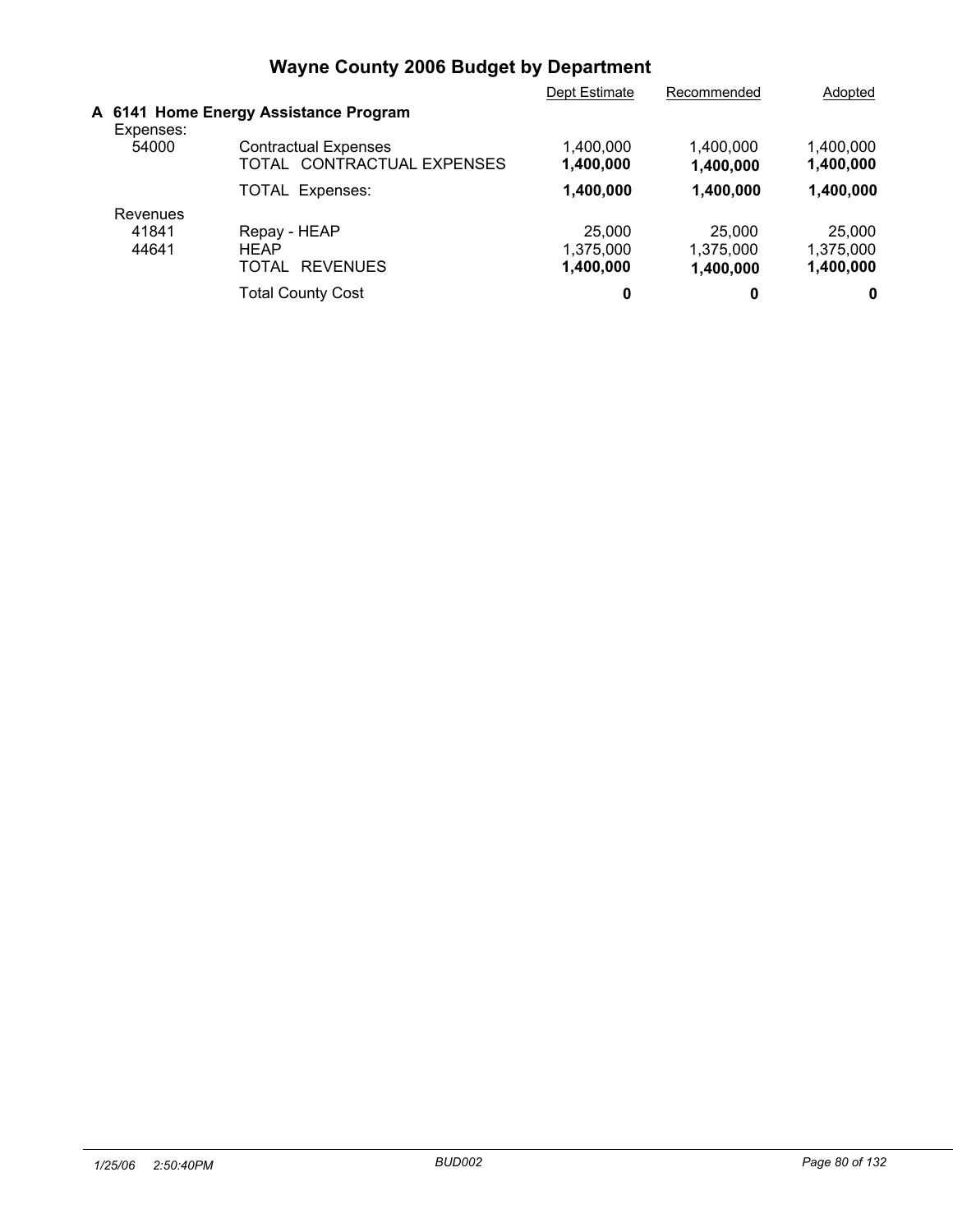|           |                                                           | Dept Estimate  | Recommended    | Adopted        |
|-----------|-----------------------------------------------------------|----------------|----------------|----------------|
| Expenses: | A 6142 Emer Assistance for Adults                         |                |                |                |
| 54000     | <b>Contractual Expenses</b><br>TOTAL CONTRACTUAL EXPENSES | 6.000<br>6,000 | 6.000<br>6,000 | 6,000<br>6,000 |
|           | <b>TOTAL Expenses:</b>                                    | 6,000          | 6,000          | 6,000          |
| Revenues  |                                                           |                |                |                |
| 43642     | <b>Emergency Aid to Adults</b><br>TOTAL REVENUES          | 3,210<br>3,210 | 3,210<br>3,210 | 3.210<br>3,210 |
|           | <b>Total County Cost</b>                                  | 2.790          | 2.790          | 2,790          |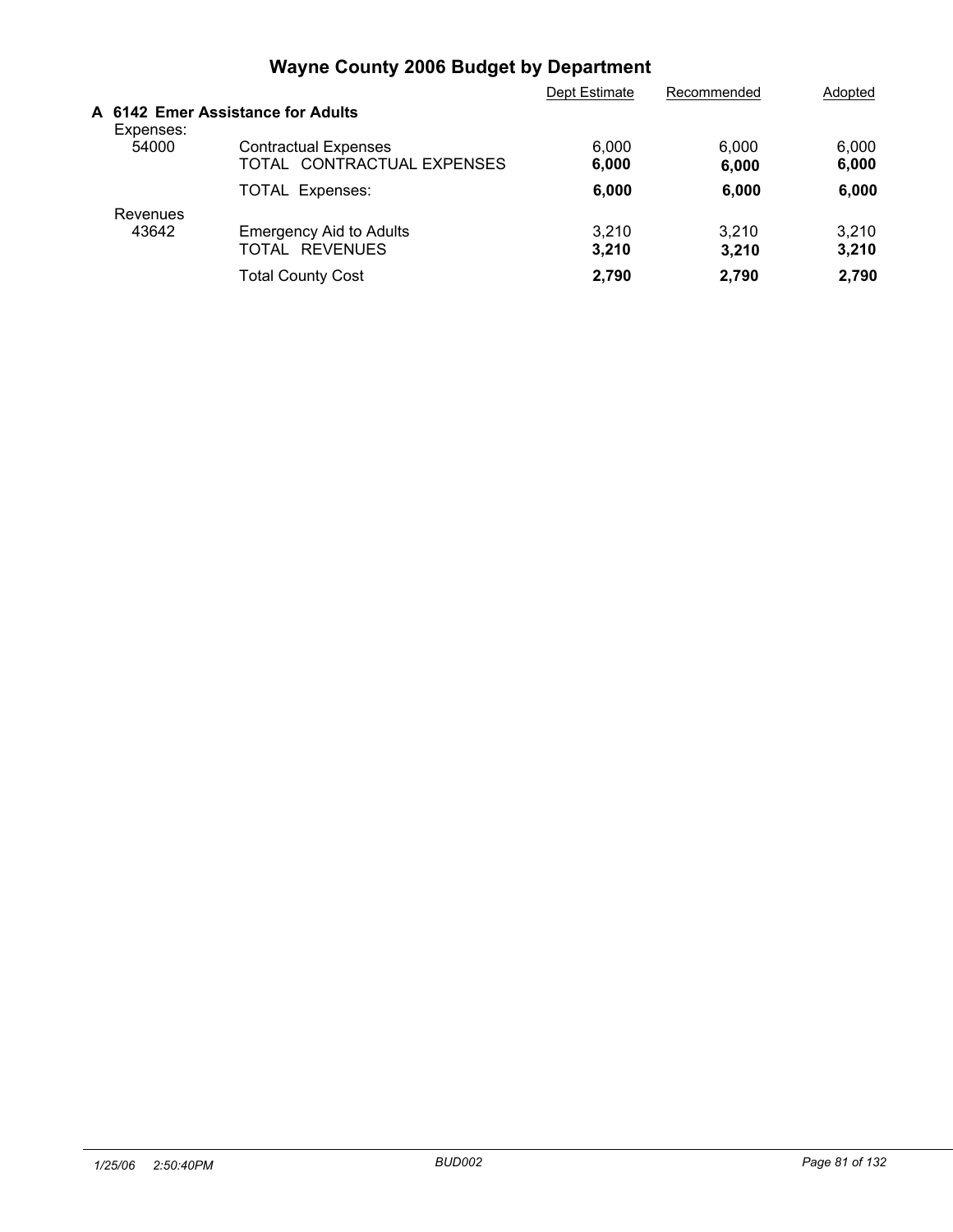|                                                    |                                                                                                                                                                                                                 | Dept Estimate                                              | Recommended                                                | Adopted                                               |
|----------------------------------------------------|-----------------------------------------------------------------------------------------------------------------------------------------------------------------------------------------------------------------|------------------------------------------------------------|------------------------------------------------------------|-------------------------------------------------------|
|                                                    | A 6211 Title V Senior Comm Service                                                                                                                                                                              |                                                            |                                                            |                                                       |
| Expenses:<br>51256<br>51357                        | Empl & Training Coordinator<br><b>JTPA</b><br>TOTAL PERSONAL SERVICES                                                                                                                                           | 6,000<br>22,000<br>28,000                                  | 6,000<br>22,000<br>28,000                                  | 6,000<br>22,000<br>28,000                             |
| 54199<br>54300<br>54410<br>54485                   | Miscellaneous Expense<br>Insurance<br>Conference<br>Travel<br>TOTAL CONTRACTUAL EXPENSES                                                                                                                        | 1,000<br>204<br>500<br>400<br>2,104                        | 1,000<br>204<br>500<br>400<br>2,104                        | 1,000<br>204<br>500<br>400<br>2,104                   |
| 58100<br>58200<br>58300<br>58400<br>58600<br>58901 | Payments to NYS Retirement Sys<br><b>Payments to Social Security</b><br><b>Workmens Comp</b><br>Hospitalization<br><b>Disability</b><br>Employee Assistance Program<br>TOTAL FRINGE BENEFITS<br>TOTAL Expenses: | 792<br>2,142<br>840<br>1,450<br>34<br>4<br>5,262<br>35,366 | 232<br>2,142<br>840<br>1,450<br>34<br>4<br>4,702<br>34,806 | 232<br>2,142<br>840<br>1,450<br>34<br>4,702<br>34,806 |
| Revenues<br>42761                                  | <b>CETA SCSEP Title V</b><br>TOTAL REVENUES<br><b>Total County Cost</b>                                                                                                                                         | 35,366<br>35,366<br>0                                      | 34,806<br>34,806<br>0                                      | 34,806<br>34,806<br>0                                 |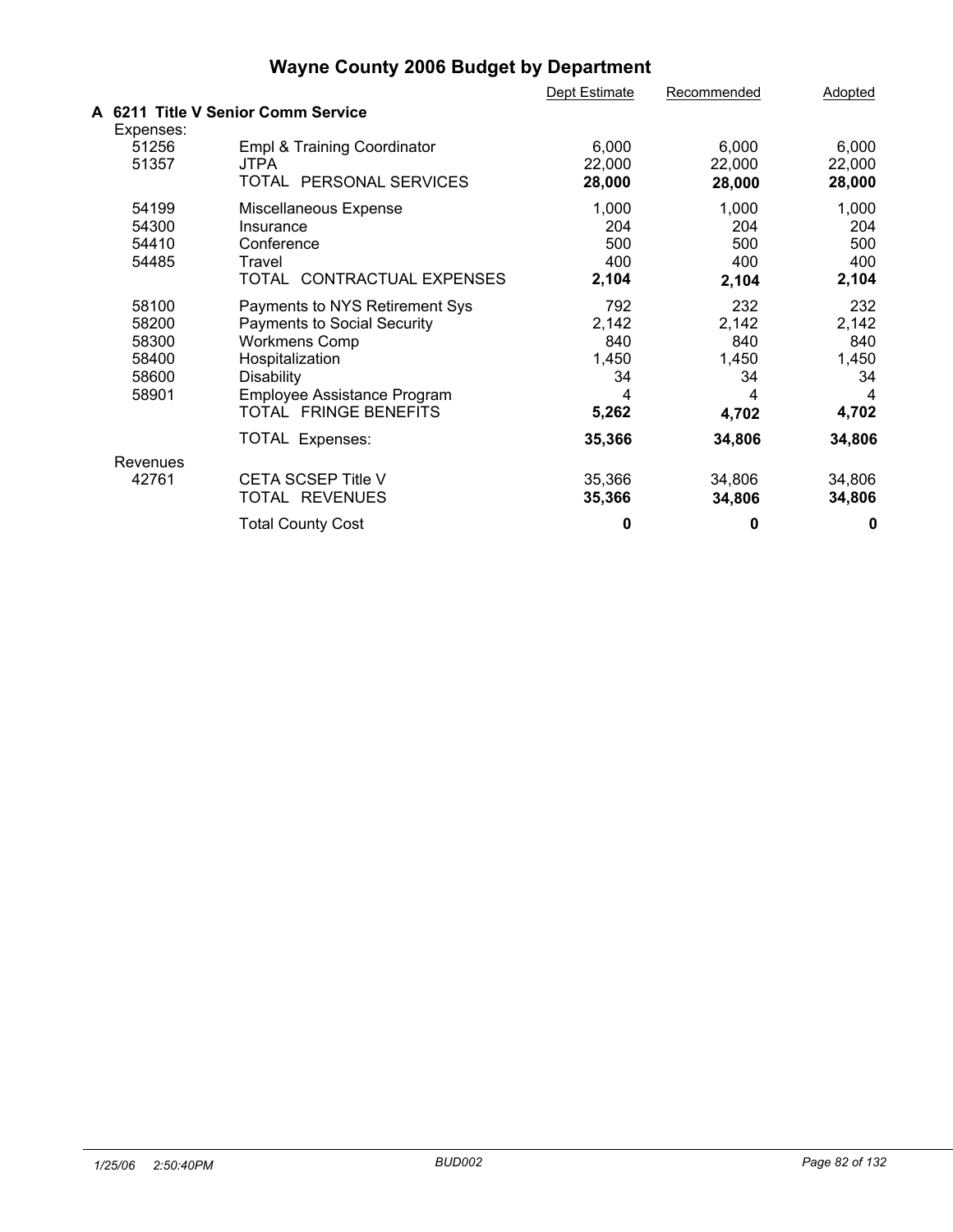|           |                                          | Dept Estimate | Recommended | Adopted |  |
|-----------|------------------------------------------|---------------|-------------|---------|--|
|           | A 6212 WFD/DSS Intensive Employment      |               |             |         |  |
| Expenses: |                                          |               |             |         |  |
| 51252     | <b>Employment &amp; Training Counsel</b> | 75,000        | 75,000      | 75,000  |  |
|           | TOTAL PERSONAL SERVICES                  | 75,000        | 75,000      | 75,000  |  |
| 54150     | <b>Office Supplies</b>                   | 500           | 500         | 500     |  |
| 54166     | Postage                                  | 400           | 400         | 400     |  |
| 54199     | Miscellaneous Expense                    | 400           | 400         | 400     |  |
| 54210     | Gas                                      | 1,012         | 1,012       | 1,012   |  |
| 54220     | Light & Power                            | 722           | 722         | 722     |  |
| 54230     | Telephone                                | 1,500         | 1,500       | 1,500   |  |
| 54240     | Water                                    | 120           | 120         | 120     |  |
| 54300     | Insurance                                | 482           | 482         | 482     |  |
| 54407     | <b>Building Maintenance &amp; Repair</b> | 3,000         | 3,000       | 3,000   |  |
| 54408     | Copier Expense                           | 900           | 900         | 900     |  |
| 54414     | Data Processing                          | 1,850         | 1,850       | 1,850   |  |
| 54456     | Printing                                 | 100           | 100         | 100     |  |
| 54485     | Travel                                   | 1,900         | 1,900       | 1,900   |  |
|           | TOTAL CONTRACTUAL EXPENSES               | 12,886        | 12,886      | 12,886  |  |
| 58100     | Payments to NYS Retirement Sys           | 9,900         | 8,400       | 8,400   |  |
| 58200     | <b>Payments to Social Security</b>       | 5,738         | 5,738       | 5,738   |  |
| 58300     | <b>Workmens Comp</b>                     | 2,250         | 2,250       | 2,250   |  |
| 58400     | Hospitalization                          | 13,772        | 13,772      | 13,772  |  |
| 58600     | <b>Disability</b>                        | 326           | 326         | 326     |  |
| 58901     | Employee Assistance Program              | 33            | 33          | 33      |  |
|           | TOTAL FRINGE BENEFITS                    | 32,019        | 30,519      | 30,519  |  |
|           | TOTAL Expenses:                          | 119,905       | 118,405     | 118,405 |  |
| Revenues  |                                          |               |             |         |  |
| 42766     | <b>DSS Reimbursement</b>                 | 119,905       | 118,405     | 118,405 |  |
|           | TOTAL REVENUES                           | 119,905       | 118,405     | 118,405 |  |
|           | <b>Total County Cost</b>                 | 0             | 0           | 0       |  |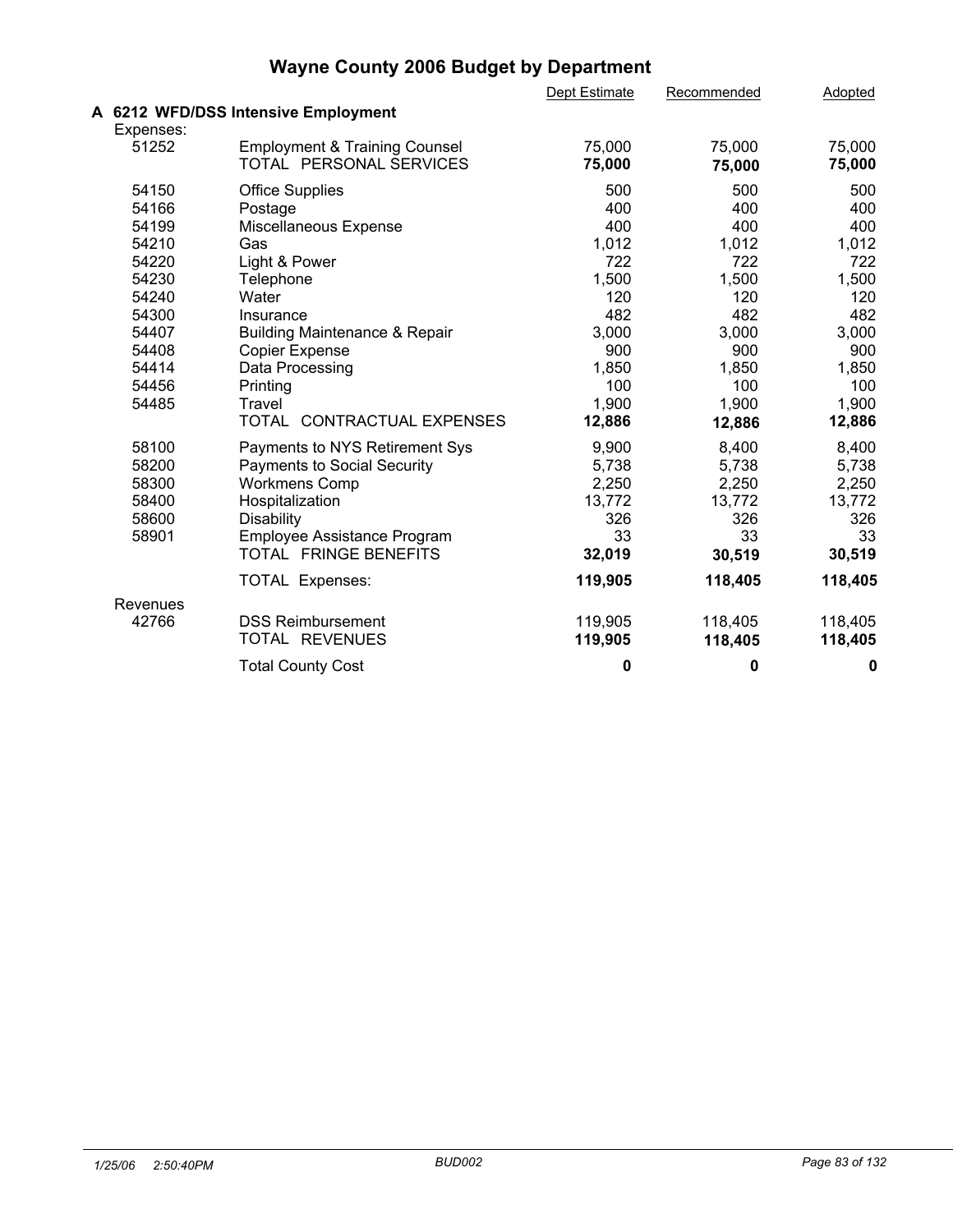|           |                                          | Dept Estimate | Recommended | Adopted |  |
|-----------|------------------------------------------|---------------|-------------|---------|--|
|           | A 6214 WFD - 3Day DSS Workshop           |               |             |         |  |
| Expenses: |                                          |               |             |         |  |
| 51088     | E & T Director II                        | 5,000         | 5,000       | 5,000   |  |
| 51104     | Clerk Typist (7hr)                       | 4,500         | 4,500       | 4,500   |  |
| 51252     | <b>Employment &amp; Training Counsel</b> | 7,000         | 7,000       | 7,000   |  |
| 51256     | <b>Empl &amp; Training Coordinator</b>   | 15,000        | 15,000      | 15,000  |  |
|           | TOTAL PERSONAL SERVICES                  | 31,500        | 31,500      | 31,500  |  |
| 54150     | <b>Office Supplies</b>                   | 400           | 400         | 400     |  |
| 54166     | Postage                                  | 300           | 300         | 300     |  |
| 54199     | Miscellaneous Expense                    | 5,500         | 5,500       | 5,500   |  |
| 54210     | Gas                                      | 432           | 432         | 432     |  |
| 54220     | Light & Power                            | 308           | 308         | 308     |  |
| 54230     | Telephone                                | 650           | 650         | 650     |  |
| 54240     | Water                                    | 51            | 51          | 51      |  |
| 54300     | Insurance                                | 204           | 204         | 204     |  |
| 54407     | <b>Building Maintenance &amp; Repair</b> | 1,280         | 1,280       | 1,280   |  |
| 54408     | <b>Copier Expense</b>                    | 700           | 700         | 700     |  |
| 54414     | Data Processing                          | 770           | 770         | 770     |  |
| 54456     | Printing                                 | 100           | 100         | 100     |  |
| 54485     | Travel                                   | 700           | 700         | 700     |  |
|           | TOTAL CONTRACTUAL EXPENSES               | 11,395        | 11,395      | 11,395  |  |
| 58100     | Payments to NYS Retirement Sys           | 4,158         | 4,158       | 4,158   |  |
| 58200     | <b>Payments to Social Security</b>       | 2,410         | 2,410       | 2,410   |  |
| 58300     | <b>Workmens Comp</b>                     | 945           | 945         | 945     |  |
| 58400     | Hospitalization                          | 5,799         | 5,799       | 5,799   |  |
| 58600     | Disability                               | 137           | 137         | 137     |  |
| 58901     | Employee Assistance Program              | 14            | 14          | 14      |  |
|           | TOTAL FRINGE BENEFITS                    | 13,463        | 13,463      | 13,463  |  |
|           | <b>TOTAL Expenses:</b>                   | 56,358        | 56,358      | 56,358  |  |
| Revenues  |                                          |               |             |         |  |
| 42766     | <b>DSS Reimbursement</b>                 | 56,358        | 56,358      | 56,358  |  |
|           | TOTAL REVENUES                           | 56,358        | 56,358      | 56,358  |  |
|           | <b>Total County Cost</b>                 | 0             | 0           | 0       |  |
|           |                                          |               |             |         |  |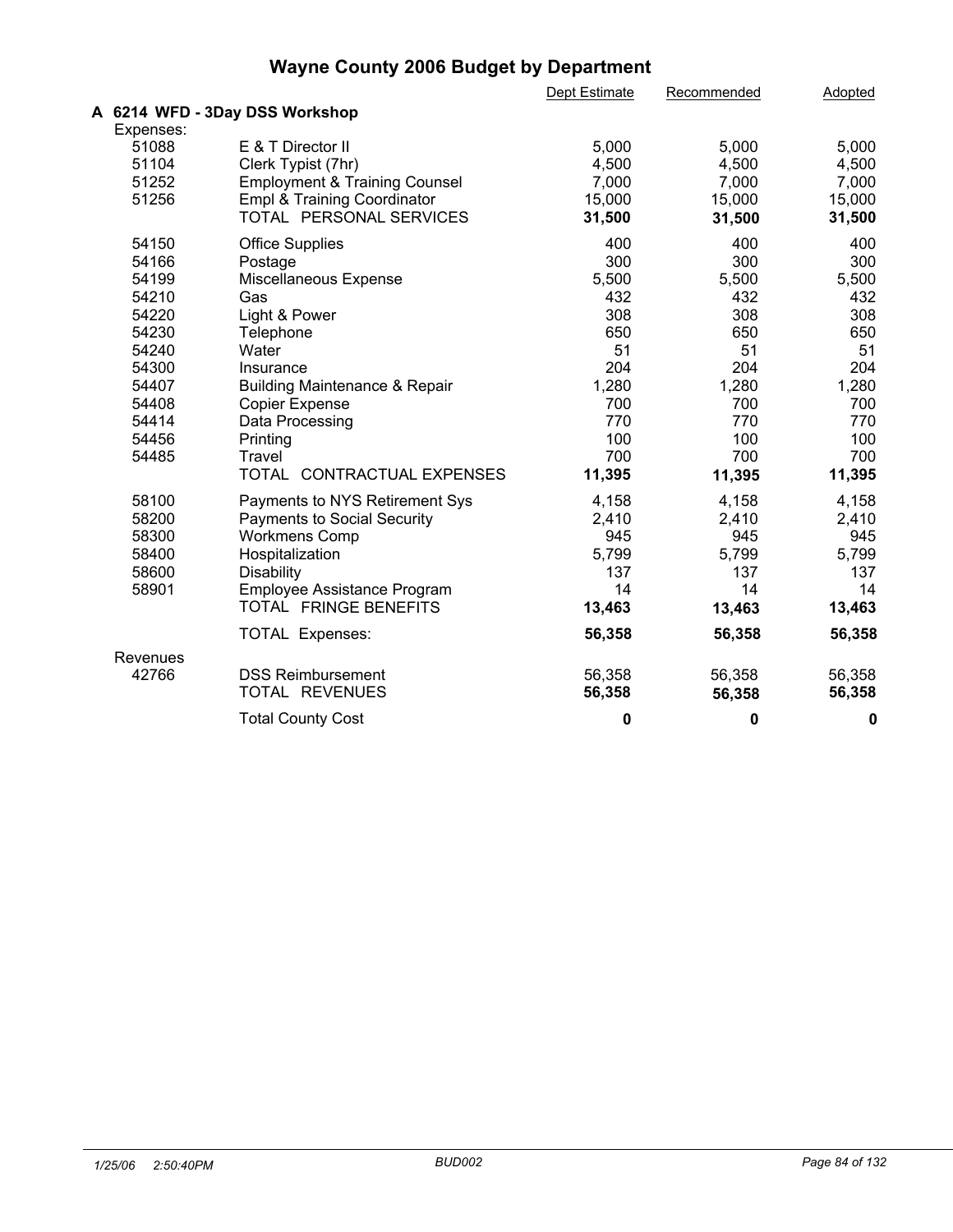|           |                                 | Dept Estimate | Recommended | Adopted |
|-----------|---------------------------------|---------------|-------------|---------|
| Expenses: | A 6310 Community Action Program |               |             |         |
| 54495     | Wayne Cap                       | 48.870        | 43.983      | 43.983  |
|           | TOTAL CONTRACTUAL EXPENSES      | 48.870        | 43,983      | 43,983  |
|           | <b>TOTAL Expenses:</b>          | 48.870        | 43,983      | 43.983  |
|           | <b>Total County Cost</b>        | 48,870        | 43,983      | 43,983  |
|           |                                 |               |             |         |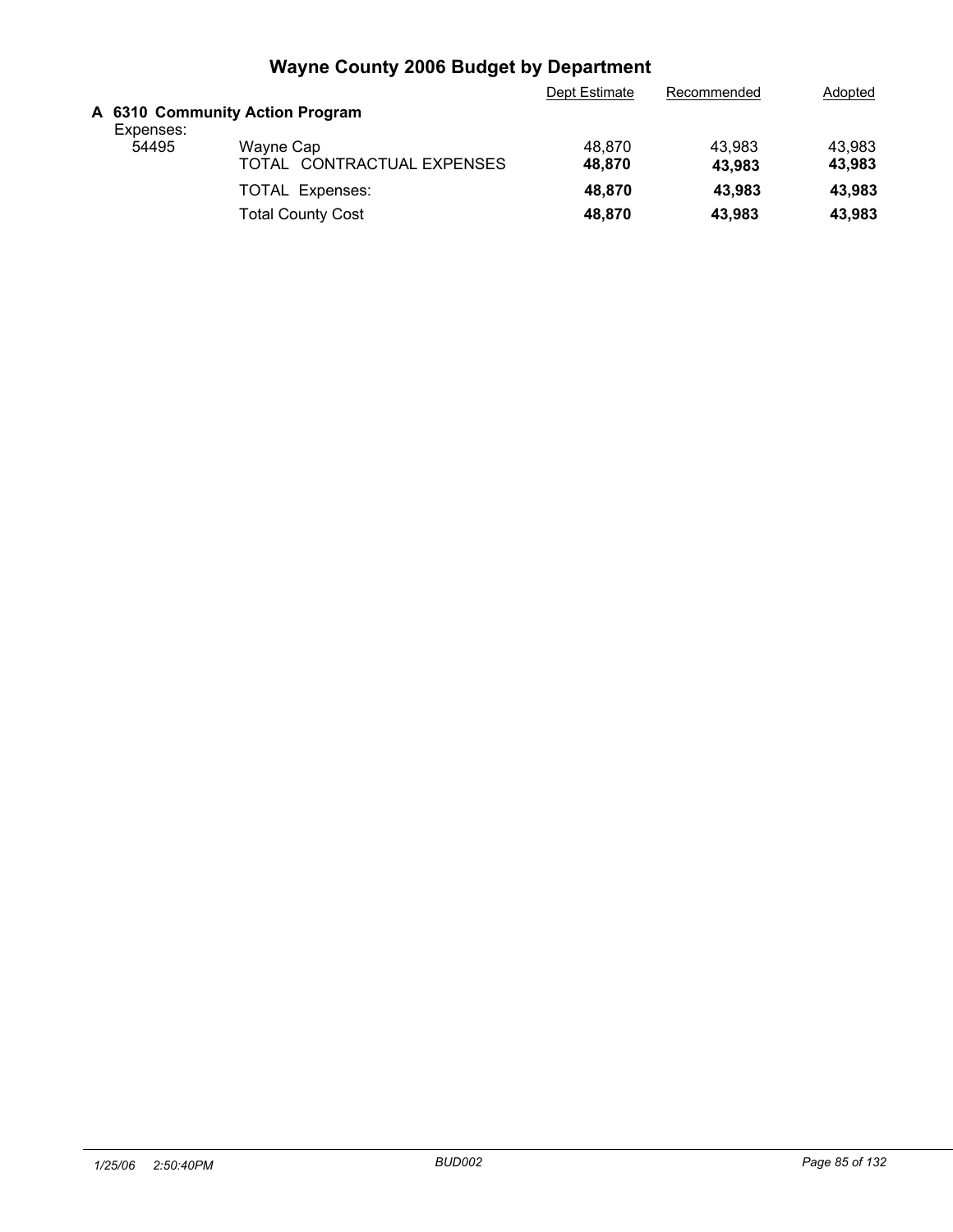|           |                                   | Dept Estimate | Recommended | Adopted |
|-----------|-----------------------------------|---------------|-------------|---------|
|           | A 6326 Economic Development Admin |               |             |         |
| Expenses: |                                   |               |             |         |
| 54000     | <b>Contractual Expenses</b>       | 257,400       | 257.400     | 257,400 |
| 54400     | <b>Contracted Services</b>        | 442.600       | 292,600     | 292,600 |
| 54553     | Industrial Development Progrm     | 300,000       | 200,000     | 200,000 |
|           | TOTAL CONTRACTUAL EXPENSES        | 1,000,000     | 750,000     | 750,000 |
|           | <b>TOTAL Expenses:</b>            | 1,000,000     | 750,000     | 750,000 |
|           | <b>Total County Cost</b>          | 1,000,000     | 750,000     | 750,000 |
|           |                                   |               |             |         |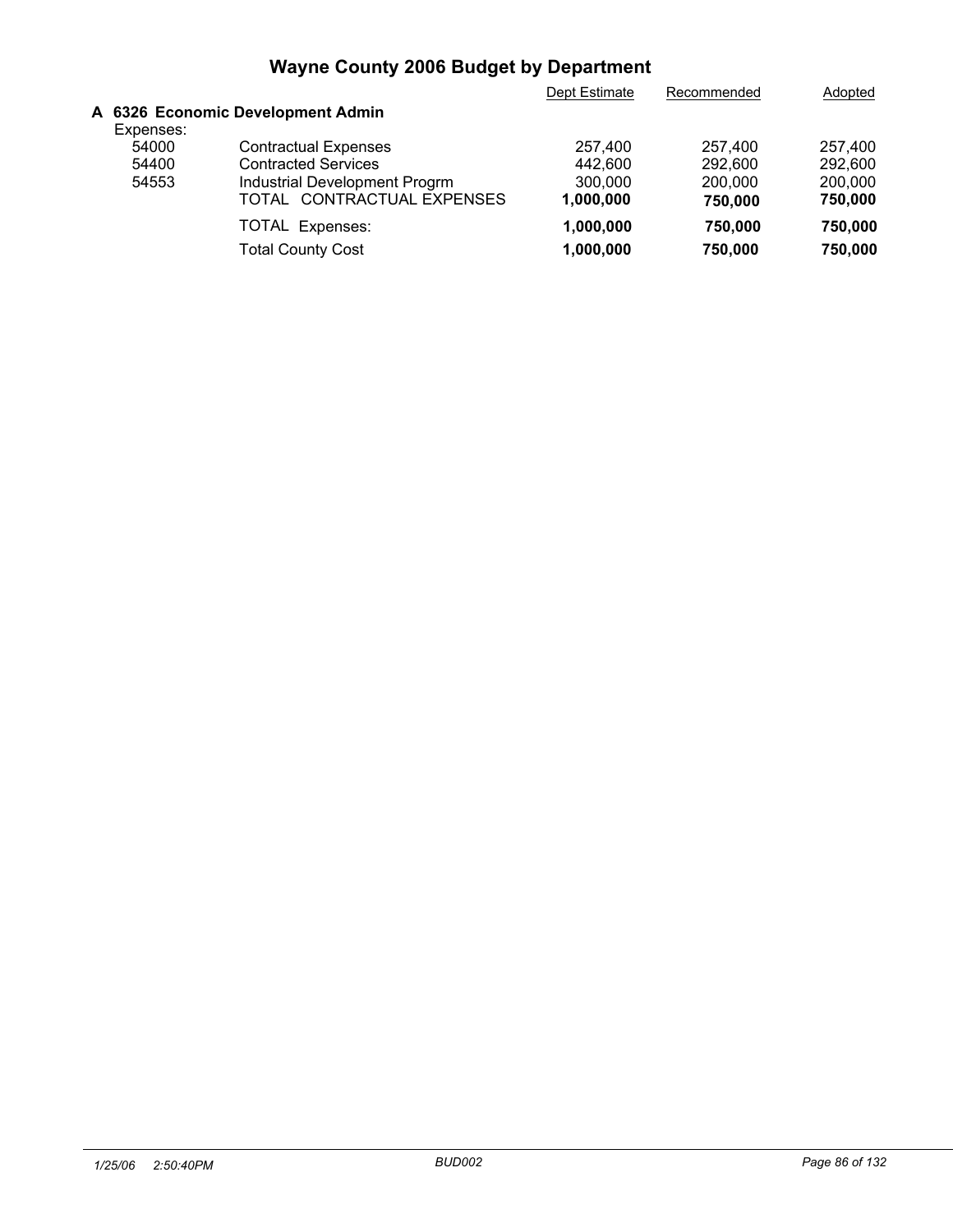|                            |                                          | Dept Estimate | Recommended | Adopted |  |
|----------------------------|------------------------------------------|---------------|-------------|---------|--|
| A 6410 Publicity (Tourism) |                                          |               |             |         |  |
| Expenses:                  |                                          |               |             |         |  |
| 51104                      | <b>Clerk Typist</b>                      | 26,389        | 26,689      | 26,689  |  |
| 51416                      | <b>Director Tourism &amp; Promotions</b> | 45,752        | 45,752      | 45,752  |  |
| 51432                      | <b>Outdoor Recreation Coordinator</b>    | 16,497        | 16,932      | 16,932  |  |
| 51536                      | <b>Tourism Assistant</b>                 | 18,800        | 18,800      | 0       |  |
| 51541                      | Group Tourism Coordinator                | 0             | 0           | 18,800  |  |
|                            | TOTAL PERSONAL SERVICES                  | 107,438       | 108,173     | 108,173 |  |
| 54120                      | County Info Packets                      | 1,093         | 1,500       | 1,500   |  |
| 54150                      | <b>Office Supplies</b>                   | 1,200         | 1,200       | 1,200   |  |
| 54166                      | Postage                                  | 2,000         | 2,000       | 2,000   |  |
| 54210                      | Gas                                      | 820           | 820         | 820     |  |
| 54220                      | Light & Power                            | 580           | 580         | 580     |  |
| 54230                      | Telephone                                | 2,000         | 2,000       | 2,000   |  |
| 54240                      | Water                                    | 90            | 90          | 90      |  |
| 54402                      | Advertising                              | 10,500        | 11,000      | 11,000  |  |
| 54410                      | Conference                               | 0             | 800         | 800     |  |
| 54414                      | Data Processing                          | 3,268         | 3,268       | 3,268   |  |
| 54424                      | Equipment - Maint Contract               | 830           | 830         | 830     |  |
| 54434                      | <b>Information Centers</b>               | 1,000         | 1,000       | 1,000   |  |
| 54438                      | Maintenance/Repairs                      | 3,702         | 3,702       | 3,702   |  |
| 54457                      | Printing Literature & Brochure           | 10,500        | 10,500      | 10,500  |  |
| 54460                      | Promotion                                | 16,800        | 19,000      | 19,000  |  |
| 54485                      | Travel                                   | 4,050         | 4,085       | 4,085   |  |
| 54539                      | Brochure/AD Development                  | 1,500         | 2,000       | 2,000   |  |
| 54603                      | <b>Fishing Derby</b>                     | 4,000         | 4,500       | 4,500   |  |
|                            | TOTAL CONTRACTUAL EXPENSES               | 63,933        | 68,875      | 68,875  |  |
| 58100                      | Payments to NYS Retirement Sys           | 15,460        | 9,841       | 9,841   |  |
| 58200                      | <b>Payments to Social Security</b>       | 8,219         | 8,276       | 8,276   |  |
| 58400                      | Hospitalization                          | 10,187        | 7,909       | 7,909   |  |
| 58600                      | Disability                               | 312           | 312         | 312     |  |
| 58901                      | Employee Assistance Program              | 46            | 46          | 46      |  |
|                            | TOTAL FRINGE BENEFITS                    | 34,224        | 26,384      | 26,384  |  |
|                            | TOTAL Expenses:                          | 205,595       | 203,432     | 203,432 |  |
| Revenues                   |                                          |               |             |         |  |
| 42089                      | Departmental Income                      | 16,000        | 16,000      | 16,000  |  |
|                            | TOTAL REVENUES                           | 16,000        | 16,000      | 16,000  |  |
|                            | <b>Total County Cost</b>                 | 189,595       | 187,432     | 187,432 |  |
|                            |                                          |               |             |         |  |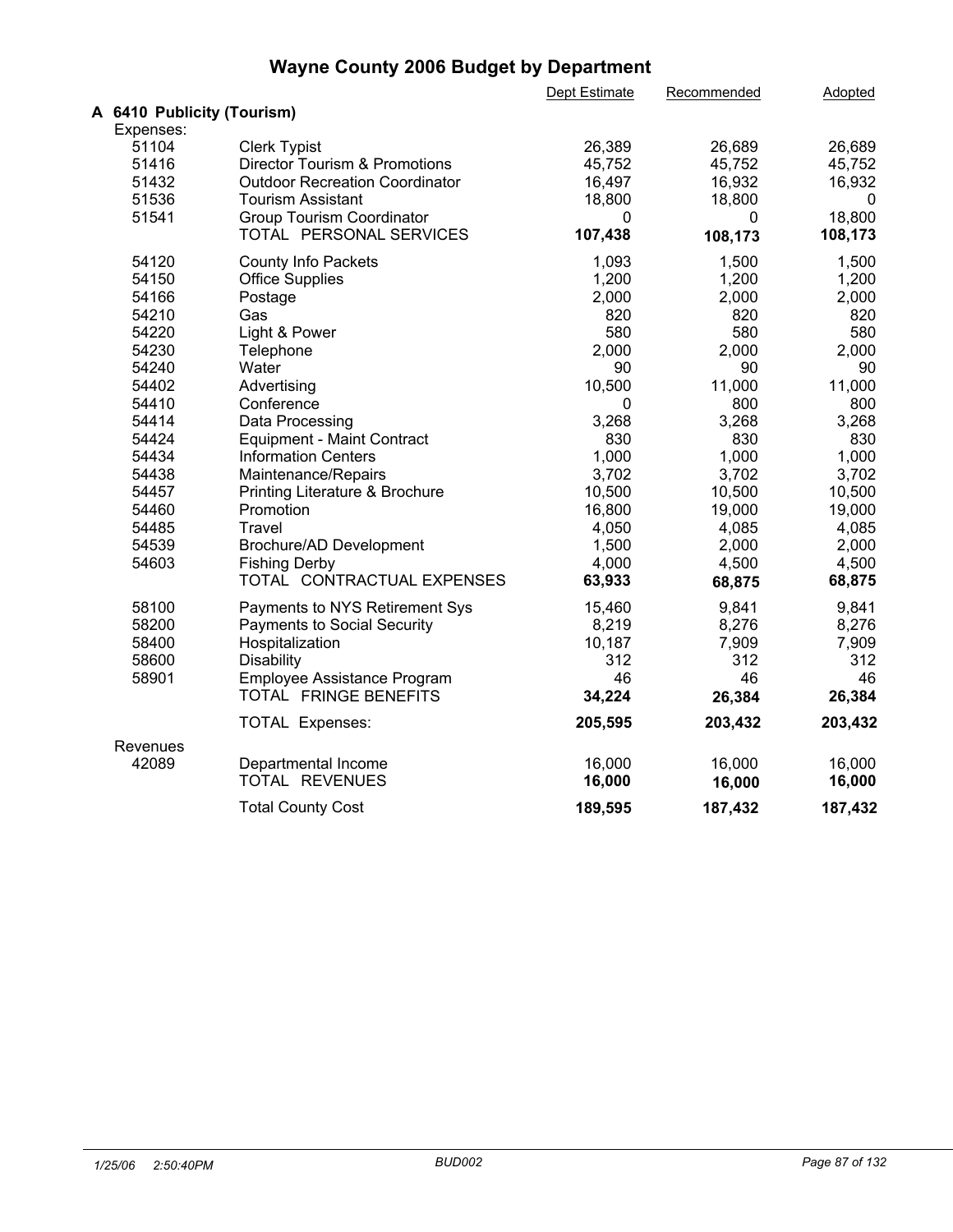|           |                                       | Dept Estimate | Recommended | Adopted |
|-----------|---------------------------------------|---------------|-------------|---------|
|           | A 6411 Tourism Matching Funds Program |               |             |         |
| Expenses: |                                       |               |             |         |
| 54166     | Postage                               | 7,000         | 7,000       | 7,000   |
| 54230     | Telephone                             | 1,600         | 1,600       | 1,600   |
| 54397     | Tourism Direct Mail                   | 2,000         | 2,000       | 2,000   |
| 54398     | Tourism Research                      | 1,000         | 1,000       | 1,000   |
| 54399     | Video Production                      | 2,000         | 2,000       | 2,000   |
| 54402     | Advertising                           | 76,533        | 76,533      | 76,533  |
| 54434     | <b>Information Centers</b>            | 14,000        | 14,000      | 14,000  |
| 54457     | Printing Literature & Brochure        | 35,000        | 35,000      | 35,000  |
| 54460     | Promotion                             | 8,000         | 8,000       | 8,000   |
| 54539     | Brochure/AD Development               | 8,000         | 8,000       | 8,000   |
|           | TOTAL CONTRACTUAL EXPENSES            | 155,133       | 155,133     | 155,133 |
|           | TOTAL Expenses:                       | 155,133       | 155,133     | 155,133 |
| Revenues  |                                       |               |             |         |
| 42089     | Departmental Income                   | 8,000         | 8,000       | 8,000   |
| 43716     | State Aid                             | 72,227        | 72,227      | 72,227  |
|           | TOTAL REVENUES                        | 80,227        | 80,227      | 80,227  |
|           | <b>Total County Cost</b>              | 74,906        | 74,906      | 74,906  |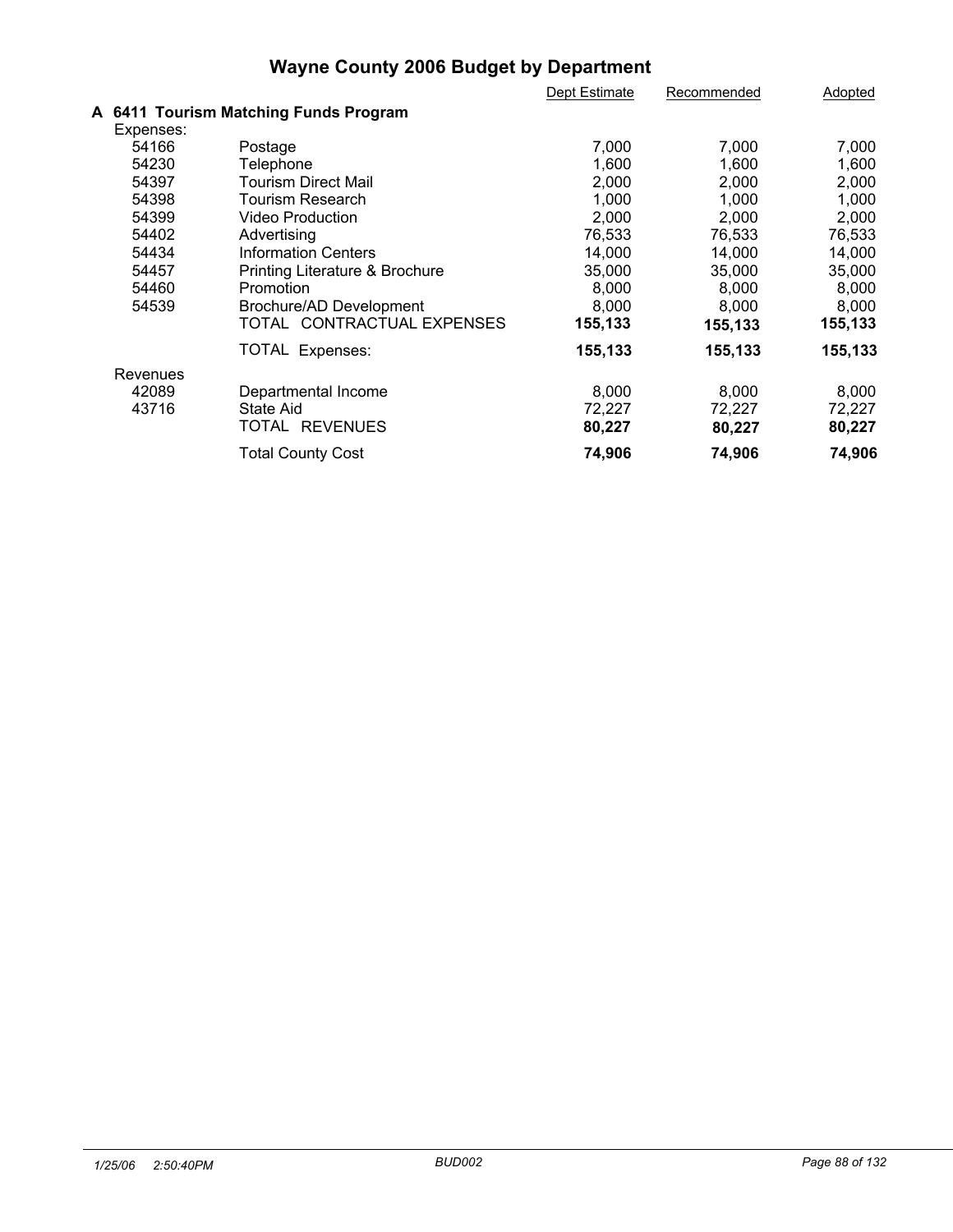|                         |                                   | Dept Estimate | Recommended | Adopted |  |
|-------------------------|-----------------------------------|---------------|-------------|---------|--|
| A 6510 Veteran Services |                                   |               |             |         |  |
| Expenses:               |                                   |               |             |         |  |
| 51069                   | <b>Personnel Clerk Part Time</b>  | 14,688        | 14,688      | 14,688  |  |
| 51089                   | <b>Director Veteran Services</b>  | 11,000        | 11,000      | 11,000  |  |
| 51117                   | Motor Vehicle Operator, PT        | 736           | 736         | 736     |  |
| 51206                   | Veteran Services Officer          | 30,682        | 30,682      | 30,682  |  |
| 51694                   | Vehicle Operator (8hr)            | 30,080        | 30,080      | 30,080  |  |
|                         | TOTAL PERSONAL SERVICES           | 87,186        | 87,186      | 87,186  |  |
| 54114                   | Car Expense                       | 8,000         | 8,000       | 8,000   |  |
| 54150                   | <b>Office Supplies</b>            | 358           | 358         | 358     |  |
| 54166                   | Postage                           | 800           | 800         | 800     |  |
| 54210                   | Gas                               | 770           | 770         | 770     |  |
| 54220                   | Light & Power                     | 1,340         | 1,340       | 1,340   |  |
| 54230                   | Telephone                         | 2,500         | 2,000       | 2,000   |  |
| 54240                   | Water                             | 170           | 170         | 170     |  |
| 54400                   | <b>Contracted Services</b>        | 17,250        | 17,250      | 17,250  |  |
| 54408                   | <b>Copier Expense</b>             | 960           | 960         | 960     |  |
| 54410                   | Conference                        | 1,080         | 750         | 750     |  |
| 54414                   | Data Processing                   | 2,898         | 2,898       | 2,898   |  |
| 54424                   | <b>Equipment - Maint Contract</b> | 900           | 1,100       | 1,100   |  |
| 54438                   | Maintenance/Repairs               | 3,240         | 3,240       | 3,240   |  |
| 54456                   | Printing                          | 350           | 350         | 350     |  |
| 54475                   | Software                          | 1,000         | 1,000       | 1,000   |  |
| 54483                   | Training, Seminars & Schools      | 900           | 900         | 900     |  |
| 54485                   | Travel                            | 1,170         | 1,170       | 1,170   |  |
| 54510                   | <b>Burials</b>                    | 25,000        | 25,000      | 25,000  |  |
| 54600                   | Misc                              | 250           | 50          | 50      |  |
|                         | TOTAL CONTRACTUAL EXPENSES        | 68,936        | 68,106      | 68,106  |  |
| 58100                   | Payments to NYS Retirement Sys    | 12,554        | 10,810      | 10,810  |  |
| 58200                   | Payments to Social Security       | 6,669         | 6,669       | 6,669   |  |
| 58400                   | Hospitalization                   | 12,912        | 12,912      | 12,912  |  |
| 58600                   | Disability                        | 312           | 312         | 312     |  |
| 58901                   | Employee Assistance Program       | 46            | 46          | 46      |  |
|                         | TOTAL FRINGE BENEFITS             | 32,493        | 30,749      | 30,749  |  |
|                         | TOTAL Expenses:                   | 188,615       | 186,041     | 186,041 |  |
| Revenues                |                                   |               |             |         |  |
| 43648                   | <b>Social Services Burials</b>    | 5,000         | 5,000       | 5,000   |  |
| 43710                   | Veteran Service Agencies          | 5,000         | 5,000       | 5,000   |  |
|                         | TOTAL REVENUES                    | 10,000        | 10,000      | 10,000  |  |
|                         | <b>Total County Cost</b>          | 178,615       | 176,041     | 176,041 |  |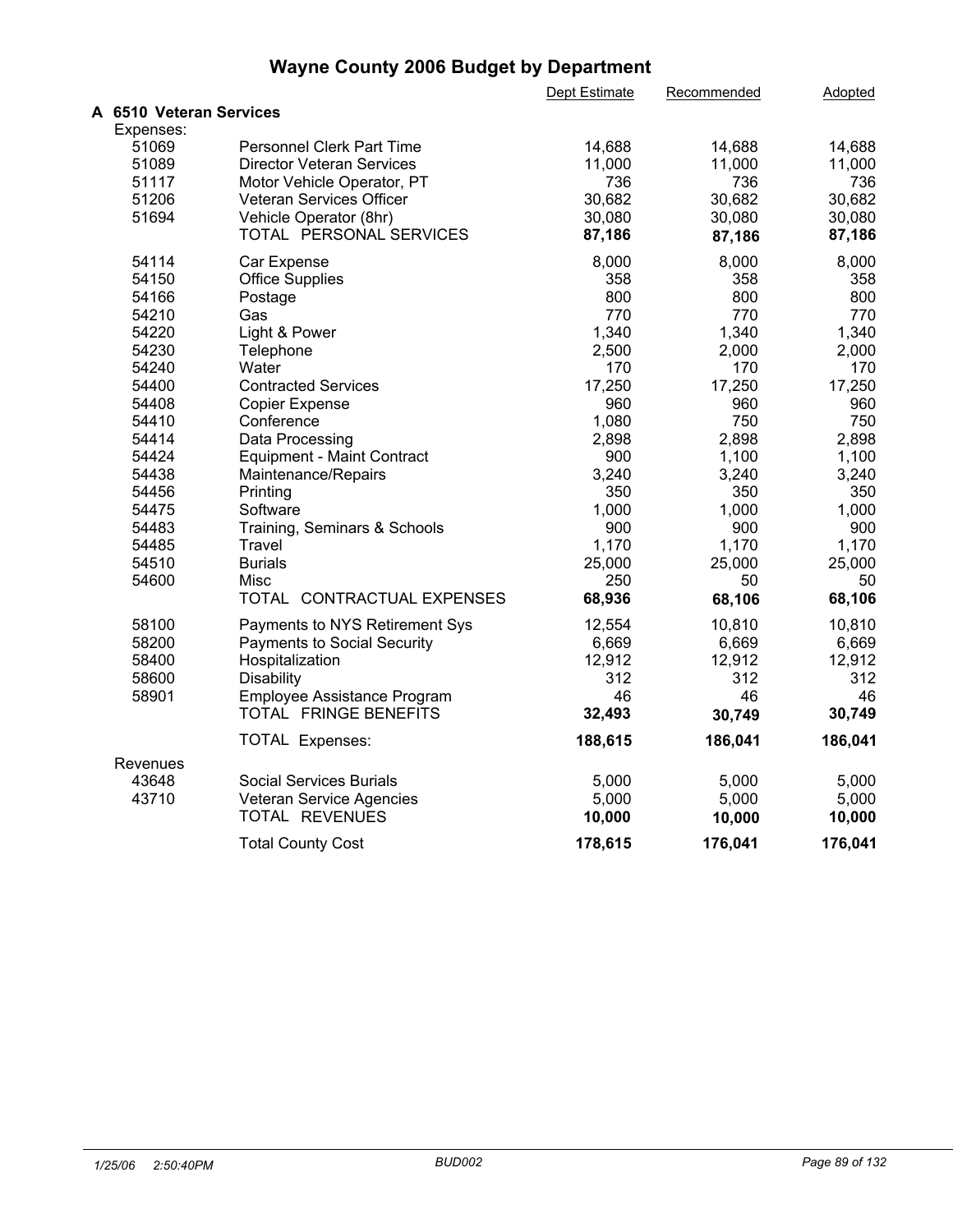|                               |                                    | Dept Estimate | Recommended | Adopted |  |
|-------------------------------|------------------------------------|---------------|-------------|---------|--|
| A 6610 Consumer Affairs (W&M) |                                    |               |             |         |  |
| Expenses:                     |                                    |               |             |         |  |
| 51090                         | Director Weights & Measures        | 44,011        | 44,011      | 44,011  |  |
| 51228                         | Deputy Director Weights&Measur     | 33,475        | 33,475      | 33,475  |  |
|                               | TOTAL PERSONAL SERVICES            | 77,486        | 77,486      | 77,486  |  |
| 54150                         | <b>Office Supplies</b>             | 200           | 200         | 200     |  |
| 54166                         | Postage                            | 250           | 250         | 250     |  |
| 54210                         | Gas                                | 1,400         | 1,400       | 1,400   |  |
| 54220                         | Light & Power                      | 1,600         | 1,600       | 1,600   |  |
| 54230                         | Telephone                          | 350           | 350         | 350     |  |
| 54240                         | Water                              | 245           | 245         | 245     |  |
| 54414                         | Data Processing                    | 574           | 574         | 574     |  |
| 54438                         | Maintenance/Repairs                | 100           | 100         | 100     |  |
| 54485                         | Travel                             | 80            | 80          | 80      |  |
| 54487                         | Vehicle Maintenance & Repair       | 4,000         | 4,000       | 4,000   |  |
| 54600                         | Misc                               | 200           | 200         | 200     |  |
|                               | TOTAL CONTRACTUAL EXPENSES         | 8,999         | 8,999       | 8,999   |  |
| 58100                         | Payments to NYS Retirement Sys     | 11,459        | 9,909       | 9,909   |  |
| 58200                         | <b>Payments to Social Security</b> | 5,928         | 5,928       | 5,928   |  |
| 58400                         | Hospitalization                    | 8,976         | 8,976       | 8,976   |  |
| 58600                         | <b>Disability</b>                  | 312           | 312         | 312     |  |
| 58901                         | Employee Assistance Program        | 32            | 32          | 32      |  |
|                               | TOTAL FRINGE BENEFITS              | 26,707        | 25,157      | 25,157  |  |
|                               | <b>TOTAL Expenses:</b>             | 113,192       | 111,642     | 111,642 |  |
| Revenues                      |                                    |               |             |         |  |
| 42620                         | <b>Fines &amp; Forteitures</b>     | 500           | 1,500       | 1,500   |  |
| 42770                         | <b>Miscellaneous Revenues</b>      | 0             | 2,000       | 2,000   |  |
| 43717                         | Weights & Measures                 | 4,500         | 5,000       | 5,000   |  |
|                               | TOTAL REVENUES                     | 5,000         | 8,500       | 8,500   |  |
|                               | <b>Total County Cost</b>           | 108,192       | 103,142     | 103,142 |  |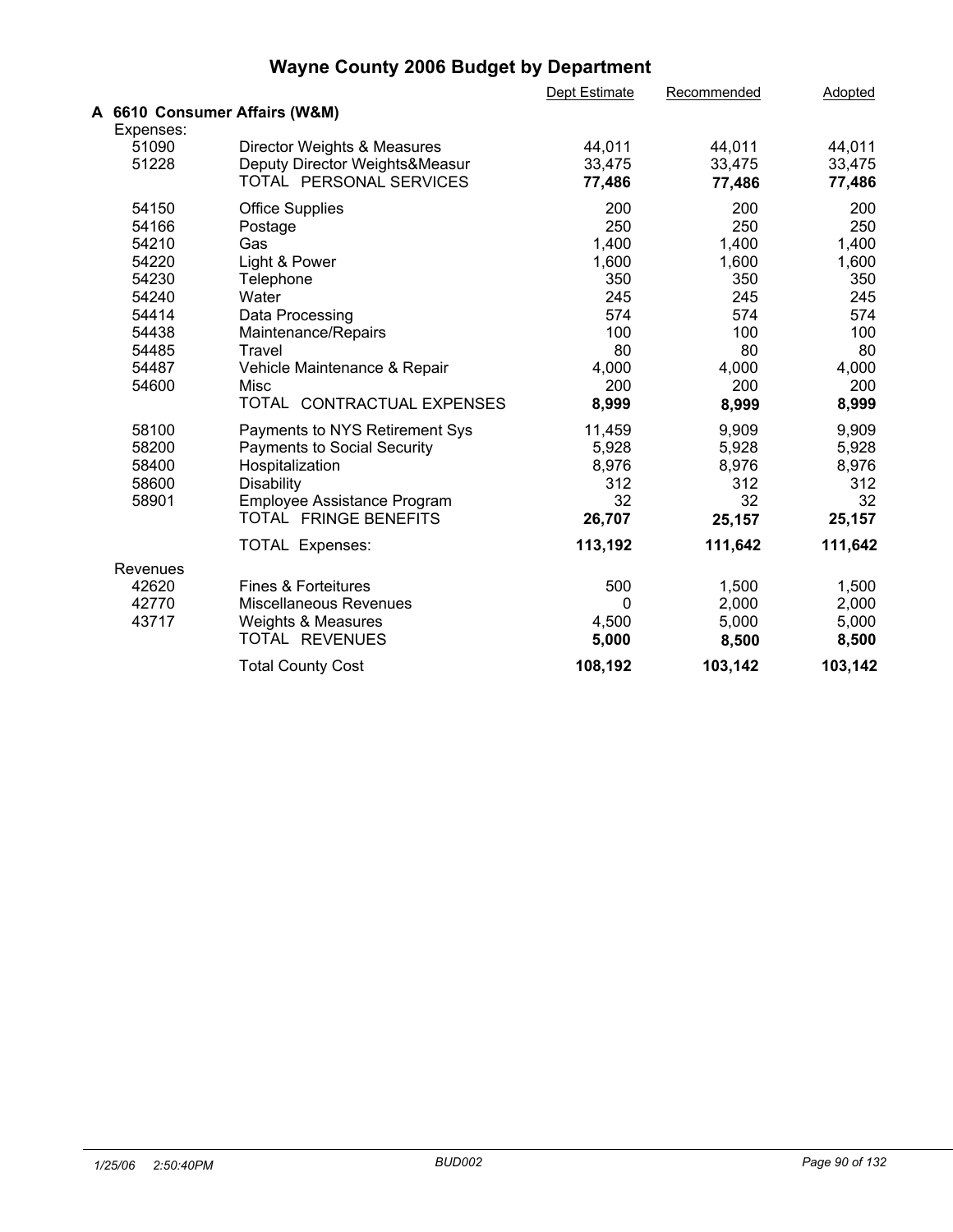|                             |                                       | Dept Estimate | Recommended | Adopted |  |
|-----------------------------|---------------------------------------|---------------|-------------|---------|--|
| A 6772 Area Agency on Aging |                                       |               |             |         |  |
| Expenses:                   |                                       |               |             |         |  |
| 51092                       | Director Office of Aging              | 51,210        | 51,210      | 51,210  |  |
| 51100                       | Vehicle Operator                      | 26,592        | 26,592      | 26,592  |  |
| 51110                       | Receptionist                          | 21,364        | 21,364      | 21,364  |  |
| 51122                       | <b>Account Clerk</b>                  | 26,090        | 26,090      | 26,090  |  |
| 51142                       | Senior Clerk-Typist                   | 28,334        | 28,334      | 28,334  |  |
| 51149                       | Aging Service Worker                  | 23,436        | 23,436      | 23,436  |  |
| 51222                       | <b>Aging Services Assistant</b>       | 135,982       | 135,982     | 135,982 |  |
| 51232                       | <b>Principal Account Clerk</b>        | 35,077        | 35,077      | 35,077  |  |
| 51253                       | Caseworker Aging                      | 59,880        | 59,880      | 59,880  |  |
| 51276                       | <b>Aging Services Specialist</b>      | 37,820        | 37,820      | 37,820  |  |
| 51278                       | <b>Nutrition Services Coordinator</b> | 37,053        | 37,053      | 37,053  |  |
| 51283                       | <b>RPNurse Part Time</b>              | 42,688        | 42,688      | 42,688  |  |
| 51297                       |                                       | 39,630        | 39,630      | 39,630  |  |
|                             | Deputy Director of Aging              |               |             |         |  |
| 51362                       | Senior Caseworker                     | 35,000        | 35,000      | 35,000  |  |
| 51385                       | Aging Services Aide                   | 32,032        | 32,032      | 32,032  |  |
|                             | TOTAL PERSONAL SERVICES               | 632,188       | 632,188     | 632,188 |  |
| 52200                       | <b>Office Equipment</b>               | 2,579         | 2,579       | 1,079   |  |
| 52201                       | <b>Computer Equipment</b>             |               |             | 1,500   |  |
|                             | TOTAL EQUIPMENT                       | 2,579         | 2,579       | 2,579   |  |
| 54166                       | Postage                               | 5,000         | 5,000       | 5,000   |  |
| 54210                       | Gas                                   | 2,580         | 2,580       | 2,580   |  |
| 54220                       | Light & Power                         | 14,845        | 14,845      | 14,845  |  |
| 54230                       |                                       | 14,000        | 14,000      | 14,000  |  |
|                             | Telephone                             |               |             |         |  |
| 54240                       | Water                                 | 832           | 832         | 832     |  |
| 54410                       | Conference                            | 1,500         | 1,500       | 1,500   |  |
| 54414                       | Data Processing                       | 13,512        | 13,512      | 13,512  |  |
| 54418                       | Dues                                  | 1,100         | 1,100       | 1,100   |  |
| 54424                       | <b>Equipment - Maint Contract</b>     | 2,000         | 2,000       | 2,000   |  |
| 54437                       | Lease                                 | 89,898        | 89,898      | 89,898  |  |
| 54438                       | Maintenance/Repairs                   | 26,672        | 26,672      | 26,672  |  |
| 54456                       | Printing                              | 10,000        | 10,000      | 10,000  |  |
| 54465                       | Rental - Office Space                 | 6,700         | 6,700       | 6,700   |  |
| 54466                       | <b>Home Delivered Meals</b>           | 132,000       | 132,000     | 132,000 |  |
| 54472                       | Subscriptions                         | 700           | 700         | 700     |  |
| 54475                       | Software                              | 1,000         | 1,000       | 1,000   |  |
| 54483                       | Training, Seminars & Schools          | 1,000         | 1,000       | 1,000   |  |
| 54485                       | Travel                                | 10,000        | 10,000      | 10,000  |  |
| 54487                       | Vehicle Maintenance & Repair          | 2,000         | 2,000       | 2,000   |  |
| 54520                       | Consultants                           | 17,000        | 17,000      | 17,000  |  |
| 54600                       | Misc                                  | 2,000         | 2,000       | 2,000   |  |
| 54657                       | <b>JTPA</b>                           | 30,776        | 30,776      | 30,776  |  |
| 54658                       | Genesee Regional                      | 150,000       | 150,000     | 150,000 |  |
| 54659                       | Legal Aid Agency                      | 8,000         | 8,000       | 8,000   |  |
| 54660                       | Key Industries                        | 75,000        | 75,000      | 75,000  |  |
| 54661                       | V/O Newark                            | 3,975         | 3,975       | 3,975   |  |
| 54662                       | T/O Ontario                           | 6,200         | 6,200       | 6,200   |  |
| 54668                       | Sodus Site                            | 8,000         | 8,000       | 8,000   |  |
| 54891                       | <b>Other Direct Expenses</b>          | 15,000        | 15,000      | 15,000  |  |
|                             | TOTAL CONTRACTUAL EXPENSES            | 651,290       | 651,290     | 651,290 |  |
|                             |                                       |               |             |         |  |
| 58100                       | Payments to NYS Retirement Sys        | 87,053        | 74,409      | 74,409  |  |
| 58200                       | <b>Payments to Social Security</b>    | 48,362        | 48,362      | 48,362  |  |
| 58400                       | Hospitalization                       | 111,536       | 111,536     | 111,536 |  |
| 58600                       | <b>Disability</b>                     | 2,652         | 2,652       | 2,652   |  |
| 58901                       | Employee Assistance Program           | 300           | 300         | 300     |  |
|                             | TOTAL FRINGE BENEFITS                 | 249,903       | 237,259     | 237,259 |  |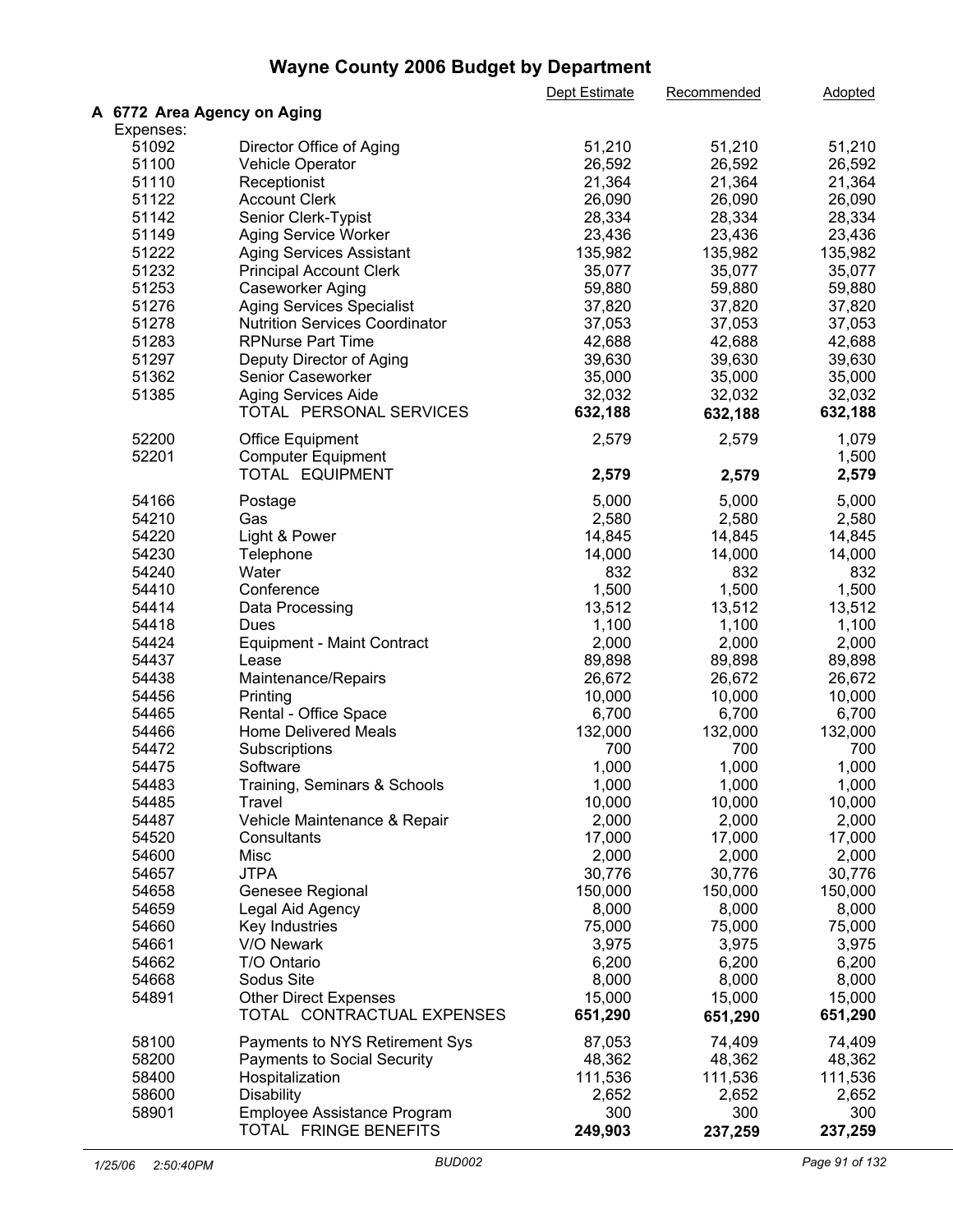|          |                               | Dept Estimate | Recommended | Adopted   |  |
|----------|-------------------------------|---------------|-------------|-----------|--|
|          | TOTAL Expenses:               | 1,535,960     | 1.523.316   | 1,523,316 |  |
| Revenues |                               |               |             |           |  |
| 41281    | Aging Reimbursement           | 56.400        | 56.400      | 56.400    |  |
| 42772    | Office of the Aging           | 43.300        | 43.300      | 43.300    |  |
| 43772    | State Aid - Program for Aging | 524.016       | 524.016     | 524.016   |  |
| 44772    | Programs for the Aging        | 439.779       | 439.779     | 439.779   |  |
|          | TOTAL REVENUES                | 1,063,495     | 1,063,495   | 1,063,495 |  |
|          | <b>Total County Cost</b>      | 472.465       | 459.821     | 459.821   |  |
|          |                               |               |             |           |  |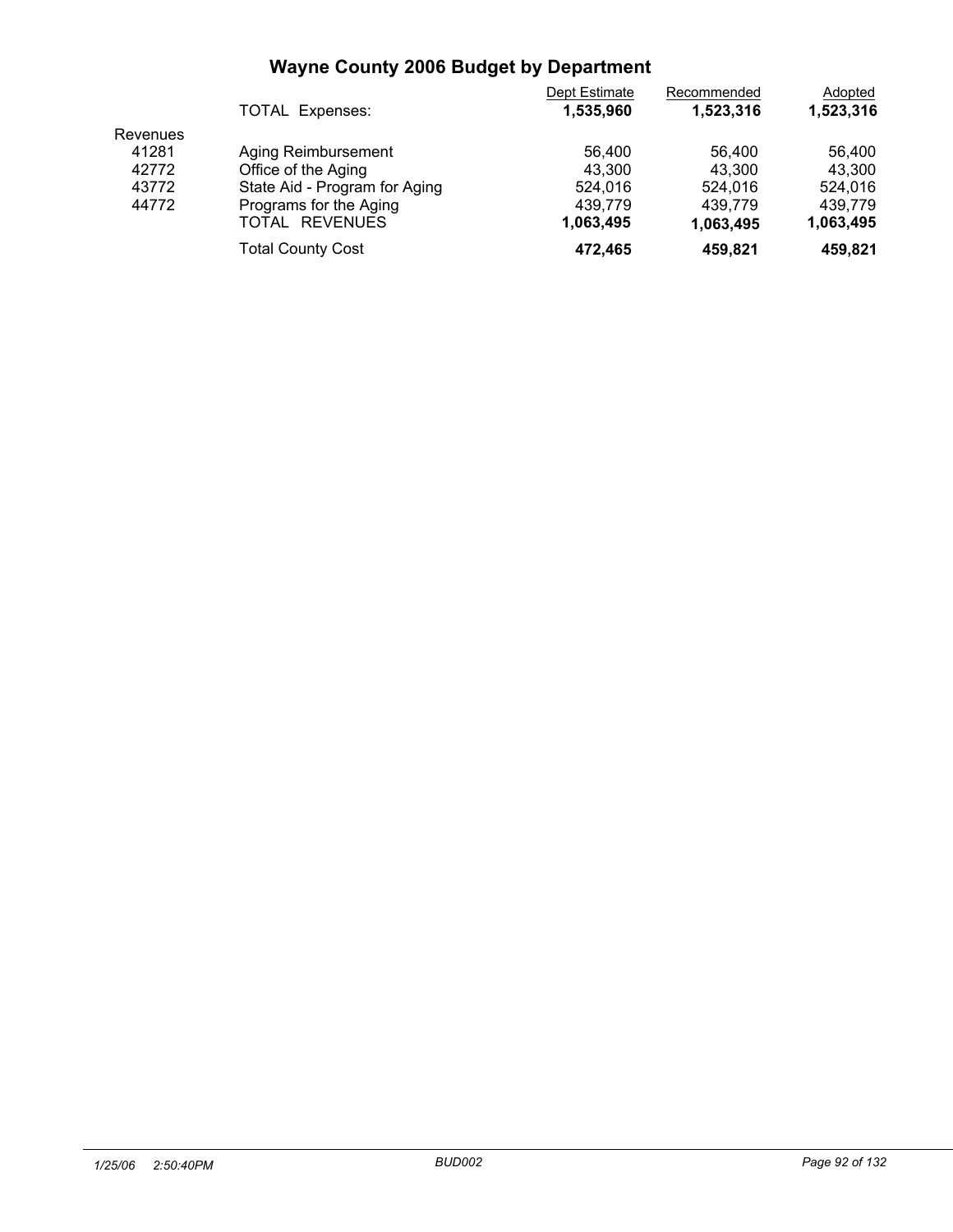|                     |                                   | Dept Estimate | Recommended | Adopted |  |
|---------------------|-----------------------------------|---------------|-------------|---------|--|
| A 7310 Youth Bureau |                                   |               |             |         |  |
| Expenses:           |                                   |               |             |         |  |
| 51203               | Youth Services Assistant          | 32,175        | 32,175      | 32,175  |  |
| 51253               | Caseworker Aging                  | 67,742        | 67,742      | 67,742  |  |
| 51540               | Deputy Director for Youth         | 38,694        | 38,694      | 38,694  |  |
|                     | TOTAL PERSONAL SERVICES           | 138,611       | 138,611     | 138,611 |  |
| 54000               | <b>Contractual Expenses</b>       | 80,439        | 80,439      | 80,439  |  |
| 54150               | <b>Office Supplies</b>            | 4,500         | 4,500       | 4,500   |  |
| 54166               | Postage                           | 1,400         | 1,400       | 1,400   |  |
| 54230               | Telephone                         | 1,750         | 1,750       | 1,750   |  |
| 54400               | <b>Contracted Services</b>        | 58,385        | 58,385      | 58,385  |  |
| 54410               | Conference                        | 1,000         | 1,000       | 1,000   |  |
| 54414               | Data Processing                   | 1,000         | 1,000       | 1,000   |  |
| 54438               | Maintenance/Repairs               | 12,000        | 12,000      | 12,000  |  |
| 54485               | Travel                            | 4,500         | 4,500       | 4,500   |  |
| 54493               | <b>Clerical Service Contracts</b> | 30,000        | 30,000      | 30,000  |  |
| 54608               | ARC MR                            | 1,655         | 1,655       | 1,655   |  |
| 54623               | <b>Pre-trial Diversion</b>        | 104,080       | 104,080     | 104,080 |  |
| 54654               | Wrap-around Funds                 | 3,000         | 3,000       | 3,000   |  |
| 54671               | Runaway/Homeless Youth            | 34,167        | 34,167      | 34,167  |  |
| 54672               | Runaway/Homeless Youth II         | 38,991        | 38,991      | 38,991  |  |
|                     | TOTAL CONTRACTUAL EXPENSES        | 376,867       | 376,867     | 376,867 |  |
| 58100               | Payments to NYS Retirement Sys    | 18,297        | 15,525      | 15,525  |  |
| 58200               | Payments to Social Security       | 10,604        | 10,604      | 10,604  |  |
| 58400               | Hospitalization                   | 12,059        | 12,059      | 12,059  |  |
| 58600               | <b>Disability</b>                 | 624           | 624         | 624     |  |
| 58901               | Employee Assistance Program       | 60            | 60          | 60      |  |
|                     | TOTAL FRINGE BENEFITS             | 41,644        | 38,872      | 38,872  |  |
|                     | <b>TOTAL Expenses:</b>            | 557,122       | 554,350     | 554,350 |  |
| Revenues            |                                   |               |             |         |  |
| 42760               | <b>FACT Program</b>               | 62,700        | 62,700      | 62,700  |  |
| 43278               | <b>Pre-Trial Diversion</b>        | 18,353        | 18,353      | 18,353  |  |
| 43283               | Pre-Trial Diversion SDPP          | 17,387        | 17,387      | 17,387  |  |
| 43435               | <b>Family Counseling</b>          | 39,384        | 39,384      | 39,384  |  |
| 43584               | <b>OMH</b>                        | 36,549        | 36,549      | 36,549  |  |
| 43820               | Youth Bureau                      | 26,431        | 26,431      | 26,431  |  |
| 43823               | <b>ARC</b>                        | 1,655         | 1,655       | 1,655   |  |
| 43836               | Youth Bureau / YDPP               | 38,672        | 38,672      | 38,672  |  |
| 43837               | Youth Bureau / SDPP               | 40,975        | 40,975      | 40,975  |  |
| 43838               | Runaway / Homeless Youth          | 20,500        | 20,500      | 20,500  |  |
| 43839               | Runaway / Homeless Youth II       | 38,991        | 38,991      | 38,991  |  |
|                     | TOTAL REVENUES                    | 341,597       | 341,597     | 341,597 |  |
|                     | <b>Total County Cost</b>          | 215,525       | 212,753     | 212,753 |  |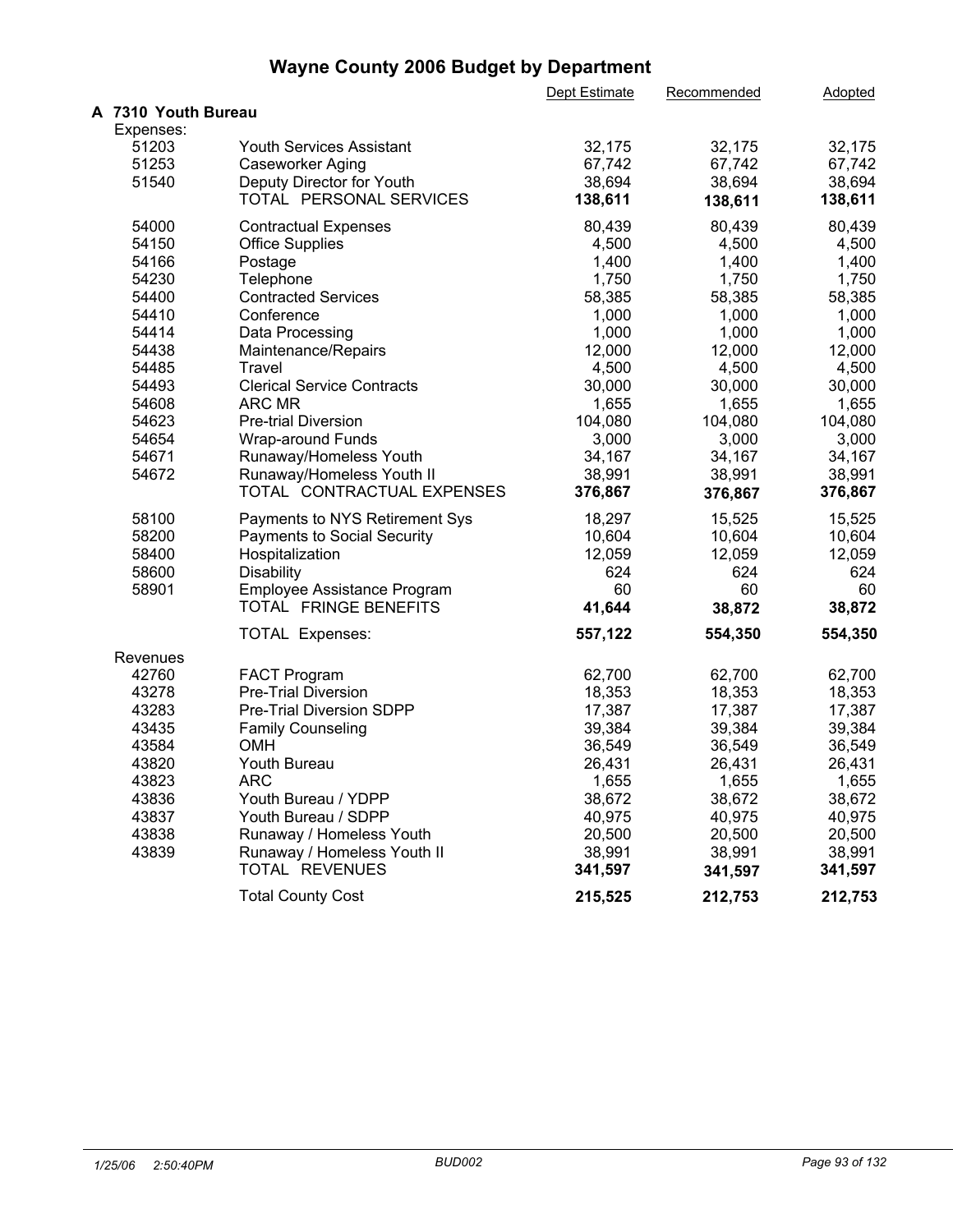|           |                                   | Dept Estimate | Recommended | Adopted |  |
|-----------|-----------------------------------|---------------|-------------|---------|--|
|           | A 7311 Youth Program - Recreation |               |             |         |  |
| Expenses: |                                   |               |             |         |  |
| 51459     | Director of Recreation            | 5,200         | 5,200       | 5,200   |  |
| 51461     | Lifeguard                         | 30,620        | 30,620      | 30,620  |  |
| 51467     | Lifeguard in Charge               | 275           | 275         | 275     |  |
| 51906     | <b>Shift Differential</b>         | 500           | 500         | 500     |  |
|           | TOTAL PERSONAL SERVICES           | 36,595        | 36,595      | 36,595  |  |
| 54100     | Supplies & Materials              | 4,570         | 4,570       | 4,570   |  |
| 54166     | Postage                           | 68            | 68          | 68      |  |
| 54230     | Telephone                         | 999           | 999         | 999     |  |
| 54485     | Travel                            | 402           | 402         | 402     |  |
| 54500     | Fees for Services, Non-employ     | 1,000         | 1,000       | 1,000   |  |
|           | TOTAL CONTRACTUAL EXPENSES        | 7,039         | 7,039       | 7,039   |  |
| 58200     | Payments to Social Security       | 2,799         | 2,799       | 2,799   |  |
|           | TOTAL FRINGE BENEFITS             | 2,799         | 2,799       | 2,799   |  |
|           | <b>TOTAL Expenses:</b>            | 46,433        | 46,433      | 46,433  |  |
| Revenues  |                                   |               |             |         |  |
| 43716     | State Aid                         | 19,355        | 19,355      | 19,355  |  |
| 43821     | Youth Recreation                  | 200           | 200         | 200     |  |
|           | TOTAL REVENUES                    | 19,555        | 19,555      | 19,555  |  |
|           | <b>Total County Cost</b>          | 26,878        | 26,878      | 26,878  |  |
|           |                                   |               |             |         |  |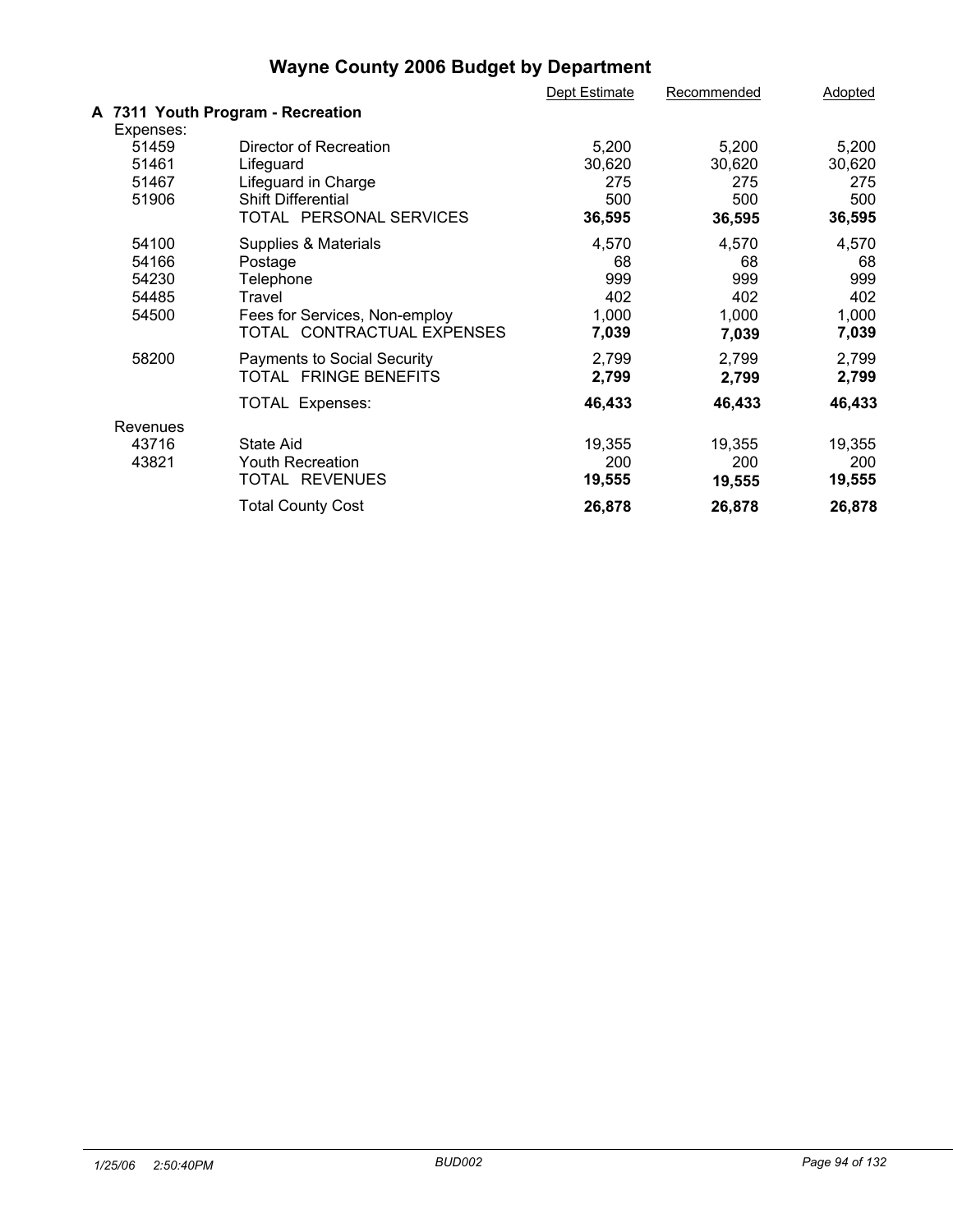|                             | Dept Estimate  | Recommended | Adopted |
|-----------------------------|----------------|-------------|---------|
|                             |                |             |         |
| <b>Contractual Expenses</b> | 94.365         | 94.365      | 94,365  |
| TOTAL CONTRACTUAL EXPENSES  | 94.365         | 94.365      | 94,365  |
| <b>TOTAL Expenses:</b>      | 94.365         | 94.365      | 94.365  |
| <b>Total County Cost</b>    | 94.365         | 94.365      | 94,365  |
|                             | A 7410 Library |             |         |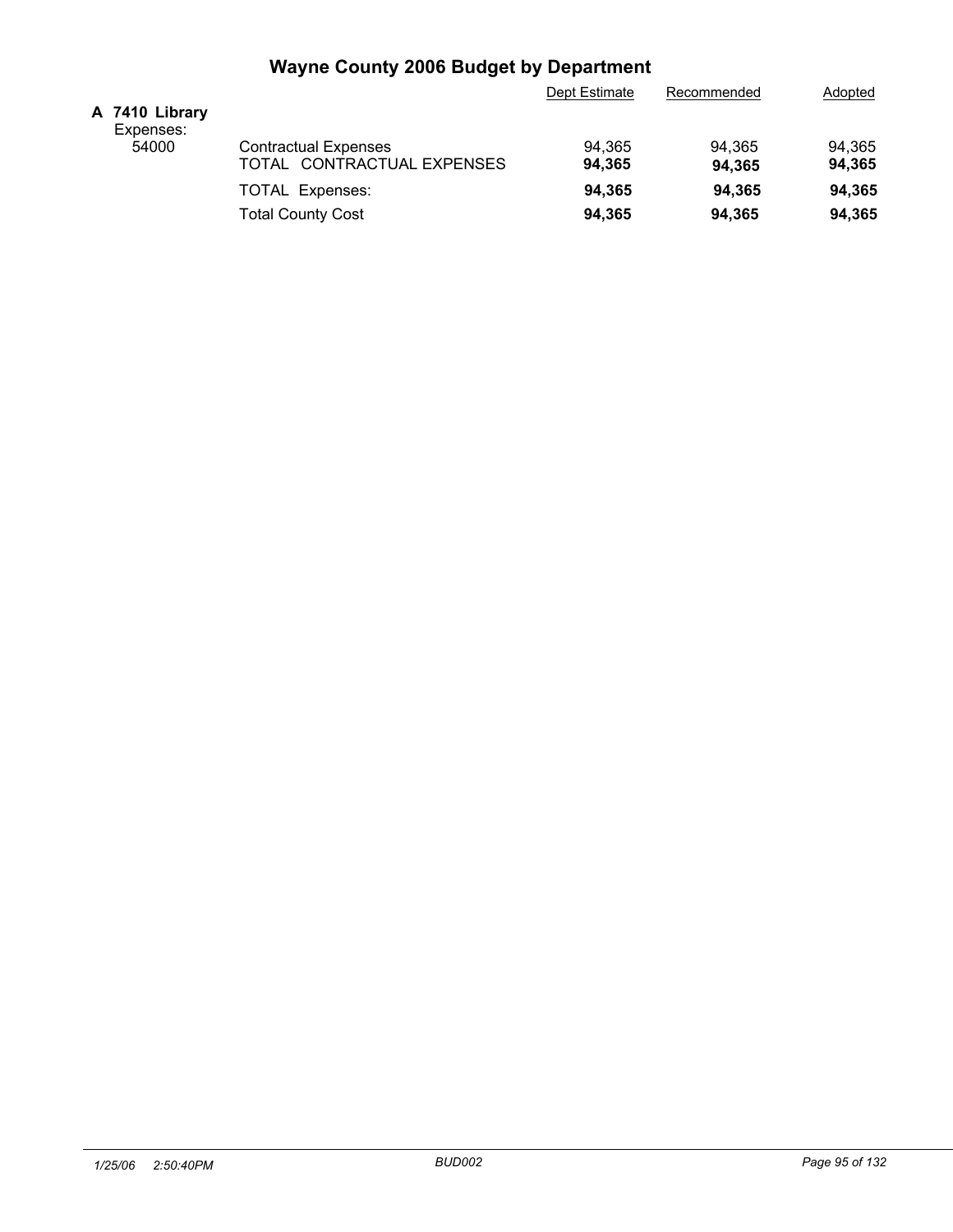|                                | Dept Estimate                                                                                                                   | Recommended               | Adopted                  |                          |
|--------------------------------|---------------------------------------------------------------------------------------------------------------------------------|---------------------------|--------------------------|--------------------------|
|                                |                                                                                                                                 |                           |                          |                          |
| Expenses:                      |                                                                                                                                 |                           |                          |                          |
| <b>County Historian</b>        | 28,000                                                                                                                          | 31,000                    | 31,000                   |                          |
| Clerk Typist - Part Time       |                                                                                                                                 |                           |                          |                          |
|                                |                                                                                                                                 | 42,001                    | 42,001                   |                          |
|                                |                                                                                                                                 |                           |                          |                          |
| TOTAL EQUIPMENT                | 2,500                                                                                                                           | 2,500                     | 2,500                    |                          |
|                                | 1,400                                                                                                                           |                           |                          |                          |
| Postage                        | 800                                                                                                                             | 800                       | 800                      |                          |
| Gas                            | 1,456                                                                                                                           | 1,456                     | 1,456                    |                          |
| Light & Power                  | 1,236                                                                                                                           | 1,236                     | 1,236                    |                          |
| Telephone                      | 500                                                                                                                             | 500                       | 500                      |                          |
| Water                          | 220                                                                                                                             | 220                       | 220                      |                          |
| Conference                     | 300                                                                                                                             | 300                       | 300                      |                          |
| Data Processing                | 2,304                                                                                                                           | 2,304                     | 2,304                    |                          |
| Equipment - Maint Contract     | 2,000                                                                                                                           | 2,000                     | 2,000                    |                          |
| Maintenance/Repairs            | 8,052                                                                                                                           | 8,052                     | 8,052                    |                          |
| Micro Records                  | 500                                                                                                                             | 500                       | 500                      |                          |
| Promotion                      | 2,500                                                                                                                           | 2,500                     | 2,500                    |                          |
| Software                       | 400                                                                                                                             | 400                       | 400                      |                          |
| <b>Student History</b>         | 500                                                                                                                             | 500                       | 500                      |                          |
| Training, Seminars & Schools   | 300                                                                                                                             | 300                       | 300                      |                          |
| Travel                         | 150                                                                                                                             | 150                       | 150                      |                          |
| <b>Record Storage</b>          | 1,200                                                                                                                           | 1,200                     | 1,200                    |                          |
| Misc                           | 500                                                                                                                             | 500                       | 500                      |                          |
| TOTAL CONTRACTUAL EXPENSES     | 24,318                                                                                                                          | 24,318                    | 24,318                   |                          |
| Payments to NYS Retirement Sys | 9,600                                                                                                                           | 4,704                     | 4,704                    |                          |
| Payments to Social Security    | 2,219                                                                                                                           | 3,213                     | 3,213                    |                          |
| Disability                     | 156                                                                                                                             | 156                       | 156                      |                          |
| Employee Assistance Program    | 24                                                                                                                              | 24                        | 24                       |                          |
|                                | 11,999                                                                                                                          | 8,097                     | 8,097                    |                          |
| <b>TOTAL Expenses:</b>         | 77,818                                                                                                                          | 76,916                    | 76,916                   |                          |
|                                |                                                                                                                                 |                           |                          |                          |
| Departmental Income            | 3,000                                                                                                                           | 3,000                     | 3,000                    |                          |
| TOTAL REVENUES                 | 3,000                                                                                                                           | 3,000                     | 3,000                    |                          |
| <b>Total County Cost</b>       | 74,818                                                                                                                          | 73,916                    | 73,916                   |                          |
|                                | A 7510 County Historian<br>TOTAL PERSONAL SERVICES<br><b>Other Equipment</b><br><b>Office Supplies</b><br>TOTAL FRINGE BENEFITS | 11,001<br>39,001<br>2,500 | 11,001<br>2,500<br>1,400 | 11,001<br>2,500<br>1,400 |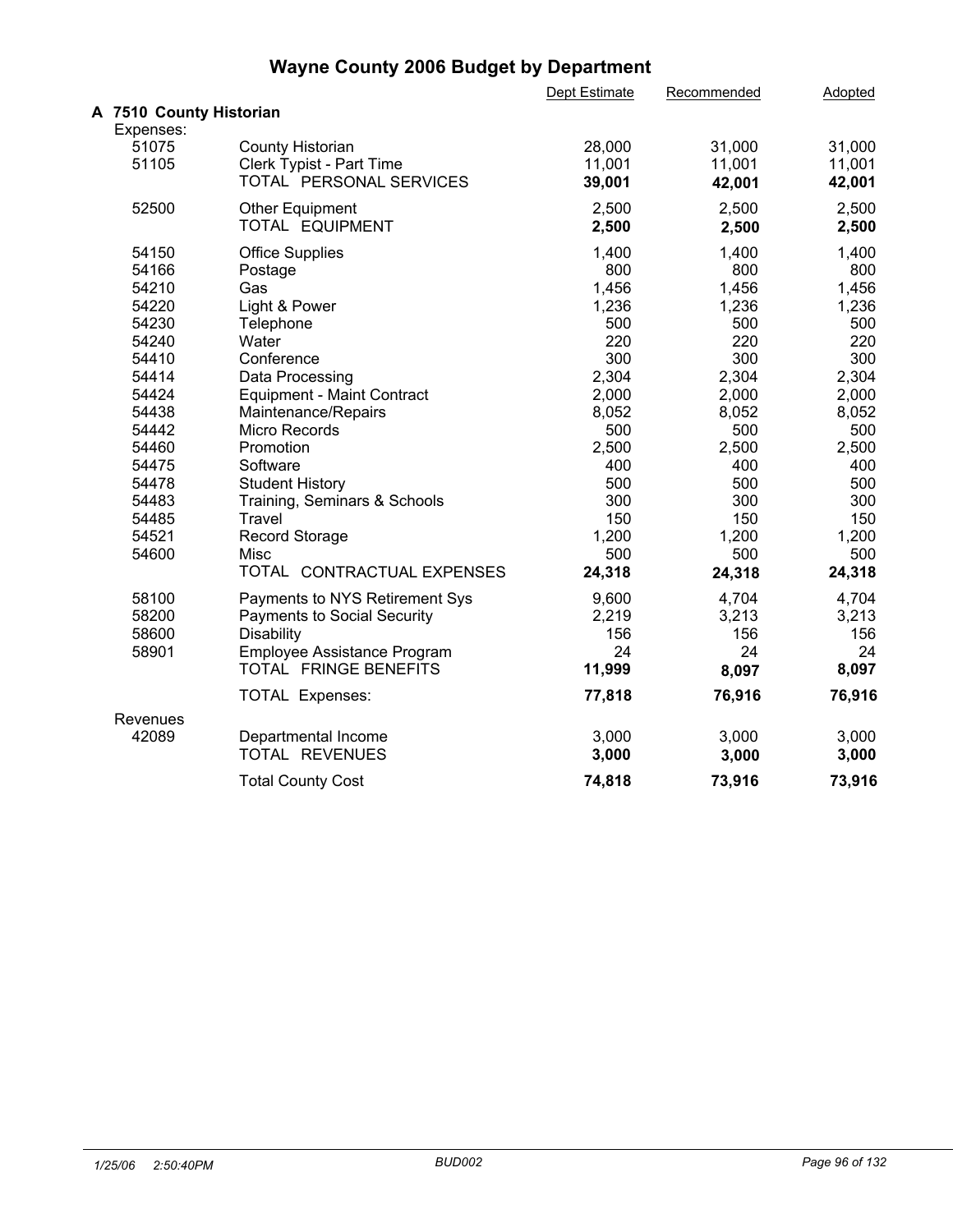|                                        |                             | Dept Estimate | Recommended | Adopted |
|----------------------------------------|-----------------------------|---------------|-------------|---------|
| A 7520 Historical Society<br>Expenses: |                             |               |             |         |
| 54000                                  | <b>Contractual Expenses</b> |               | 16.200      | 16.200  |
|                                        | TOTAL CONTRACTUAL EXPENSES  | 0             | 16,200      | 16,200  |
|                                        | <b>TOTAL Expenses:</b>      | 0             | 16,200      | 16.200  |
|                                        | <b>Total County Cost</b>    | 0             | 16.200      | 16,200  |
|                                        |                             |               |             |         |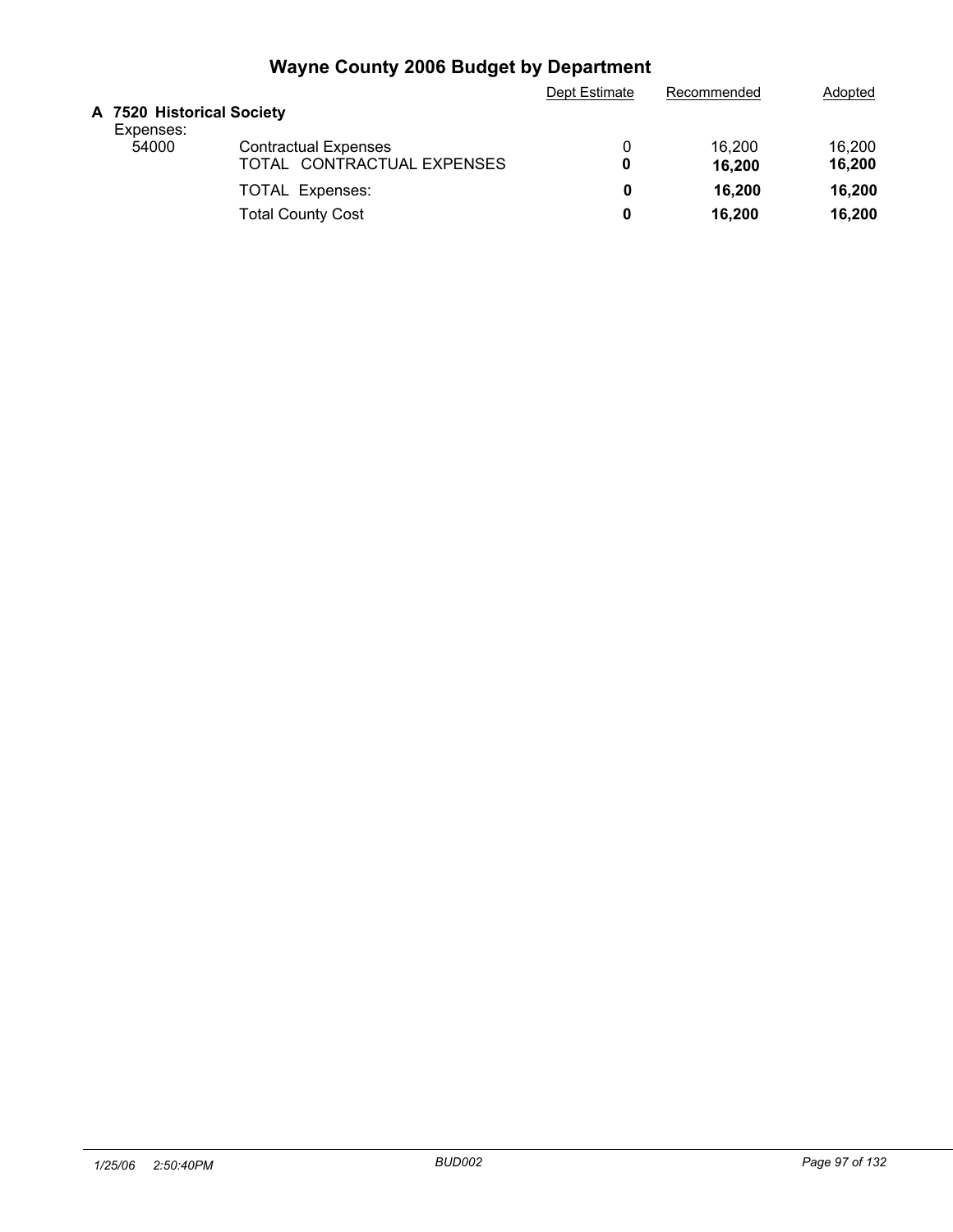|                       |                                       | Dept Estimate | Recommended | Adopted |  |
|-----------------------|---------------------------------------|---------------|-------------|---------|--|
| A 8020 Planning Board |                                       |               |             |         |  |
| Expenses:             |                                       |               |             |         |  |
| 51099                 | Director of Planning                  | 59,397        | 59,397      | 59,397  |  |
| 51142                 | Senior Clerk-Typist                   | 29,467        | 29,467      | 29,467  |  |
| 51342                 | Senior Planner                        | 90,279        | 90,279      | 90,279  |  |
| 51532                 | <b>Agricultural Devlop Specialist</b> | 45,144        | 45,144      | 45,144  |  |
| 51901                 | <b>Personal Services</b>              | 24,934        | 24,934      | 24,934  |  |
|                       | TOTAL PERSONAL SERVICES               | 249,221       | 249,221     | 249,221 |  |
| 52201                 | <b>Computer Equipment</b>             |               |             | 1,750   |  |
| 52500                 | <b>Other Equipment</b>                | 1,750         | 1,750       | 0       |  |
|                       | TOTAL EQUIPMENT                       | 1,750         | 1,750       | 1,750   |  |
|                       |                                       |               |             |         |  |
| 54150                 | <b>Office Supplies</b>                | 2,000         | 2,000       | 2,000   |  |
| 54166                 | Postage                               | 2,000         | 2,000       | 2,000   |  |
| 54191                 | Snowmobile Expense                    | 45,000        | 45,000      | 45,000  |  |
| 54192                 | <b>Erie Canal Parks</b>               | 79,528        | 79,528      | 79,528  |  |
| 54210                 | Gas                                   | 1,600         | 1,600       | 1,600   |  |
| 54220                 | Light & Power                         | 1,030         | 1,030       | 1,030   |  |
| 54230                 | Telephone                             | 3,000         | 3,000       | 3,000   |  |
| 54240                 | Water                                 | 190           | 190         | 190     |  |
| 54403                 | <b>AG District Reviews</b>            | 3,500         | 3,500       | 3,500   |  |
| 54410                 | Conference                            | 975           | 975         | 975     |  |
| 54414                 | Data Processing                       | 6,420         | 6,420       | 6,420   |  |
| 54418                 | <b>Dues</b>                           | 1,120         | 1,120       | 1,120   |  |
| 54438                 | Maintenance/Repairs                   | 8,064         | 8,064       | 8,064   |  |
| 54456                 | Printing                              | 3,200         | 3,200       | 3,200   |  |
| 54472                 | Subscriptions                         | 838           | 838         | 838     |  |
| 54475                 | Software                              | 2,220         | 2,220       | 2,220   |  |
| 54485                 | Travel                                | 8,100         | 8,100       | 8,100   |  |
| 54547                 | <b>Newark Develop Property</b>        | 99,410        | 99,410      | 99,410  |  |
| 54548                 | Harbor Management Plan                | 60,354        | 60,354      | 60,354  |  |
| 54549                 | <b>Mitigation Planning</b>            | 74,400        | 72,400      | 72,400  |  |
| 54551                 | <b>Clyde River Dredging</b>           | 20,550        | 20,550      | 20,550  |  |
| 54600                 | Misc                                  | 1,400         | 1,400       | 1,400   |  |
|                       | TOTAL CONTRACTUAL EXPENSES            | 424,899       |             | 422,899 |  |
|                       |                                       |               | 422,899     |         |  |
| 58100                 | Payments to NYS Retirement Sys        | 34,017        | 29,033      | 29,033  |  |
| 58200                 | <b>Payments to Social Security</b>    | 19,224        | 19,224      | 19,224  |  |
| 58400                 | Hospitalization                       | 36,170        | 36,170      | 36,170  |  |
| 58600                 | <b>Disability</b>                     | 780           | 780         | 780     |  |
| 58901                 | Employee Assistance Program           | 76            | 76          | 76      |  |
|                       | TOTAL FRINGE BENEFITS                 | 90,267        | 85,283      | 85,283  |  |
|                       | <b>TOTAL Expenses:</b>                | 766,137       | 759,153     | 759,153 |  |
|                       |                                       |               |             |         |  |
| Revenues<br>41277     | <b>Planning Fees</b>                  | 19,475        | 19,475      | 19,475  |  |
| 41294                 | Solid Waste Authority Fees            | 27,000        | 27,000      | 27,000  |  |
| 42096                 | Local Aid - Harbor Management         | 30,354        | 30,354      | 30,354  |  |
| 42098                 | Snowmobile Registration Fees          | 45,000        | 45,000      | 45,000  |  |
|                       |                                       |               |             |         |  |
| 43713                 | St Aid-Sodus Bay Harbor Manage        | 30,000        | 30,000      | 30,000  |  |
| 43715                 | <b>Clyde River Dredging</b>           | 20,550        | 20,550      | 20,550  |  |
| 43721                 | Savannah Elem School Study            | 72,400        | 74,400      | 74,400  |  |
| 44091                 | <b>CDBG</b>                           | 32,000        | 32,000      | 32,000  |  |
| 44092                 | Erie Canal Parks                      | 76,528        | 76,528      | 76,528  |  |
| 44923                 | Fed Aid-NDC Reuse Study               | 99,410        | 99,410      | 99,410  |  |
|                       | TOTAL REVENUES                        | 452,717       | 454,717     | 454,717 |  |
|                       | <b>Total County Cost</b>              | 313,420       | 304,436     | 304,436 |  |
|                       |                                       |               |             |         |  |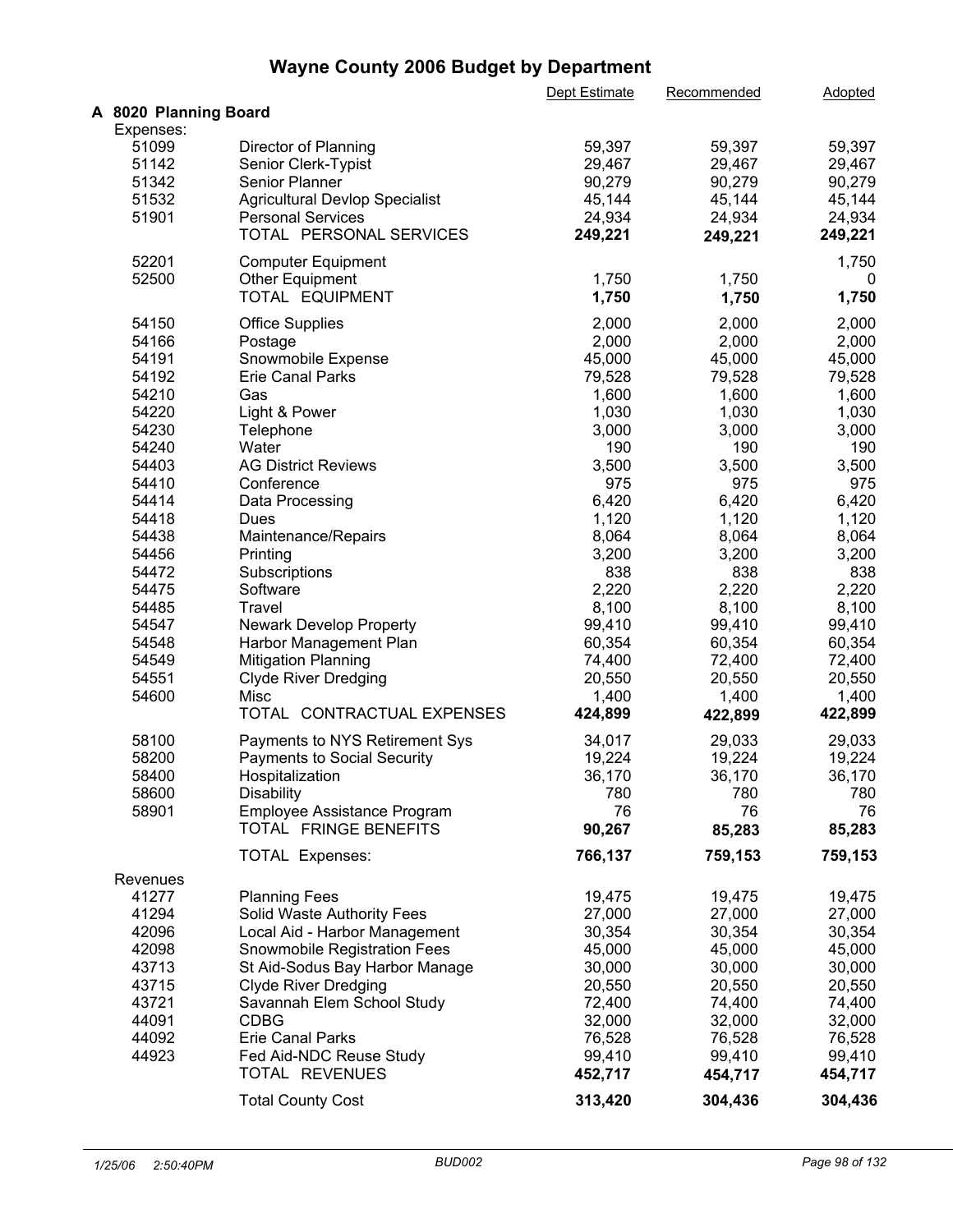|                                             |                            | Dept Estimate | Recommended | Adopted |
|---------------------------------------------|----------------------------|---------------|-------------|---------|
| A 8025 Regional Planning Board<br>Expenses: |                            |               |             |         |
| 54400                                       | <b>Contracted Services</b> | 9,595         | 9.595       | 9,595   |
|                                             | TOTAL CONTRACTUAL EXPENSES | 9,595         | 9.595       | 9,595   |
|                                             | <b>TOTAL Expenses:</b>     | 9,595         | 9.595       | 9,595   |
|                                             | <b>Total County Cost</b>   | 9.595         | 9.595       | 9,595   |
|                                             |                            |               |             |         |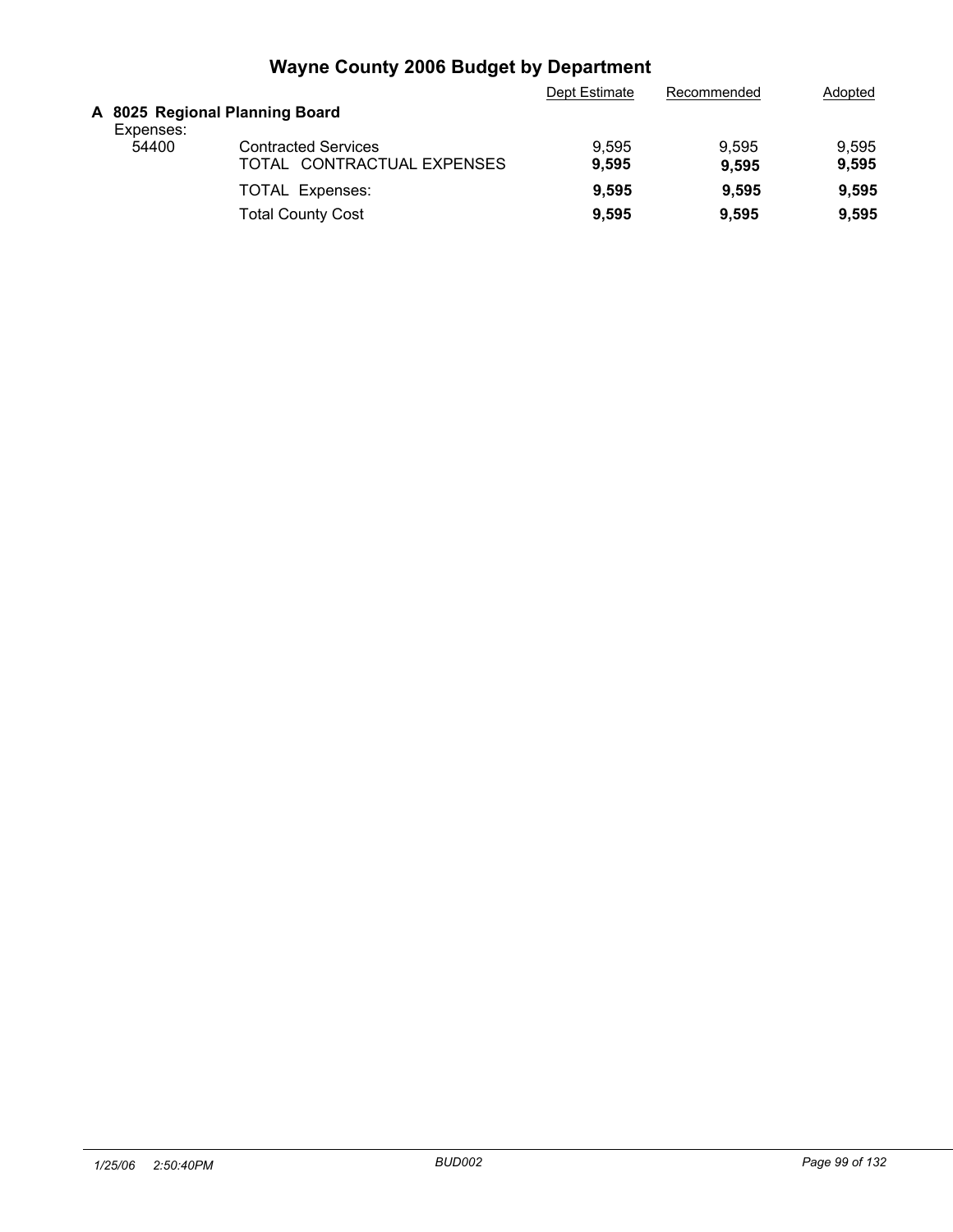|           |                                                           | Dept Estimate                 | Recommended        | Adopted            |
|-----------|-----------------------------------------------------------|-------------------------------|--------------------|--------------------|
| Expenses: |                                                           |                               |                    |                    |
| 54000     | <b>Contractual Expenses</b><br>TOTAL CONTRACTUAL EXPENSES | 1,044,371<br>1,044,371        | 969.371<br>969.371 | 969.371<br>969,371 |
|           | <b>TOTAL Expenses:</b>                                    | 1,044,371                     | 969.371            | 969.371            |
|           | <b>Total County Cost</b>                                  | 1,044,371                     | 969,371            | 969,371            |
|           |                                                           | A 8160 Solid Waste Management |                    |                    |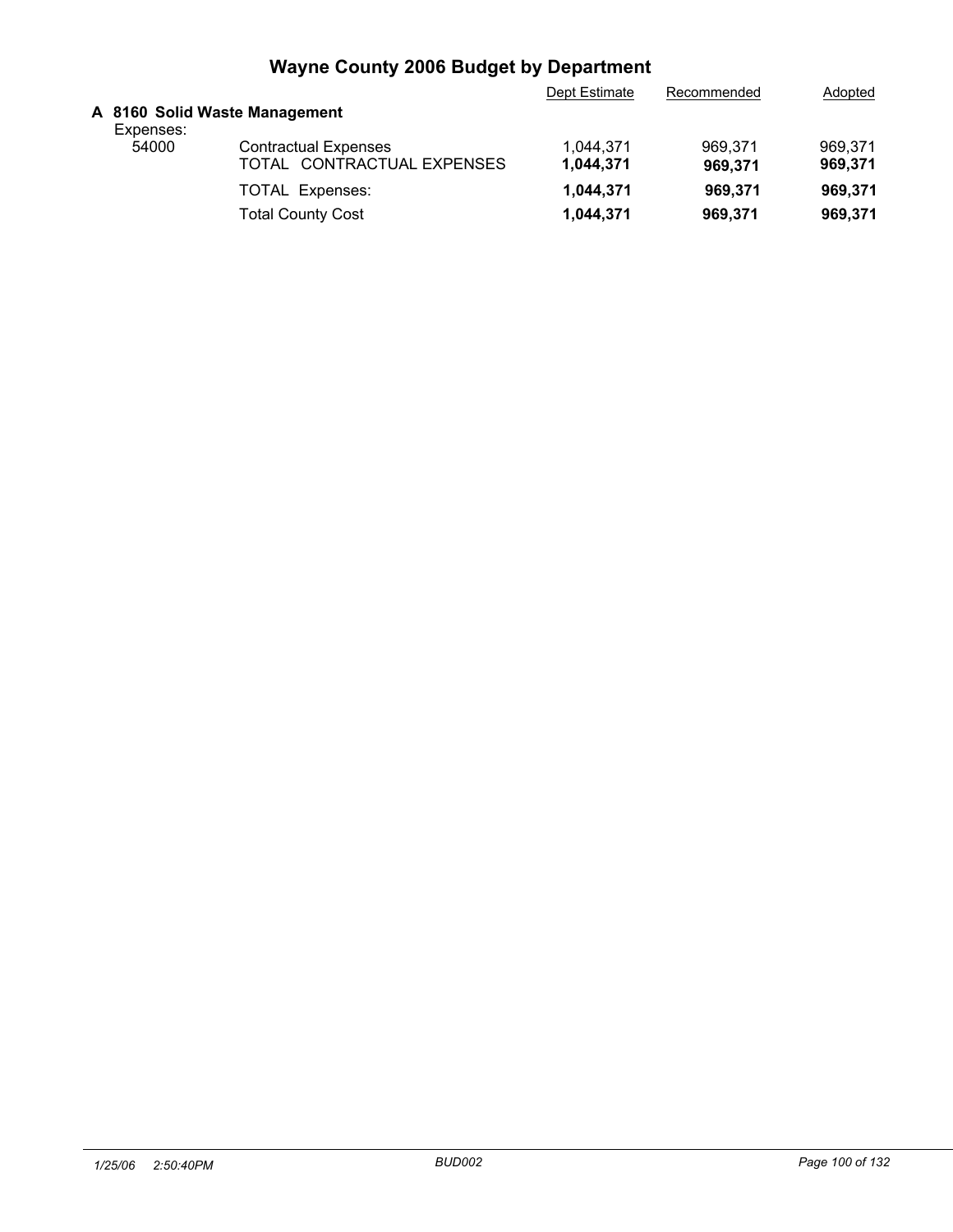| <b>Wayne County 2006 Budget by Department</b> |  |
|-----------------------------------------------|--|
|-----------------------------------------------|--|

|           |                                       | Dept Estimate | Recommended | Adopted |  |
|-----------|---------------------------------------|---------------|-------------|---------|--|
|           | A 8687 Economic Development Zone Admn |               |             |         |  |
| Expenses: |                                       |               |             |         |  |
| 51551     | <b>Empire Development Zone Coord</b>  | 40,000        | 40,000      | 40,000  |  |
|           | TOTAL PERSONAL SERVICES               | 40,000        | 40,000      | 40,000  |  |
| 54150     | <b>Office Supplies</b>                | 600           | 600         | 600     |  |
| 54166     | Postage                               | 200           | 200         | 200     |  |
| 54210     | Gas                                   | 180           | 180         | 180     |  |
| 54220     | Light & Power                         | 310           | 310         | 310     |  |
| 54230     | Telephone                             | 960           | 960         | 960     |  |
| 54240     | Water                                 | 30            | 30          | 30      |  |
| 54410     | Conference                            | 3,100         | 3,100       | 3,100   |  |
| 54414     | Data Processing                       | 1,242         | 1,242       | 1,242   |  |
| 54438     | Maintenance/Repairs                   | 972           | 972         | 972     |  |
| 54456     | Printing                              | 250           | 250         | 250     |  |
| 54485     | Travel                                | 1,260         | 1,260       | 1,260   |  |
| 54493     | <b>Clerical Service Contracts</b>     | 7,216         | 10,000      | 10,000  |  |
| 54520     | Consultants                           | 2,000         | 2,000       | 2,000   |  |
| 54541     | Marketing                             | 6,900         | $\Omega$    | 0       |  |
|           | TOTAL CONTRACTUAL EXPENSES            | 25,220        | 21,104      | 21,104  |  |
| 58100     | Payments to NYS Retirement Sys        | 4,730         | 3,930       | 3,930   |  |
| 58200     | <b>Payments to Social Security</b>    | 3,060         | 3,060       | 3,060   |  |
| 58400     | Hospitalization                       | 3,952         | 3,952       | 3,952   |  |
| 58600     | <b>Disability</b>                     | 156           | 156         | 156     |  |
| 58901     | Employee Assistance Program           | 16            | 16          | 16      |  |
|           | TOTAL FRINGE BENEFITS                 | 11,914        | 11,114      | 11,114  |  |
|           | <b>TOTAL Expenses:</b>                | 77,134        | 72,218      | 72,218  |  |
| Revenues  |                                       |               |             |         |  |
| 43720     | <b>Empire Zone</b>                    | 24,729        | 20,613      | 20,613  |  |
|           | TOTAL REVENUES                        | 24,729        | 20,613      | 20,613  |  |
|           | <b>Total County Cost</b>              | 52,405        | 51,605      | 51,605  |  |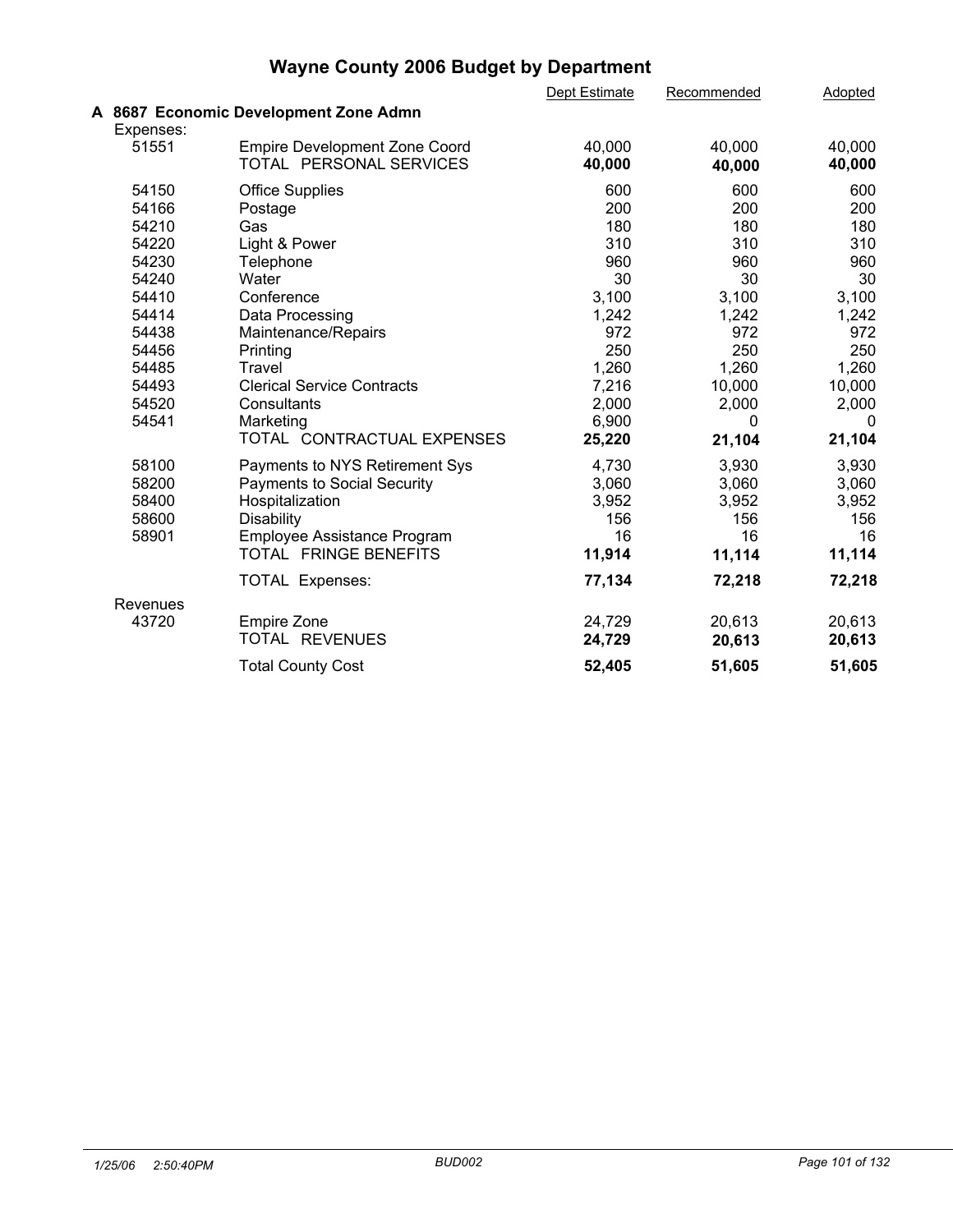| A 8720 Fish & Game Department                                                                                            | Adopted |
|--------------------------------------------------------------------------------------------------------------------------|---------|
| Expenses:                                                                                                                |         |
| <b>Contractual Expenses</b><br>54000<br>1.377<br>1.377<br>1,377<br>TOTAL CONTRACTUAL EXPENSES<br>1.377<br>1,377<br>1.377 |         |
| 1.377<br>1,377<br>1.377<br><b>TOTAL Expenses:</b>                                                                        |         |
| <b>Total County Cost</b><br>1.377<br>1.377<br>1,377                                                                      |         |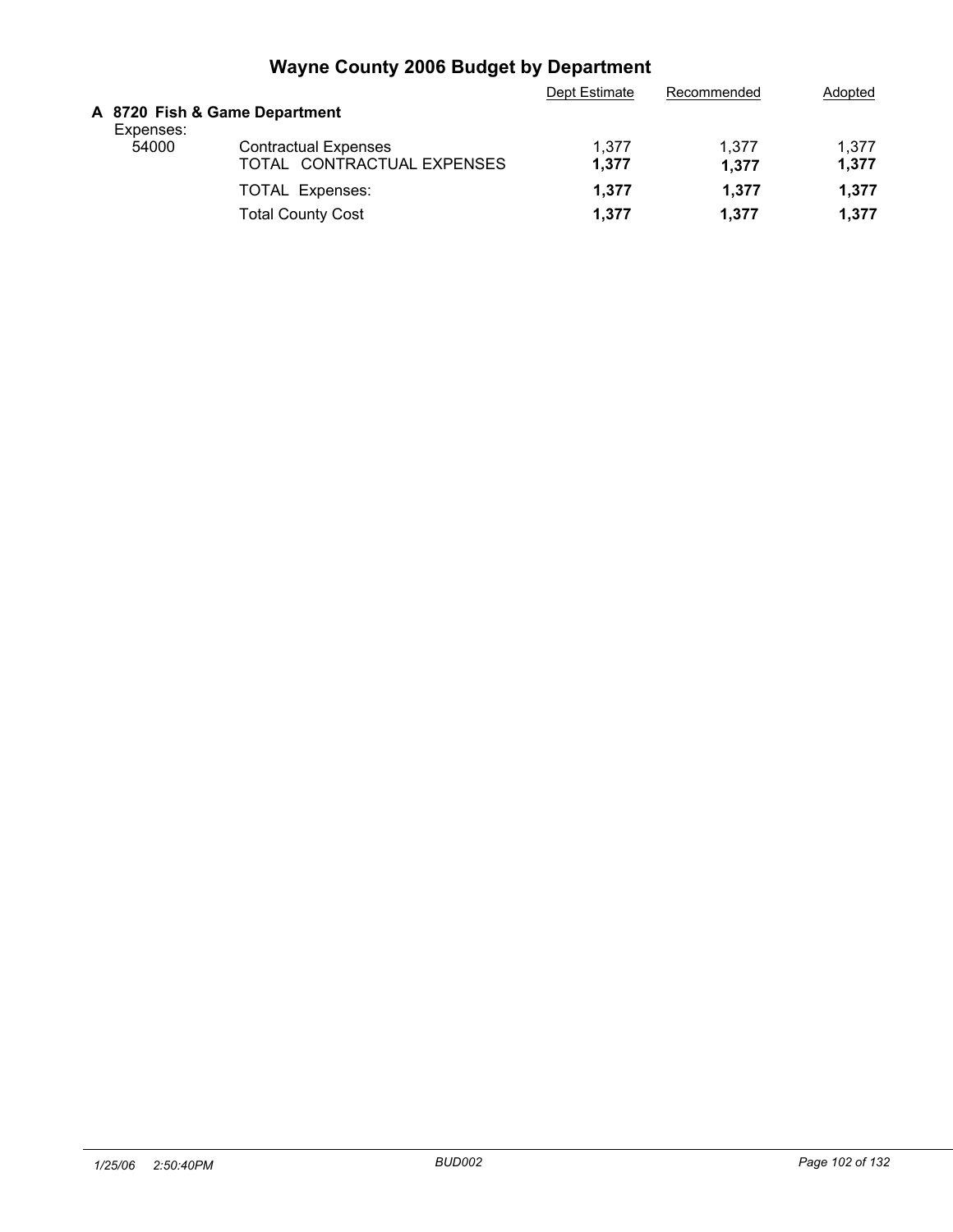|                                       |                             | Dept Estimate | Recommended | Adopted |
|---------------------------------------|-----------------------------|---------------|-------------|---------|
| A 8730 Soil Conservation<br>Expenses: |                             |               |             |         |
| 54000                                 | <b>Contractual Expenses</b> | 184.475       | 184,475     | 184.475 |
| 54400                                 | <b>Contracted Services</b>  | 50.000        | 50,000      | 50.000  |
|                                       | TOTAL CONTRACTUAL EXPENSES  | 234,475       | 234.475     | 234,475 |
|                                       | <b>TOTAL Expenses:</b>      | 234.475       | 234.475     | 234.475 |
|                                       | <b>Total County Cost</b>    | 234,475       | 234.475     | 234,475 |
|                                       |                             |               |             |         |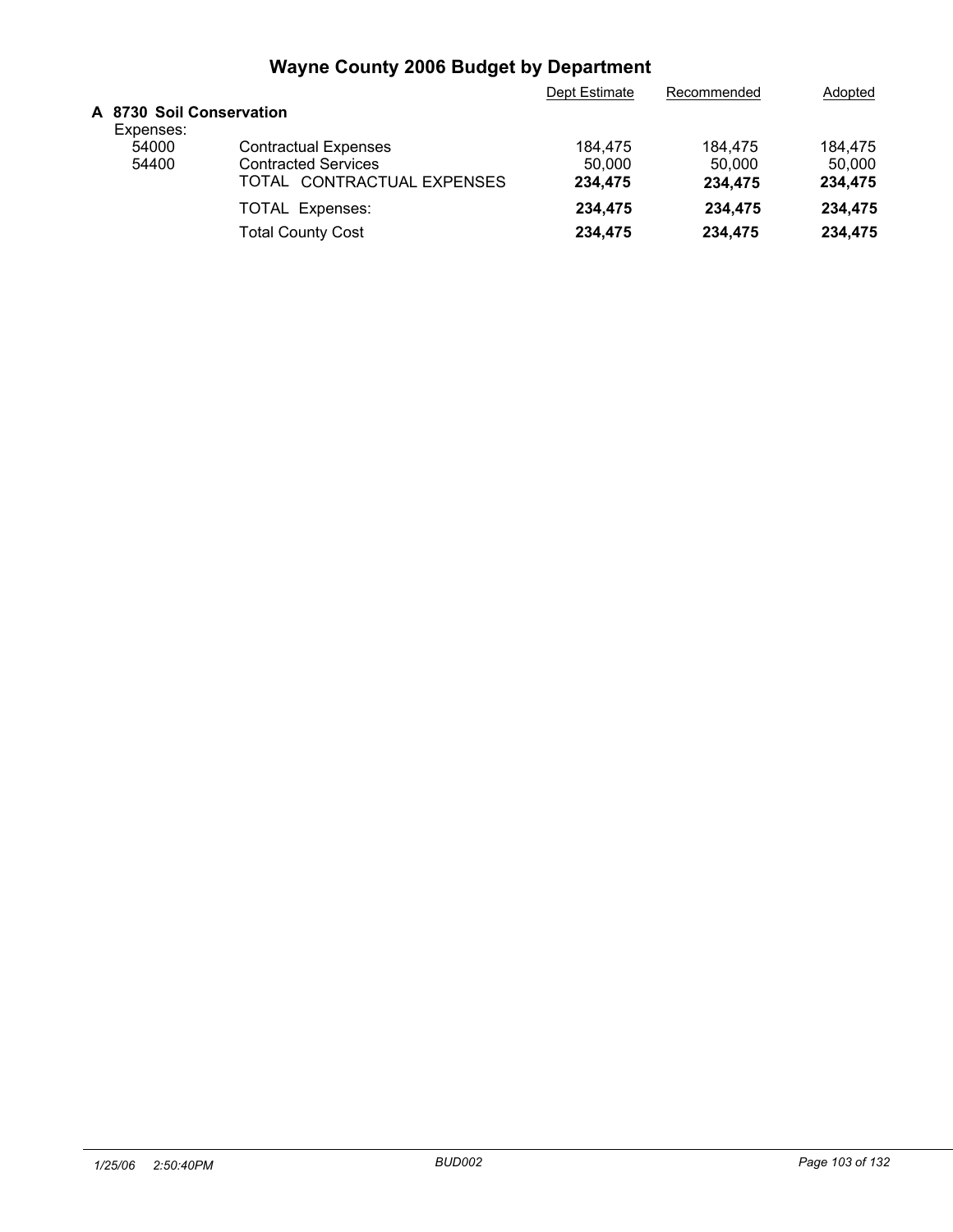|           |                                                           | Dept Estimate  | Recommended    | Adopted        |
|-----------|-----------------------------------------------------------|----------------|----------------|----------------|
| Expenses: | A 8752 Palmyra Union Ag Society                           |                |                |                |
| 54000     | <b>Contractual Expenses</b><br>TOTAL CONTRACTUAL EXPENSES | 5,265<br>5,265 | 5.265<br>5,265 | 5,265<br>5,265 |
|           | <b>TOTAL Expenses:</b>                                    | 5.265          | 5.265          | 5,265          |
|           | <b>Total County Cost</b>                                  | 5,265          | 5.265          | 5,265          |
|           |                                                           |                |                |                |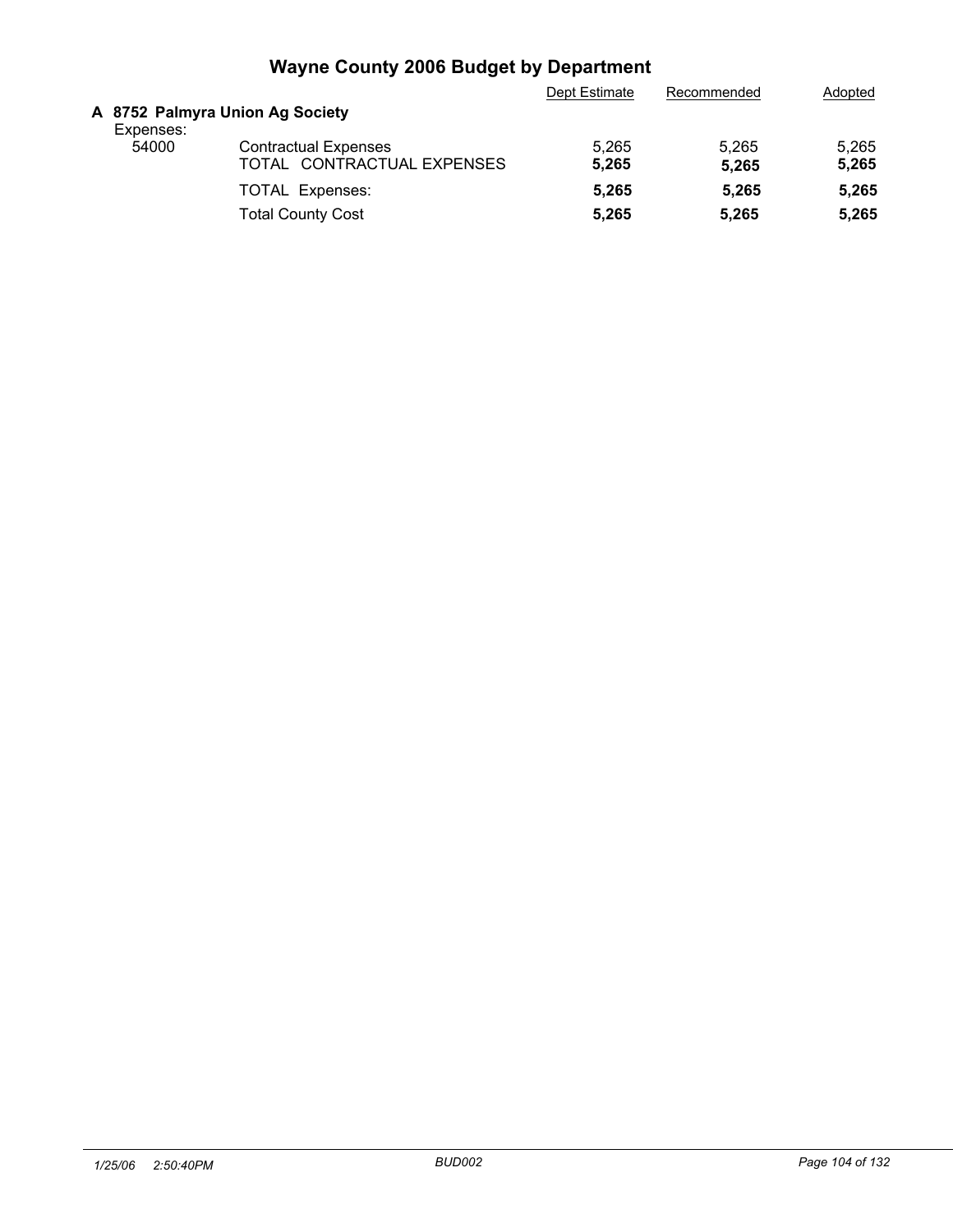|                                           |                                                           | Dept Estimate      | Recommended        | Adopted            |
|-------------------------------------------|-----------------------------------------------------------|--------------------|--------------------|--------------------|
| A 8754 County Extension Serv<br>Expenses: |                                                           |                    |                    |                    |
| 54000                                     | <b>Contractual Expenses</b><br>TOTAL CONTRACTUAL EXPENSES | 412.279<br>412.279 | 412.279<br>412,279 | 412.279<br>412,279 |
|                                           | TOTAL Expenses:                                           | 412,279            | 412.279            | 412.279            |
|                                           | <b>Total County Cost</b>                                  | 412,279            | 412.279            | 412.279            |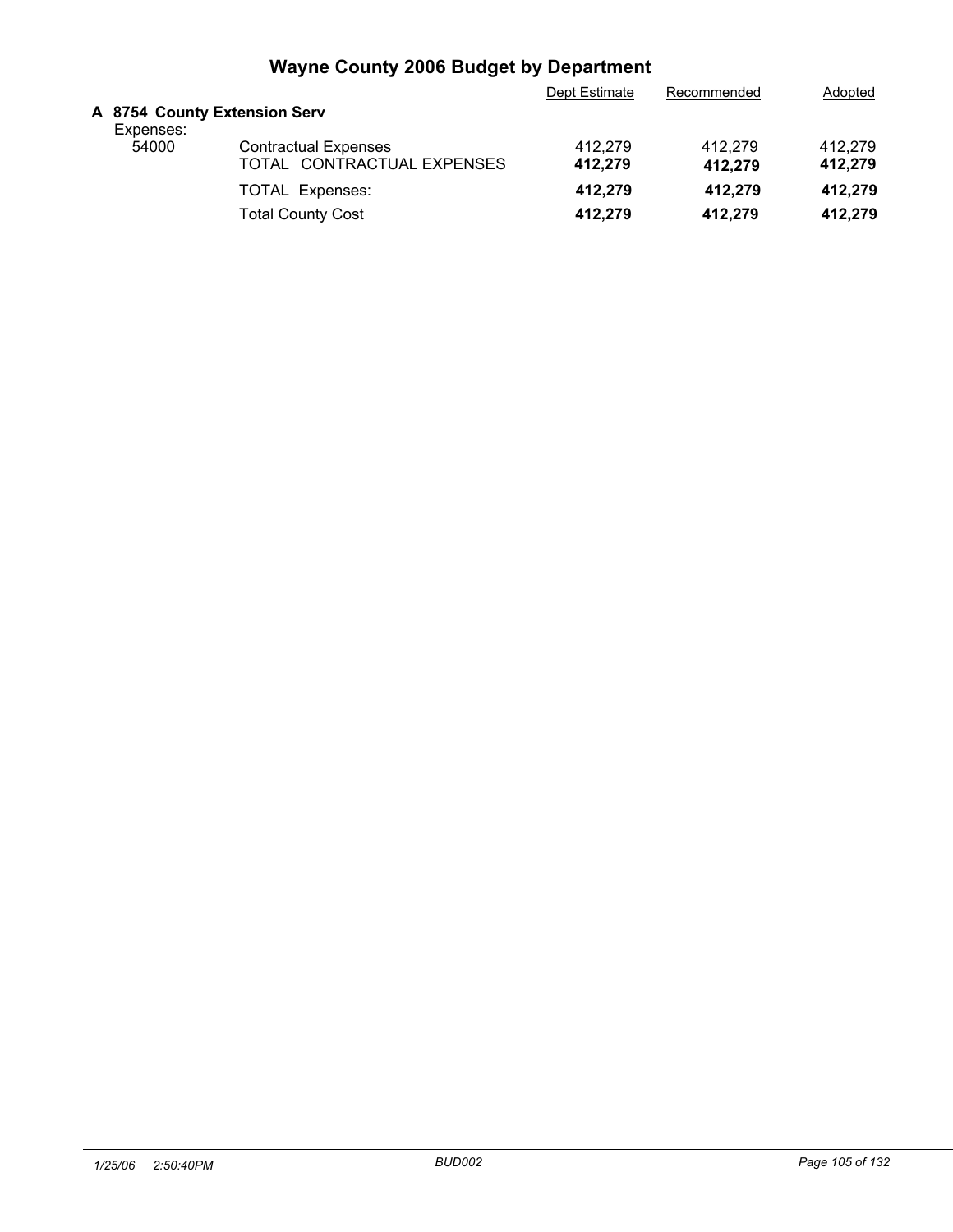|           |                                          | Dept Estimate      | Recommended        | Adopted            |
|-----------|------------------------------------------|--------------------|--------------------|--------------------|
| Expenses: | A 9060 Hospital & Medical Insurance      |                    |                    |                    |
| 58400     | Hospitalization<br>TOTAL FRINGE BENEFITS | 739,200<br>739.200 | 739,200<br>739,200 | 739,200<br>739,200 |
|           | TOTAL Expenses:                          | 739,200            | 739.200            | 739.200            |
|           | <b>Total County Cost</b>                 | 739,200            | 739.200            | 739,200            |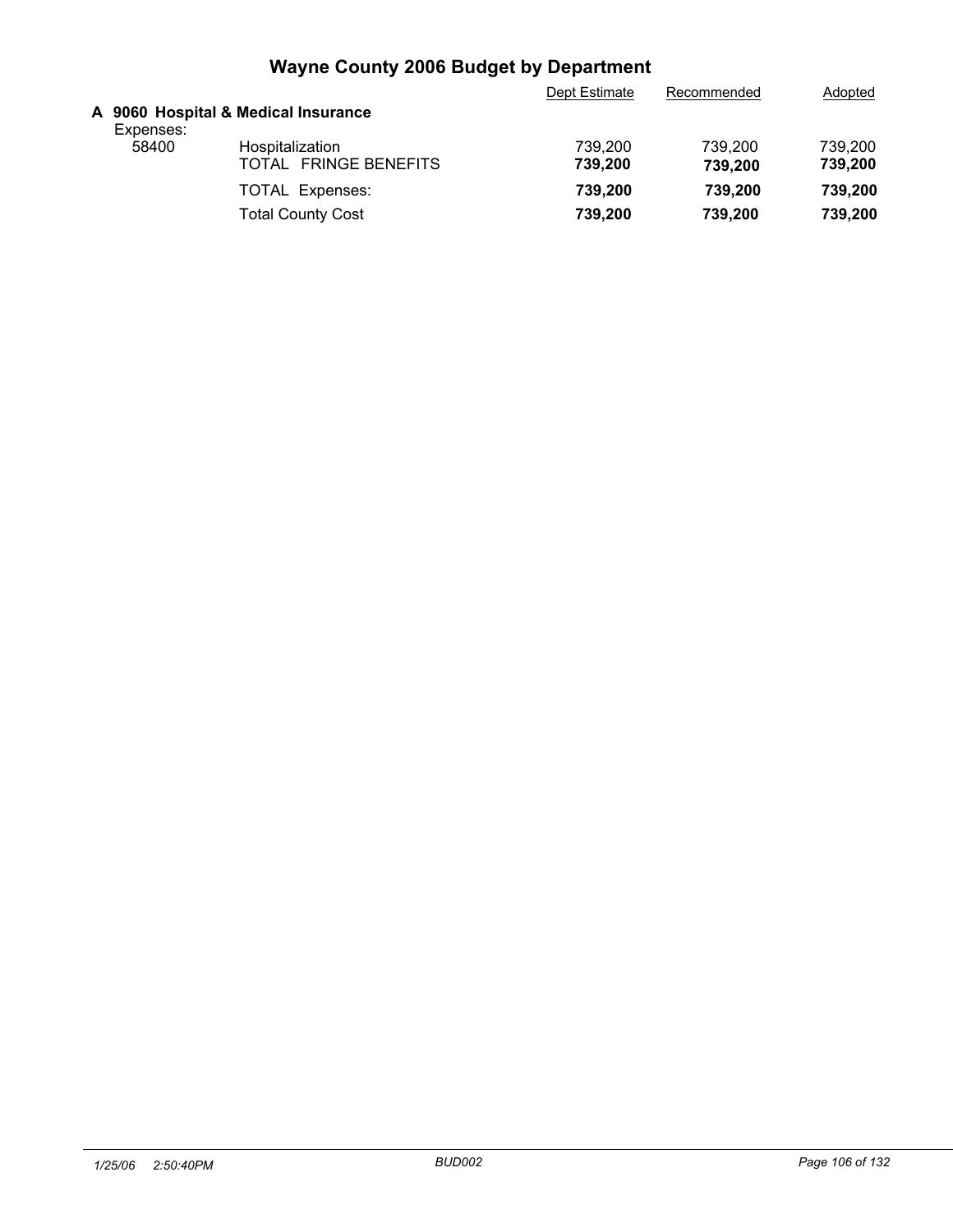|                                  |                                              | Dept Estimate      | Recommended        | Adopted            |  |
|----------------------------------|----------------------------------------------|--------------------|--------------------|--------------------|--|
| A 9710 Serial Bonds<br>Expenses: |                                              |                    |                    |                    |  |
| 56000                            | Principal on Indebtedness<br>TOTAL PRINCIPAL | 325,000<br>325,000 | 325,000<br>325,000 | 325,000<br>325,000 |  |
| 57000                            | Interest on Indebtedness<br>TOTAL INTEREST   |                    |                    | 22,100<br>22,100   |  |
|                                  | <b>TOTAL Expenses:</b>                       | 325,000            | 325,000            | 347,100            |  |
|                                  | <b>Total County Cost</b>                     | 325,000            | 325,000            | 347,100            |  |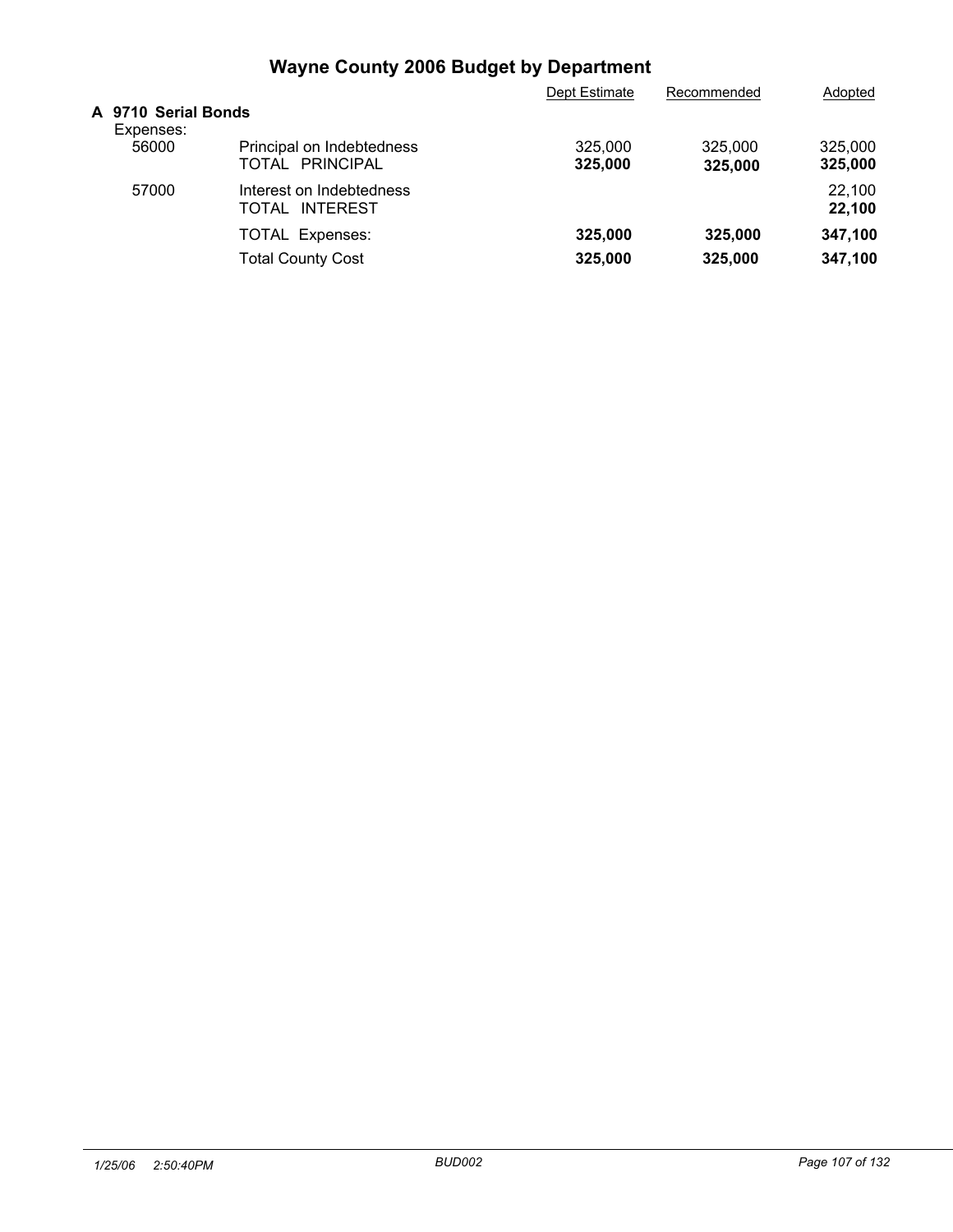|                            |                             | Dept Estimate | Recommended | Adopted   |  |
|----------------------------|-----------------------------|---------------|-------------|-----------|--|
| A 9901 Interfund Transfers |                             |               |             |           |  |
| Expenses:                  |                             |               |             |           |  |
| 59300                      | Transfer - County Road      | 5,443,527     | 5,329,209   | 5,329,209 |  |
| 59400                      | <b>Transfer - Machinery</b> | 579,795       | 267.577     | 267.577   |  |
| 59500                      | Transfer - Nursing Home     | 2,312,395     | 3,248,457   | 3,248,457 |  |
| 59700                      | Transfer - Workmen's Comp   | 1,061,760     | 1,061,760   | 1,061,760 |  |
| 59900                      | Transfer - Comm Development | 23,835        | 23,835      | 23,835    |  |
|                            | TOTAL<br><b>TRANSFERS</b>   | 9,421,312     | 9,930,838   | 9,930,838 |  |
|                            | <b>TOTAL Expenses:</b>      | 9,421,312     | 9,930,838   | 9,930,838 |  |
|                            | <b>Total County Cost</b>    | 9,421,312     | 9,930,838   | 9,930,838 |  |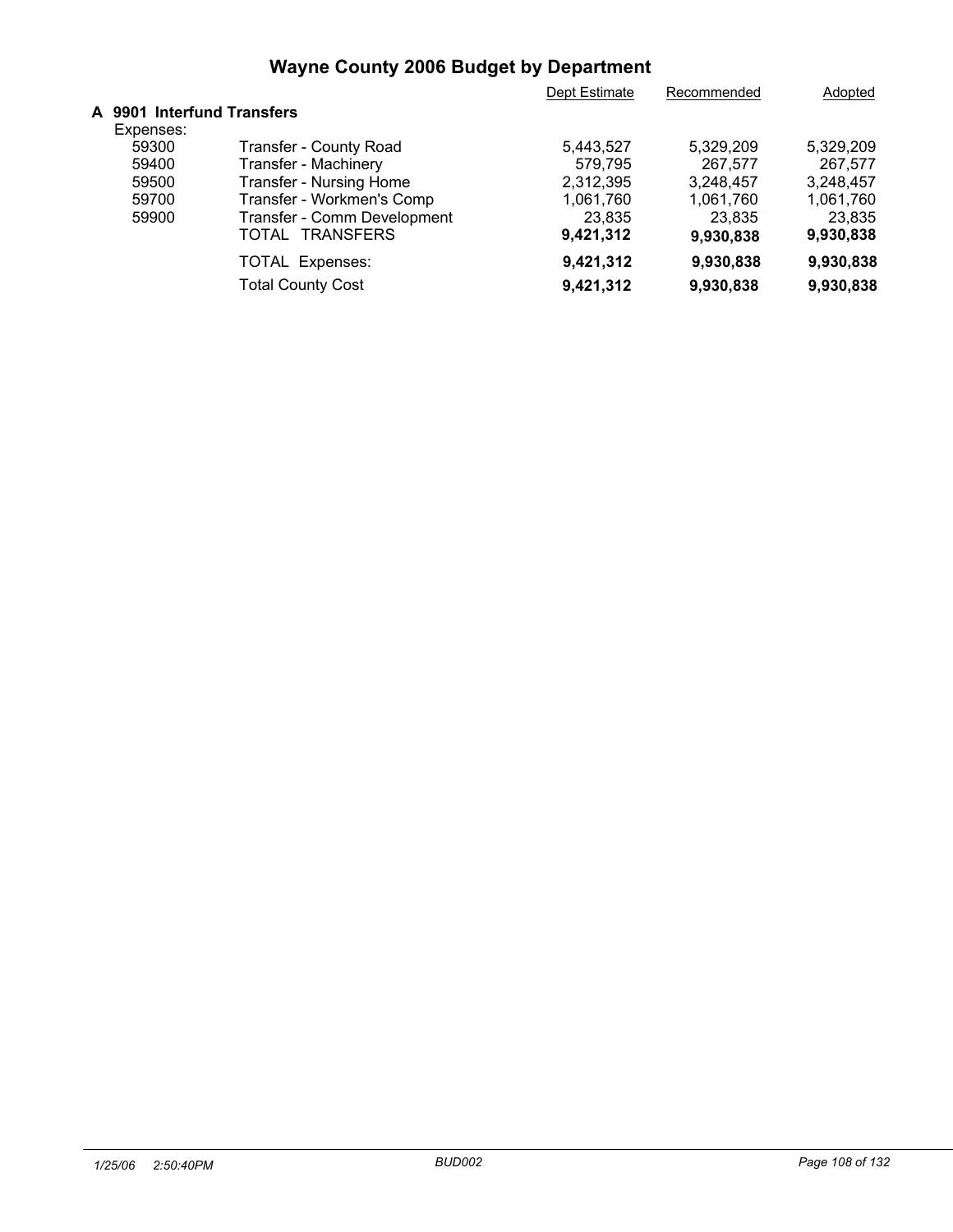|                                 |                          | Dept Estimate | Recommended | Adopted   |
|---------------------------------|--------------------------|---------------|-------------|-----------|
| A 9962 Transfer to Reserve Fund |                          |               |             |           |
| Expenses:                       |                          |               |             |           |
| 59704                           | Reserve for Repairs      |               |             | 1.000.000 |
|                                 | TOTAL TRANSFERS          |               |             | 1,000,000 |
|                                 | <b>TOTAL Expenses:</b>   |               |             | 1,000,000 |
|                                 | <b>Total County Cost</b> |               |             | 1,000,000 |
|                                 |                          |               |             |           |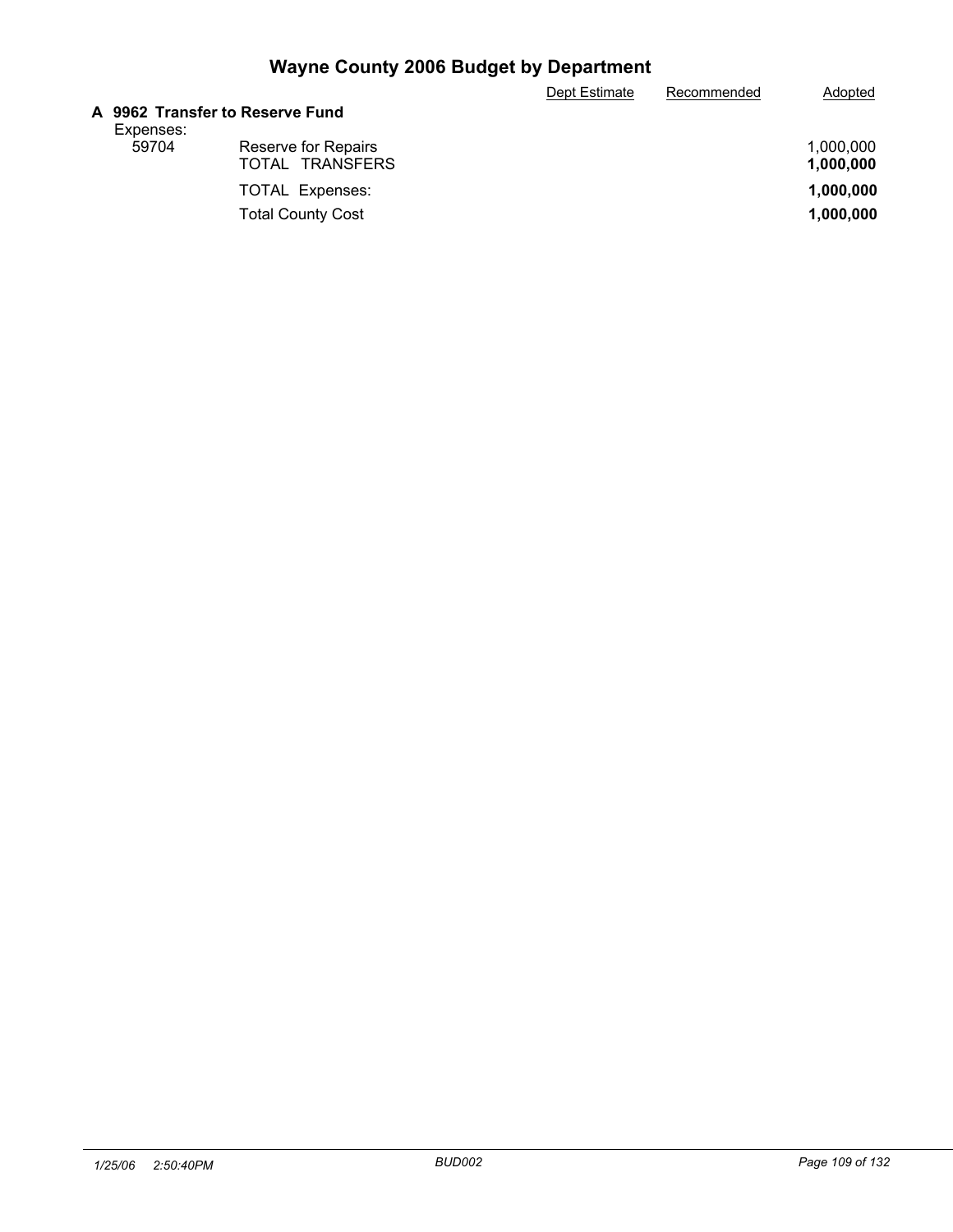|              |                                     | Dept Estimate | Recommended   | Adopted       |
|--------------|-------------------------------------|---------------|---------------|---------------|
| A 9999 Other |                                     |               |               |               |
| Revenues     |                                     |               |               |               |
| 41051        | Gain from Tax Sale or Property      | 200,000       | 200,000       | 200,000       |
| 41081        | Payment in Lieu of Taxes            | 0             | 2.910.000     | 2,775,000     |
| 41090        | Interest/Penalty - Real PTaxes      | 1,400,000     | 1,400,000     | 1,400,000     |
| 41092        | Interest/Penalty - Contracts        | 200,000       | 200,000       | 200,000       |
| 41110        | Sales & Use Tax                     | 20,255,000    | 20,255,000    | 20,890,000    |
| 41115        | Town Payment - Reduce Tax Levy      | 277,000       | 277,000       | 277,000       |
| 42401        | Interest Earnings                   | 500,000       | 500,000       | 500,000       |
| 42402        | <b>Interest on Reserve Accounts</b> | 180,000       | 180,000       | 180,000       |
| 42410        | Rental on Real Property             | 8,000         | 8.000         | 8.000         |
| 42665        | Sale of Surplus Equipment           | 10,000        | 10,000        | 10.000        |
| 42680        | Insurance Recoveries                | 50.000        | 50.000        | 50.000        |
| 42690        | Compensation for Loss- Tobacco      | 1,300,000     | 1,300,000     | 1,300,000     |
| 42720        | <b>OTB - Distributed Earnings</b>   | 60,000        | 60,000        | 60,000        |
| 42801        | Interfund Reimb of Expenses         | 425,000       | 425,000       | 425,000       |
|              | TOTAL REVENUES                      | 24,865,000    | 27,775,000    | 28,275,000    |
|              | <b>Total County Cost</b>            | $-24,865,000$ | $-27,775,000$ | $-28,275,000$ |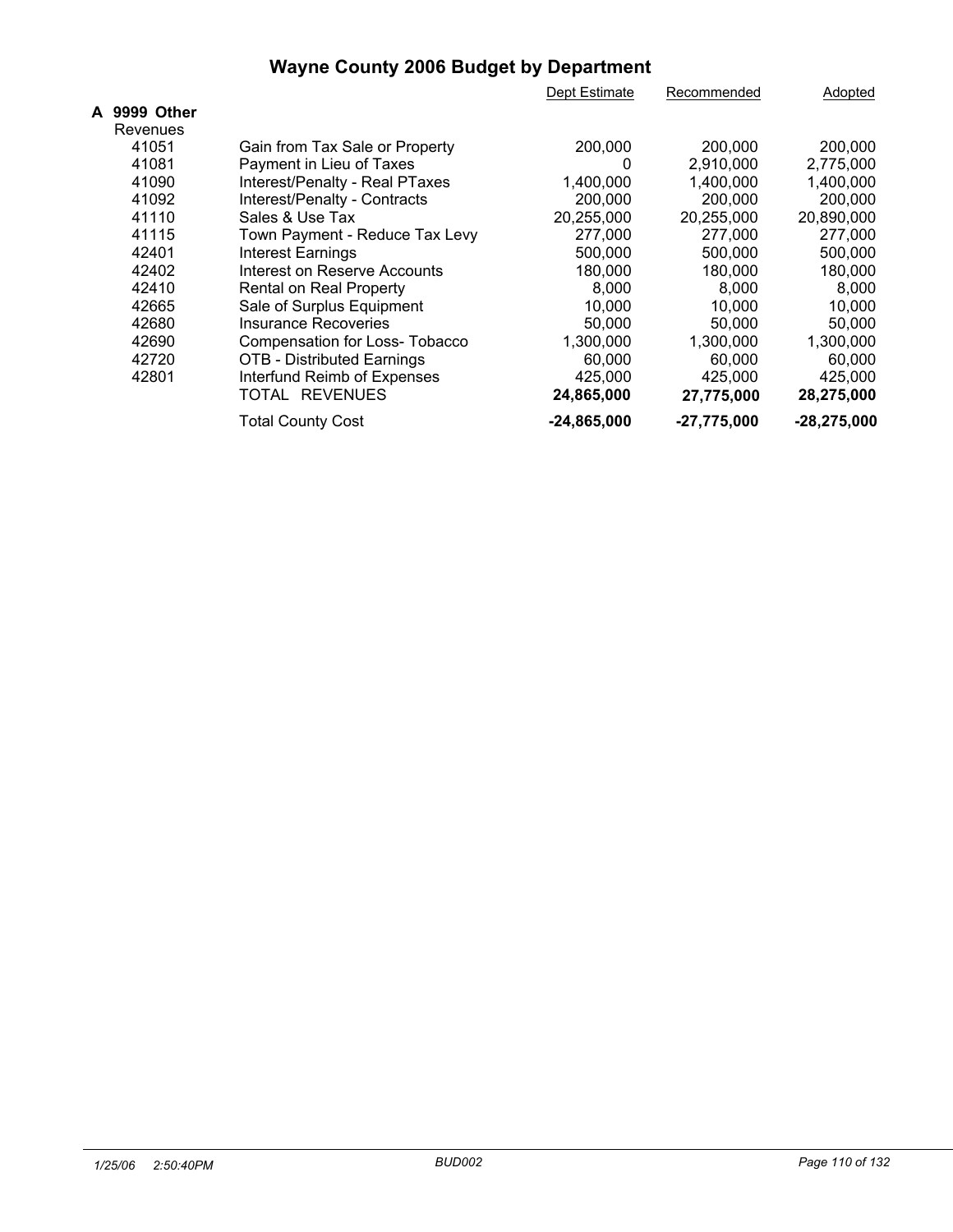|                   |                                          | Dept Estimate | Recommended | Adopted |  |
|-------------------|------------------------------------------|---------------|-------------|---------|--|
| CD 6293 WIA Adult |                                          |               |             |         |  |
| Expenses:         |                                          |               |             |         |  |
| 51088             | E & T Director II                        | 11,000        | 11,000      | 11,000  |  |
| 51104             | <b>Clerk Typist</b>                      | 2,500         | 2,500       | 2,500   |  |
| 51123             | <b>Account Clerk - Typist</b>            | 8,000         | 8,000       | 8,000   |  |
| 51252             | <b>Employment &amp; Training Counsel</b> | 18,750        | 18,750      | 18,750  |  |
| 51256             | Empl & Training Coordinator              | 10,000        | 10,000      | 10,000  |  |
| 51300             | Senior Employment & Training C           | 7,000         | 7,000       | 7,000   |  |
|                   | TOTAL PERSONAL SERVICES                  | 57,250        | 57,250      | 57,250  |  |
|                   |                                          |               |             |         |  |
| 54150             | <b>Office Supplies</b>                   | 1,321         | 1,321       | 1,321   |  |
| 54166             | Postage                                  | 450           | 450         | 450     |  |
| 54210             | Gas                                      | 773           | 773         | 773     |  |
| 54220             | Light & Power                            | 551           | 551         | 551     |  |
| 54230             | Telephone                                | 1,500         | 1,500       | 1,500   |  |
| 54240             | Water                                    | 92            | 92          | 92      |  |
| 54300             | Insurance                                | 598           | 598         | 598     |  |
| 54407             | <b>Building Maintenance &amp; Repair</b> | 2,290         | 2,290       | 2,290   |  |
| 54408             | <b>Copier Expense</b>                    | 1,088         | 1,088       | 1,088   |  |
| 54410             | Conference                               | 700           | 700         | 700     |  |
| 54414             | Data Processing                          | 1,500         | 1,500       | 1,500   |  |
| 54485             | Travel                                   | 2,470         | 2,470       | 2,470   |  |
|                   | TOTAL CONTRACTUAL EXPENSES               | 13,333        | 13,333      | 13,333  |  |
| 58100             | Payments to NYS Retirement Sys           | 7,557         | 7,557       | 7,557   |  |
| 58200             | <b>Payments to Social Security</b>       | 4,380         | 4,380       | 4,380   |  |
| 58300             | <b>Workmens Comp</b>                     | 1,718         | 1,718       | 1,718   |  |
| 58400             | Hospitalization                          | 10,872        | 10,872      | 10,872  |  |
| 58600             | <b>Disability</b>                        | 257           | 257         | 257     |  |
| 58901             | Employee Assistance Program              | 26            | 26          | 26      |  |
|                   | TOTAL FRINGE BENEFITS                    | 24,810        | 24,810      | 24,810  |  |
|                   | <b>TOTAL Expenses:</b>                   | 95,393        | 95,393      | 95,393  |  |
| Revenues          |                                          |               |             |         |  |
| 44712             | <b>WFD Revenue</b>                       | 90,187        | 90,187      | 90,187  |  |
| 45031             | <b>Interfund Transfers</b>               | 5,206         | 5,206       | 5,206   |  |
|                   | TOTAL REVENUES                           | 95,393        | 95,393      | 95,393  |  |
|                   | <b>Total County Cost</b>                 | 0             | 0           | 0       |  |
|                   |                                          |               |             |         |  |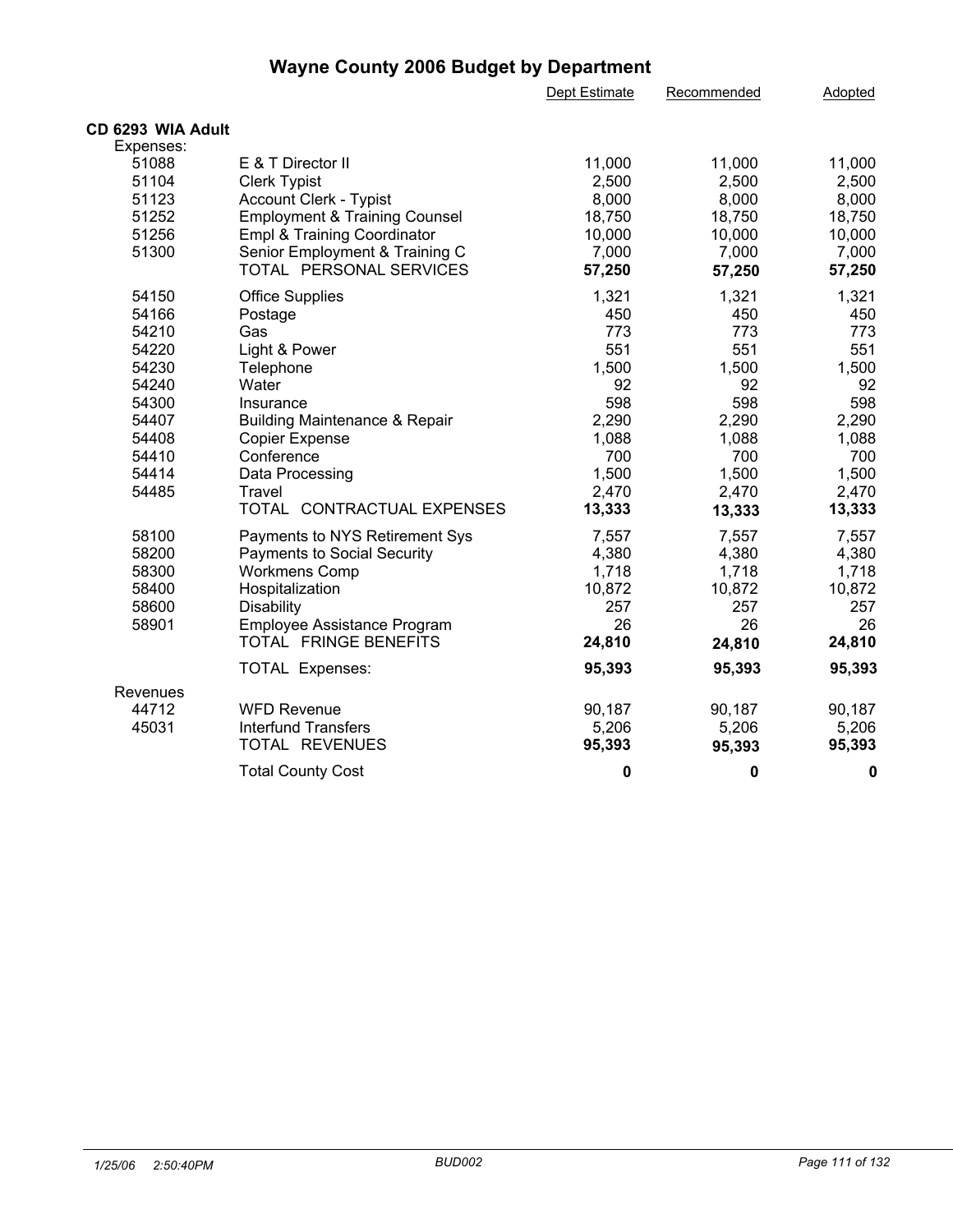|                        |                                          | Dept Estimate | Recommended | <b>Adopted</b> |
|------------------------|------------------------------------------|---------------|-------------|----------------|
| CD 6294 WIA Dislocated |                                          |               |             |                |
| Expenses:              |                                          |               |             |                |
| 51088                  | E & T Director II                        | 22,000        | 22,000      | 22,000         |
| 51104                  | <b>Clerk Typist</b>                      | 8,000         | 8,000       | 8,000          |
| 51123                  | <b>Account Clerk - Typist</b>            | 15,000        | 15,000      | 15,000         |
| 51252                  | <b>Employment &amp; Training Counsel</b> | 51,250        | 51,250      | 51,250         |
| 51256                  | Empl & Training Coordinator              | 1,000         | 1,000       | 1,000          |
| 51300                  | Senior Employment & Training C           | 30,000        | 30,000      | 30,000         |
|                        | TOTAL PERSONAL SERVICES                  | 127,250       | 127,250     | 127,250        |
| 54150                  | <b>Office Supplies</b>                   | 2,850         | 2,850       | 2,850          |
| 54166                  | Postage                                  | 700           | 700         | 700            |
| 54210                  | Gas                                      | 1,717         | 1,717       | 1,717          |
| 54220                  | Light & Power                            | 1,226         | 1,226       | 1,226          |
| 54230                  | Telephone                                | 3,200         | 3,200       | 3,200          |
| 54240                  | Water                                    | 204           | 204         | 204            |
| 54300                  | Insurance                                | 997           | 997         | 997            |
| 54407                  | <b>Building Maintenance &amp; Repair</b> | 5,090         | 5,090       | 5,090          |
| 54408                  | Copier Expense                           | 1,800         | 1,800       | 1,800          |
| 54410                  | Conference                               | 700           | 700         | 700            |
| 54414                  | Data Processing                          | 3,526         | 3,526       | 3,526          |
| 54456                  | Printing                                 | 400           | 400         | 400            |
| 54485                  | Travel                                   | 3,000         | 3,000       | 3,000          |
| 54500                  | Fees for Services, Non-employ            | 10,872        | 10,872      | 10,872         |
|                        | TOTAL CONTRACTUAL EXPENSES               | 36,282        | 36,282      | 36,282         |
| 58100                  | Payments to NYS Retirement Sys           | 16,797        | 16,797      | 16,797         |
| 58200                  | <b>Payments to Social Security</b>       | 9,735         | 9,735       | 9,735          |
| 58300                  | <b>Workmens Comp</b>                     | 3,818         | 3,818       | 3,818          |
| 58400                  | Hospitalization                          | 23,919        | 23,919      | 23,919         |
| 58600                  | Disability                               | 566           | 566         | 566            |
| 58901                  | Employee Assistance Program              | 58            | 58          | 58             |
|                        | TOTAL FRINGE BENEFITS                    | 54,893        | 54,893      | 54,893         |
|                        | TOTAL Expenses:                          | 218,425       | 218,425     | 218,425        |
| Revenues               |                                          |               |             |                |
| 44712                  | <b>WFD Revenue</b>                       | 206,662       | 206,662     | 206,662        |
| 45031                  | <b>Interfund Transfers</b>               | 11,763        | 11,763      | 11,763         |
|                        | TOTAL REVENUES                           | 218,425       | 218,425     | 218,425        |
|                        | <b>Total County Cost</b>                 | $\mathbf 0$   | 0           | 0              |
|                        |                                          |               |             |                |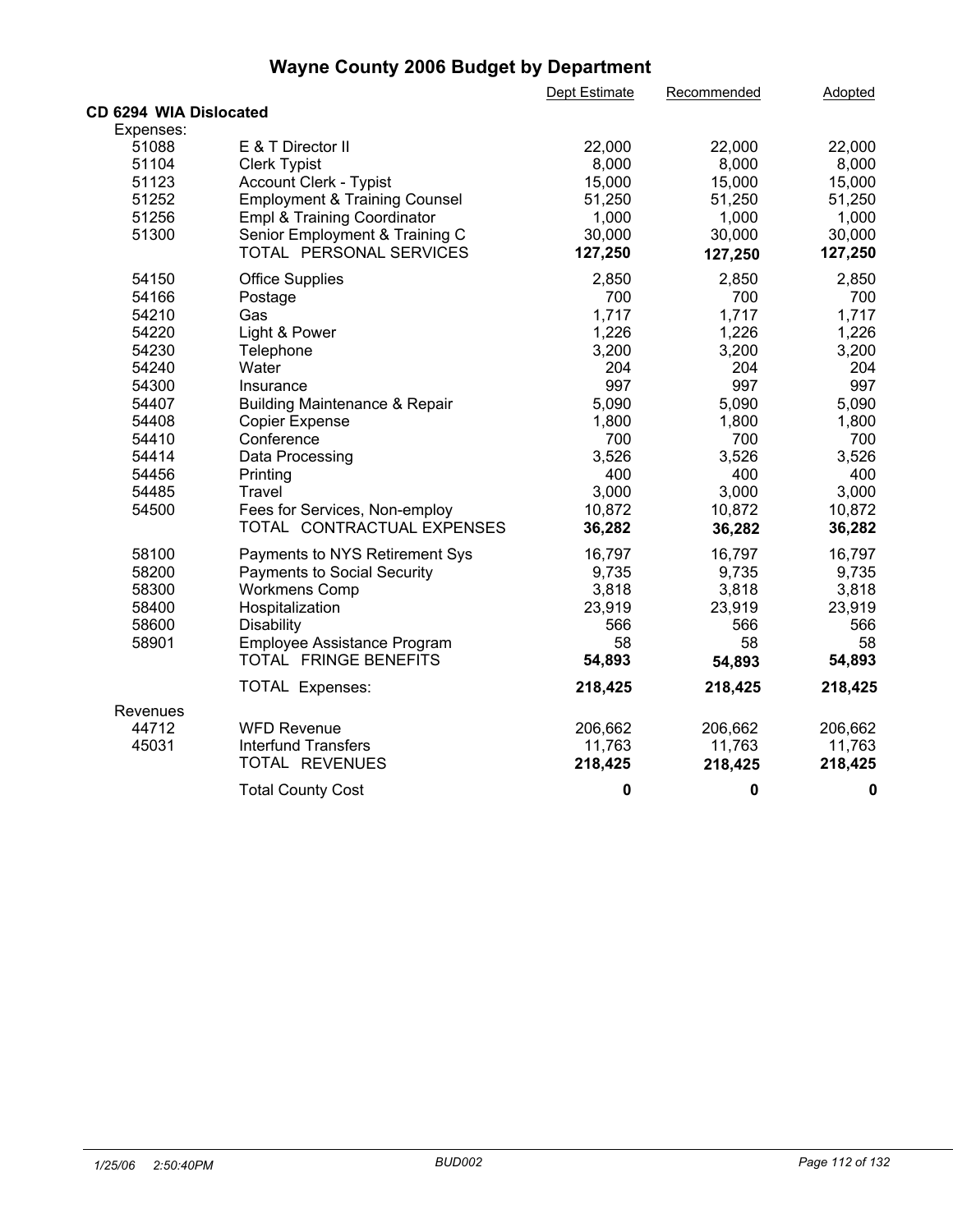|                   |                                          | Dept Estimate | Recommended | <b>Adopted</b> |  |
|-------------------|------------------------------------------|---------------|-------------|----------------|--|
| CD 6295 WIA Youth |                                          |               |             |                |  |
| Expenses:         |                                          |               |             |                |  |
| 51088             | E & T Director II                        | 5,000         | 5,000       | 5,000          |  |
| 51104             | <b>Clerk Typist</b>                      | 7,000         | 7,000       | 7,000          |  |
| 51123             | Account Clerk - Typist                   | 3,000         | 3,000       | 3,000          |  |
| 51252             | <b>Employment &amp; Training Counsel</b> | 32,000        | 32,000      | 32,000         |  |
| 51256             | Empl & Training Coordinator              | 4,000         | 4,000       | 4,000          |  |
| 51357             | <b>JTPA</b>                              | 25,000        | 25,000      | 25,000         |  |
|                   | TOTAL PERSONAL SERVICES                  | 76,000        | 76,000      | 76,000         |  |
| 54150             | <b>Office Supplies</b>                   | 800           | 800         | 800            |  |
| 54166             | Postage                                  | 250           | 250         | 250            |  |
| 54199             | Miscellaneous Expense                    | 600           | 600         | 600            |  |
| 54210             | Gas                                      | 688           | 688         | 688            |  |
| 54220             | Light & Power                            | 491           | 491         | 491            |  |
| 54230             | Telephone                                | 1,166         | 1,166       | 1,166          |  |
| 54240             | Water                                    | 82            | 82          | 82             |  |
| 54300             | Insurance                                | 767           | 767         | 767            |  |
| 54407             | <b>Building Maintenance &amp; Repair</b> | 2,040         | 2,040       | 2,040          |  |
| 54408             | <b>Copier Expense</b>                    | 600           | 600         | 600            |  |
| 54410             | Conference                               | 500           | 500         | 500            |  |
| 54414             | Data Processing                          | 800           | 800         | 800            |  |
| 54485             | Travel                                   | 1,750         | 1,750       | 1,750          |  |
| 54500             | Fees for Services, Non-employ            | 257           | 257         | 257            |  |
|                   | TOTAL CONTRACTUAL EXPENSES               | 10,791        | 10,791      | 10,791         |  |
| 58100             | Payments to NYS Retirement Sys           | 6,732         | 6,732       | 6,732          |  |
| 58200             | Payments to Social Security              | 5,814         | 5,814       | 5,814          |  |
| 58300             | <b>Workmens Comp</b>                     | 2,280         | 2,280       | 2,280          |  |
| 58400             | Hospitalization                          | 3,500         | 3,500       | 3,500          |  |
| 58600             | Disability                               | 160           | 160         | 160            |  |
| 58901             | Employee Assistance Program              | 25            | 25          | 25             |  |
|                   | TOTAL FRINGE BENEFITS                    | 18,511        | 18,511      | 18,511         |  |
|                   | <b>TOTAL Expenses:</b>                   | 105,302       | 105,302     | 105,302        |  |
| Revenues          |                                          |               |             |                |  |
| 44712             | <b>WFD Revenue</b>                       | 101,201       | 101,201     | 101,201        |  |
| 45031             | <b>Interfund Transfers</b>               | 4,101         | 4,101       | 4,101          |  |
|                   | TOTAL REVENUES                           | 105,302       | 105,302     | 105,302        |  |
|                   | <b>Total County Cost</b>                 | $\mathbf 0$   | $\pmb{0}$   | $\bf{0}$       |  |
|                   |                                          |               |             |                |  |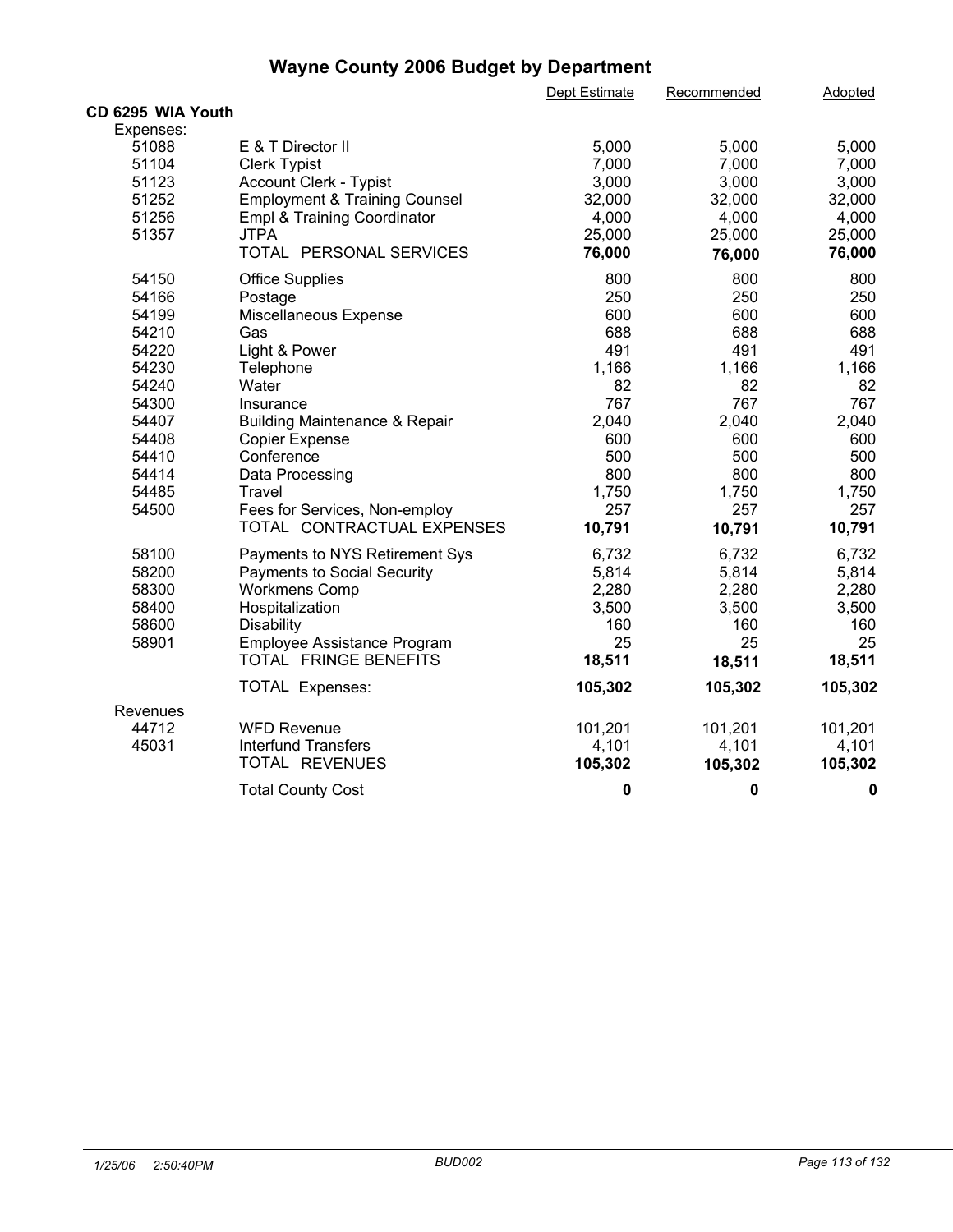|                            |                                          | Dept Estimate | Recommended | Adopted |  |
|----------------------------|------------------------------------------|---------------|-------------|---------|--|
| <b>CD 6296 TANF Summer</b> |                                          |               |             |         |  |
| Expenses:                  |                                          |               |             |         |  |
| 51088                      | E & T Director II                        | 3,000         | 3,000       | 3,000   |  |
| 51104                      | <b>Clerk Typist</b>                      | 2,000         | 2,000       | 2,000   |  |
| 51123                      | <b>Account Clerk - Typist</b>            | 2,000         | 2,000       | 2,000   |  |
| 51252                      | <b>Employment &amp; Training Counsel</b> | 9,200         | 9,200       | 9,200   |  |
| 51256                      | Empl & Training Coordinator              | 1,700         | 1,700       | 1,700   |  |
| 51357                      | <b>JTPA</b>                              | 66,000        | 66,000      | 66,000  |  |
|                            | TOTAL PERSONAL SERVICES                  | 83,900        | 83,900      | 83,900  |  |
| 54150                      | <b>Office Supplies</b>                   | 350           | 350         | 350     |  |
| 54166                      | Postage                                  | 400           | 400         | 400     |  |
| 54199                      | Miscellaneous Expense                    | 2,000         | 2,000       | 2,000   |  |
| 54210                      | Gas                                      | 200           | 200         | 200     |  |
| 54220                      | Light & Power                            | 200           | 200         | 200     |  |
| 54230                      | Telephone                                | 500           | 500         | 500     |  |
| 54240                      | Water                                    | 50            | 50          | 50      |  |
| 54300                      | Insurance                                | 302           | 302         | 302     |  |
| 54407                      | <b>Building Maintenance &amp; Repair</b> | 700           | 700         | 700     |  |
| 54408                      | <b>Copier Expense</b>                    | 400           | 400         | 400     |  |
| 54414                      | Data Processing                          | 700           | 700         | 700     |  |
| 54485                      | Travel                                   | 1,500         | 1,500       | 1,500   |  |
| 54500                      | Fees for Services, Non-employ            | 26            | 26          | 26      |  |
|                            | TOTAL CONTRACTUAL EXPENSES               | 7,328         | 7,328       | 7,328   |  |
| 58100                      | Payments to NYS Retirement Sys           | 2,362         | 2,362       | 2,362   |  |
| 58200                      | Payments to Social Security              | 6,418         | 6,418       | 6,418   |  |
| 58300                      | <b>Workmens Comp</b>                     | 2,517         | 2,517       | 2,517   |  |
| 58400                      | Hospitalization                          | 500           | 500         | 500     |  |
| 58600                      | <b>Disability</b>                        | 50            | 50          | 50      |  |
| 58901                      | Employee Assistance Program              | 20            | 20          | 20      |  |
|                            | TOTAL FRINGE BENEFITS                    | 11,867        | 11,867      | 11,867  |  |
|                            | TOTAL Expenses:                          | 103,095       | 103,095     | 103,095 |  |
| Revenues                   |                                          |               |             |         |  |
| 44712                      | <b>WFD Revenue</b>                       | 103,095       | 103,095     | 103,095 |  |
|                            | TOTAL REVENUES                           | 103,095       | 103,095     | 103,095 |  |
|                            | <b>Total County Cost</b>                 | $\mathbf 0$   | 0           | 0       |  |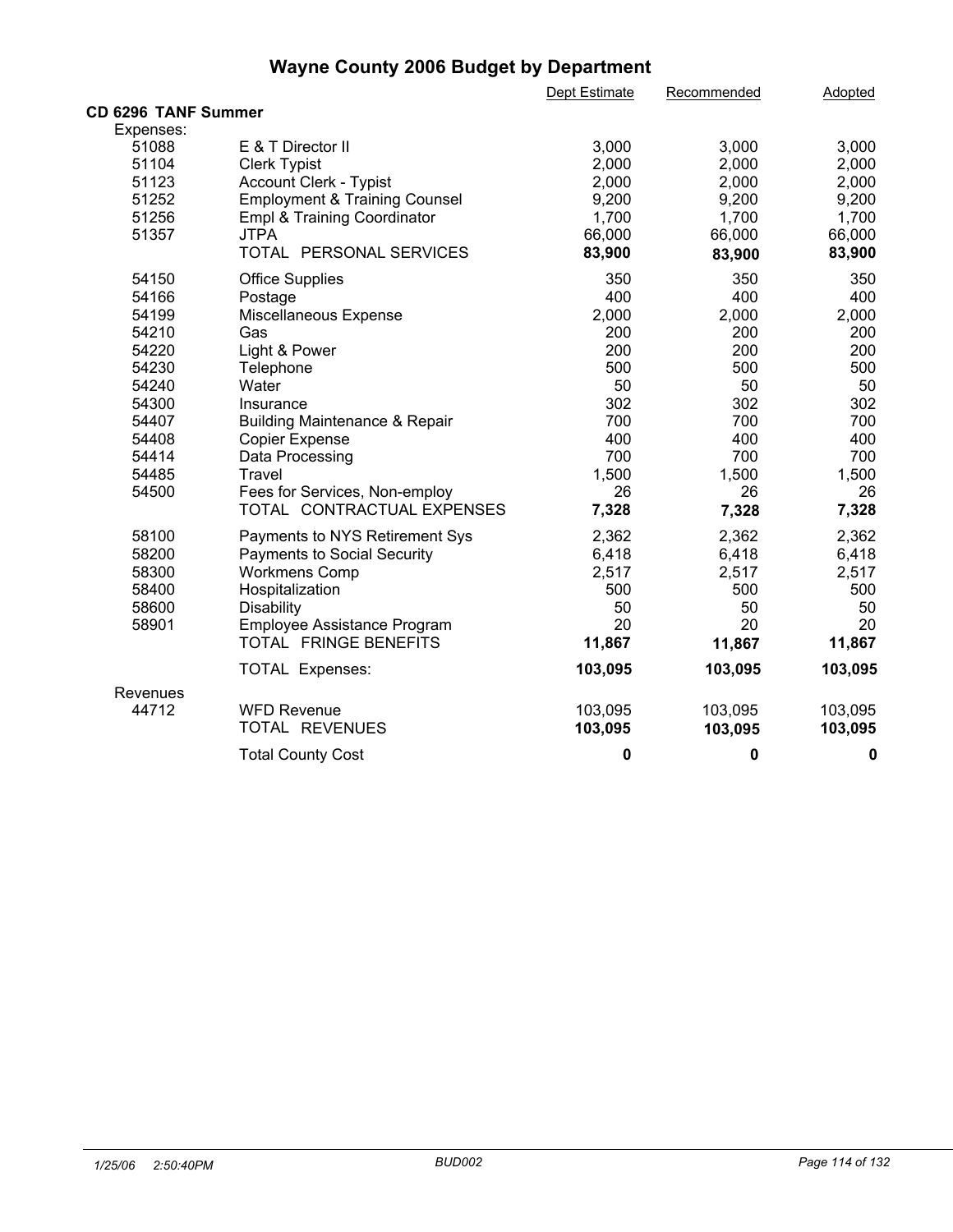|                 |                                          | Dept Estimate | Recommended | Adopted |  |
|-----------------|------------------------------------------|---------------|-------------|---------|--|
| CD 6298 WIA TTA |                                          |               |             |         |  |
| Expenses:       |                                          |               |             |         |  |
| 51252           | <b>Employment &amp; Training Counsel</b> | 15,750        | 15,750      | 15,750  |  |
| 51256           | Empl & Training Coordinator              | 16,000        | 16,000      | 16,000  |  |
|                 | TOTAL PERSONAL SERVICES                  | 31,750        | 31,750      | 31,750  |  |
| 54150           | <b>Office Supplies</b>                   | 517           | 517         | 517     |  |
| 54166           | Postage                                  | 600           | 600         | 600     |  |
| 54210           | Gas                                      | 428           | 428         | 428     |  |
| 54220           | Light & Power                            | 306           | 306         | 306     |  |
| 54230           | Telephone                                | 600           | 600         | 600     |  |
| 54240           | Water                                    | 51            | 51          | 51      |  |
| 54300           | Insurance                                | 116           | 116         | 116     |  |
| 54407           | <b>Building Maintenance &amp; Repair</b> | 1,270         | 1,270       | 1,270   |  |
| 54408           | <b>Copier Expense</b>                    | 300           | 300         | 300     |  |
| 54410           | Conference                               | 700           | 700         | 700     |  |
| 54414           | Data Processing                          | 710           | 710         | 710     |  |
| 54485           | Travel                                   | 1,831         | 1,831       | 1,831   |  |
|                 | TOTAL CONTRACTUAL EXPENSES               | 7,429         | 7,429       | 7,429   |  |
| 58100           | Payments to NYS Retirement Sys           | 4,200         | 4,200       | 4,200   |  |
| 58200           | Payments to Social Security              | 2,429         | 2,429       | 2,429   |  |
| 58300           | <b>Workmens Comp</b>                     | 953           | 953         | 953     |  |
| 58400           | Hospitalization                          | 5,799         | 5,799       | 5,799   |  |
| 58600           | <b>Disability</b>                        | 137           | 137         | 137     |  |
| 58901           | Employee Assistance Program              | 14            | 14          | 14      |  |
|                 | TOTAL FRINGE BENEFITS                    | 13,532        | 13,532      | 13,532  |  |
|                 | <b>TOTAL Expenses:</b>                   | 52,711        | 52,711      | 52,711  |  |
| Revenues        |                                          |               |             |         |  |
| 44712           | <b>WFD Revenue</b>                       | 49,946        | 49,946      | 49,946  |  |
| 45031           | <b>Interfund Transfers</b>               | 2,765         | 2,765       | 2,765   |  |
|                 | TOTAL REVENUES                           | 52,711        | 52,711      | 52,711  |  |
|                 | <b>Total County Cost</b>                 | 0             | 0           | 0       |  |
|                 |                                          |               |             |         |  |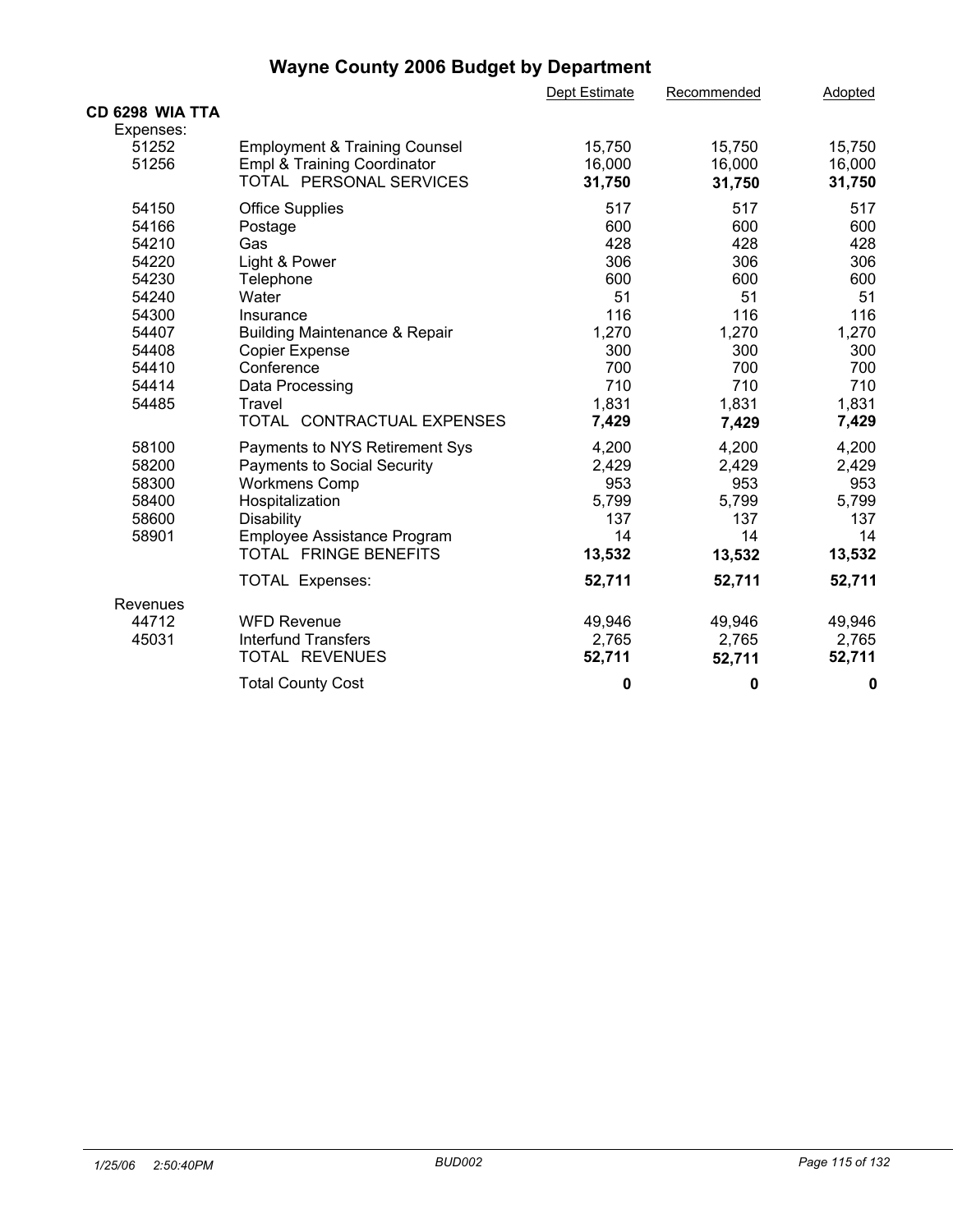|                              |                                | Dept Estimate | Recommended | Adopted |
|------------------------------|--------------------------------|---------------|-------------|---------|
| CD 6299 WFD - Administration |                                |               |             |         |
| Expenses:                    |                                |               |             |         |
| 51088                        | E & T Director II              | 4,700         | 4,700       | 4,700   |
|                              | TOTAL PERSONAL SERVICES        | 4,700         | 4,700       | 4,700   |
| 58100                        | Payments to NYS Retirement Sys | 620           | 620         | 620     |
| 58200                        | Payments to Social Security    | 360           | 360         | 360     |
| 58300                        | <b>Workmens Comp</b>           | 141           | 141         | 141     |
| 58400                        | Hospitalization                | 725           | 725         | 725     |
| 58600                        | Disability                     | 34            | 34          | 34      |
| 58901                        | Employee Assistance Program    | 4             | 4           | 4       |
|                              | TOTAL FRINGE BENEFITS          | 1,884         | 1,884       | 1,884   |
|                              | <b>TOTAL Expenses:</b>         | 6,584         | 6,584       | 6,584   |
| Revenues                     |                                |               |             |         |
| 44712                        | <b>WFD Revenue</b>             | 6,584         | 6,584       | 6,584   |
|                              | TOTAL REVENUES                 | 6,584         | 6,584       | 6,584   |
|                              | <b>Total County Cost</b>       | 0             | 0           | 0       |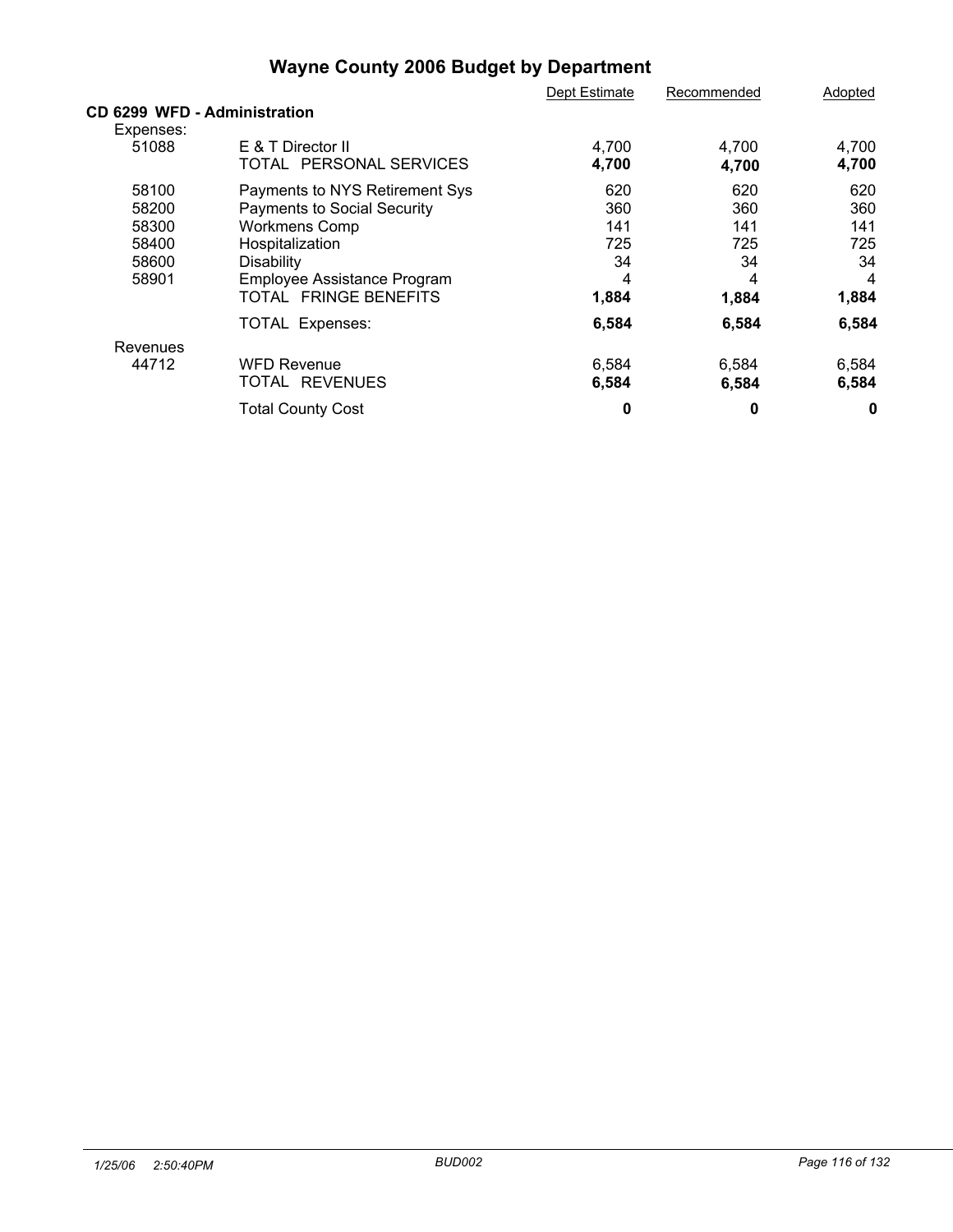| D 5010 Highway Administration<br>Expenses:<br>51095<br>Superintendent of Highways<br>67,921<br>67,921<br>67,921<br>51151<br>Account Clerk-Typist (8hr)<br>31,508<br>31,508<br>31,508<br>Senior Acct Clerk/Typist (8hr)<br>51159<br>32,751<br>32,751<br>32,751<br>TOTAL PERSONAL SERVICES<br>132,180<br>132,180<br>132,180<br>54150<br><b>Office Supplies</b><br>1,900<br>1,900<br>1,900<br>1,000<br>54166<br>1,000<br>1,000<br>Postage<br>54230<br>5,000<br>5,000<br>5,000<br>Telephone<br>1,085<br>1,085<br>54300<br>1,085<br>Insurance<br>300<br>54402<br>300<br>300<br>Advertising<br>54410<br>1,449<br>1,449<br>Conference<br>1,449<br>54414<br>30,720<br>30,720<br>30,720<br>Data Processing<br>54418<br>350<br>350<br>Dues<br>350<br>575<br>575<br>54424<br><b>Equipment - Maint Contract</b><br>575<br>300<br>300<br>54425<br>300<br>Equipment - Maint & Repair<br>54426<br>4,530<br>1,000<br>Equipment - Rental<br>1,000<br>54483<br>Training, Seminars & Schools<br>125<br>125<br>125<br>30<br>30<br>54485<br>30<br>Travel<br>350<br>350<br>54600<br>350<br>Misc<br>TOTAL CONTRACTUAL EXPENSES<br>47,714<br>44,184<br>44,184<br>58100<br>14,844<br>Payments to NYS Retirement Sys<br>17,448<br>14,844<br>10,112<br>10,112<br>58200<br><b>Payments to Social Security</b><br>10,112<br>58400<br>27,570<br>27,570<br>27,570<br>Hospitalization<br>58600<br>468<br>468<br><b>Disability</b><br>468<br>46<br>46<br>58901<br>Employee Assistance Program<br>46<br>TOTAL FRINGE BENEFITS<br>55,644<br>53,040<br>53,040<br>235,538<br>229,404<br><b>TOTAL Expenses:</b><br>229,404<br>Revenues<br>Miscellaneous Revenues<br>2,998<br>2,998<br>2,998<br>42770<br>42801<br>7,877<br>7,877<br>7,877<br>Interfund Reimb of Expenses<br>TOTAL REVENUES<br>10,875<br>10,875<br>10,875<br>224,663<br>218,529<br><b>Total County Cost</b><br>218,529 |  | Dept Estimate | Recommended | Adopted |  |
|------------------------------------------------------------------------------------------------------------------------------------------------------------------------------------------------------------------------------------------------------------------------------------------------------------------------------------------------------------------------------------------------------------------------------------------------------------------------------------------------------------------------------------------------------------------------------------------------------------------------------------------------------------------------------------------------------------------------------------------------------------------------------------------------------------------------------------------------------------------------------------------------------------------------------------------------------------------------------------------------------------------------------------------------------------------------------------------------------------------------------------------------------------------------------------------------------------------------------------------------------------------------------------------------------------------------------------------------------------------------------------------------------------------------------------------------------------------------------------------------------------------------------------------------------------------------------------------------------------------------------------------------------------------------------------------------------------------------------------------------------------------------------------------------------------------------------------------------|--|---------------|-------------|---------|--|
|                                                                                                                                                                                                                                                                                                                                                                                                                                                                                                                                                                                                                                                                                                                                                                                                                                                                                                                                                                                                                                                                                                                                                                                                                                                                                                                                                                                                                                                                                                                                                                                                                                                                                                                                                                                                                                                |  |               |             |         |  |
|                                                                                                                                                                                                                                                                                                                                                                                                                                                                                                                                                                                                                                                                                                                                                                                                                                                                                                                                                                                                                                                                                                                                                                                                                                                                                                                                                                                                                                                                                                                                                                                                                                                                                                                                                                                                                                                |  |               |             |         |  |
|                                                                                                                                                                                                                                                                                                                                                                                                                                                                                                                                                                                                                                                                                                                                                                                                                                                                                                                                                                                                                                                                                                                                                                                                                                                                                                                                                                                                                                                                                                                                                                                                                                                                                                                                                                                                                                                |  |               |             |         |  |
|                                                                                                                                                                                                                                                                                                                                                                                                                                                                                                                                                                                                                                                                                                                                                                                                                                                                                                                                                                                                                                                                                                                                                                                                                                                                                                                                                                                                                                                                                                                                                                                                                                                                                                                                                                                                                                                |  |               |             |         |  |
|                                                                                                                                                                                                                                                                                                                                                                                                                                                                                                                                                                                                                                                                                                                                                                                                                                                                                                                                                                                                                                                                                                                                                                                                                                                                                                                                                                                                                                                                                                                                                                                                                                                                                                                                                                                                                                                |  |               |             |         |  |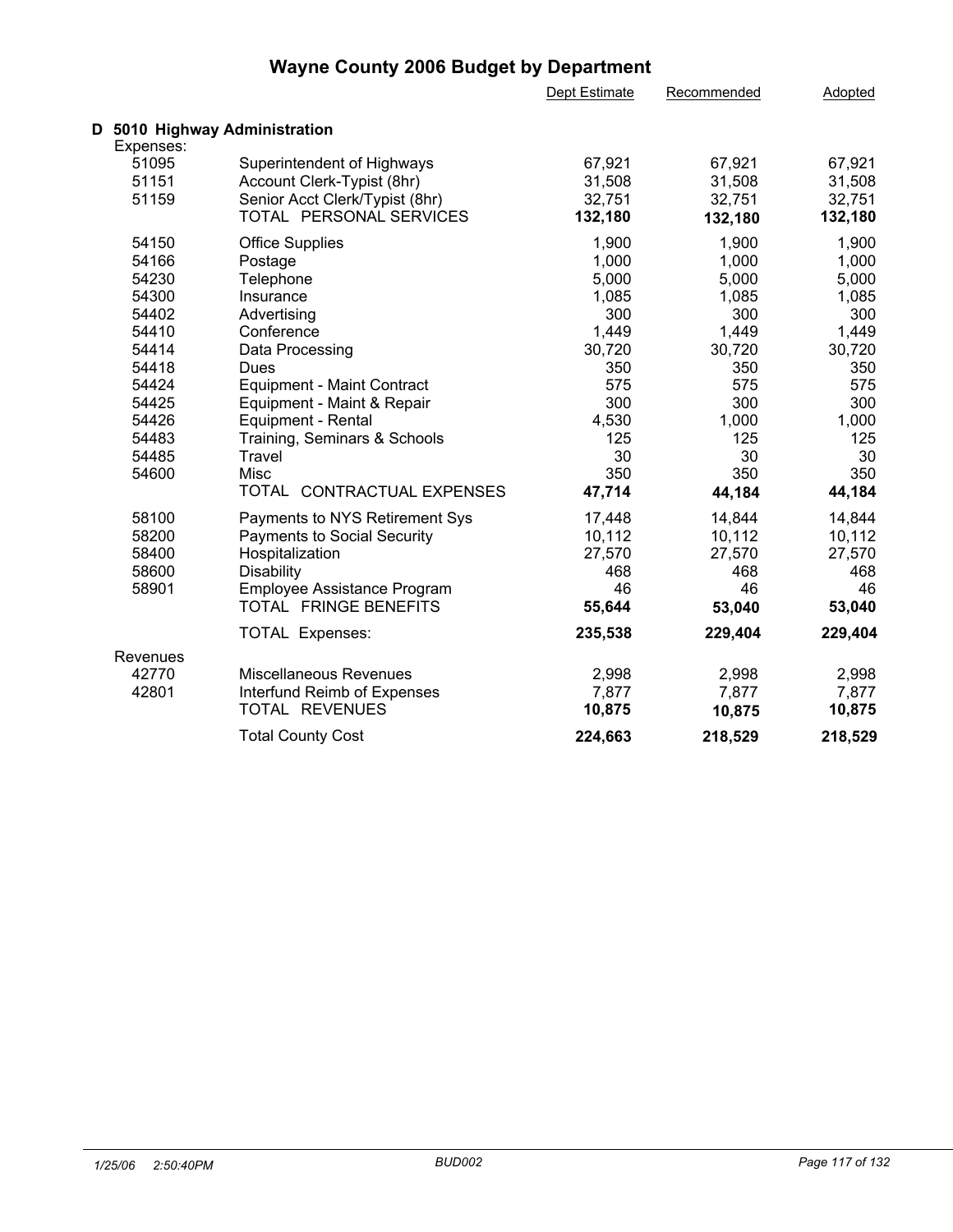|                            |                                    | Dept Estimate | Recommended | Adopted |  |
|----------------------------|------------------------------------|---------------|-------------|---------|--|
| D 5020 Highway Engineering |                                    |               |             |         |  |
| Expenses:                  |                                    |               |             |         |  |
| 51096                      | <b>Highway Engineer</b>            | 60,606        | 60,606      | 60,606  |  |
| 51230                      | Engineer Technician, Seasonal      | 9,000         | 9,000       | 9,000   |  |
| 51254                      | Junior Engineer                    | 42,114        | 42,114      | 42,114  |  |
| 51693                      | Sr. Engineering Tech               | 32,660        | 32,660      | 32,660  |  |
|                            | TOTAL PERSONAL SERVICES            | 144,380       | 144,380     | 144,380 |  |
| 52400                      | Highway & Street Equipment         | 3,750         | 3,750       | 3,750   |  |
|                            | TOTAL EQUIPMENT                    | 3,750         | 3,750       | 3,750   |  |
| 54150                      | Office Supplies                    | 1,200         | 1,200       | 1,200   |  |
| 54300                      | Insurance                          | 685           | 685         | 685     |  |
| 54424                      | <b>Equipment - Maint Contract</b>  | 640           | 640         | 640     |  |
| 54425                      | Equipment - Maint & Repair         | 500           | 500         | 500     |  |
| 54483                      | Training, Seminars & Schools       | 3,845         | 3,845       | 3,845   |  |
| 54485                      | Travel                             | 45            | 45          | 45      |  |
| 54600                      | Misc                               | 100           | 100         | 100     |  |
|                            | TOTAL CONTRACTUAL EXPENSES         | 7,015         | 7,015       | 7,015   |  |
| 58100                      | Payments to NYS Retirement Sys     | 20,780        | 17,892      | 17,892  |  |
| 58200                      | <b>Payments to Social Security</b> | 11,046        | 11,046      | 11,046  |  |
| 58400                      | Hospitalization                    | 18,517        | 18,517      | 18,517  |  |
| 58600                      | Disability                         | 468           | 468         | 468     |  |
| 58901                      | Employee Assistance Program        | 46            | 46          | 46      |  |
|                            | <b>TOTAL FRINGE BENEFITS</b>       | 50,857        | 47,969      | 47,969  |  |
|                            | <b>TOTAL Expenses:</b>             | 206,002       | 203,114     | 203,114 |  |
| Revenues                   |                                    |               |             |         |  |
| 42770                      | Miscellaneous Revenues             | 200           | 200         | 200     |  |
|                            | TOTAL REVENUES                     | 200           | 200         | 200     |  |
|                            | <b>Total County Cost</b>           | 205,802       | 202,914     | 202,914 |  |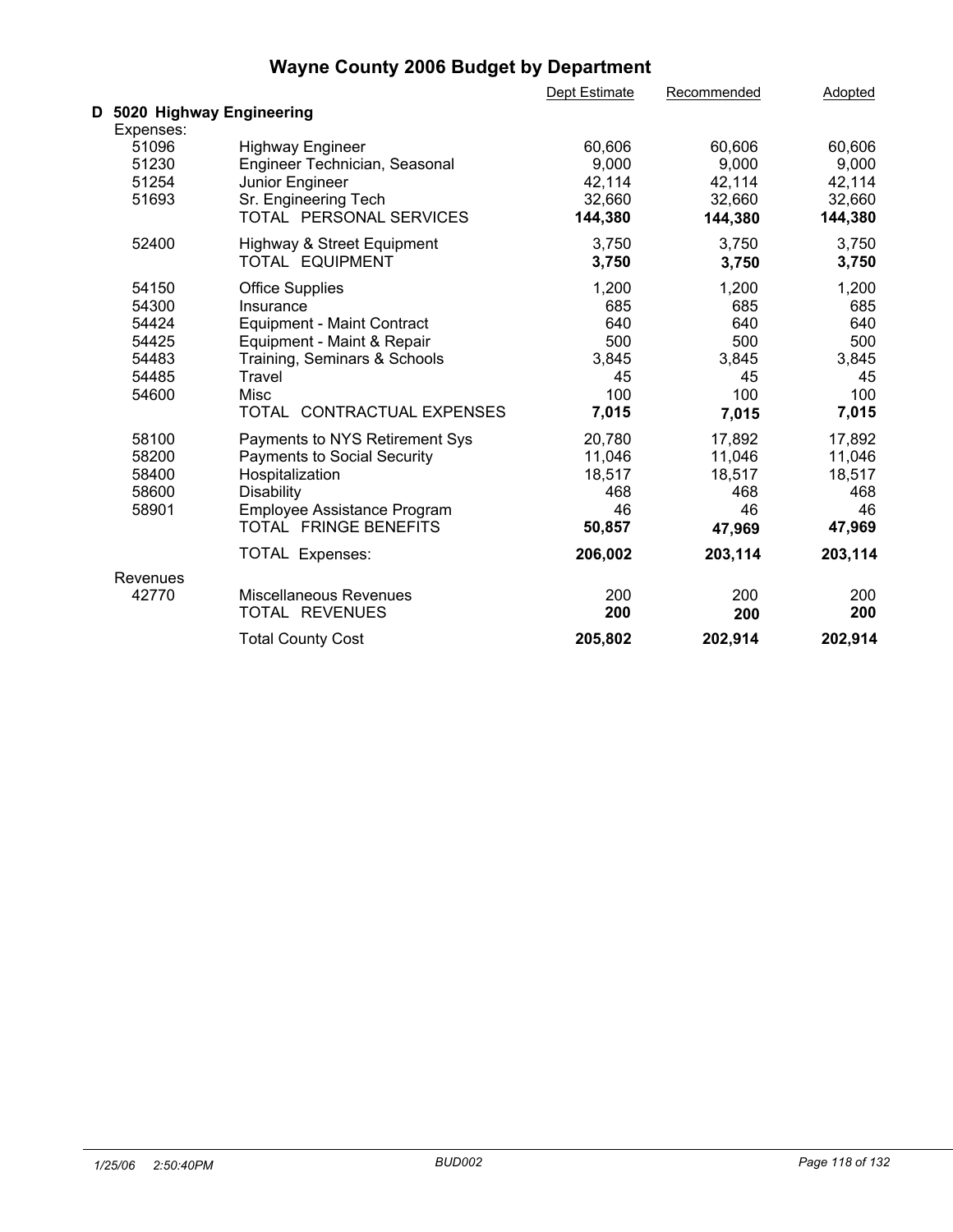|           |                                          | Dept Estimate | Recommended | Adopted   |  |
|-----------|------------------------------------------|---------------|-------------|-----------|--|
|           | D 5110 Maintenance of Roads & Bridges    |               |             |           |  |
| Expenses: |                                          |               |             |           |  |
| 51097     | General Highway Foreman                  | 48,873        | 48,873      | 48,873    |  |
| 51181     | Laborer, Seasonal                        | 13,000        | 13,000      | 13,000    |  |
| 51212     | M E O #2                                 | 232,285       | 232,285     | 232,285   |  |
| 51213     | M E O #2, Seasonal                       | 51,875        | 51,875      | 51,875    |  |
| 51244     | M E O #1                                 | 247,405       | 247,405     | 247,405   |  |
| 51268     | HEO                                      | 407,645       | 407,645     | 407,645   |  |
| 51270     | <b>Working Foreman</b>                   | 112,725       | 112,725     | 112,725   |  |
| 51315     | <b>Highway Construction Foreman</b>      | 40,232        | 40,232      | 40,232    |  |
| 51544     | <b>Highway Bridge Construction</b>       | 42,250        | 42,250      | 42,250    |  |
| 51904     | Overtime                                 | 49,650        | 49,650      | 49,650    |  |
|           | TOTAL PERSONAL SERVICES                  | 1,245,940     | 1,245,940   | 1,245,940 |  |
|           |                                          |               |             |           |  |
| 54100     | Supplies & Materials                     | 21,000        | 21,000      | 21,000    |  |
| 54107     | <b>Bituminous Liquid</b>                 | 580,000       | 540,000     | 540,000   |  |
| 54108     | <b>Bituminous Stockpile</b>              | 5,000         | 5,000       | 5,000     |  |
| 54109     | <b>Bituminous Hot Mix</b>                | 135,000       | 134,863     | 134,863   |  |
| 54127     | Gabions                                  | 5,000         | 5,000       | 5,000     |  |
| 54130     | Gravel                                   | 15,000        | 15,000      | 15,000    |  |
| 54132     | <b>Guide Rail &amp; Posts</b>            | 15,000        | 15,000      | 15,000    |  |
| 54164     | Pipe & Pipe Arches                       | 55,000        | 40,000      | 40,000    |  |
| 54175     | Stone                                    | 130,000       | 105,000     | 105,000   |  |
| 54186     | <b>Trees</b>                             | 12,500        | 12,500      | 12,500    |  |
| 54300     | Insurance                                | 10,004        | 10,004      | 10,004    |  |
| 54407     | <b>Building Maintenance &amp; Repair</b> | 25,000        | 25,000      | 25,000    |  |
| 54426     | Equipment - Rental                       | 355,000       | 355,000     | 355,000   |  |
| 54429     | Fire Extinguisher Inspection             | 350           | 350         | 350       |  |
| 54483     | Training, Seminars & Schools             | 160           | 160         | 160       |  |
| 54485     | Travel                                   | 80            | 80          | 80        |  |
| 54490     | <b>Weed Spraying</b>                     | 6,000         | 6,000       | 6,000     |  |
| 54600     | Misc                                     | 4,000         | 4,000       | 4,000     |  |
| 54689     | <b>Machinery Leasing</b>                 | 6,000         | 6,000       | 6,000     |  |
| 54784     | <b>Drug Testing</b>                      | 3,500         | 3,500       | 3,500     |  |
|           | TOTAL CONTRACTUAL EXPENSES               | 1,383,594     |             | 1,303,457 |  |
|           |                                          |               | 1,303,457   |           |  |
| 58100     | Payments to NYS Retirement Sys           | 256,638       | 143,470     | 143,470   |  |
| 58200     | <b>Payments to Social Security</b>       | 115,127       | 115,127     | 115,127   |  |
| 58400     | Hospitalization                          | 324,895       | 324,895     | 324,895   |  |
| 58600     | Disability                               | 5,928         | 5,928       | 5,928     |  |
| 58901     | Employee Assistance Program              | 580           | 580         | 580       |  |
|           | TOTAL FRINGE BENEFITS                    | 703,168       | 590,000     | 590,000   |  |
|           | <b>TOTAL Expenses:</b>                   | 3,332,702     | 3,139,397   | 3,139,397 |  |
| Revenues  |                                          |               |             |           |  |
| 42303     | Labor Reimbursement                      | 11,000        | 11,000      | 11,000    |  |
| 42304     | <b>Material Reimbursement</b>            | 14,000        | 14,000      | 14,000    |  |
| 42416     | Rental of Equipment Other Govt           | 15,000        | 15,000      | 15,000    |  |
|           | TOTAL REVENUES                           | 40,000        | 40,000      | 40,000    |  |
|           |                                          |               |             |           |  |
|           | <b>Total County Cost</b>                 | 3,292,702     | 3,099,397   | 3,099,397 |  |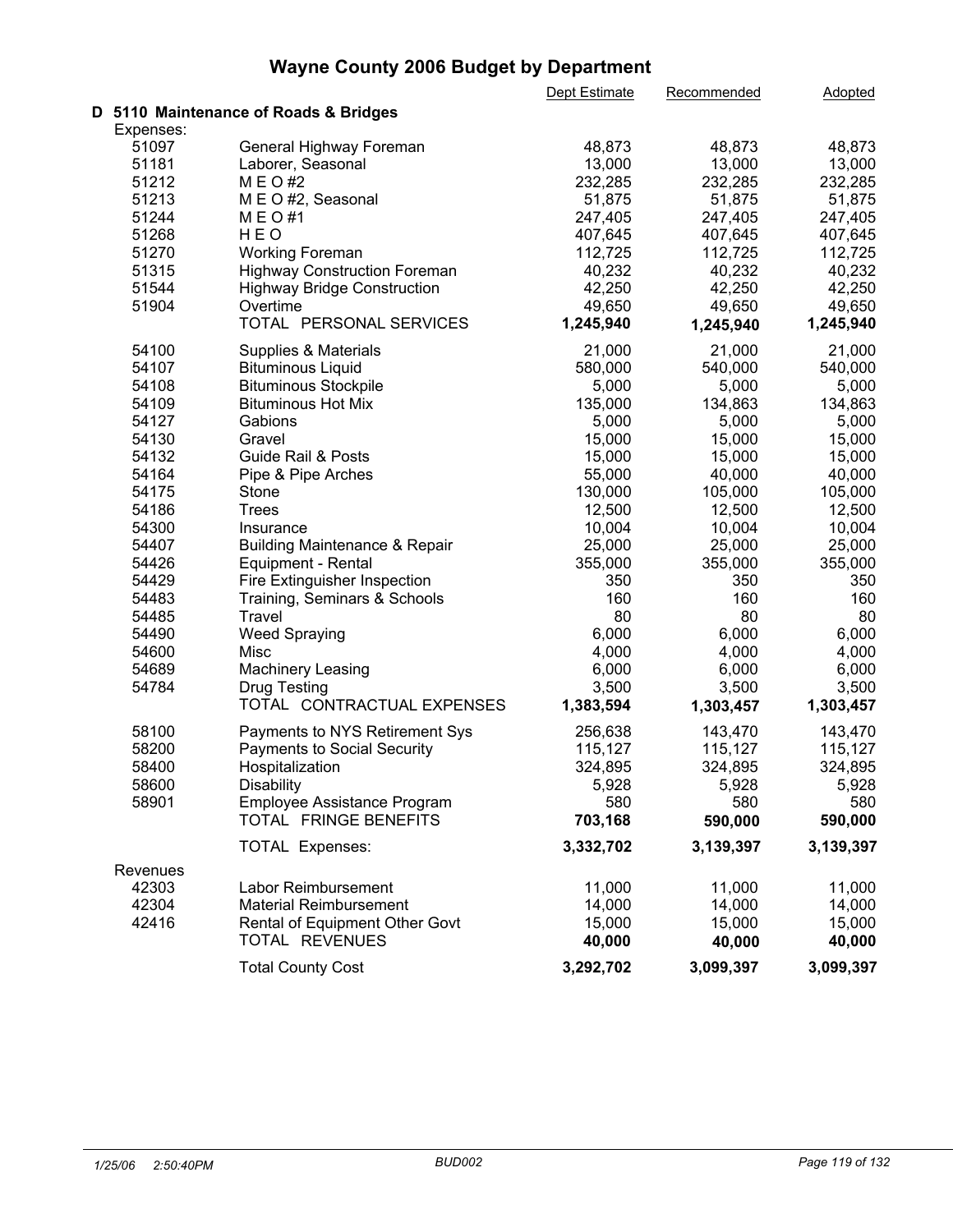|                                      |                                                                                            | Dept Estimate                          | Recommended                            | Adopted                                |  |
|--------------------------------------|--------------------------------------------------------------------------------------------|----------------------------------------|----------------------------------------|----------------------------------------|--|
|                                      | D 5111 Road Striping & Sign Maint                                                          |                                        |                                        |                                        |  |
| Expenses:<br>51214<br>51547<br>51904 | Sign Maintenance Worker<br>Sign Maintenance Foreman<br>Overtime<br>TOTAL PERSONAL SERVICES | 136,512<br>41,191<br>10,800<br>188,503 | 136,512<br>41,191<br>10,800<br>188,503 | 136,512<br>41,191<br>10,800<br>188,503 |  |
| 52200<br>52201                       | <b>Office Equipment</b><br><b>Computer Equipment</b><br>TOTAL EQUIPMENT                    | 1,200<br>1,200                         | 1,200<br>1,200                         | 0<br>1,200<br>1,200                    |  |
| 54100                                | Supplies & Materials                                                                       | 7,500                                  | 7,500                                  | 7,500                                  |  |
| 54129                                | <b>Glass Beads</b>                                                                         | 46,000                                 | 46,000                                 | 46,000                                 |  |
| 54160                                | Paint - Road Striping                                                                      | 133,400                                | 133,400                                | 133,400                                |  |
| 54171                                | <b>Sign Posts</b>                                                                          | 15,000                                 | 15,000                                 | 15,000                                 |  |
| 54172                                | Sign Blanks & Faces                                                                        | 35,000                                 | 35,000                                 | 35,000                                 |  |
| 54300                                | Insurance                                                                                  | 1,060                                  | 1,060                                  | 1,060                                  |  |
| 54425                                | Equipment - Maint & Repair                                                                 | 500                                    | 500                                    | 500                                    |  |
| 54783                                | <b>Hazard Materials</b>                                                                    | 5,350                                  | 5,350                                  | 5,350                                  |  |
|                                      | TOTAL CONTRACTUAL EXPENSES                                                                 | 243,810                                | 243,810                                | 243,810                                |  |
| 58100                                | Payments to NYS Retirement Sys                                                             | 24,451                                 | 20,681                                 | 20,681                                 |  |
| 58200                                | <b>Payments to Social Security</b>                                                         | 14,421                                 | 14,421                                 | 14,421                                 |  |
| 58400                                | Hospitalization                                                                            | 34,968                                 | 34,968                                 | 34,968                                 |  |
| 58600                                | <b>Disability</b>                                                                          | 780                                    | 780                                    | 780                                    |  |
| 58901                                | Employee Assistance Program                                                                | 77                                     | 77                                     | 77                                     |  |
|                                      | TOTAL FRINGE BENEFITS                                                                      | 74,697                                 | 70,927                                 | 70,927                                 |  |
|                                      | <b>TOTAL Expenses:</b>                                                                     | 508,210                                | 504,440                                | 504,440                                |  |
| Revenues                             |                                                                                            |                                        |                                        |                                        |  |
| 42303                                | Labor Reimbursement                                                                        | 18,000                                 | 18,000                                 | 18,000                                 |  |
| 42304                                | <b>Material Reimbursement</b>                                                              | 77,000                                 | 77,000                                 | 77,000                                 |  |
| 42416                                | Rental of Equipment Other Govt                                                             | 8,000                                  | 8,000                                  | 8,000                                  |  |
|                                      | TOTAL REVENUES                                                                             | 103,000                                | 103,000                                | 103,000                                |  |
|                                      | <b>Total County Cost</b>                                                                   | 405,210                                | 401,440                                | 401,440                                |  |
|                                      |                                                                                            |                                        |                                        |                                        |  |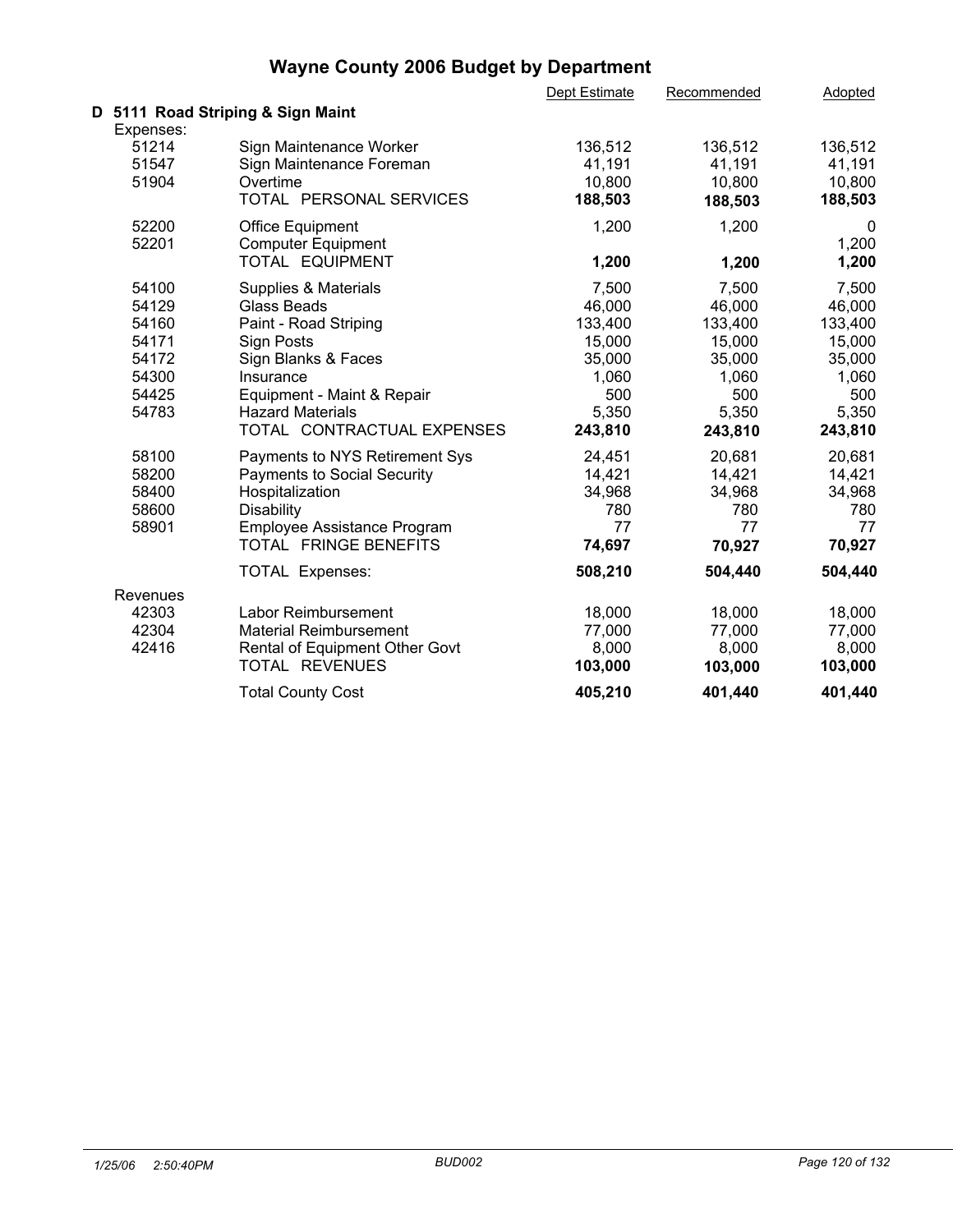| Adopted                           |
|-----------------------------------|
|                                   |
|                                   |
|                                   |
|                                   |
|                                   |
| 1,500,000                         |
| 1,500,000                         |
| 1.300.000<br>200,000<br>1,500,000 |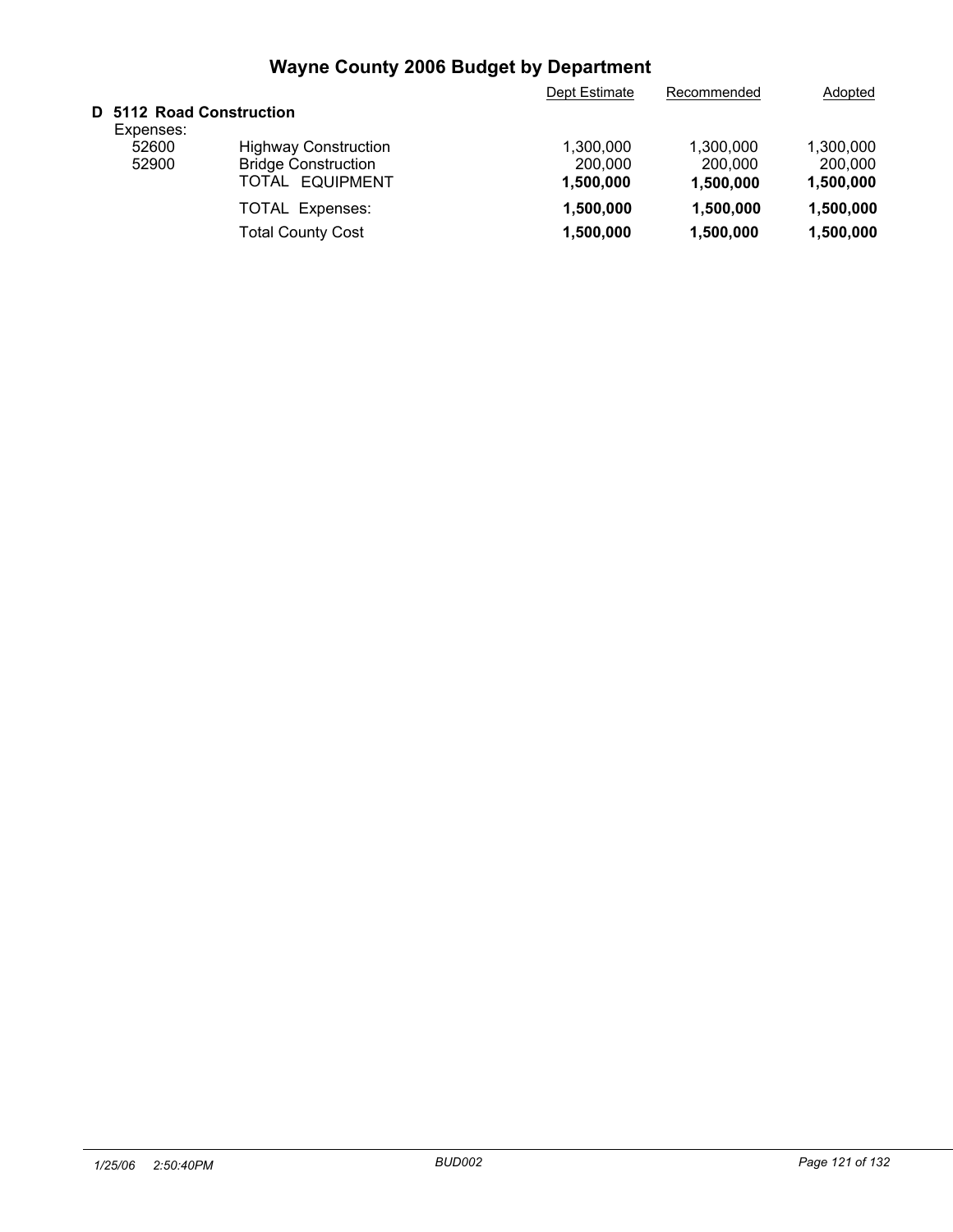|           |                                     | Dept Estimate | Recommended | Adopted   |
|-----------|-------------------------------------|---------------|-------------|-----------|
|           | D 5142 Snow Removal - County        |               |             |           |
| Expenses: |                                     |               |             |           |
| 51212     | M E O #2                            | 5,500         | 5,500       | 5,500     |
| 51214     | Sign Maintenance Worker             | 1,500         | 1,500       | 1,500     |
| 51244     | M E O #1                            | 5,000         | 5,000       | 5,000     |
| 51268     | HEO                                 | 16,380        | 16,380      | 16,380    |
| 51270     | <b>Working Foreman</b>              | 1,500         | 1,500       | 1,500     |
| 51298     | Automotive Mechanic                 | 3,400         | 3,400       | 3,400     |
| 51315     | <b>Highway Construction Foreman</b> | 1,400         | 1,400       | 1,400     |
| 51318     | Automotive Mechanic Foreman         | 400           | 400         | 400       |
| 51543     | Auto Body Technician                | 1,225         | 1,225       | 1,225     |
| 51547     | Sign Maintenance Foreman            | 1,100         | 1,100       | 1,100     |
| 51904     | Overtime                            | 3,300         | 3,300       | 3,300     |
|           | TOTAL PERSONAL SERVICES             | 40,705        | 40,705      | 40,705    |
| 54300     | Insurance                           | 239           | 239         | 239       |
| 54400     | <b>Contracted Services</b>          | 1,733,008     | 1,733,008   | 1,733,008 |
|           | TOTAL CONTRACTUAL EXPENSES          | 1,733,247     | 1,733,247   | 1,733,247 |
|           | TOTAL Expenses:                     | 1,773,952     | 1,773,952   | 1,773,952 |
|           | <b>Total County Cost</b>            | 1,773,952     | 1,773,952   | 1,773,952 |
|           |                                     |               |             |           |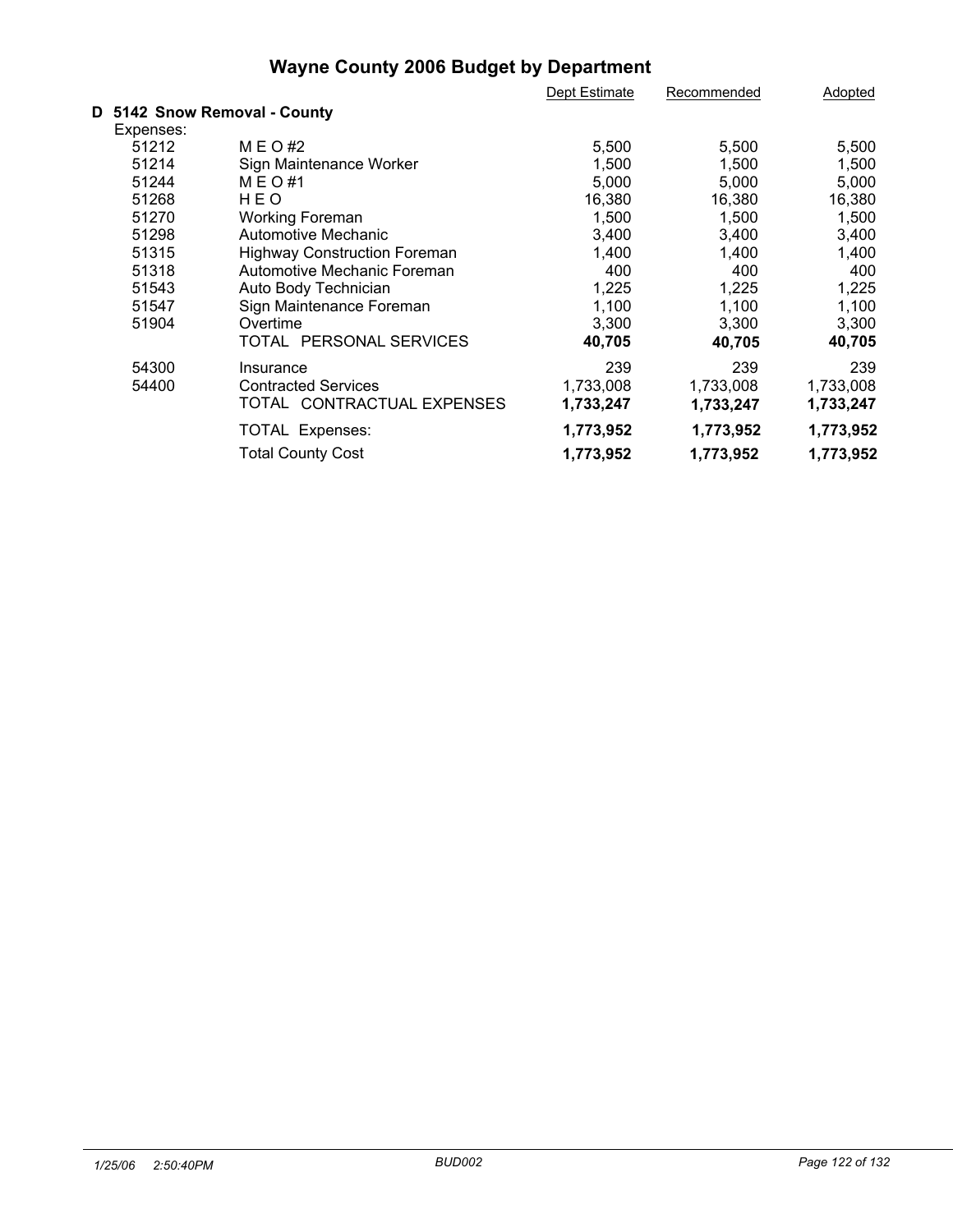|           |                                                    | Dept Estimate      | Recommended        | Adopted            |
|-----------|----------------------------------------------------|--------------------|--------------------|--------------------|
| Expenses: | D 9060 Hospital & Medical Insurance                |                    |                    |                    |
| 58400     | Hospitalization<br><b>FRINGE BENEFITS</b><br>TOTAL | 360,300<br>360,300 | 360,300<br>360,300 | 360,300<br>360,300 |
|           | <b>TOTAL Expenses:</b><br><b>Total County Cost</b> | 360,300<br>360,300 | 360,300<br>360,300 | 360,300<br>360,300 |
|           |                                                    |                    |                    |                    |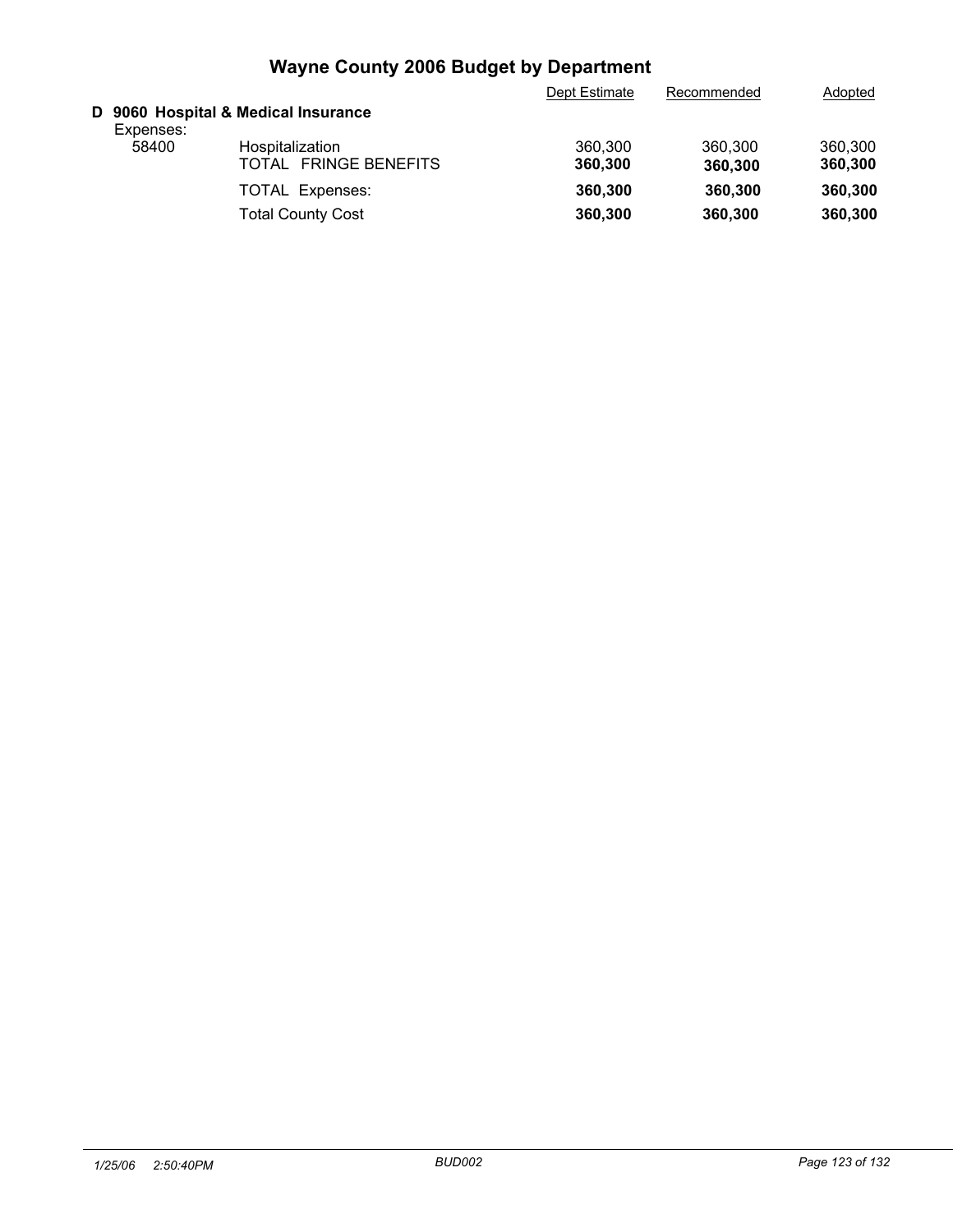|              |                                | Dept Estimate | Recommended  | Adopted      |  |
|--------------|--------------------------------|---------------|--------------|--------------|--|
| D 9999 Other |                                |               |              |              |  |
| Revenues     |                                |               |              |              |  |
| 42401        | <b>Interest Earnings</b>       | 1,000         | 1,000        | 1,000        |  |
| 42654        | <b>Highway Permit Fees</b>     | 5,000         | 5,000        | 5.000        |  |
| 42655        | Minor Sales                    | 1,000         | 1.000        | 1.000        |  |
| 42770        | Miscellaneous Revenues         | 5.000         | 5.000        | 5.000        |  |
| 43501        | Consolidated Highway Aid       | 1,718,549     | 1,718,549    | 1,718,549    |  |
| 43511        | State Aid - Marchiselli Funds  | 52.500        | 52.500       | 52.500       |  |
| 44511        | Federal Aid - Marchiselli Fund | 444.274       | 444.274      | 444.274      |  |
| 45031        | Interfund Transfers            | 5,363,390     | 5,329,209    | 5,329,209    |  |
|              | TOTAL REVENUES                 | 7,590,713     | 7,556,532    | 7,556,532    |  |
|              | <b>Total County Cost</b>       | $-7,590,713$  | $-7,556,532$ | $-7,556,532$ |  |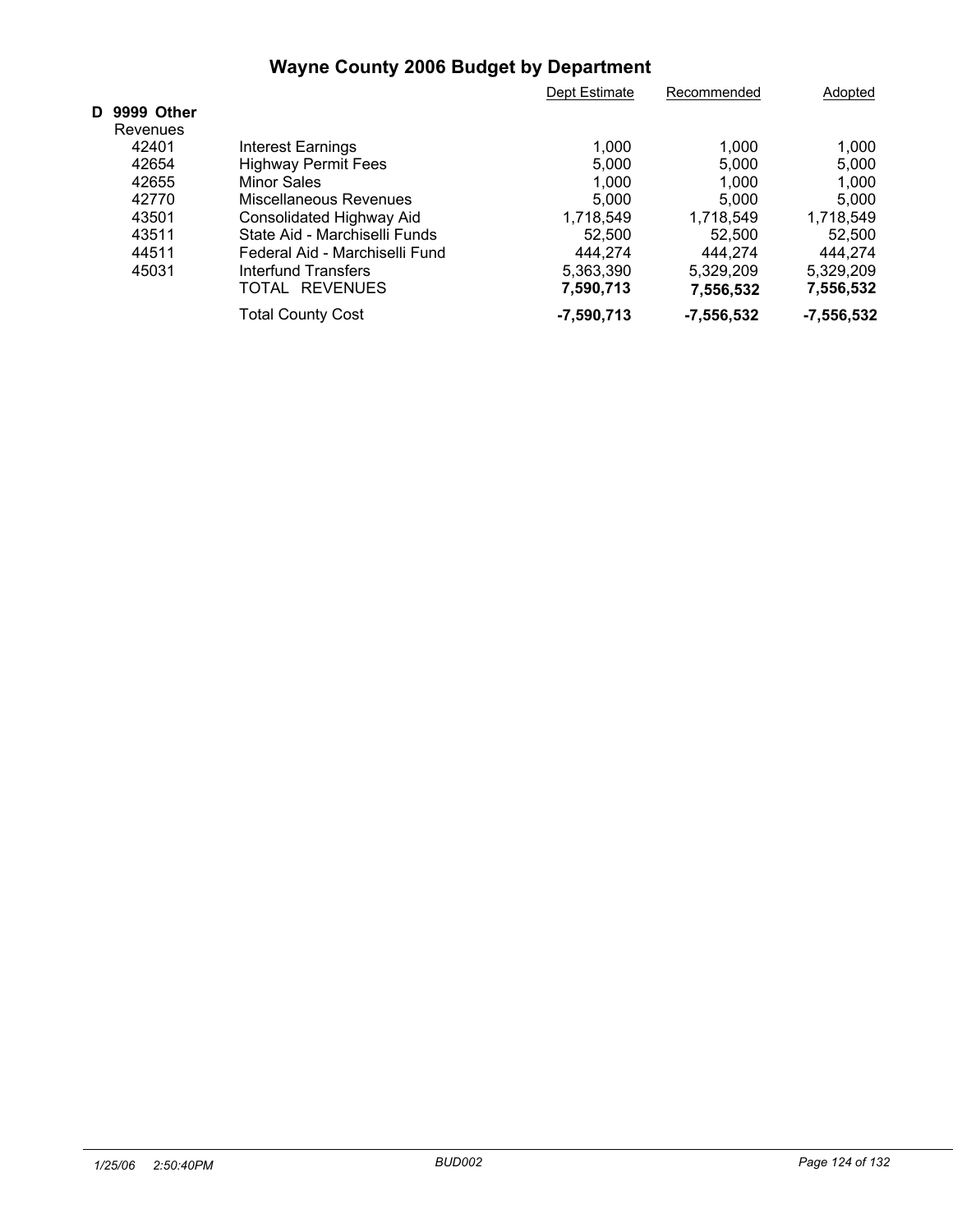|                        |                                          | Dept Estimate | Recommended | Adopted   |
|------------------------|------------------------------------------|---------------|-------------|-----------|
| DM 5130 Road Machinery |                                          |               |             |           |
| Expenses:              |                                          |               |             |           |
| 51298                  | Automotive Mechanic                      | 107,213       | 107,213     | 107,213   |
| 51318                  | Automotive Mechanic Foreman              | 41,946        | 41,946      | 41,946    |
| 51543                  | Auto Body Technician                     | 72,438        | 72,438      | 72,438    |
| 51904                  | Overtime                                 | 14,322        | 14,322      | 14,322    |
|                        | TOTAL PERSONAL SERVICES                  | 235,919       | 235,919     | 235,919   |
| 52400                  | Highway & Street Equipment               | 300,000       | 215,000     | 215,000   |
|                        | TOTAL EQUIPMENT                          | 300,000       | 215,000     | 215,000   |
| 54100                  | <b>Supplies &amp; Materials</b>          | 40,000        | 40,000      | 40,000    |
| 54121                  | <b>Diesel Fuel</b>                       | 300,000       | 300,000     | 300,000   |
| 54128                  | Gasoline, Oil, Lube                      | 250,000       | 250,000     | 250,000   |
| 54140                  | Kerosene                                 | 500           | 500         | 500       |
| 54167                  | Propane Gas                              | 6,500         | 6,500       | 6,500     |
| 54180                  | <b>Tires</b>                             | 30,000        | 22,500      | 22,500    |
| 54187                  | Uniforms                                 | 4,500         | 4,500       | 4,500     |
| 54210                  | Gas                                      | 28,000        | 28,000      | 28,000    |
| 54220                  | Light & Power                            | 30,000        | 30,000      | 30,000    |
| 54230                  | Telephone                                | 6,000         | 6,000       | 6,000     |
| 54240                  | Water                                    | 5,000         | 5,000       | 5,000     |
| 54250                  | Refuse                                   | 1,300         | 1,300       | 1,300     |
| 54300                  | Insurance                                | 1,320         | 1,320       | 1,320     |
| 54400                  | <b>Contracted Services</b>               | 1,500         | 1,500       | 1,500     |
| 54407                  | <b>Building Maintenance &amp; Repair</b> | 13,000        | 13,000      | 13,000    |
| 54424                  | <b>Equipment - Maint Contract</b>        | 2,792         | 2,792       | 2,792     |
| 54425                  | Equipment - Maint & Repair               | 120,000       | 120,000     | 120,000   |
| 54600                  | Misc                                     | 1,000         | 1,000       | 1,000     |
| 54783                  | <b>Hazard Materials</b>                  | 2,000         | 2,000       | 2,000     |
|                        | TOTAL CONTRACTUAL EXPENSES               | 843,412       | 835,912     | 835,912   |
| 58100                  | Payments to NYS Retirement Sys           | 29,925        | 25,207      | 25,207    |
| 58200                  | <b>Payments to Social Security</b>       | 17,986        | 17,986      | 17,986    |
| 58400                  | Hospitalization                          | 29,587        | 29,587      | 29,587    |
| 58600                  | <b>Disability</b>                        | 936           | 936         | 936       |
| 58901                  | Employee Assistance Program              | 95            | 95          | 95        |
|                        | TOTAL FRINGE BENEFITS                    | 78,529        | 73,811      | 73,811    |
|                        | TOTAL Expenses:                          | 1,457,860     | 1,360,642   | 1,360,642 |
| Revenues               |                                          |               |             |           |
| 42303                  | Labor Reimbursement                      | 100           | 100         | 100       |
| 42304                  | <b>Material Reimbursement</b>            | 345,000       | 345,000     | 345,000   |
|                        | TOTAL REVENUES                           | 345,100       | 345,100     | 345,100   |
|                        | <b>Total County Cost</b>                 | 1,112,760     | 1,015,542   | 1,015,542 |
|                        |                                          |               |             |           |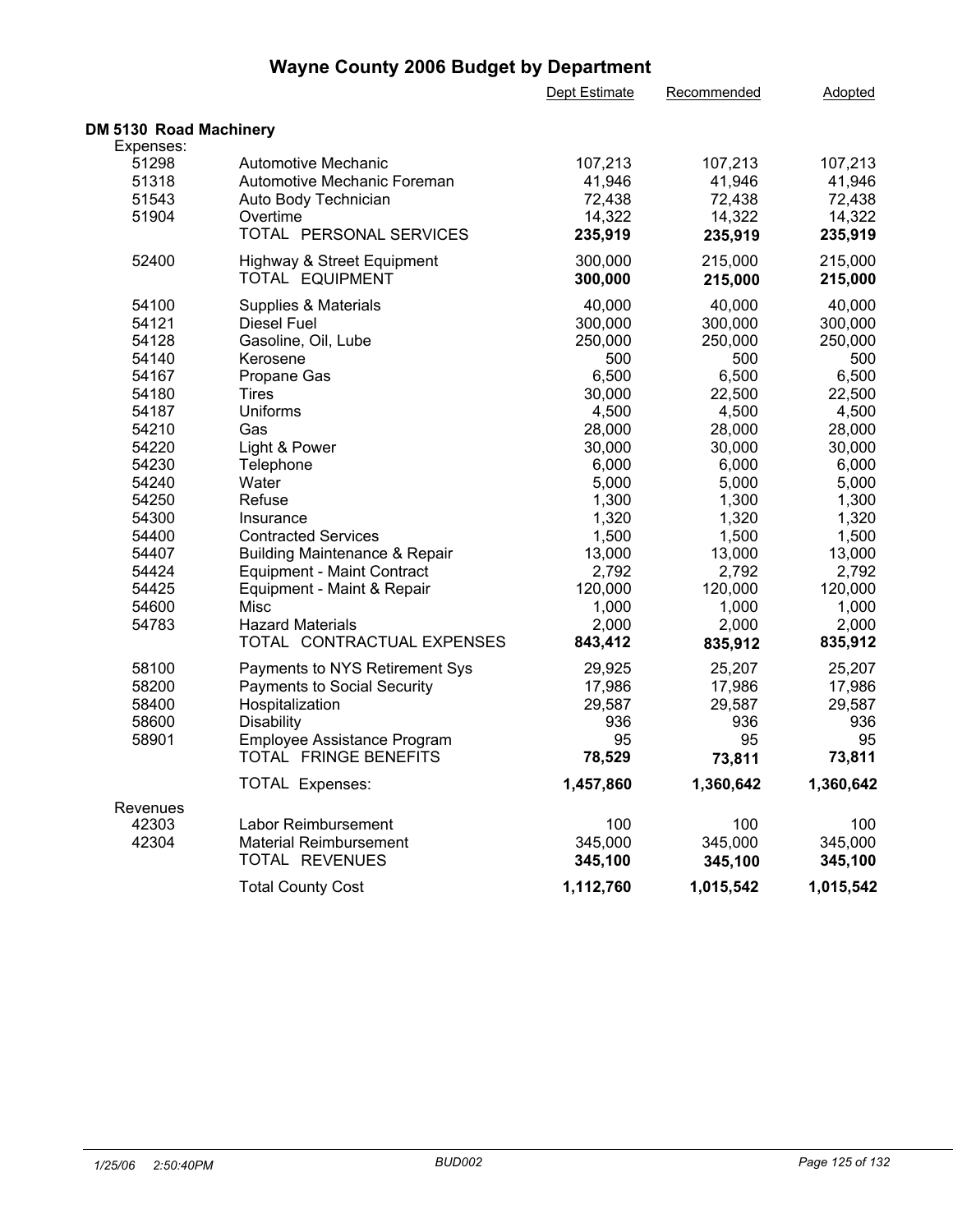|           |                                                    | Dept Estimate    | Recommended      | Adopted          |
|-----------|----------------------------------------------------|------------------|------------------|------------------|
| Expenses: | DM 9060 Hospital & Medical Insurance               |                  |                  |                  |
| 58400     | Hospitalization<br>TOTAL FRINGE BENEFITS           | 32,035<br>32,035 | 32.035<br>32.035 | 32,035<br>32,035 |
|           | <b>TOTAL Expenses:</b><br><b>Total County Cost</b> | 32.035<br>32,035 | 32.035<br>32.035 | 32,035<br>32,035 |
|           |                                                    |                  |                  |                  |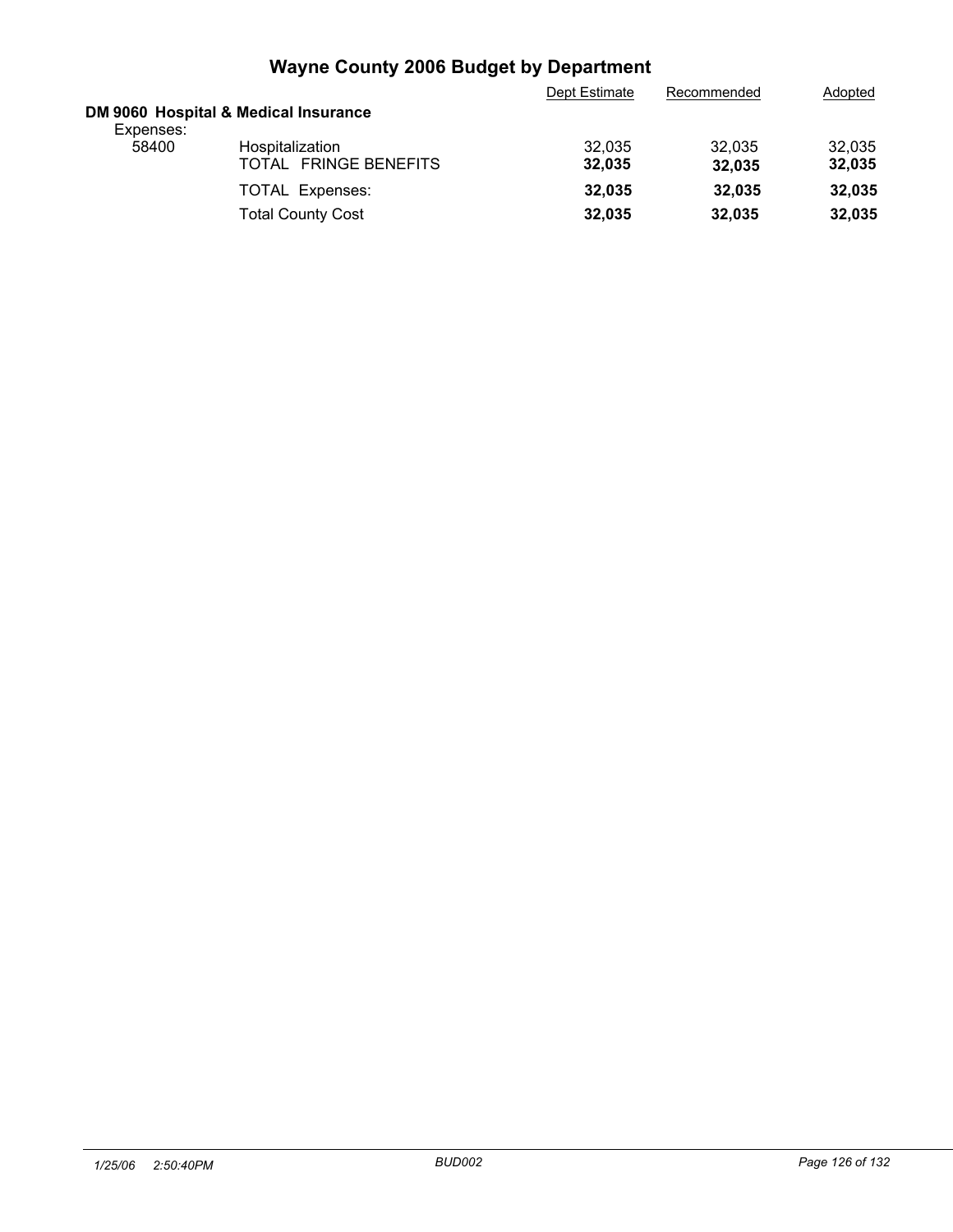| 10.000     |
|------------|
| 555,000    |
| 267,577    |
| 832,577    |
| $-832,577$ |
|            |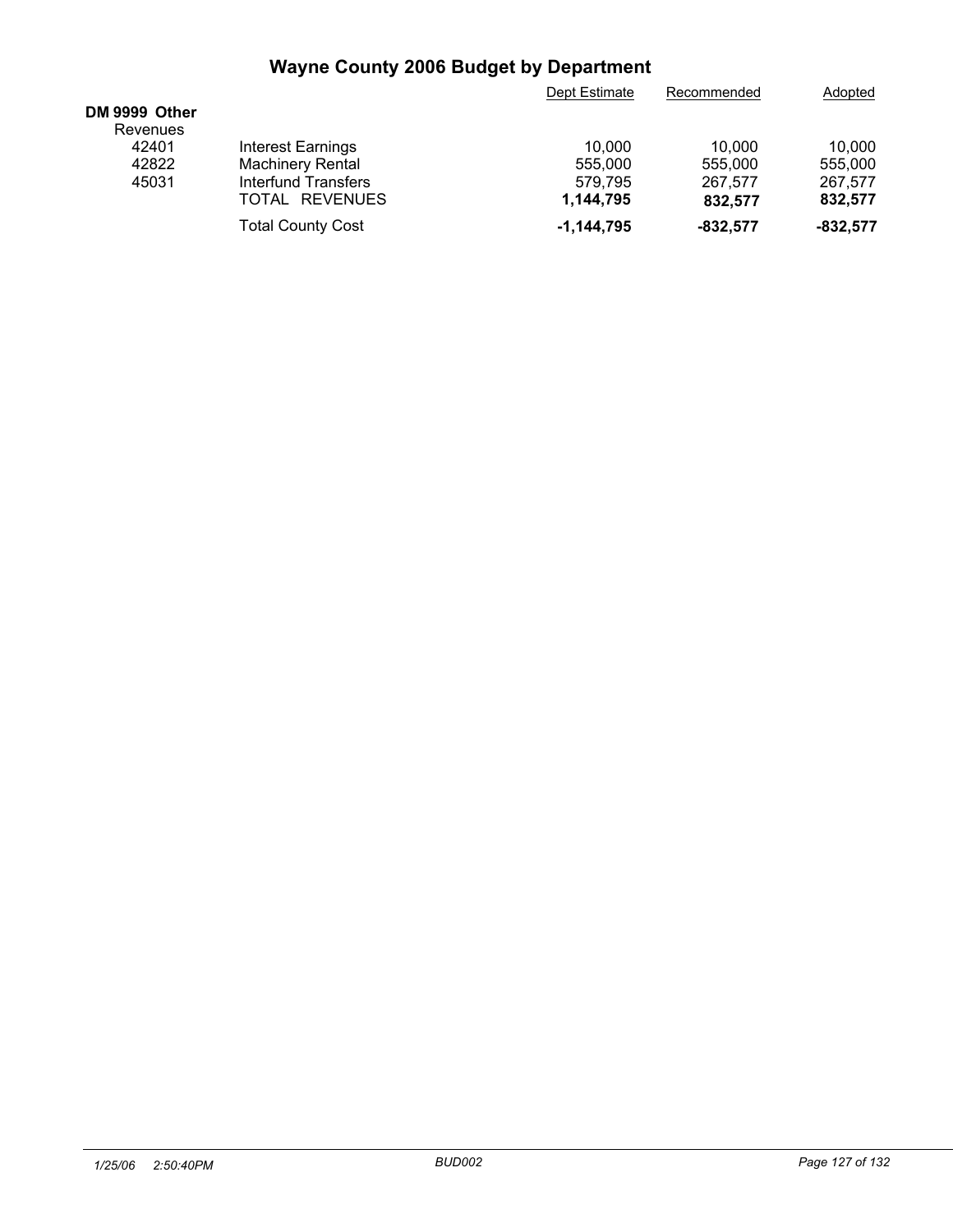|                    |                                                                | Dept Estimate | Recommended  | <b>Adopted</b>   |
|--------------------|----------------------------------------------------------------|---------------|--------------|------------------|
| E 6000 NH Combined |                                                                |               |              |                  |
| Expenses:          |                                                                |               |              |                  |
| 51101              | <b>Nursing Home Administrator</b>                              | 0             | 0            | 73,378           |
| 51110              | Receptionist 7Hr                                               | 61,913        | 61,913       | 61,913           |
| 51120              | Leisure Time Activity Director                                 | 33,010        | 33,010       | 33,010           |
| 51140              | Senior Typist                                                  | 39,915        | 39,915       | 0                |
| 51141              | Housekeeper (NH)                                               |               |              | 39,915           |
| 51150              | <b>Assistant Director Nurse Serv</b>                           | 53,014        | 53,014       | 53,014           |
| 51155              | Coordinator of Nursing Trainin                                 | 47,421        | 47,421       | 47,421           |
| 51160              | Senior Stenographer                                            | 111,518       | 111,518      | 111,518          |
| 51161              | <b>Supervising RN Prt Time</b>                                 | 24,805        | 24,805       | 24,805           |
| 51164              | Supervising RN (NH)                                            | 0             | 0            | 208,871          |
| 51182              | Comptroller (NH)                                               | 0             | 0            | 50,093           |
| 51211              | Cook Sub                                                       | 18,757        | 18,757       | 18,757           |
| 51215              | Cook (Nursing Home)                                            | 0             | $\mathbf 0$  | 169,203          |
| 51263              | Senior Social Work Assistant                                   | 37,540        | 37,540       | 37,540           |
| 51264              | Social Work Assistant                                          | 34,535        | 34,535       | 34,535           |
| 51265              | Social Worker Assistant, PT                                    | 36,918        | 36,918       | 36,918           |
| 51275              | <b>Physical Therapy Assistant</b>                              | 0             | $\mathbf 0$  | 44,707           |
|                    |                                                                |               |              |                  |
| 51280<br>51281     | <b>Admissions Coordinator</b><br>Coordinator of Volunteer Serv | 45,756        | 45,756       | 45,756<br>30,669 |
|                    |                                                                | 30,669        | 30,669       |                  |
| 51303              | <b>RPNurse Nursing Home</b>                                    | 0             | 0            | 500,835          |
| 51310              | <b>RPNurse PartTime Nursing Home</b>                           | $\mathbf{0}$  | $\mathbf{0}$ | 58,713           |
| 51400              | L P N (Nursing Home)                                           | 1,168,985     | 1,168,985    | 1,168,985        |
| 51401              | L P N, Part Time (NursingHome)                                 | 15,707        | 15,707       | 15,707           |
| 51403              | L P N, Temp (Nursing Home)                                     | 44,292        | 44,292       | 44,292           |
| 51500              | <b>Nursing Assistant</b>                                       | 2,640,561     | 2,550,635    | 2,550,635        |
| 51501              | Nursing Assistant, PartTime                                    | 81,626        | 81,626       | 81,626           |
| 51502              | Nursing Assistant, Substitute                                  | 92,220        | 92,220       | 92,220           |
| 51510              | <b>Activity Aide</b>                                           | 83,708        | 83,708       | 83,708           |
| 51553              | Activity Aide PT (NH)                                          | 21,721        | 21,721       | 21,721           |
| 51554              | Rehab Therapy Aide                                             | 0             | 0            | 28,238           |
| 51600              | Administrative Secretary (NH)                                  | 31,086        | 31,086       | 31,086           |
| 51605              | Senior Clerk-Typist (NH)                                       | 27,969        | 27,969       | 27,969           |
| 51610              | Account Clerk (NH)                                             | 104,291       | 104,291      | 104,291          |
| 51615              | Principal Account Clerk (NH)                                   | 35,058        | 35,058       | 35,058           |
| 51620              | Telephone Operator (NH)                                        | 27,039        | 27,039       | 27,039           |
| 51621              | Receptionist, PT (NH)                                          | 21,370        | 21,370       | 21,370           |
| 51622              | Clerk-Typist (NH)                                              | 126,007       | 126,007      | 126,007          |
| 51623              | Receptionist (NH)                                              | 26,189        | 26,189       | 26,189           |
| 51630              | Clerk, PartTime (Nursing Home)                                 | 10,685        | 10,685       | 10,685           |
| 51650              | Medical Records Clerk (NH)                                     | 30,326        | 30,326       | 30,326           |
| 51660              | <b>Compliance Officer</b>                                      | 48,410        | 48,410       | 48,410           |
| 51700              | Pharmacy Technician                                            | 21,370        | 21,370       | 21,370           |
| 51730              | Asst Housekeeper                                               | 33,326        | 33,326       | 33,326           |
| 51740              | Senior Cleaner                                                 | 57,971        | 57,971       | 57,971           |
| 51750              | <b>Bldg Main Helper</b>                                        | 53,201        | 53,201       | 0                |
| 51751              | <b>Building Maintenance Worker</b>                             | 0             | 0            | 53,201           |
| 51760              | Cleaner (NH)                                                   | 55,051        | 55,051       | 55,051           |
| 51761              | Cleaner, PT (NH)                                               | 27,417        | 27,417       | 27,417           |
| 51762              | Cleaner, Sub (NH)                                              | 6,506         | 6,506        | 6,506            |
| 51780              | <b>Stock Attendant</b>                                         | 28,248        | 28,248       | 28,248           |
| 51790              | Food Service Helper                                            | 212,134       | 212,134      | 212,134          |
| 51791              | Food Service Helper, PT                                        | 65,746        | 65,746       | 65,746           |
| 51792              | Food Service Helper, Sub                                       | 10,989        | 10,989       | 10,989           |
| 51800              | <b>Household Assistant</b>                                     | 668,063       | 668,063      | 668,063          |
| 51801              | Household Assistant, PartTime                                  | 187,603       | 148,297      | 148,297          |
| 51904              | Overtime                                                       | 212,255       | 212,255      | 212,255          |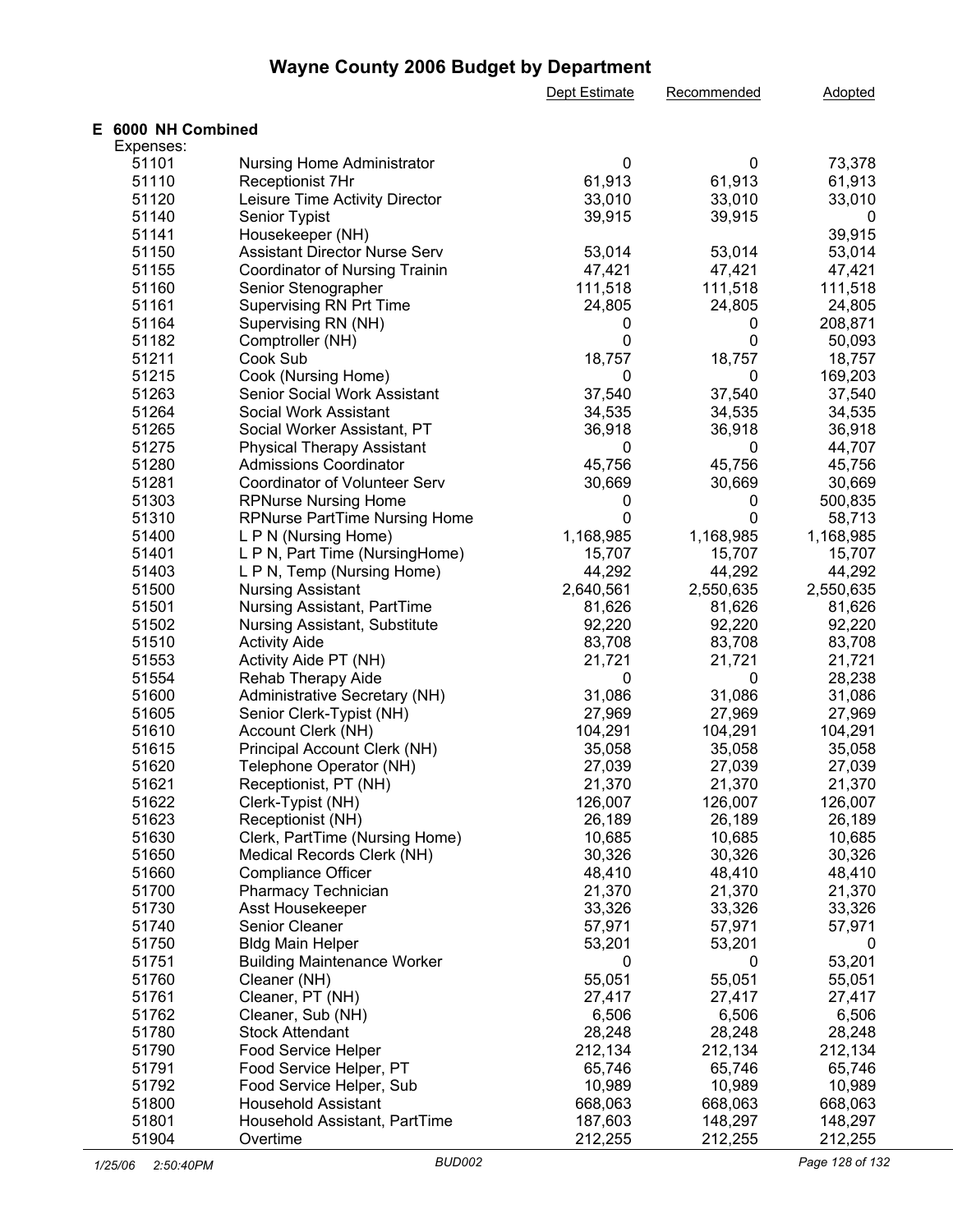|       |                                           | Dept Estimate | Recommended | <b>Adopted</b> |  |
|-------|-------------------------------------------|---------------|-------------|----------------|--|
|       | TOTAL PERSONAL SERVICES                   | 6,852,901     | 6,723,669   | 7,857,707      |  |
| 52000 | Equipment & Other Cap Outlay              | 87,300        | 87,300      | 87,300         |  |
|       | TOTAL EQUIPMENT                           | 87,300        | 87,300      | 87,300         |  |
| 54800 | 0000 Recovery-Mow                         | 30,000        | 30,000      | $-30,000$      |  |
| 54801 | 2702 Medical Director Fee                 | 13,056        | 13,056      | 13,056         |  |
| 54802 | 2703 Physician Care                       | 78,000        | 78,000      | 78,000         |  |
| 54803 | 2803 Dental Consultant Fees               | 30,000        | 30,000      | 30,000         |  |
| 54804 | 2803 Physical Therapist                   | 100,000       | 100,000     | 100,000        |  |
| 54805 | 2804 Occupational Therapist               | 157,000       | 157,000     | 157,000        |  |
| 54806 |                                           | 16,500        | 16,500      | 16,500         |  |
|       | 2805 Speech Therapist                     |               |             |                |  |
| 54807 | 2802 Podiatrist                           | 7,000         | 7,000       | 7,000          |  |
| 54810 | 2901 Dietary Consultant                   | 268,736       | 268,736     | 268,736        |  |
| 54811 | 2902 Pharmacist                           | 116,000       | 116,000     | 116,000        |  |
| 54812 | 2904 Medical Records Consultan            | 200           | 200         | 200            |  |
| 54813 | 2904 Social Work Consultant Fe            | 2,000         | 2,000       | 2,000          |  |
| 54814 | 2905 Clergy                               | 2,000         | 2,000       | 2,000          |  |
| 54815 | 3100 Audit                                | 15,500        | 15,500      | 15,500         |  |
| 54818 | 4400 Drugs                                | 615,000       | 615,000     | 615,000        |  |
| 54820 | 4444 Drug Recovery                        | 15,000        | 15,000      | $-15,000$      |  |
| 54821 | 4900 PT Supplies & Materials              | 5,000         | 5,000       | 5,000          |  |
| 54822 | 4901 Medical & Nursing Supplie            | 180,000       | 180,000     | 180,000        |  |
| 54825 | 4904 Syringes                             | 6,000         | 6,000       | 6,000          |  |
| 54826 | 4905 Incontinent Supplies                 | 95,000        | 95,000      | 95,000         |  |
| 54838 | 5110 Dietary Recovery - Jail              | 300,000       | 300,000     | $-300,000$     |  |
| 54849 | 5404 Janitorial Supplies                  | 26,000        | 26,000      | 26,000         |  |
| 54850 | 5405 HSKG Supplies Recovery               | 32,000        | 32,000      | $-32,000$      |  |
| 54856 | 5502 Printing                             | 3,100         | 3,100       | 3,100          |  |
| 54857 | 5512 Office Supplies                      | 17,950        | 17,950      | 17,950         |  |
| 54858 | 2806 Audiologist                          | 2,000         | 2,000       | 2,000          |  |
| 54859 | 2903 Therapy Assistant                    | 3,000         | 3,000       | 3,000          |  |
| 54862 | 5902 Household Furnishings                | 5,000         | 5,000       | 5,000          |  |
| 54863 | 5900 Non-Food                             | 118,225       | 118,225     | 118,225        |  |
| 54864 | 5904 Poly Bags                            | 7,500         | 7,500       | 7,500          |  |
| 54865 | 5910 Laundry Supplies                     | 12,000        | 12,000      | 12,000         |  |
| 54866 | 5916 Bldg Repair & Maintenance            | 15,000        | 15,000      | 15,000         |  |
| 54868 | 5917 Equip Repair & Maint                 | 57,500        | 57,500      | 57,500         |  |
| 54869 | 5109 Misc. Food                           | 970,000       | 970,000     | 970,000        |  |
| 54873 | 5940 Disposable Paper                     | 89,000        | 89,000      | 89,000         |  |
| 54874 | 8900 Books & Periodicals                  | 5,400         | 5,400       | 5,400          |  |
| 54876 | 5501 Xerox Supplies                       | 5,000         | 5,000       | 5,000          |  |
| 54877 | 5952 Fire Inservice                       | 3,000         | 3,000       | 3,000          |  |
| 54880 | 5951 Inservice                            | 11,250        | 10,000      | 10,000         |  |
| 54883 |                                           | 5,500         | 5,500       | 5,500          |  |
| 54884 | 5965 Activity Supplies<br>5967 Newspapers | 940           |             | 940            |  |
| 54886 |                                           | 250           | 940<br>250  | 250            |  |
|       | 5969 Recreational Trip-Resid.             |               | 9,000       | 9,000          |  |
| 54887 | 5980 Misc. Expense                        | 9,000         |             |                |  |
| 54890 | 6300 Main Purchase Services               | 219,000       | 219,000     | 219,000        |  |
| 54892 | 6302 Elavator Service Contract            | 7,000         | 7,000       | 7,000          |  |
| 54893 | 6303 Vehicle Maintenance                  | 7,000         | 7,000       | 7,000          |  |
| 54894 | 6304 Refuse Removal                       | 18,000        | 18,000      | 18,000         |  |
| 54896 | 6306 Music Services                       | 700           | 700         | 700            |  |
| 54897 | 6305 Contracted Labor                     | 193,600       | 193,600     | 193,600        |  |
| 54898 | 6312 Service Contract                     | 3,200         | 3,200       | 3,200          |  |
| 54900 | 6315 Service Contracts                    | 4,000         | 4,000       | 4,000          |  |
| 54907 | 6399 Special Projects                     | 250           | 250         | 250            |  |
| 54908 | 6703 Data Processing                      | 55,000        | 55,000      | 55,000         |  |
| 54909 | 0000 Depreciation                         | 1,311,358     | 1,311,358   | 1,311,358      |  |
| 54911 | 7401 Electricity - NH                     | 251,000       | 251,000     | 251,000        |  |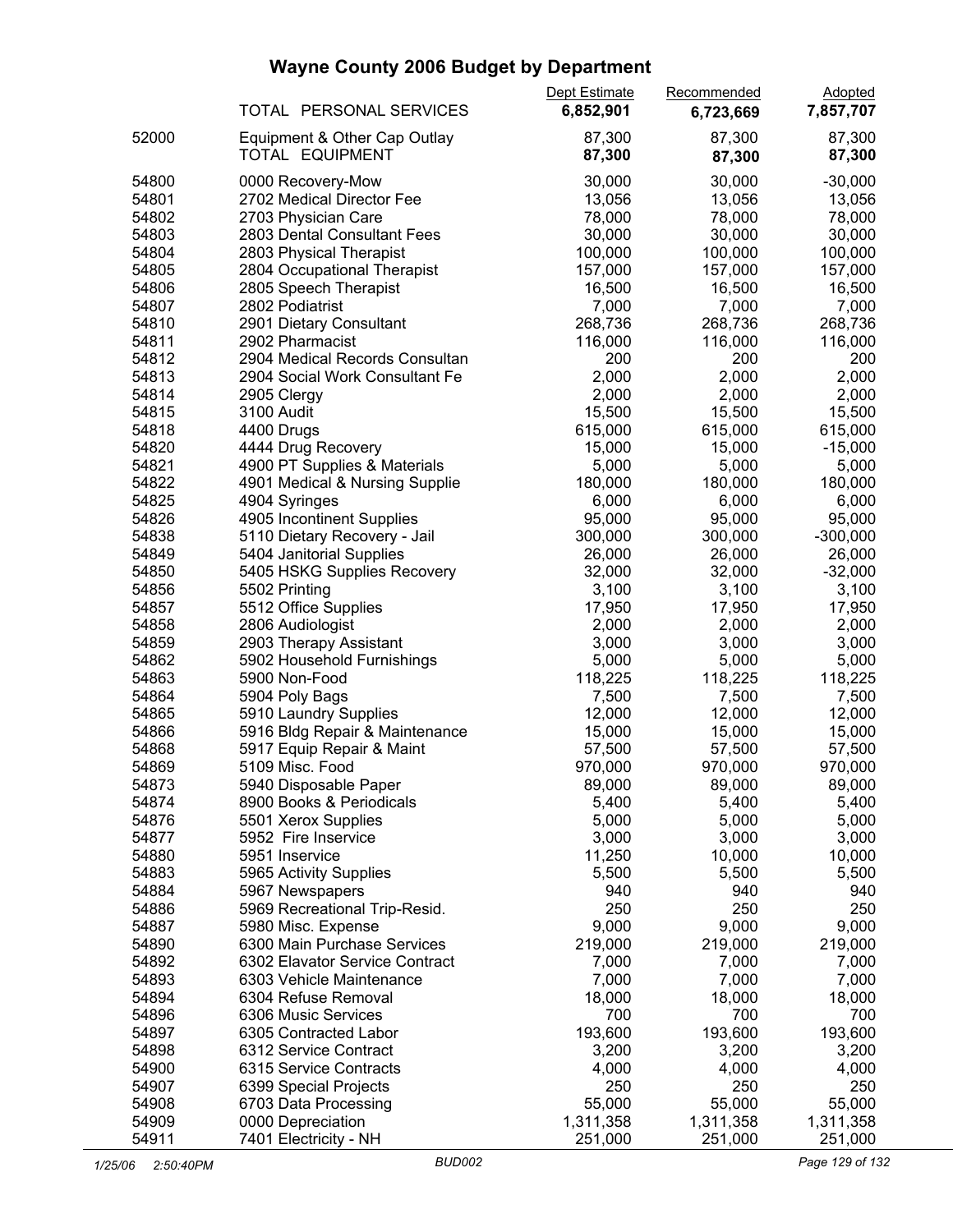|          |                                | Dept Estimate | Recommended | <b>Adopted</b> |  |
|----------|--------------------------------|---------------|-------------|----------------|--|
| 54913    | 7501 Gas-NH                    | 110,000       | 110,000     | 110,000        |  |
| 54915    | 7601 Water - NH                | 26,000        | 26,000      | 26,000         |  |
| 54917    | 7701 Oil - NH                  | 1,500         | 1,000       | 1,000          |  |
| 54918    | 8400 Telephone                 | 35,000        | 35,000      | 35,000         |  |
| 54919    | 8800 Mileage/Travel            | 2,320         | 2,320       | 2,320          |  |
| 54920    | 9000 Postage                   | 6,000         | 6,000       | 6,000          |  |
| 54921    | 9101 Advertising - Bids        | 150           | 150         | 150            |  |
| 54922    | 9102 Advertising - Help Wanted | 9,500         | 9,500       | 9,500          |  |
| 54923    |                                | 8,000         | 7,500       | 7,500          |  |
|          | 9103 Advertising - Public Rela | 500           |             | 500            |  |
| 54924    | 9104 Employees Physicals       |               | 500         |                |  |
| 54925    | 9105 Notary Fees               | 60            | 60          | 60             |  |
| 54928    | 9203 Insurance                 | 84,000        | 84,000      | 84,000         |  |
| 54930    | 6201 Medical Purchased Service | 30,000        | 30,000      | 30,000         |  |
| 54932    | 2906 Psychiatrist              | 7,500         | 7,500       | 7,500          |  |
| 54933    | 2908 Account Consultant        | 15,000        | 15,000      | 15,000         |  |
| 54935    | 4907 OT Supplies & Materials   | 2,000         | 2,000       | 2,000          |  |
| 54937    | 9200 NYS Assessment            | 775,000       | 794,683     | 794,683        |  |
| 54938    | 7300 Medical Equipment Rental  | 10,000        | 10,000      | 10,000         |  |
| 54939    | 7300 Office Equipment Rental   | 8,000         | 8,000       | 8,000          |  |
| 54940    | 4908 Oxygen                    | 52,000        | 52,000      | 52,000         |  |
| 54942    | 4909 Skin Care Program         | 45,000        | 45,000      | 45,000         |  |
| 54944    | 5925 Grounds Supplies          | 5,000         | 5,000       | 5,000          |  |
| 54945    | 9201 Dues & Assessments        | 13,000        | 13,000      | 13,000         |  |
| 54948    | 0000 HCR Expense               | 63,390        | 58,390      | 58,390         |  |
| 54950    | 0000 Settlements/Arbitration   | 2,500         | 2,500       | 2,500          |  |
| 54951    | 0000 Cablevision               | 25,000        | 25,000      | 25,000         |  |
|          | TOTAL CONTRACTUAL EXPENSES     | 6,857,135     |             | 6,115,568      |  |
|          |                                |               | 6,869,568   |                |  |
| 57000    | Interest on Indebtedness       | 910,172       | 910,172     | 910,172        |  |
|          | TOTAL INTEREST                 | 910,172       | 910,172     | 910,172        |  |
| 58201    | <b>1600 FICA</b>               |               |             |                |  |
|          |                                | 616,872       | 601,115     | 601,115        |  |
| 58301    | 9204 Workmen's Comp            | 325,000       | 325,000     | 325,000        |  |
| 58401    | 1800 BS/BC                     | 1,707,081     | 1,707,081   | 1,707,081      |  |
| 58500    | Unemployment                   | 10,000        | 10,000      | 10,000         |  |
| 58601    | 9206 Disability                | 36,348        | 36,348      | 36,348         |  |
| 58801    | 1900 Retirement                | 982,230       | 803,076     | 803,076        |  |
| 58901    | Employee Assistance Program    | 3,912         | 3,912       | 3,912          |  |
|          | TOTAL FRINGE BENEFITS          | 3,681,443     | 3,486,532   | 3,486,532      |  |
|          | TOTAL Expenses:                | 18,388,951    | 18,077,241  | 18,457,279     |  |
|          |                                |               |             |                |  |
| Revenues |                                |               |             |                |  |
| 41898    | Cash Rec - Assessment Tax Rev  | 465,000       | 465,000     | 465,000        |  |
| 42770    | <b>Miscellaneous Revenues</b>  | 30,000        | 30,000      | 30,000         |  |
| 43002    | Medicaid                       | 8,166,910     | 7,432,472   | 7,432,472      |  |
| 43003    | Self Pay                       | 3,398,150     | 3,398,150   | 3,398,150      |  |
| 43007    | Medicare A                     | 1,050,600     | 1,050,600   | 1,050,600      |  |
| 43008    | Medicare B                     | 300,000       | 200,000     | 200,000        |  |
| 43009    | <b>Patient Share-NAMI</b>      | 1,421,000     | 1,421,000   | 1,421,000      |  |
| 43015    | Commercial Insurance Rev.      | 554,100       | 304,100     | 304,100        |  |
| 43016    | <b>Outpatient PT Revenue</b>   | 35,000        | 35,000      | 35,000         |  |
| 43018    | <b>HCRA Grants</b>             | 180,000       | 180,000     | 180,000        |  |
| 43130    | Meals on Wheels                | 30,000        | 30,000      | 30,000         |  |
| 44260    | <b>Activities</b>              | 17,500        | 17,500      | 17,500         |  |
| 45031    | <b>Interfund Transfers</b>     |               | 3,248,457   |                |  |
|          |                                | 2,312,395     |             | 3,248,457      |  |
| 45061    | Cafeteria                      | 40,000        | 40,000      | 40,000         |  |
| 45095    | Vending Machine Commission Net | 3,000         | 3,000       | 3,000          |  |
| 45096    | Misc. Income- IGT              | 250,000       | 250,000     | 250,000        |  |
| 49031    | Jail Revenue                   | 322,000       | 322,000     | 322,000        |  |
| 49034    | <b>Public Health Revenue</b>   | 15,000        | 15,000      | 15,000         |  |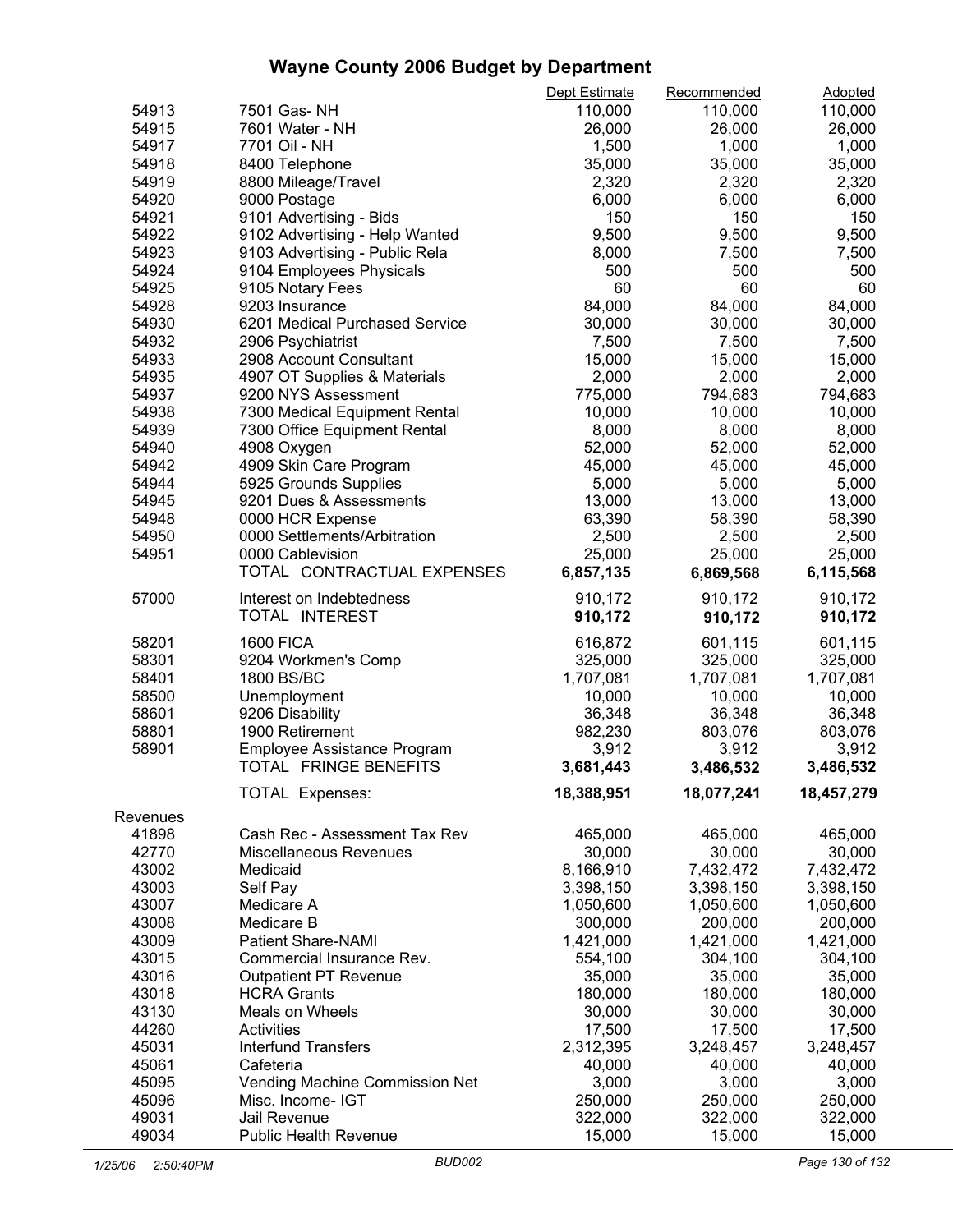|       |                           | Dept Estimate | Recommended | <b>Adopted</b> |  |
|-------|---------------------------|---------------|-------------|----------------|--|
| 49045 | Building & Ground Revenue | 10.000        | 10.000      | 10.000         |  |
| 49051 | Income From Investments   | 5.000         | 5.000       | 5.000          |  |
|       | TOTAL REVENUES            | 18.605.655    | 18.457.279  | 18.457.279     |  |
|       | <b>Total County Cost</b>  | $-216.704$    | $-380.038$  |                |  |
|       |                           |               |             |                |  |